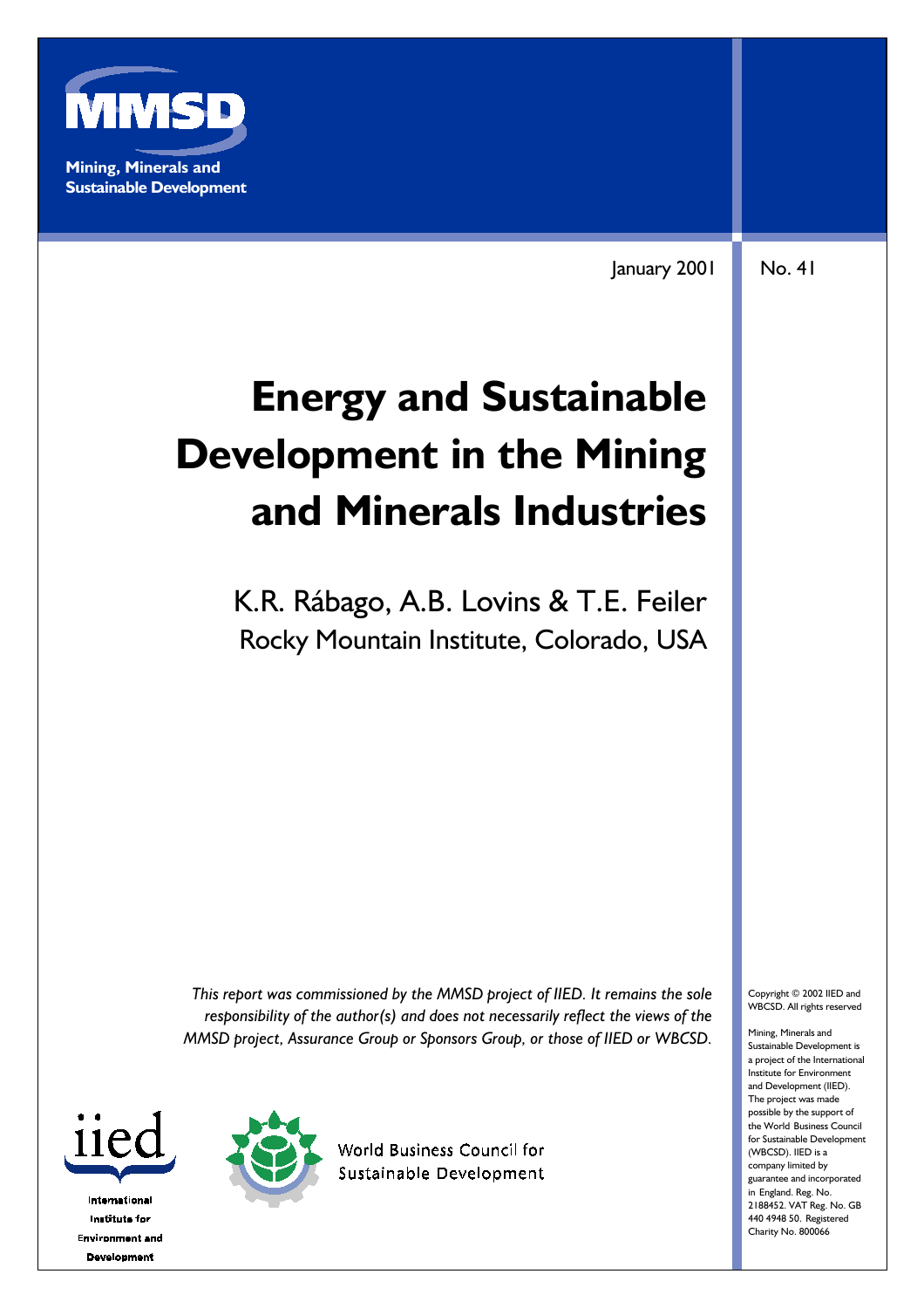| Abstract                                                                    | $\mathfrak{Z}$ |
|-----------------------------------------------------------------------------|----------------|
| 1. The Energy Industry                                                      | 4              |
| 1.1 Introduction                                                            | $\overline{4}$ |
| 1.2 Trends and Drivers                                                      | 6              |
| 1.3 Global Energy Balances                                                  | 9              |
| 1.4 Changing Trends in Energy Productivity                                  | 12             |
| 1.5 Surprises and Discontinuities                                           | 13             |
| 2. Energy and the Mining and Minerals Industries                            | 17             |
| 2.1<br>Data Insufficiency                                                   | 17             |
| 2.2 How the Minerals Industries Use Energy                                  | 22             |
| 2.3 The Role of Price in Commodity Businesses                               | 26             |
| 2.4 Cost Drivers and Market Prices                                          | 29             |
| 2.5 Mining and Minerals Industries as Drivers of Energy Investments         | 30             |
| 3 Sustainability Trends and Their Impacts on Mining and Minerals Activities | 32             |
| 3.1 Definition of Sustainability                                            | 32             |
| 3.2 Drivers for Sustainability                                              | 33             |
| 4 Sustainability and Competitiveness for the Minerals Industry              | 73             |
| 4.1 Natural Capitalism                                                      | 73             |
| 4.2 Resource Efficiency                                                     | 74             |
| 4.3 New Processes                                                           | 76             |
| 4.4 Saving Materials                                                        | 77             |
| 4.5 Improving Production Quality                                            | 79             |
| 4.6 Born-Again Materials                                                    | 80             |
| 4.7 The Solutions Economy - Minerals Services                               | 85             |
| 5 Going Forward                                                             | 88             |
| 5.1 Immediate Action                                                        | 92             |
| 5.2 Near-term                                                               | 92             |
| 5.3 Mid-term                                                                | 93             |
| 5.4 Long-term                                                               | 94             |
| References                                                                  | 95             |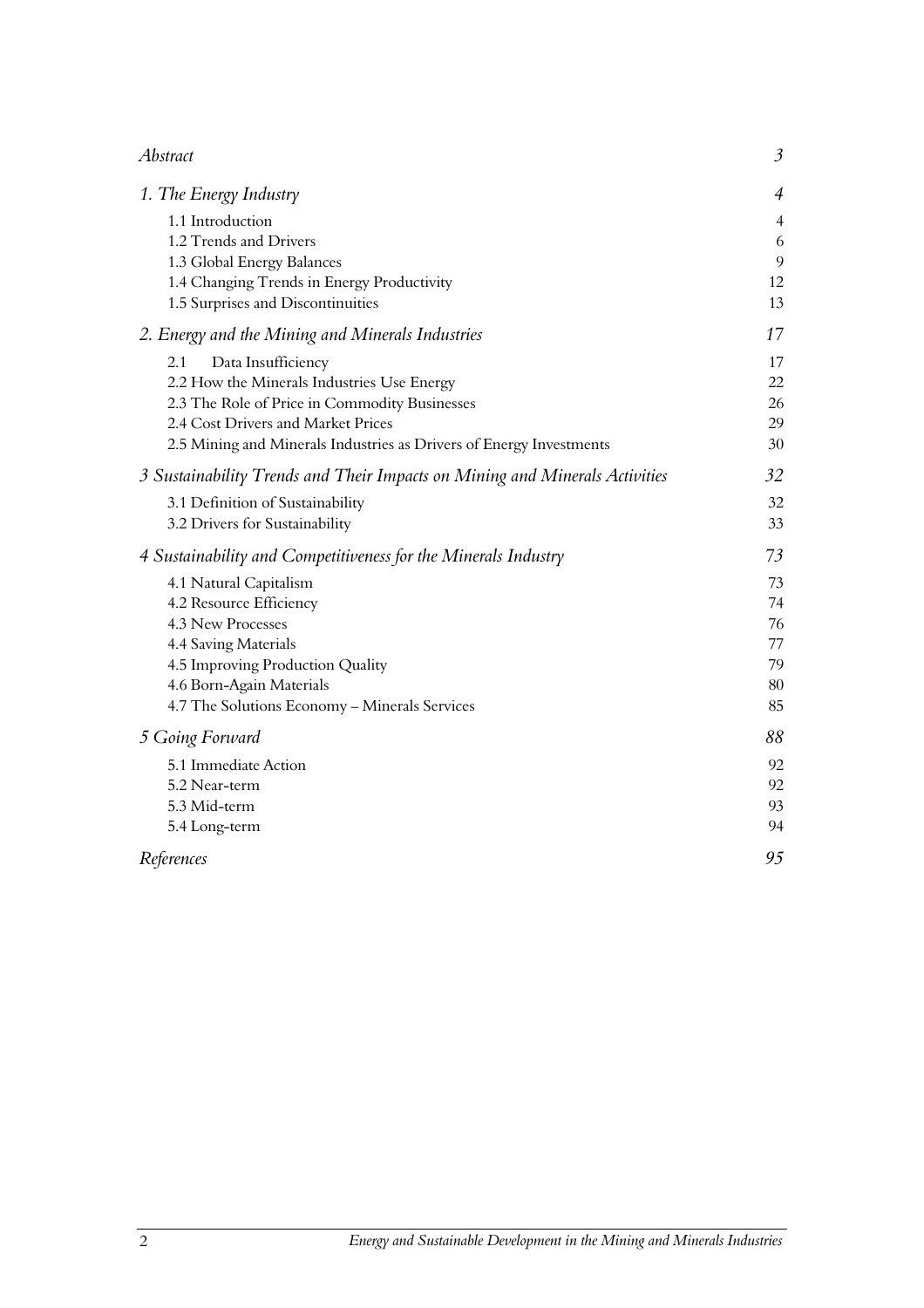Energy and Sustainable Development in the Mining and Minerals Industries

Prepared by:

Amory B. Lovins, CEO (Research), ablovins@rmi.org Thomas E. Feiler, tfeiler@rmi.org Karl R. Rábago, rabago@rmi.org

Rocky Mountain Institute 1739 Snowmass Creek Road Snowmass, Colorado 81654-9199, USA Tel: 970.927.3851 www.rmi.org

Prepared under contract for:

The Mining, Minerals and Sustainable Development Project International Institute for Environment and Development 1A Doughty Street London WC1N 2PH, UK

15 January 2002

# <span id="page-2-0"></span>**Abstract**

The nature and structure of the global energy industry is likely to change significantly in the 21<sup>st</sup> Century. This is driven by a number of factors, including activities related to sustainable development. Change in the global energy industry will include the price, as well as the balance of resources it depends upon. This will have significant implications for a closely related industrial sector, namely the mining and minerals industries.

The present report discusses how the mining and minerals industries can adapt to the challenges and opportunities posed by trends and drivers in global energy use. As a result of the demands of their production processes and their products, these industries have an important role in managing energy use at the local, regional and global levels. This is part of their contribution to sustainable development. The report identifies some examples of where and how the mining and minerals industries can respond to the trends and drivers affecting energy use.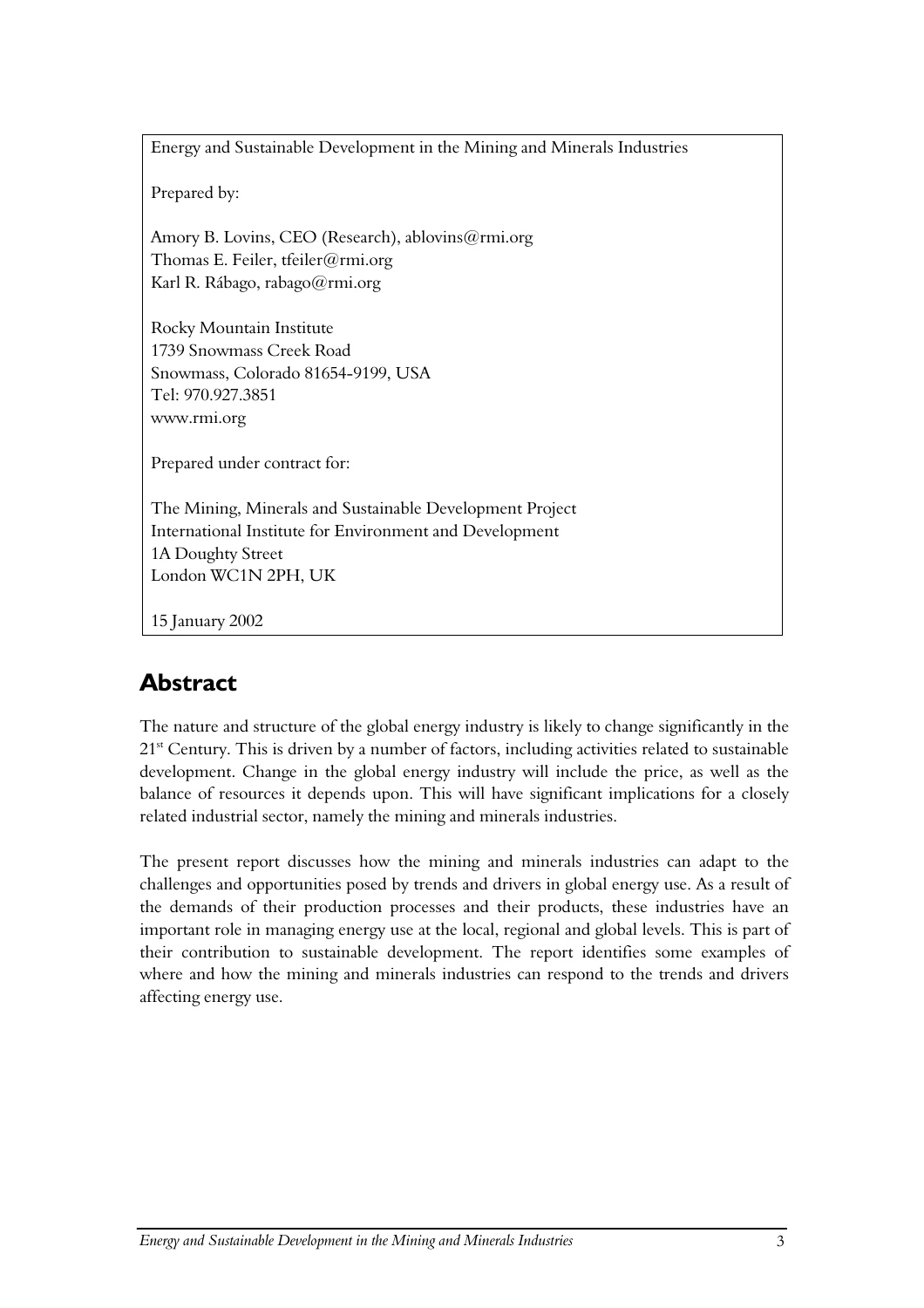# <span id="page-3-0"></span>**1. The Energy Industry**

# <span id="page-3-1"></span>*1.1 Introduction*

For the past half-century, the world energy industry has been undergoing major changes that are reshaping traditional roles, creating opportunities for new participants, and redefining the scope and character of government regulation.

These changes are arising out of the interaction of several driving forces:

- Increasing market liberalisation that is replacing traditional forms of government regulation and shifting the role of national governments in economic affairs from owners of productive assets and natural resources to regulators of privately held companies;
- Dramatic transformation of scale in energy conversion technologies as small-scale, distributed energy technologies become more valuable than traditional centralized sources;
- Increasing de-carbonisation of energy fuels that is accelerating the emergence of less carbon-intensive or even carbon-free energy resources;
- The rise in the role of an Internet-empowered civil society which is creating powerful, new demands for lower-cost and more benign forms of industrial development;
- The declining ability of central governments to stabilize and protect domestic industries from global market volatility, and the increasing need for business strategies that increase flexibility and adaptability;
- A shift in economic focus that is rewarding companies for providing a continuous flow of energy services to their customers rather than sporadically selling them commodity goods.

The energy industry is responding to these forces by experimenting with a host of business strategies: flexible pricing for large customers; unbundling of upstream and downstream assets and of various price and risk attributes; diversification into integrated energy services businesses; aggressive efforts to contain costs; and corporate restructuring. Emerging from these experiments is a less tightly integrated, more diversified and, above all, a much more competitive energy industry. It is an industry that, during the next decade, will continue to shift from the traditional commodity sales focus into a much more heterogeneous structure made up of companies fulfilling various traditional roles, independent power producers, energy service providers (integrated with or separate from vendors of end-use efficiency and onsite supply), energy brokers and marketers, transmission operators, and "pipes & wires" local distribution companies.

But the path from the traditional energy business to the more competitive and distributed industry of the future is strewn with issues and obstacles, some of which may resist resolution and movement more stubbornly that is commonly assumed today. These include: disagreements over the rules and procedures that should govern access to pipeline, transmission, and distribution facilities; the division of regulatory authority between local and national government agencies; new demands for more stringent environmental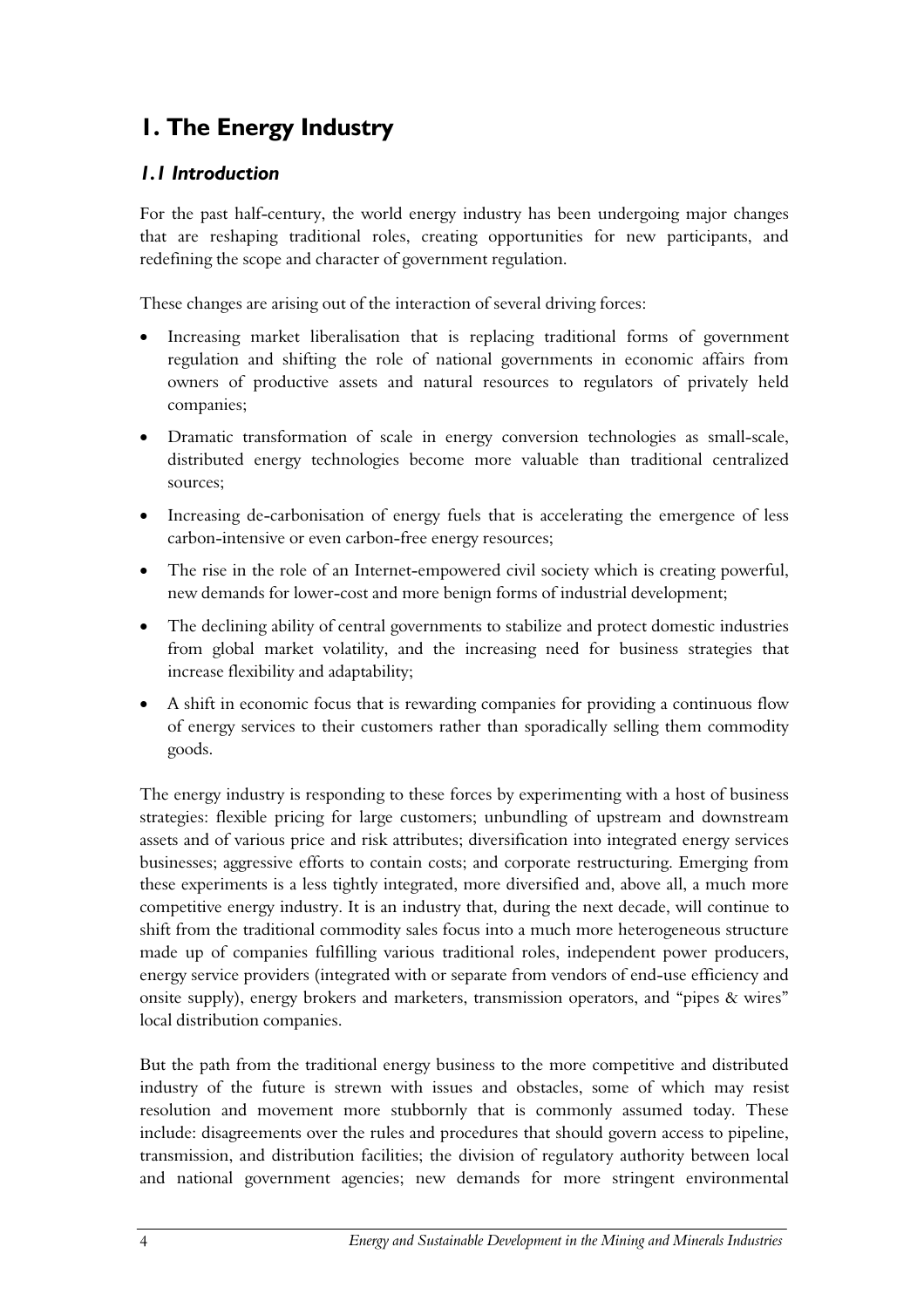protection; and a number of questions related to cost and risk allocation, cost recovery, and energy security. How these issues are resolved will control the pace and scope of change in the energy industry and, in turn, answer a question of increasing interest: How will the changes in the energy industry affect the mining and minerals industries?

*Approach –* This chapter provides a global strategic-level review of how the transition to a more sustainable society may affect energy supply and use, including climate, water, other large-scale environmental issues, that might constrain energy use related to minerals activities; other factors that could cause energy scarcities or restrictions; likely or plausible surprises and discontinuities in energy use and supply; and links between energy alternatives and other societal goals and values. It focuses on solutions, such as climate-neutral energy supply options and examples of their profitable use (and the use of advanced end-use and conversion efficiency) by other energy-intensive industries. Sidebars address key indirect energy/minerals-industry links, *e.g.* through water, use of more copper to save energy, and impact of Hypercars on demand for various metals. The chapter addresses how the minerals industries can foster or inhibit energy transitions toward sustainability, and how these industries' energy transitions make them more economically competitive. It emphasizes the implications of natural capitalism—especially solutions-economy business models and biomimicry—in transforming the minerals industries in ways that confer both economic and environmental advantage. It also includes an overview of salient facts, trends, and drivers in world energy supply and usage patterns, to the extent that data are available. The chapter draws on publicly available data from a wide variety of governmental and industry sources primarily covering the past ten years. It is important to note that comprehensive and detailed information about energy use in the mining and minerals sectors is scarce and insufficient to support fine-grained analysis.

*Structure and Scope –* The chapter is organized in five sections:

- Energy Industry An introduction to the major changes reshaping the energy industry, including trends and drivers, global energy balances, changing trends in energy productivity, and surprises and discontinuities.
- Energy and the Mining and Minerals Industries A discussion of several issues relating to the intersection of the energy and mining and minerals industries, including data insufficiency, energy use in the mining and minerals industries, the role of price in commodity businesses, cost drivers and market prices, and mining and minerals industries as drivers of energy investments.
- Sustainability Trends and Their Impacts on Mining and Minerals Activities A review of various issues relating to sustainability, including the definition of sustainability and drivers of sustainability (such as water, energy efficiency, energy prices, planning, climate modification), and their implications.
- Sustainability and Competitiveness for the Mining and Minerals Industry  $-$  A more detailed investigation of key sustainability issues impacting competitiveness, including natural capitalism, resource efficiency, new processes, materials inputs reductions, improving production quality, recycling and reuse, and the solutions economy.
- Going Forward A closing section on research and development, innovation, and recommendations for further study and action.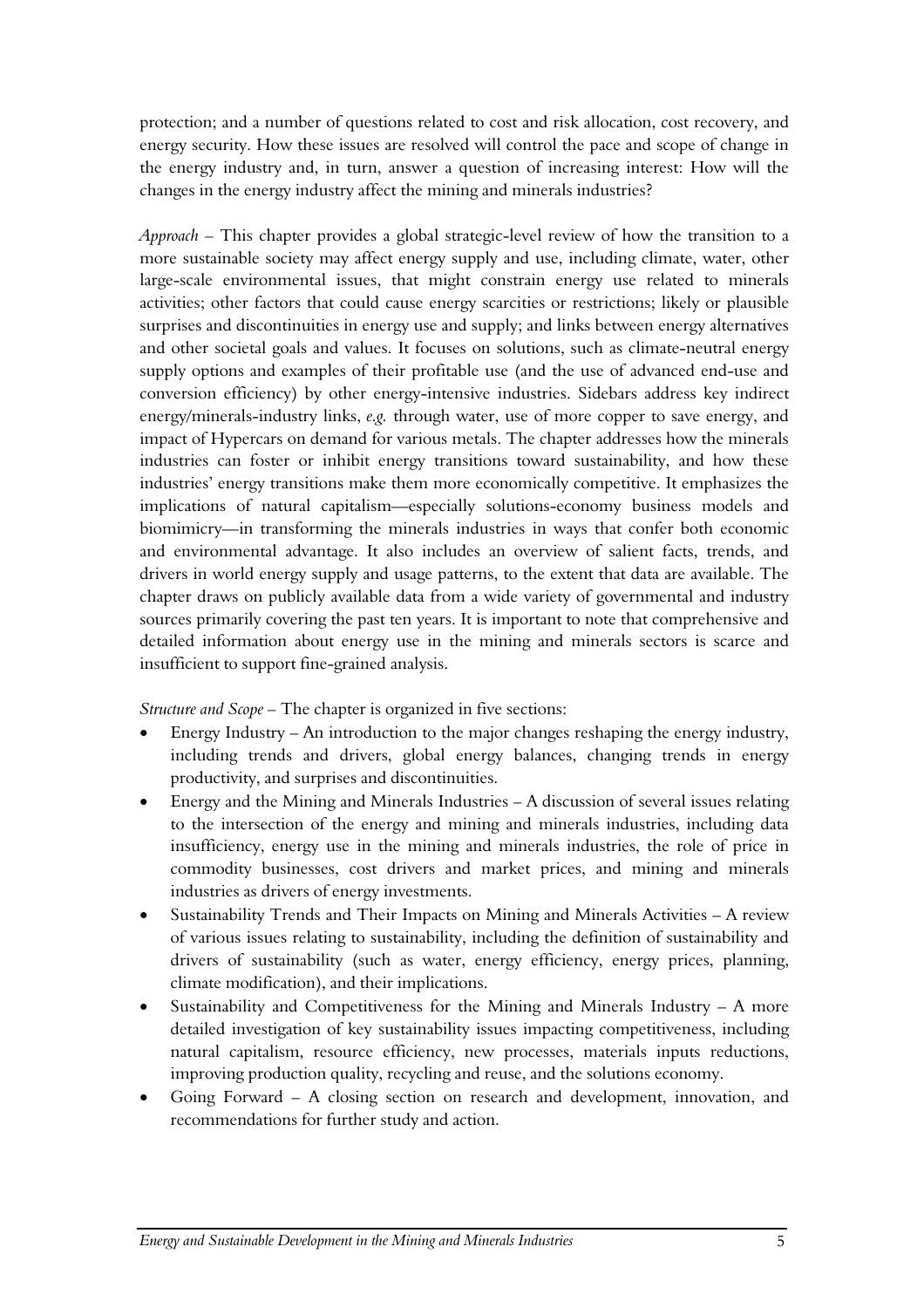It is important to note that the paucity of detailed data on energy use in the mining and minerals industries was a significant barrier to deep analysis of the issues. Where available, data was primarily drawn from industry activities in OECD countries. In addition, discussions about sustainability issues in the mining and minerals industries are most commonly based on experience in developed countries. Still, the authors have attempted to generalize the import of the findings to a global context, even while recognizing that local and regional issues often play a dominant role in impacting mining and minerals businesses. Finally, it should be noted that the chapter does not specifically address the use of energy minerals.

# <span id="page-5-0"></span>*1.2 Trends and Drivers*

The 21<sup>st</sup> Century is witnessing the convergence of a number of major historic trends with the emergence of new driving forces that are changing the energy industry. The combined forces have potentially significant implications for the mining and minerals industries. In each case, this collision of trend and driving force creates the very real potential for a new prescription of the energy future in which the mining and minerals industries will operate, potentially leading to an entirely new vision of a family of minerals services industries.

The potential of a fundamental transformation of the mining and minerals industries of today into a mineral services industry model is profound, and perhaps the most significant change to face the sectors since their establishment. This shift toward "servicizing" the benefits that the mining and minerals industries ultimately deliver today, while not necessarily adversely impacting the viability of the sectors, could likely lead to broad industry restructuring and realignment. The groundwork for such a fundamental shift is being laid not only in the energy sector, so vital to the mining and minerals industries and discussed immediately below, but also in the broader application of sustainability principles to industry and in the changed nature of the relationships between industry and the social, regulatory, and economic context.

The discussion that follows sets out six key trend and drivers pairs that are at work around the globe today. While the pace and complexion of local and regional impacts varies, these overall directions and forces are at work everywhere.

# *1.2.A. Increasing Liberalisation /Market Forces*

**Trend**: It is the greatest sale in the history of the world. Governments are getting out of the business of owning and controlling productive resources by transferring what amounts to trillions of dollars of assets to the private sector. It is happening not only in the former Soviet Union, Eastern Europe, and China but also in Western Europe, Asia, Latin America, and Africa—and in the United States, where federal, state, and city governments are turning many of their traditional activities over to the marketplace.

The rapid growth of privatisation reflects a major revision of the role of the public sector as owner of resources and productive assets in the economy. Moreover, the perceived demand for ever larger capital investments to support expansion of essential services infrastructure has challenged the funding capabilities of national or regional governments and led to a search for capital from more broadly based private markets.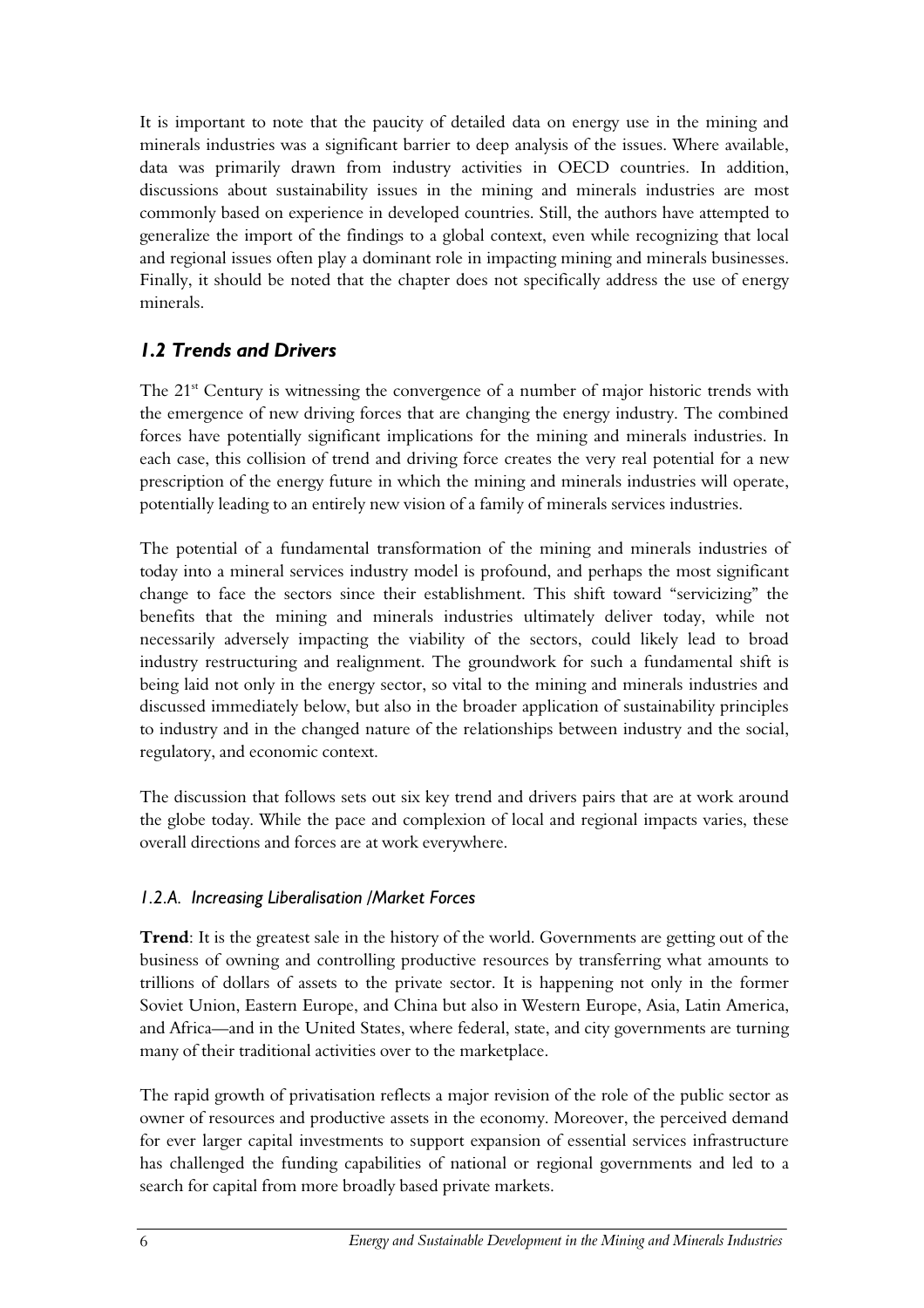**Driver:** Markets, in lieu of policy, are increasingly the dominant source of influence on the behavior of companies in today's increasingly global economy. In a growing number of situations, oversight by market forces armed with ubiquitous, instantaneous information provides more rapid and effective discipline than governmental oversight. Both investors and consumers increasingly demand efficiency, returns on investment, and reduction of risk. More rapid in evolution than traditional forms of regulation, markets are forcing response strategies in the energy sector, with premia going to cost-containment, service delivery, and effective delivery of customer-perceived value. Collisions between private and public interests, as in California electricity in 2000–01, will inevitably focus more attention on ensuring full and fair competition and on mechanisms for limiting certain forms of market gaming and withholding of supply.

## *1.2.B. Emergence of Right-Sized Energy Resources*

**Trend**: New technologies, new market structures and actors, competitive pricing regimes, automated information systems, "smart" grid architectures, sophisticated analytic methods, and advanced control techniques are all transforming the energy industry toward small unitscale, dispersed siting, and high efficiency. Decentralized ways to convert, save, and store energy are offering distinctive economic benefits unavailable to traditional, centralized sources. The magnitude of the transformation of scale currently underway is hard to overstate. In competitive markets, large central thermal power stations stopped getting more efficient in the '60s, stopped getting cheaper in the '70s, stopped getting bigger in the '80s, and stopped getting bought in the '90s. Such changes will save customers billions of dollars in annual energy expenses, reduce air and water pollution associated with producing and using energy by several fold, and usher in tremendous business opportunities for early adopters.

**Driver:** An emerging pattern of diminishing, rather than increasing, returns associated with energy infrastructure investments has created a powerful new driver in the energy sector. This new force encourages careful matching of energy production and management with end-use demands for energy services. It is changing the value proposition between energy suppliers and end-use energy customers, and driving the establishment of new business models based on the values of delivered energy services rather than the sale of commodity gigajoules. More than one hundred economic, financial, and engineering benefits have been identified that are fundamentally changing the patterns of returns to scale and the basic nature of energy investments that prevailed for much of the 20<sup>th</sup> Century.

# *1.2.C Increasing De-Carbonisation of Energy Fuels*

**Trend**: Modern economic development has been characterized by the successful exploitation of fuels with high-carbon content. Readily oxidized in a variety of combustion technologies, these abundant fuels were used with relatively little regard for overall system efficiency. Increasingly, however, energy fuels have been shifting toward lower concentrations of carbon, and therefore of mass. Most notably, natural gas use is rapidly growing and is expected to be the fastest growing source of primary energy (other than renewables and end-use efficiency) over the next two decades. Coal use has declined since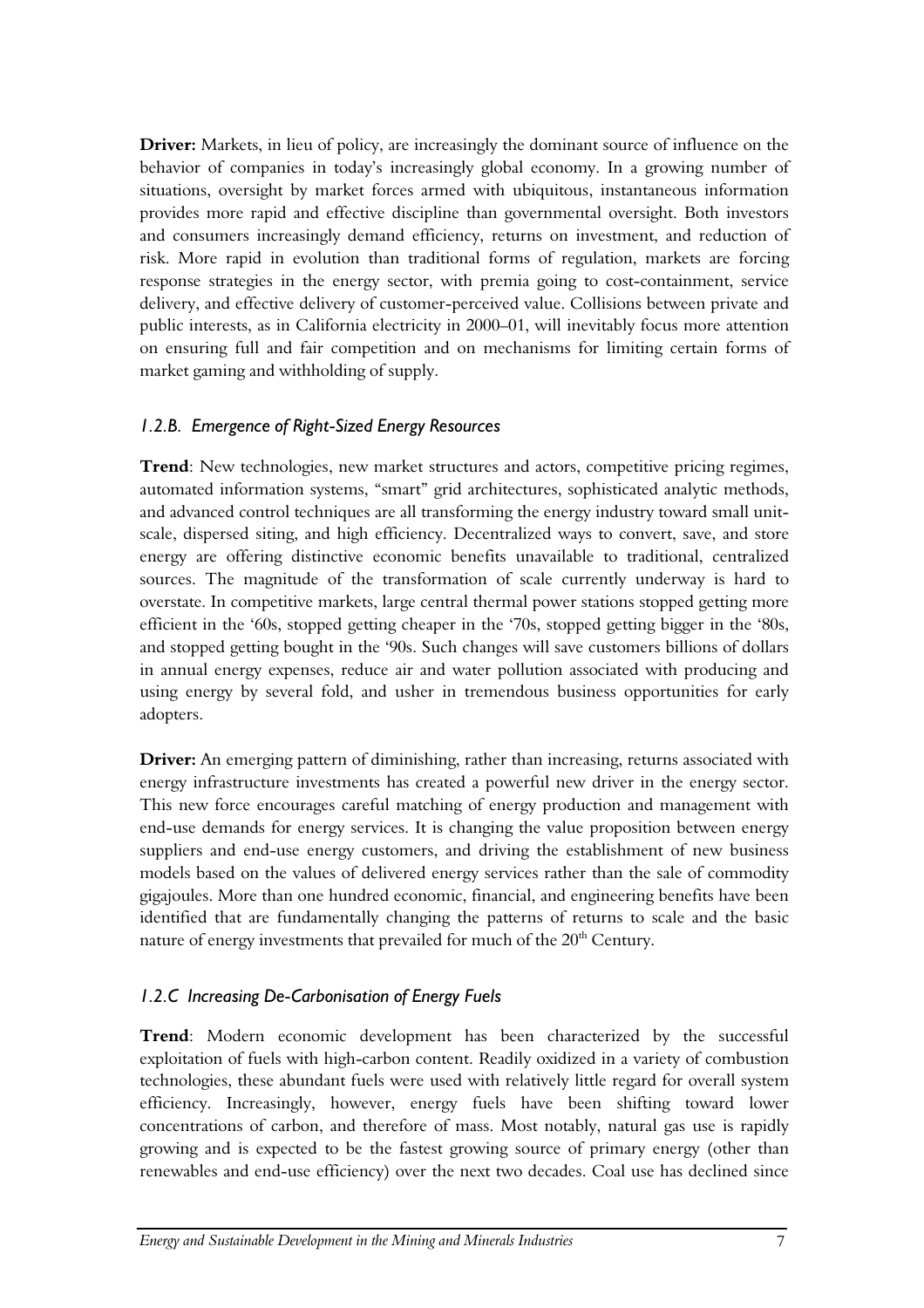the mid-1990s. By now, two of every three fossil-fuel atoms burned worldwide are hydrogen, not carbon, and the H/C ratio is rising inexorably. Over time, such de-carbonized fuels as hydrogen from natural gas or coal, or hydrogen produced by renewable or biological processes, or direct renewables, have the potential to supplant large parts of the coal, gas, and petroleum combustion industries. The trend in de-carbonisation of energy fuels has been greatly aided by increased concern over the climate impacts of unregulated carbon emissions. The uncertainty associated with potential regulation of or limitations on carbon emissions has led many leading businesses to begin inventorying and controlling carbon emissions within their operations; some conduct internal or external carbon trading.

**Driver**: Increasing pressure to reduce or eliminate the carbon emissions associated with energy use will be strengthened by the increasing availability of cost-effective, efficient and contextually valuable technologies that provide energy services without carbon emissions. Matched more precisely to demand for energy services, such technologies as fuel cells, cogeneration, trigeneration, and distributed renewables will become increasingly attractive to business with mature cost-accounting capabilities, increasing aversion to financial risk and idle capacity, and disciplined financial planning skills. Moreover, as the business sector continues to integrate environmental performance and sustainability values into overall business activities, the pressure to explore and exploit less carbon-intensive and/or carbonemissions-free energy technologies only increases.

#### *1.2.D. Rise in the Role of Civil Society*

**Trend**: Regardless of controlling political ideology, almost every nation has seen an increase in the role of civil society in day-to-day and strategic affairs. Increasing amounts and ubiquity of information resources, growing multi-national networking among nongovernmental organisations (NGOs), and experience and expertise in citizen activism have all increased the effectiveness of civil organisations and individual activists, and have accelerated the trend toward increased accountability by both government and industry to civil society's concerns. For the energy sector, the increasing influence of civil society has imposed new burdens on siting processes, planning, and risk management. These burdens often extend the time required for governmental approvals and add costs to project development where perceived impacts are controversial rather than benign or restorative.

**Driver**: Formerly bi-polar decision making processes involving direct relationships between government and the private sector have been increasingly supplanted by a tri-polar model of society-wide decision making – as government, the private sector, and civil society act in concert to guide and shape public policy and initiatives. The net impact for the energy sector is increasing pressure to adopt strategies that deliver the benefits of industrial development without as much compromise of the public interest or subjugation of civil concerns. Societal values articulated by an increasingly vocal, innovative, and effective civil society will become essential planning criteria in energy and mining infrastructure development plans. As a result, the demands of civil society increasingly shape the energy and mining development options pursued, often toward more socially equitable, less environmentally controversial, and less expensive options. Often this is achieved through design processes that deeply engage diverse stakeholders.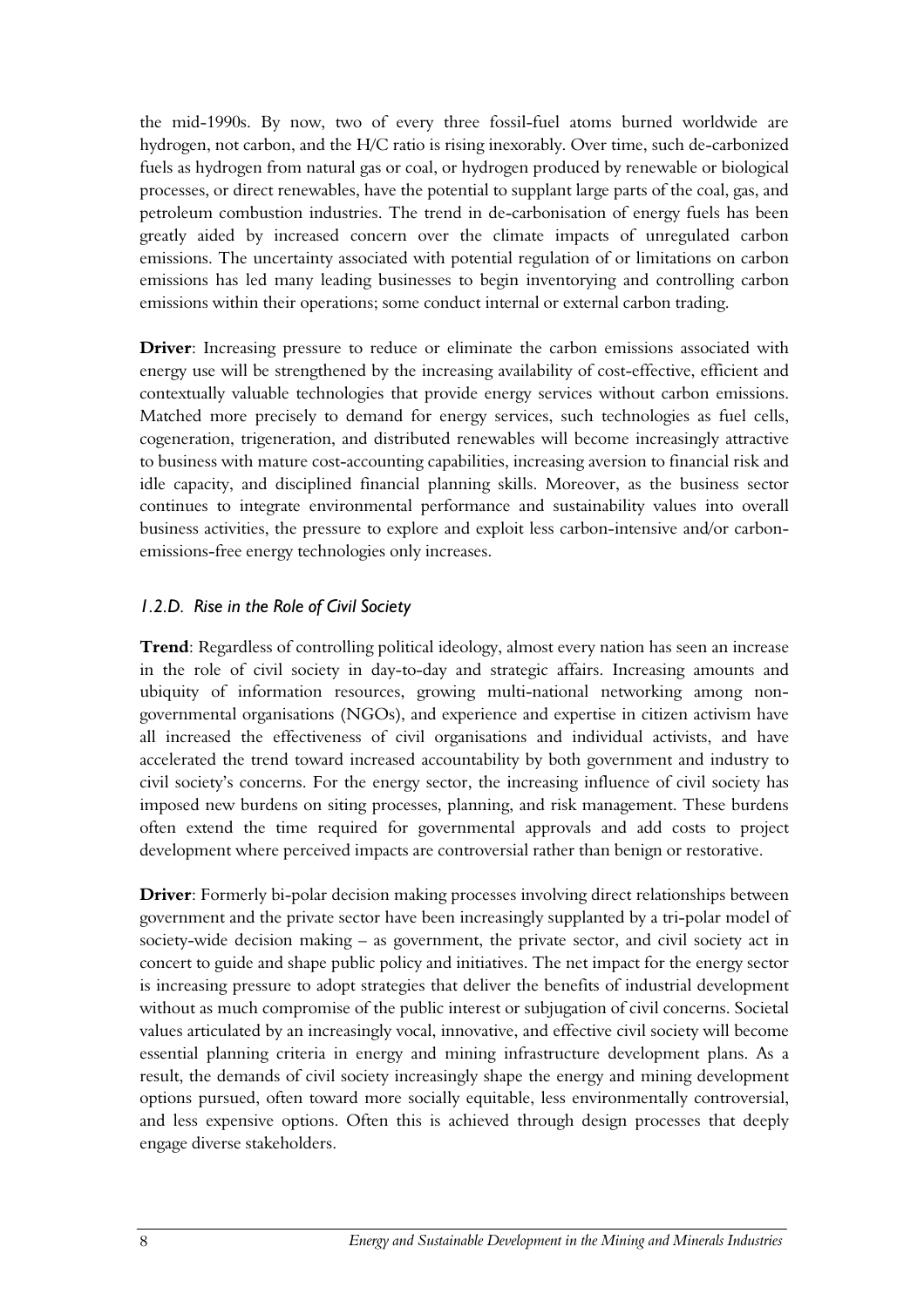## *1.2.E. Declining Governmental Structural Protection*

**Trend**: The traditional role of many national governments with regard to the energy sector has been a combination of cost distribution through regulatory processes and protection against revenue-eroding competition or substitution. But increasing economic globalisation and pressure for free trade are challenging prevailing trade laws and related regulatory regimes established to protect domestic industries from foreign competition. The trend toward liberalisation has simultaneously increased industry exposure to economic cycles and the discontinuities associated with global commodity markets. Increasing pressure on limited public funds has combined with these forces to accelerate a shift in the focus of traditional government spheres of influence from system-wide regimes to more local concerns.

**Driver**: Without the benefit of overarching governmental regulatory and protective regimes, the energy industry has seen increasing pressure to adopt industrial growth and development models that are flexible, adaptable, more resistant to the effects of cyclical and random commodity price swings, and more robust over a broader range of potential changes in consumer demand. In some cases this has led to the development of such sophisticated secondary market tools as hedges and derivatives, and the increased application of financial portfolio theory to investment strategies. The pressure for improved management skills in response to market fluctuations and to the reality that larger multi-national companies face a wider variety of local, regional and national market conditions will increase as the effects of this driver become more widespread––moving beyond direct energy industry activities to those in energy-intensive industries such as mining.

#### *1.2.F. Emergence of Business Model Based on Service Value*

**Trend**: – Increasingly competitive markets are characterized by a shift of focus from supply of undifferentiated commodities to customized end-use services and values. The focus on end-use, least-cost solutions has led to new profitable business models that also accelerate market developments in so-called "disruptive technologies"––technologies that are vernacular and right-sized, and that represent a basic discontinuity in development rather than mere incremental improvements.

**Driver**: – The ultimate driver of business success will increasingly be, and in some energy sectors is already, customer perception of service value. The impacts of increased focus on service value have already been revealed in dramatic improvements in energy intensity (energy consumed per unit of GDP) and an effective decoupling of the conventionally assumed immutable linkage between economic development and increased energy consumption. The implications of these forces extend far beyond the energy sector as the industrial sector identifies new opportunities to support growth in national economies without strictly parallel increases in resource consumption.

# <span id="page-8-0"></span>*1.3 Global Energy Balances*

Globally comprehensive data about energy production and consumption are about averages. Valuable and important detail is often lost in the process. Even at this level of abstraction, however, important trends and relationships become clear.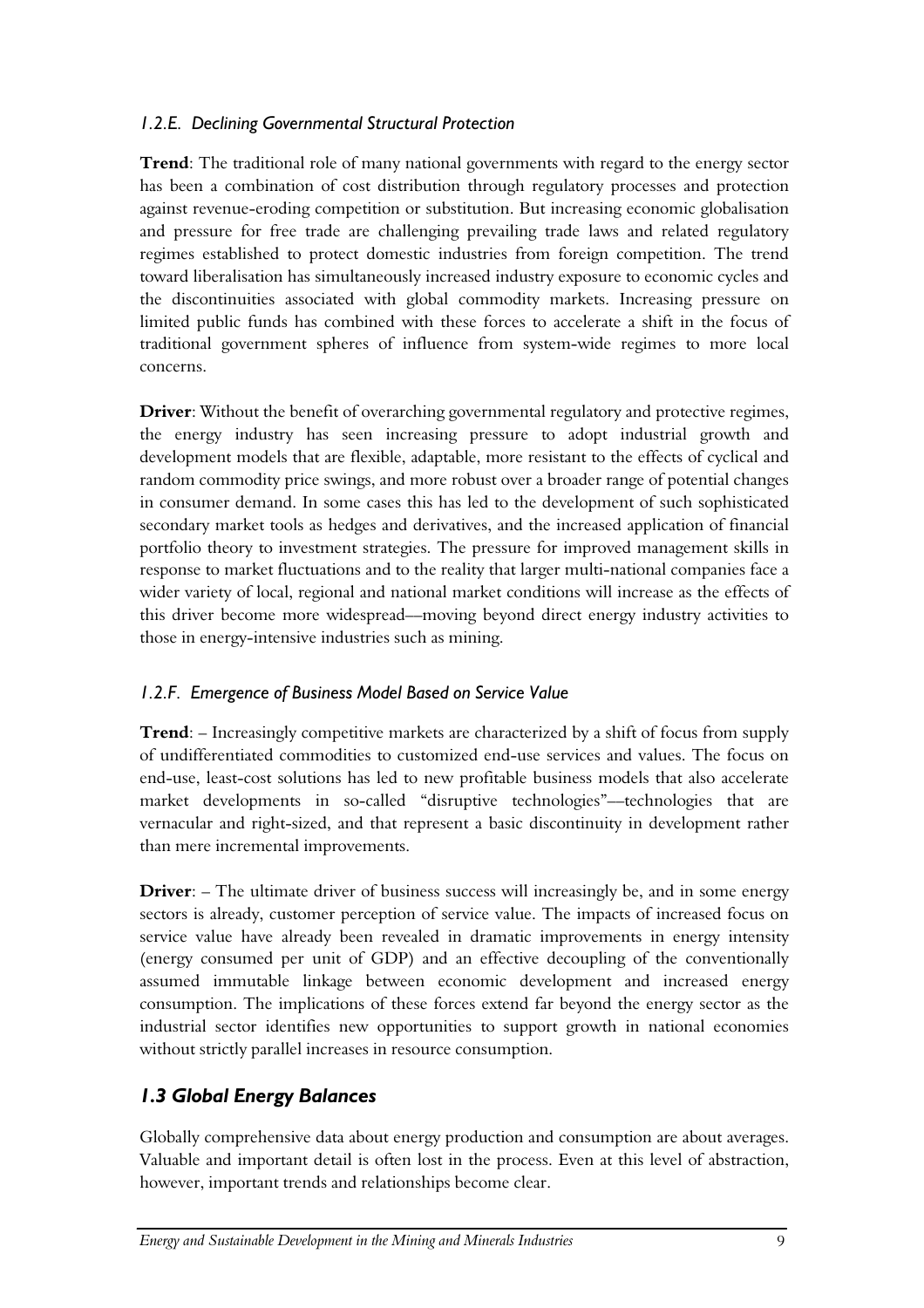#### *1.3.A Energy and Economic Indicators*

In the decade of the 1990s, the world's total output of primary energy grew at a rate of 0.9%/year, far slower than world economic growth of  $2.5\%$  and population growth of 1.5%/y over the same period. This continues a longer historical trend of decreasing global energy intensity measured in primary energy consumed per unit of gross domestic product. The energy data research arm of the United States Department of Energy, the Energy Information Administration, forecasts this trend to continue, with the strongest improvements coming from Eastern Europe/Former Soviet Union nations.



#### Figure 12. World Energy Intensity by Region, 1970-2020

Sources: History: Energy Information Administration (EIA), Office of Energy Markets and End Use, International Statistics Database and International Energy Annual 1999, DOE/EIA-0219(99) (Washington, DC, January 2001). Projections: EIA, World Energy Projection System (2001).

#### *1.3.B. World Energy Consumption*

World energy consumption is projected by the US Department of Energy to increase by 59% from 1999 to 2020, or an average of 2.8% per year. Much of the growth in worldwide energy use is expected in the developing world. These predictions seem high compared to historical trends, and are unlikely to materialize in the face of the technological trends and drivers described above and others summarized in section I.4 below. In general, the aggregate energy efficiency of North America is somewhat worse than that of Japan and Europe, but that of developing and formerly socialist economies is about three times lower than that of OECD. These less efficient economies have the strongest incentive to improve their energy productivity in order to de-bottleneck their development process and avoid costly supply-side investments.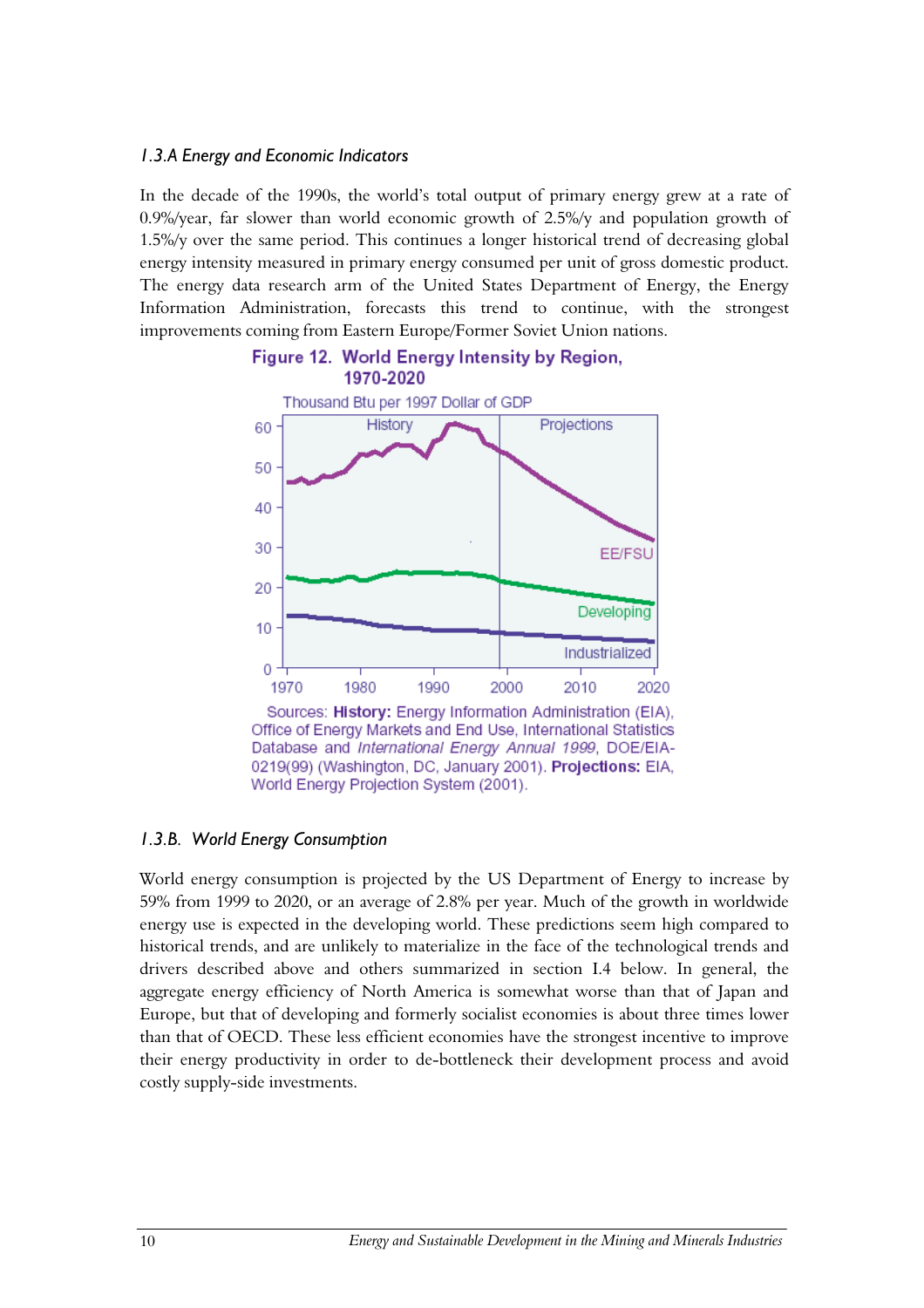## *1.3.C. Primary Energy*

**Natural Gas**: Natural gas demand is projected by USDOE to double between 2000 and 2020, providing a relatively clean fuel for very efficient new gas combined-cycle power plants.

**Coal**: Although coal use is expected to be displaced by natural gas in some parts of the world, only a slight drop in its share of total energy consumption is projected by 2020. In DOE's conventional forecast, coal continues to dominate many national fuel markets in developing Asia, although in fact China after 1996 shifted dramatically to gas, efficiency, and renewables.

Petroleum: Oil is expected to remain the primary fuel source for transportation throughout the world, and transportation fuels are conventionally projected to account for almost 57 percent of total world oil consumption by 2020.

**Nuclear**: Nuclear power is projected by USDOE to represent a growing share of the developing world's electricity consumption from 1999 through 2020. New plant construction and license extensions for existing plants are expected to produce a net increase in world nuclear capacity.

**Renewables**: The renewable energy share of total world energy consumption is expected to decline slightly, from 9 percent in 1999 to 8 percent in 2020, despite a projected 53-percent increase in consumption of hydroelectricity and other renewable resources. This projection is particularly odd because windpower and photovoltaics have lately been growing at 20–40 times that rate; the USDOE projection appears to reflect modelling problems in fitting distributed resources into a structure meant for centralized ones.

We offer these econometrically based USDOE projections because they reflect widespread traditional views, not because we believe them. We consider them a seriously defective basis for business planning. It is indeed the goal of many energy enterprises to make such projections as wrong as possible, and many experts would take serious issue with EIA's assumptions in many areas ranging from end-use efficiency and renewables to nuclear power. As a cautionary illustration, compare the USDOE view just summarized with the latest biennial Royal Dutch/Shell Group Planning scenarios released in autumn 2000.<sup>1</sup> These scenarios are not forecasts, but rather vehicles for telling internally consistent stories that help change executives' mental maps. However, neither scenario is unrealistic. One envisages a third of the world's energy supplies, and all its new energy, coming from renewable sources by 2050. The second scenario explores a more radical and technologically discontinuous shift to a hydrogen economy, so that world oil demand is stagnant until 2020 and then declines steeply. Shell, BP, and other major energy firms are investing strongly in elements of both these futures. The moral of this story is that the energy future is not fate but choice, and can be advantageously chosen with very great flexibility. Energy customers, like the mining and minerals industries, are participants in that choice, and will be able to exercise an increasing part of it as investors in their own supply, not just as passive purchasers of supplies built by others.

 $\overline{a}$ 

<sup>1</sup> www.shell.com/files/media-en/scenarios.pdf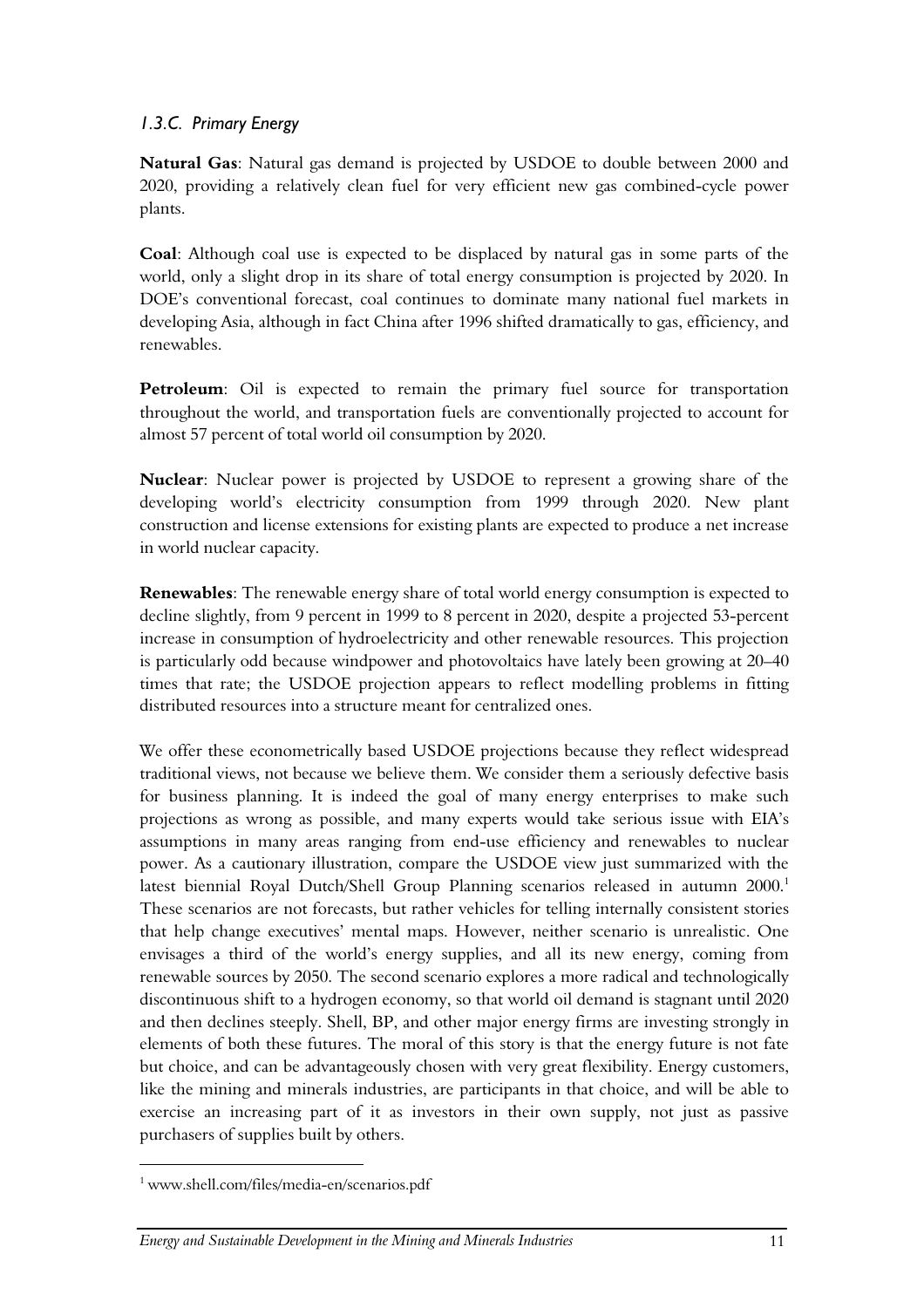# <span id="page-11-0"></span>*1.4 Changing Trends in Energy Productivity*

Evidence is accumulating that the traditional interpretation of energy demand as governed by price and price elasticity is not wholly satisfactory and is likely to become less so. Firms that forecast energy use based on price are therefore advised to proceed with caution, bearing in mind the following points that are well-known to most energy-efficiency practitioners but often surprising to economists:

- Reduced energy intensity is not a trivial activity. In the United States, for example, it is the biggest and fastest-growing energy "source", currently providing 40% of all energy services (1.7 $\times$  oil consumption, 3 $\times$  oil imports) compared with 1975 intensity, and growing  $\sim$ 3%/y.
- Its adoption is influenced but not primary driven by price. For example, US energy intensity fell at a near-record pace (3.2%/y) during 1996–99, due to both structural shifts in economic output and technical improvements in end-use energy productivity despite record-low and falling energy prices. Whatever was getting users' attention, it wasn't price. Ability to respond to price has turned out to be even more important. Not surprisingly, the energy efficiency resource is poorly understood by most economists. More surprisingly, it is also poorly understood even by many technologists whose expertise is on the supply side.
- Efficient use of energy, well executed, is empirically cheaper in virtually every case than the energy it saves. Retrofit returns on investment upwards of 100%/y aftertax are not uncommon even in such sophisticated industrial facilities as modern refineries and microchip fabrication plants. However, users' motives for raising their energy efficiency may be more related to valuable side-benefits than to the energy savings themselves. For example, since a typical office in a developed country spends about 100 times as much for people as for energy, the 6–16% higher labour productivity commonly observed in well-designed efficient buildings (due to their greater visual, thermal, and acoustic comfort) is worth about 6–16 times as much as eliminating the energy bill. Similar knock-on benefits are often observed in many industries, and can be marketed and bought accordingly, achieving profits with little or no regard to traditional energy-saving engineering-economic calculations.
- The reserves of efficiency are expanding and its costs are falling, because technology, design, and deployment are improving faster than the opportunities are being depleted. In general, this improvement outpaces even the stunning gains in (say) oil exploration and production techniques. Both efficiency's unbought proven potential and the further potential emerging from R&D are truly enormous. Recent empirical results in many uses and sectors indeed show how to achieve expanding rather than diminishing returns to investments in saving energy—that is, how to make very large savings cost less than small or no savings. Thus the logic so familiar in the mining and minerals industries that technology generally outpaces resource depletion, causing real commodity prices to fall over the long run—is even more true for productive use of energy.
- Available gains in energy productivity nonetheless remain largely unbought, even in the most efficient societies, because of 60–80 well-understood market failures. These obstacles are listed in RMI's report Climate: Making Sense and Making Money and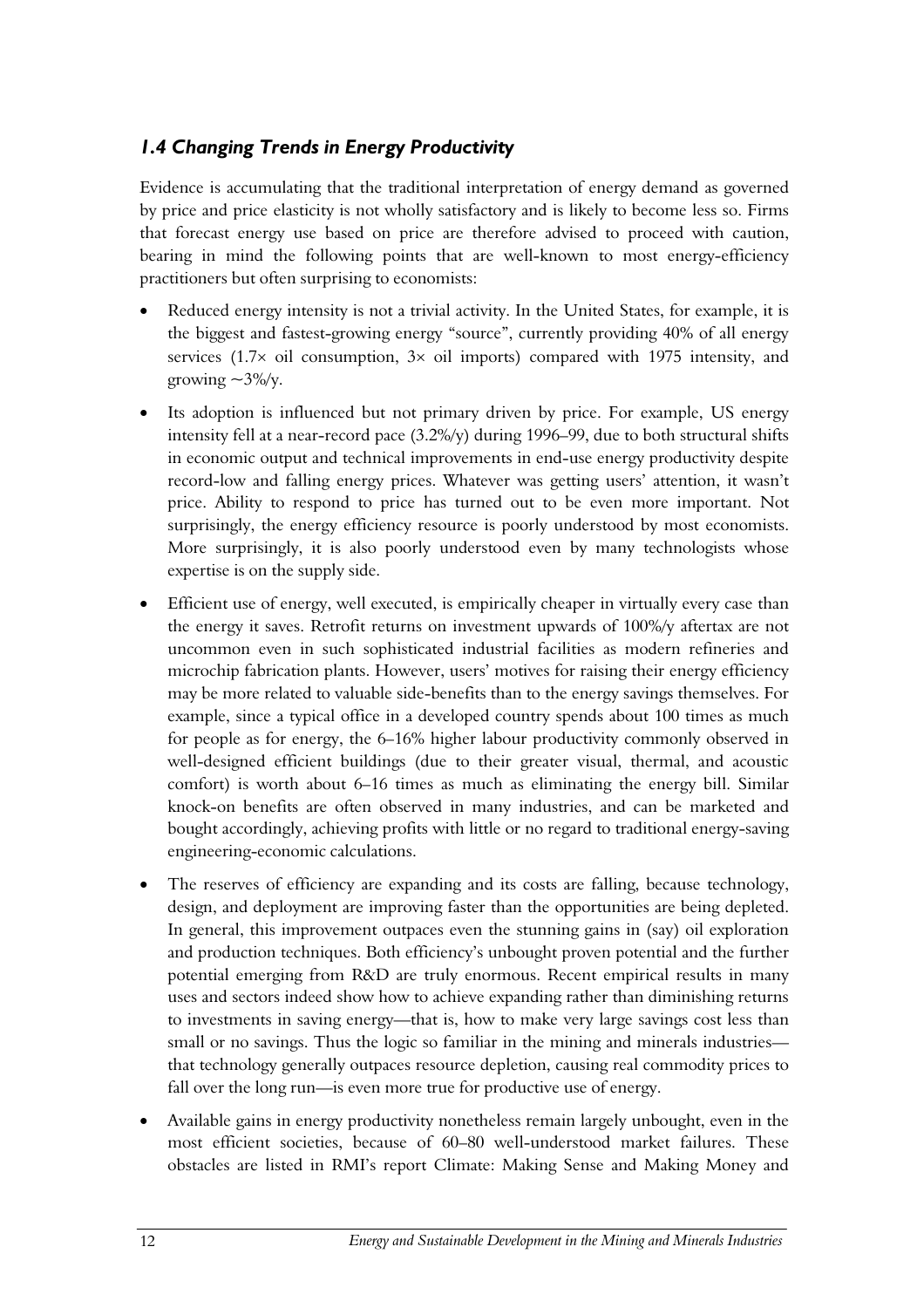summarized in a box below.<sup>2</sup> (In section III.2.B we offer a few examples relevant to the mining and minerals industries.)

• Gains in energy productivity can be greatly accelerated by at least ten classes of policy instruments. Price is one; regulation is another; and the other eight are not yet widely considered.<sup>3</sup> A diversified portfolio of policy tools should work better, faster, and more reliably.

## <span id="page-12-0"></span>*1.5 Surprises and Discontinuities*

The energy sector, more than most, is rich in surprises. For example, consider the relationship between the world's real crude-oil price (using the standard Saudi marker crude) and demand for oil over the past 30 years:



 $\overline{a}$ 

<sup>2</sup> Lovins, A. B. & Lovins, L. H. 1997: *Climate: Making Sense* and *Making Money,* Rocky Mountain Institute, at 11-20, www.rmi.org/images/other/C-ClimateMSMM.pdf. The right-hand column in the original text lists how to turn each obstacle into a business opportunity. 3

www.rmi.org/images/other/S-ECEEE8FoldWay.pdf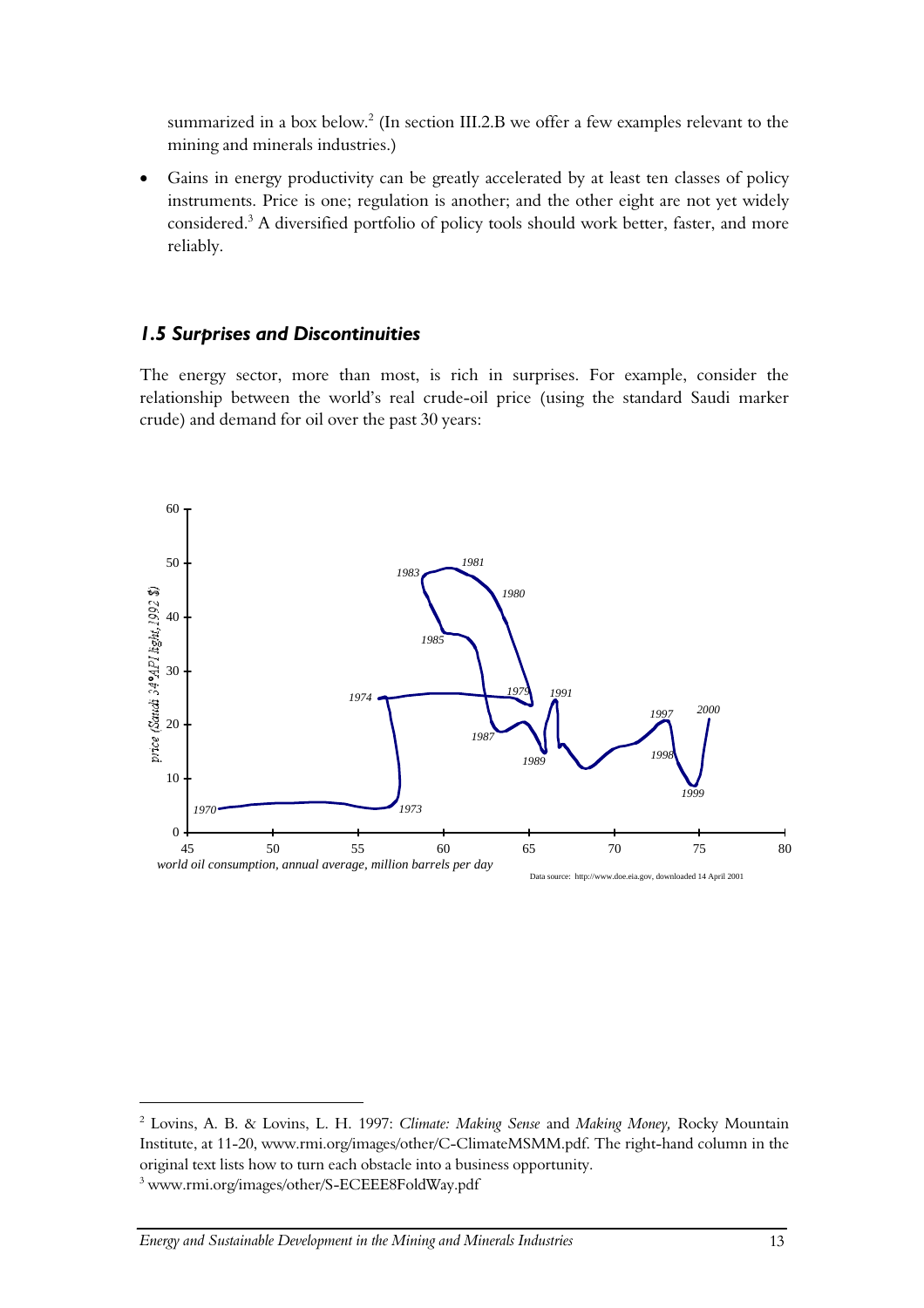or the history of movements in the world's real oil price from 1881 through 1993:



No prudent oil-industry planner, in light of this history, can talk sensibly about "business as usual" even in the past, let alone in the future. Those still paid to forecast oil prices would do better to put the previous diagram on the wall and throw darts at it, for the price behaviour revealed in the market is perfectly random. All that changed after the first oil shock in 1973 was that the price volatility trebled.

The mining and minerals industries are used to the normal shocks of industrial life: political upheaval, corporate failures, financial instability, unforeseen market shifts, unusual weather, and the like. Energy, however, even more than mining and minerals processing, is unusually exposed to technological discontinuities. Some of these, such as superefficient ultralight vehicles and the transition they permit to a climate-safe hydrogen economy, are mentioned below. Here are a few more for flavour:

- Upheaval in Saudi Arabia could, for an unknown time, take  $\sim$ 8 Mbbl/d off the world oil market. A serious attack on Ras Tanura or other critical and hard-to-repair oil facilities could remove  $\sim$  6 Mbbl/d overnight even if the government remained eager to sell oil.
- Accident or terrorism could black out virtually any sizeable region of the world for hours to months.
- A major accident or attack on a nuclear facility could kill millions and cause most other nuclear facilities to be shut down.
- Sudden climatic change, such as the failure of the North Atlantic Conveyor that drives the Gulf Stream, has happened before, and if it recurred, could cause a worldwide stampede away from fossil fuels, especially coal as well as political reactions against industrialism.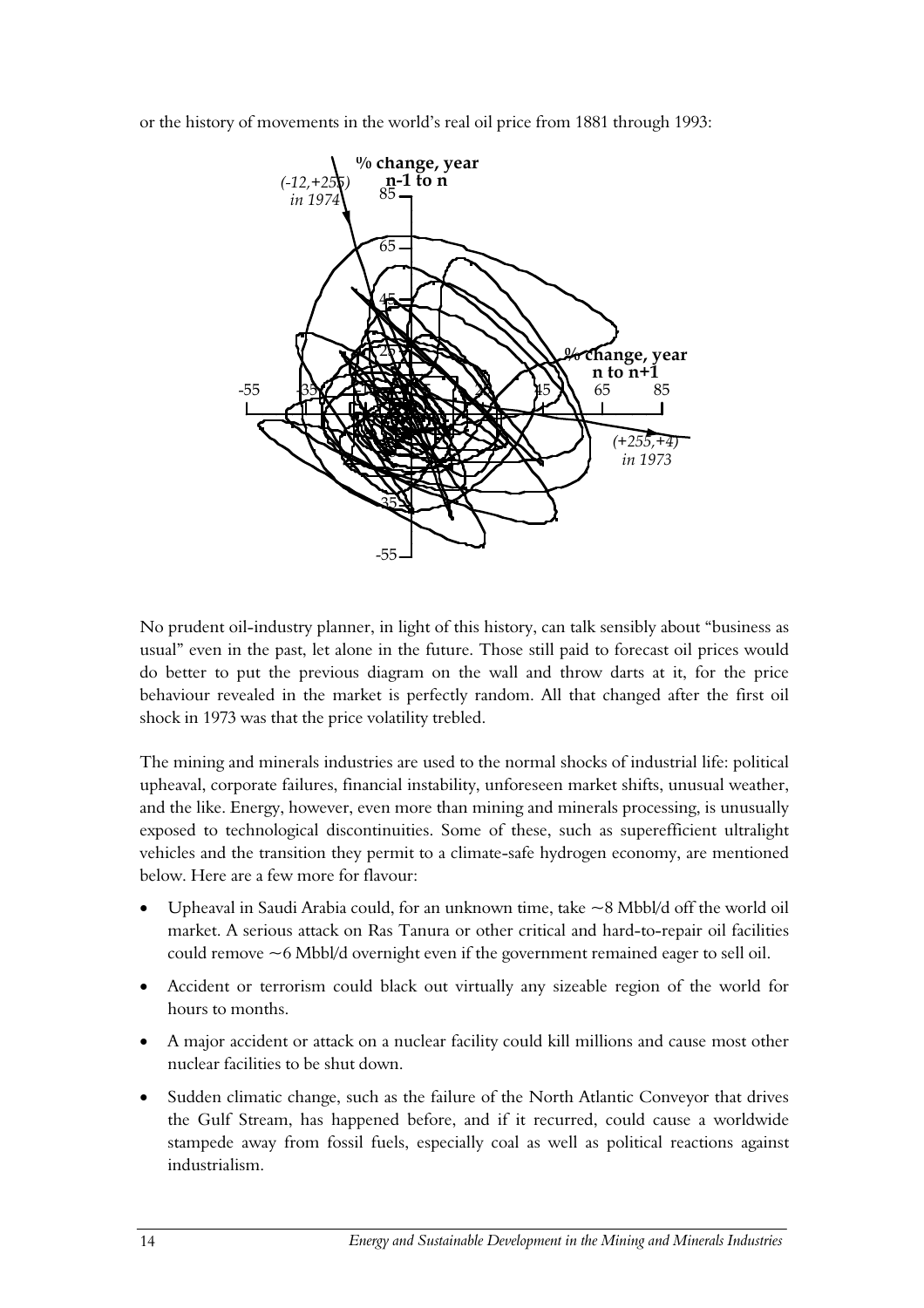- Any of several promising R&D routes could at any time yield very cheap and easily mass-producible solar cells, making obsolete perhaps a trillion dollars' worth of power plants and most of the coal industry.
- Energy demand could go down instead of up, even during periods of substantial economic growth. (It's happened before. For example, during 1979–85, US GDP grew 16% while oil use fell 15% and Persian Gulf imports fell 87%.)
- Governments could get serious about "barrier-busting" that allows people to use energy in a way that saves money.
- Wholly new sources of energy could be discovered. (There are enough puzzles and "loose ends" in modern physics that this possibility cannot be excluded.)

That the possibility of big surprises on the demand side, in particular, is not just theoretical is illustrated by the following graph. Its top line shows the consensus industry/government 50-year forecasts of US primary energy demand around 1975. The next line down shows an alternative trajectory described by one of us (ABL) in *Foreign Affairs* 25 years ago. It was considered heretical and was heavily criticized. The heavy black line shows what has actually happened so far. Many suppliers that bet on the official forecast are no longer in business.



Yet startling though that 40% reduction in US energy intensity was at the time, recent progress in technologies, their application and delivery, their marketing, and the evolution of energy service markets themselves now make the originally envisaged potential for substantially declining long-term US energy use look today very conservative. This is worth bearing in mind not just because the mining and minerals industries depend on energy and could share in such savings, but also because similar surprises are conceivable in demand for materials too, partly on the lines noted later in this chapter.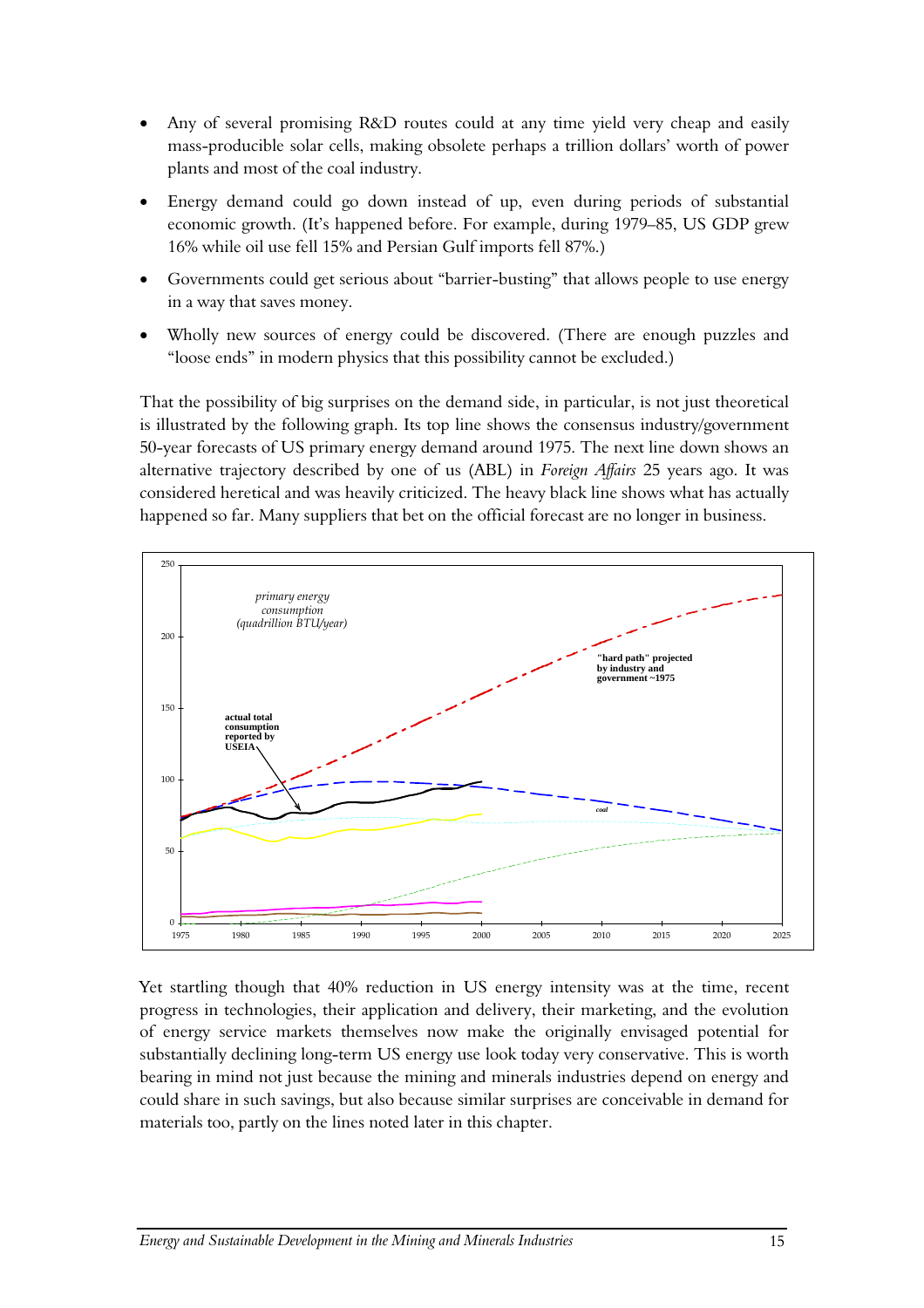One conclusion that we consider essentially predetermined, not a surprise, is that there is no economic future for nuclear power. New nuclear plants of any imaginable kind are grossly uncompetitive with at least three widely available and extremely abundant options: electric end-use efficiency and load management, onsite industrial or commercial co- or trigeneration from natural gas, and windpower in good sites. (Cheap fuel cells and solar cells will probably be the next two fatal competitors.) As relatively centralized units, nuclear plants also suffer from grid costs, high financial risks, and vulnerabilities. These are some of the reasons why the technology clings to life only in a handful of centrally planned energy systems, but is unfinanceable in competitive markets and will become more so as its competitors improve faster.

Similar considerations apply, albeit more weakly, to conventional central coal-fired power stations, but this might change with integrated-gasified-combined-cycle options or, even better, with climate-safe coal-to-hydrogen options now being explored. In general, hydrogen is worth more without than with associated carbon: hydrogen used very efficiently in a fuel cell, plus the value of being paid to sequester carbon, are often worth more than hydrocarbon fuel. To put it another way, hydrocarbons are often worth more as reformer feedstocks than as refinery feedstocks. This is conventionally accepted for natural gas  $(CH_4)$ and sometimes for oil or equivalent synthetic feedstocks (CH<sub>2</sub>). But it may also be true for coal (roughly CH). Although it is less hydrogen-rich and harder to handle than natural gas, coal may be cheap enough to make up the difference. BP-funded research at Princeton University suggests a plausible case that long-run hydrogen production may be cheaper from coal than from natural gas, with carbon sequestration in both cases. It is therefore possible that a carbon-constrained world may nonetheless hold an important and attractive role for coal—a conclusion we would not have considered plausible even two years ago.

This illustrates yet another kind of surprise: people can have better ideas or correct old errors. A decade ago, we would not have considered a hydrogen economy to be potentially profitable or cost-effective. At least one of us (ABL) made the basic error of considering hydrogen too costly on a \$/GJ basis—without counting its severalfold greater conversion efficiency in a fuel cell. That advantage can more than make up for its apparently high cost in energy terms. What matters is of course the cost of services provided, such as traction in a car, torque in a mill, or comfort and power in a building, so efficient conversion from fuel to service can offset costly fuel. The history of energy policy is replete with such surprises as people stop repeating inherited thoughts and start thinking anew.

In summary, energy is subject to so many competing, converging, combining, and rapidly emerging technologies, from so many disciplines (including unfamiliar ones like biomimicry, discussed below), that almost anything permitted by the laws of physics can happen—and even our understanding of some of those laws may be up for review. Whatever the energy future is like, it will almost certainly not be predictable or predicted. Our decades of experience in this field therefore make us approach it with humility. We urge those less familiar with its strange twistings and turnings to do likewise. Mining and minerals strategists will be wise to design for surprises, robustness, and indifference to a very large range of energy conditions, because that's just what they're likely to need as the energy system enters the most radical and disruptive transformations––technological, institutional, conceptual, cultural––in at least the past few centuries.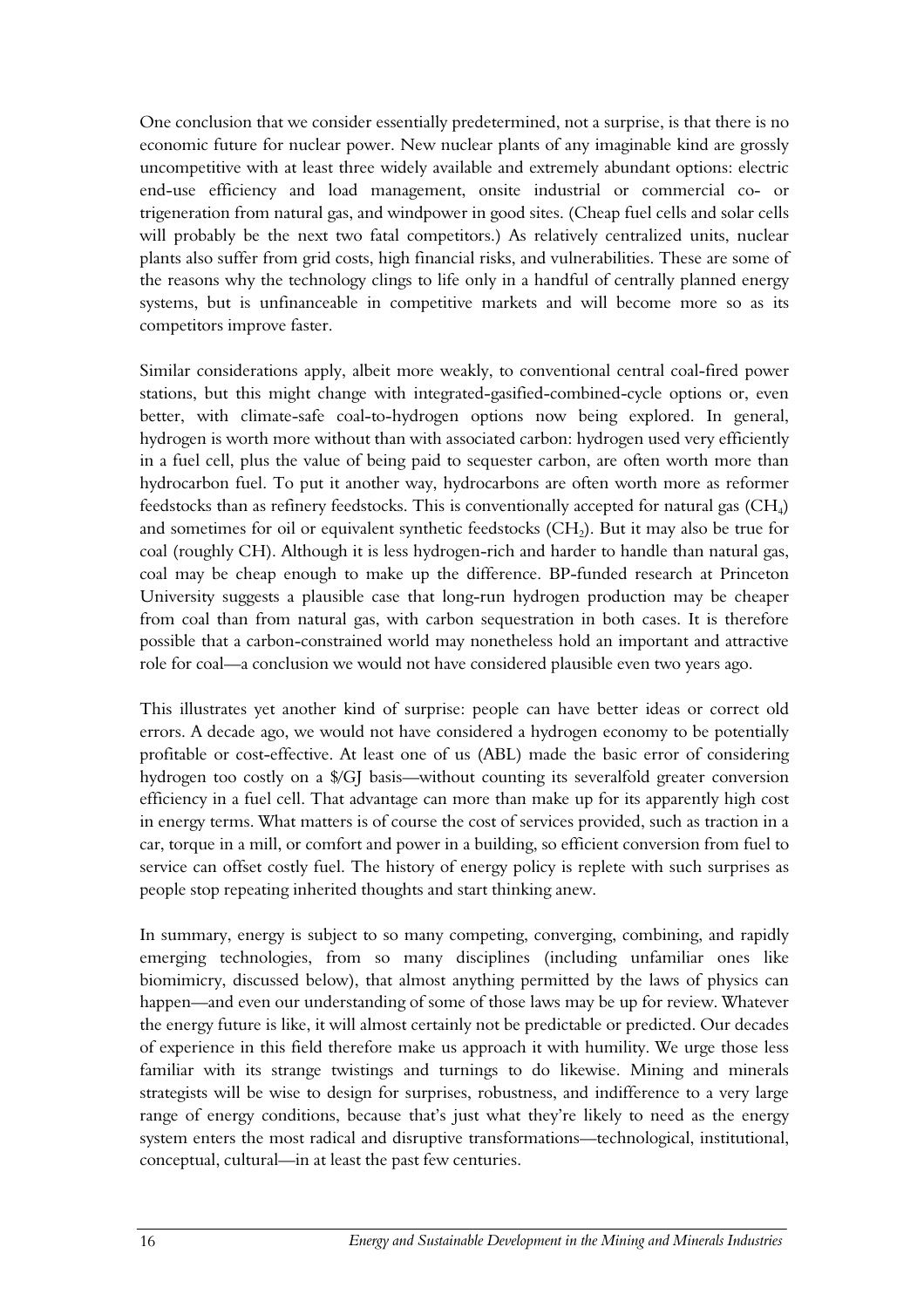# <span id="page-16-0"></span>**2. Energy and the Mining and Minerals Industries**

# <span id="page-16-1"></span>*2.1 Data Insufficiency*

The mining and minerals industries worldwide use impressive amounts of energy, perhaps as much as 4–7% of global energy use. It is important to note, however, that detailed and authoritative estimates of this energy use are not available and that the right number defies easy and precise quantification. The ability to characterize aggregate energy usage is limited by a number of obvious obstacles, such as data availability and consistency in reporting conventions, as well as by a larger number of subtle and more intractable issues, such as system boundaries in specific operations, secondary and tertiary energy demands, parasitic demands, byproduct and coproduct relationships requiring the allocation of energy use among joint products, and a number of questions relating to energy conversion, energy transport, and mine reclamation and environmental remediation. In many cases, even transparent definitions of the mining sector itself are difficult to find and interpret, and often do not include sufficient detail with regard to what is included and not included in data sets, i.e., quarrying, well operation, beneficiation (crushing, screening, washing, and flotation), extraction, conveying, hauling and other mineral preparations. As a result, it is also difficult to report benchmarking data about comparative energy use among regions or operations mining or processing similar minerals. Further, the paucity of data makes it extremely difficult to pinpoint trends in more detailed aspects of energy intensity, such as carbon intensity, over the past decades. Generalized data concerning improvements in energy intensity suggest that energy intensity in the mining and minerals industries has been improving consistently over the past decades, however. For example, the International Aluminium Institute reports a steady decline in electric power used in the primary aluminium industry since 1899. (http://www.world-aluminium.org/environment/ challenges/energy.html).4 Knowing that the aluminium and steel industries are particularly large users of energy does not by itself inform the more specific question of whether these are the best industries for targeting greenhouse gas emission reduction strategies. What must be known first are the opportunities for emissions reductions, the relative cost-effectiveness of such measures, and whether excavation, processing, distribution, or end-use strategies offer the greatest return on emissions-reducing investments. Likewise, knowing that the aluminium industry (or any other segment of the mining and minerals industries) has made significant progress in reducing energy per pound of product does not inform the question of whether improvements in carbon intensity per unit of product have also been improved by the industry. That is, the trend (discussed above) toward decarbonisation of fuels may or may not have included mining and minerals industries. In addition, the relative fraction of greenhouse gas emissions from one industry may grow if that industry fails to keep pace with global improvements in carbon intensity.

 $\ddot{\phantom{a}}$ 

<sup>&</sup>lt;sup>4</sup> Other industry efforts to estimate energy use include: Energy and Environmental Profile of the US Mining Industry http://www.bcs-hq.com/mining/ReviewPage/; Energy use in the steel industry, authors, C.J. Cairns ..[et al.] 1998

http://www.worldsteel.org/pub\_item/tech\_energy\_millenium\_summary.pdf; South Africa – mining 25% of total electricity consumption, in Parsons and Hume, UNEP Industry and Environment Oct-Dec 1997; Boustead Consulting (1998) Ecoprofile of Primary Zinc Production, report for IZA; also some IEA data for OECD and non-OECD countries.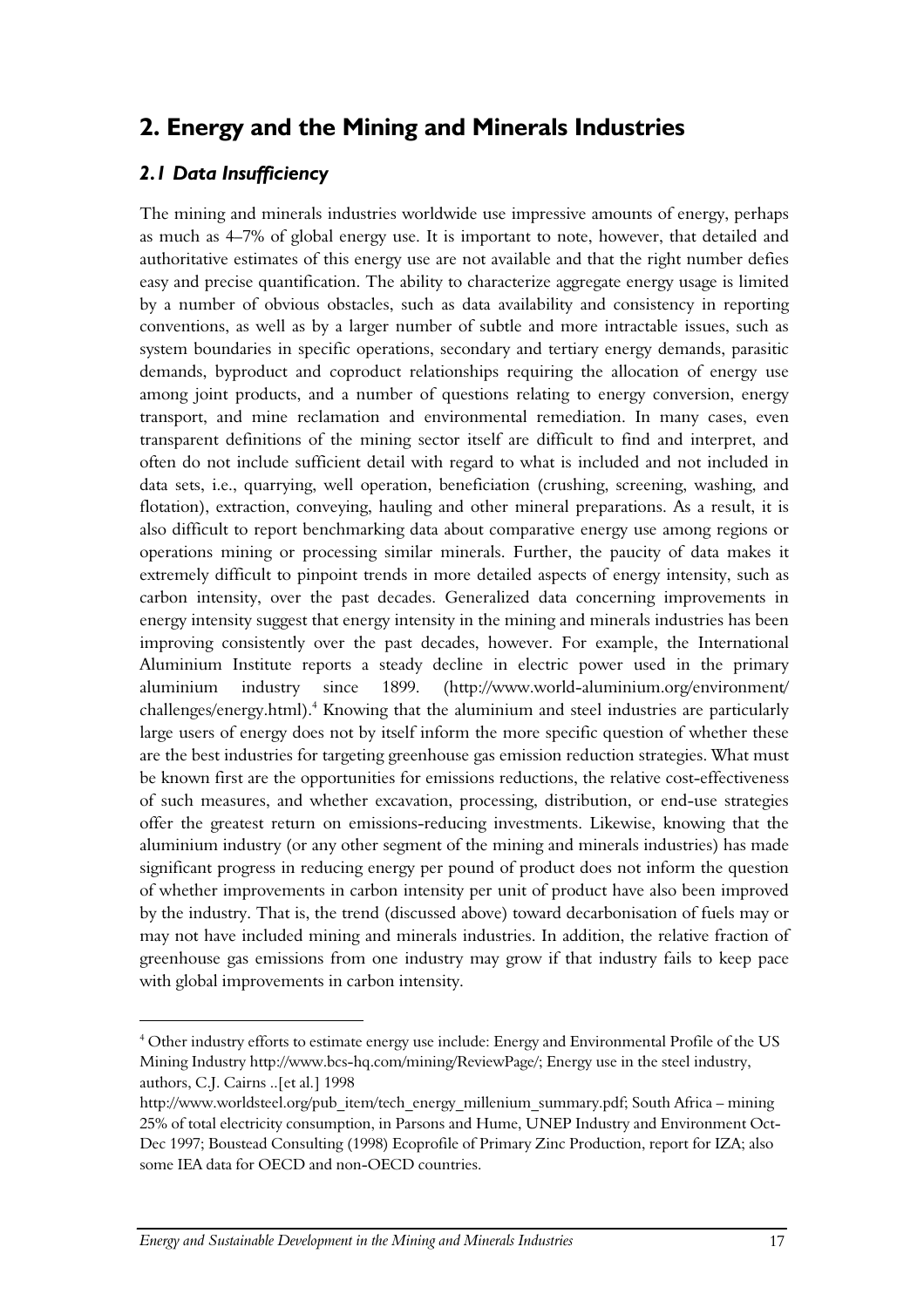

Reduction in the electrical power used in primary aluminium production during the  $20<sup>th</sup>$ Century. Source: International Aluminium Institute

In the end, the most important metric for progress toward sustainability is likely *environmental damage and risk of damage per unit of minerals services*. In essence, what needs to be know is how much damage and risk to the environment—in the form of land, water, and air pollution, climate modification, etc. is imposed on society for each unit of societal benefit delivered by the services that the mining and minerals industries ultimately provide to end users. Due to the strong overlap between greenhouse gas emissions and other indicators of environmental damage and risk of damage, a more simplified metric of *greenhouse gas emissions per unit of minerals services* may serve as a more easily quantifiable indicator. It is in the inability to even roughly approximate such values for the mining and minerals industry that the paucity of good data shows most strongly. The good news, discussed below, is that with such breadth in examining the sustainability issue, the opportunities for improvement (and enhanced profitability) multiply exponentially.

Broader coverage, greater consistency, and industry-wide discipline in collecting and disseminating energy use data in the mining and minerals industry should be a higher priority for government, industry associations, and trade groups. When the head of a US government program dealing with energy use in the mining and minerals industries was asked for data sources, he replied "You will never find the answer…we haven't."5 Enhanced understanding and resolution will be critical to project aggregate energy usage in national

1

<sup>&</sup>lt;sup>5</sup> Personal communication to Karl R. Rábago by Michael Canty, head of US DOE's Mining Industry of the Future program.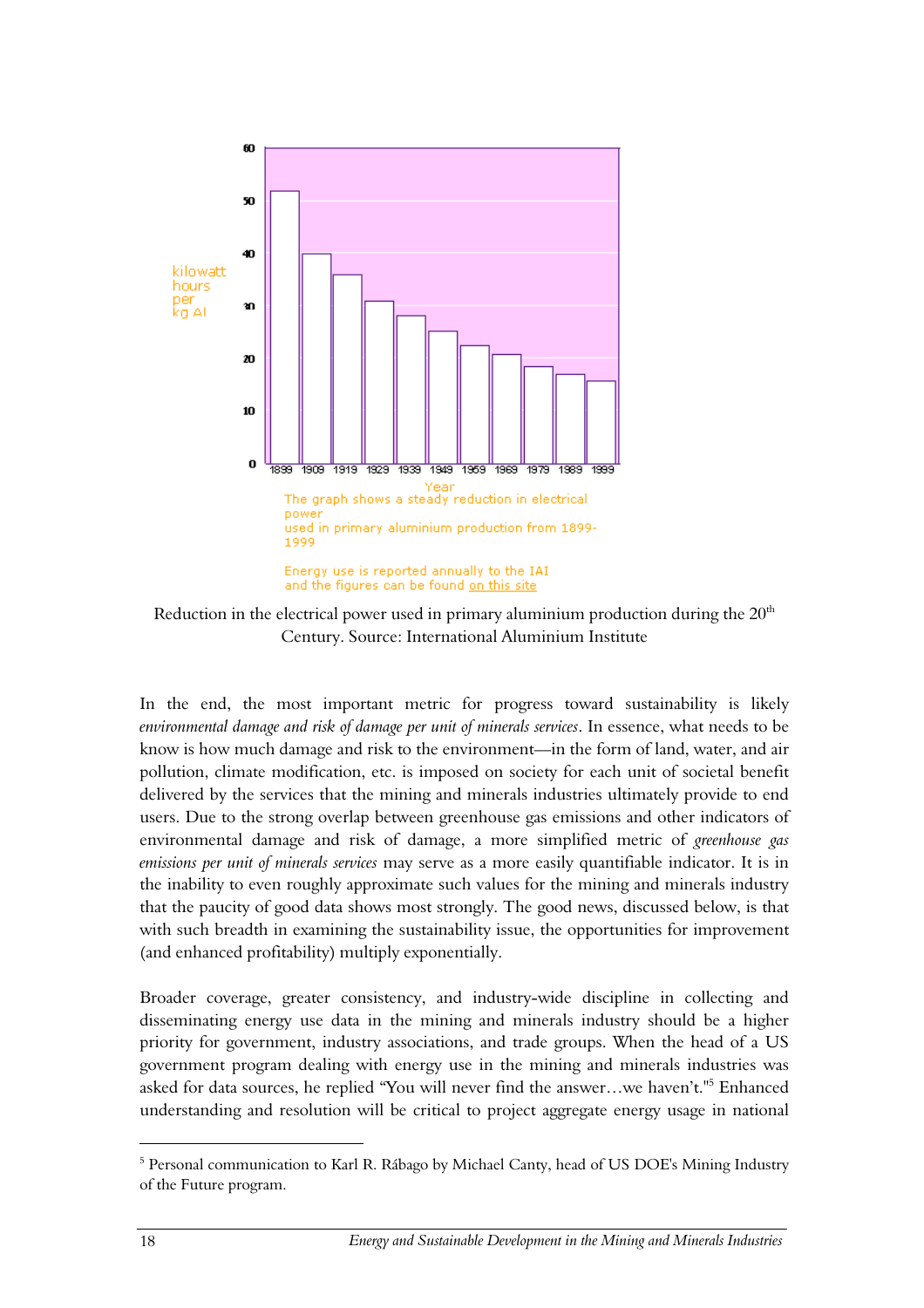and regional energy planning, and will be valuable for industry managers concerned with energy costs, availability, and reliability.

The importance of better product and mineral specific data is underscored by the numbers in following table. Sectoral energy intensities show a much larger variation in the mining sector than in agriculture or construction, or in the overall economy of each country. These wide variations are the result of the kind and type of mining activity specific to each country as well as the product specific volumes.

| Country    | Energy Intensity MJ/1990 US\$ Value Added |             |                  |              |  |
|------------|-------------------------------------------|-------------|------------------|--------------|--|
|            | Total                                     | Agriculture | Mining           | Construction |  |
| Australia  | 7.6                                       | 5.5         | 17.3             | 2.4          |  |
| Denmark    | 6.0                                       | 11.5        | 5.0              | 1.6          |  |
| Finland    | 4.3                                       | 6.9         | 16.7             | 0.7          |  |
| Italy      | 1.7                                       | 4.2         | $\overline{1.3}$ | 0.2          |  |
| Japan      | 2.6                                       | 9.3         | 7.0              | 1.0          |  |
| Sweden     | 4.5                                       | 8.4         | 26.3             | 1.6          |  |
| UK         | 1.4                                       | 4.0         | 0.6              | 0.9          |  |
| <b>USA</b> | 7.6                                       | 7.3         | 19.4             | 2.8          |  |
| IEA-8      | 5.1                                       | 7. I        | 15.4             | ۱.7          |  |

#### 1994 Sectoral Energy Intensity

Source: Energy Policy, vol. 29, no. 2, p. 86

The problems of data sufficiency worsen with more detailed examination. Key elements of the data are simply not available to the public. When data can be gathered and summed, their usefulness is dubious due to differences in data collection and reporting systems, boundary conditions relating to the scope of activities addressed, difficulty of interpretation, and other key methodological differences. As the table below demonstrates, a simple summing of public data can show aggregate consumption in the countries from which some data is available, but not much more than that. Again, the differences among nations and between the minerals businesses in those countries make meaningful comparisons between nations difficult, if not impossible. Thus anyone who claims to know how much energy the mining and minerals industries are using is at best naïve, and all published figures purporting to provide that figure are unsupportable.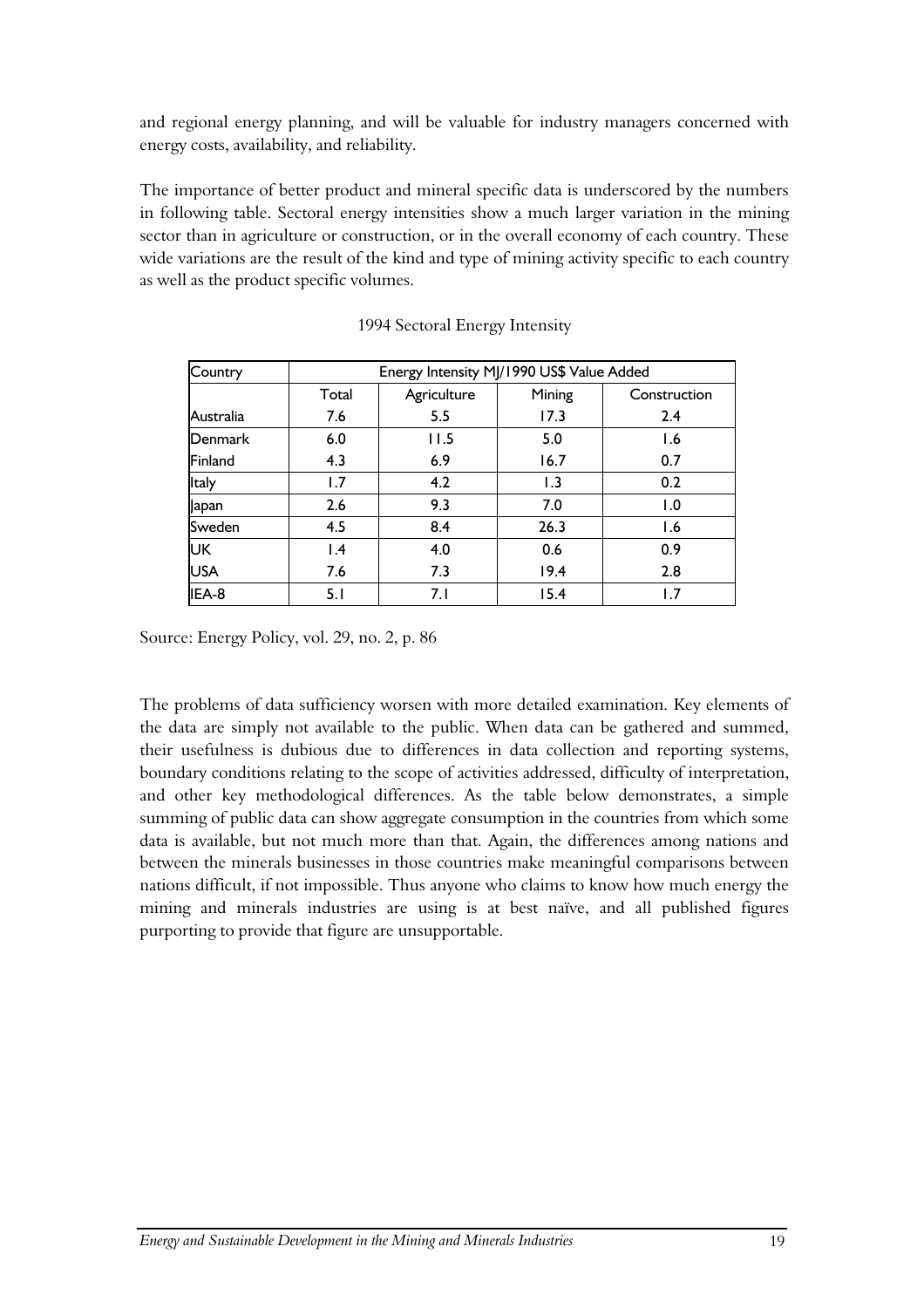| Commodity                     | Coal       | Fuel Oil    | Gas         | Gasoline        | Electricity | Total                    |           |
|-------------------------------|------------|-------------|-------------|-----------------|-------------|--------------------------|-----------|
|                               | $1,000$ st | $1,000$ bbl | <b>B</b> cf | Mil gal         | Mil kWh     | Tbtu                     | $GI*10^3$ |
| Coal                          | 253        | 9,075       | 1.2         | 33.7            | 11,355      | 103                      | 108,750   |
| Potash, Soda<br>Ash. & Borate | 1,712      | Withheld    | 25.2        | 0.3             | 1,317       | 69                       | 72,359    |
| Iron                          | Withheld   | 911         | 34.3        | $\mathsf{I}$ .4 | 6,234       | 62                       | 65,503    |
| Copper & Nickel               |            | 3,058       | 1.8         | 3.1             | 7,779       | 47                       | 49,154    |
| Lead & Zinc                   | Withheld   | Withheld    | Withheld    | 0.1             | 462         | $\mathbf{2}$             | 1,688     |
| Gold                          | Withheld   | 3,655       | Withheld    | 13.1            | 4,480       | 38                       | 40,293    |
| Silver                        |            | Withheld    | Withheld    | 0.1             | 168         |                          | 633       |
| Phosphate Rock                | Withheld   | 424         | 0.7         | $\mathsf{I}$ .4 | 2.933       | 13                       | 14.134    |
| <b>Crushed Rock</b>           | 43         | 4,011       | $5.4*$      | 14.7            | 4,628       | 48                       | 50,419    |
| Total                         | 2,008      | 21,134      | 68.6        | 67.9            | 39,356      | $\overline{\phantom{a}}$ |           |
| Trillion Btu                  | 45         | 124         | 70.7        | 8.5             | 134         | 382                      | 402,934   |

Type and Quantity of Fuels Consumed for Selected Commodities, Worldwide (1997)

Source: Rocky Mountain Institute compilation of USEIA data. Data set includes only available data for United States, Australia, Canada, China, South Africa, Chile, Indonesia, India, Peru, Mexico, Russia, Gabon, Kazakhstan, Namibia, Niger, and Uzbekistan.

And yet, at some level the data insufficiency problem may be a red herring. Mining and minerals businesses know their own energy consumption patterns and prices, and can make shrewd guesses about competitors. Careful analysis of energy consumption by these businesses can produce reams of pages and hundreds of perspectives on this energy use. For example, Western Mine Engineering, Inc. sells comprehensive cost estimating data to the industry. The following table summarizes some of the archetypical estimates provided by Western Mine Engineering:

| <b>Facility Type</b>  | Ratio/Process/ Products | Output         | Electricity | <b>Diesel</b> | Total<br>energy |
|-----------------------|-------------------------|----------------|-------------|---------------|-----------------|
|                       |                         | Tonnes per day | Percentage  |               |                 |
| Surface               | Stripping ratio 1:1     | 1000 tpd       | 0.3         | 6.4           | 7               |
|                       | Stripping ratio 8:1     | 1000 tpd       | 0.4         | 7.7           | 8               |
|                       | Stripping ratio 1:1     | 8000 tpd       | 2.4         | 7.3           | 10              |
|                       | Stripping ratio 8:1     | 8000 tpd       | 2.1         | 8.7           | П               |
| Hydromet mill         | Cyanide leach           | 2000 tpd       | na          | na            | 27              |
| Underground           | Room and Pillar Adit    | 8000 tpd       | na          | na            | 6               |
|                       | Room and Pillar Shaft   | 8000 tpd       | na          | na            | 5               |
| <b>Flotation mill</b> | concentrate product     | 1000 tpd       | 0.0         | 27.5          | 28              |
|                       | concentrate product     | 8000 tpd       | 0.0         | 28.5          | 29              |
|                       | 3 concentrate products  | 1000 tpd       | 0.0         | 24.5          | 25              |
|                       | 3 concentrate products  | 8000 tpd       | 0.0         | 28.4          | 28              |

Energy Costs as a Percentage of Total Operating Costs – US Data

Source: Western Mine Engineering Costs Models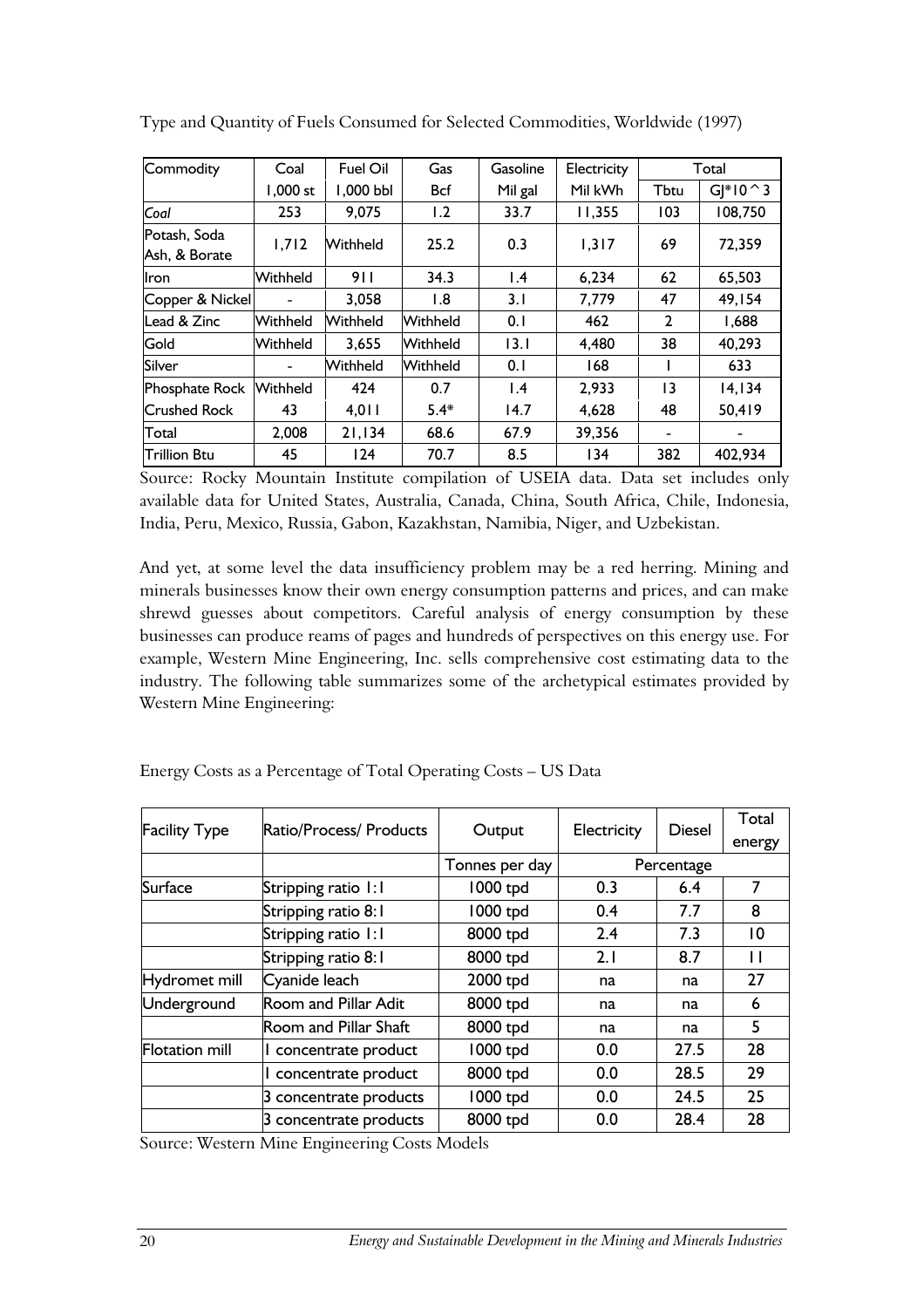The issue of public availability of data seems closely related to the issue of attempting to characterize the industry generally as a "big" user of energy and to assign a number to the amount of energy used in the industry. Research by the authors revealed a great many assertions about energy use in the mining and minerals industries, ranging from a few percent to as much as ten percent of global energy consumption. For example, an extract from the book *Stuff–The Secret Lives of Everyday Things,* by John Ryan and Alan Durning of Northwest Environment Watch (USA), states that:

[A] computer's 1kg of copper began as copper sulphide ore, mined from the Chilean Andes. If the ore contained 0.9 percent copper (the global industry average), making my computer required excavating 127kg of ore and at least 136kg of other rock lying on top of the ore. The ore was pulverised, mixed with water and chemicals and boiled to obtain pure copper. Boiling also produced sulfur dioxide (S02), which causes acid rain. Worldwide, the SO2 emitted in copper production is equivalent to one-quarter the SO2 emissions of all industrial nations. Though my computer contains less copper than my car (18 kg) or the pipes and wires in my house (even more), it was enough to have a big impact. Mining, crushing, grinding and smelting the 1kg of copper required the energy equivalent of 275 litres of petrol. Mining and producing metals accounts for about 7 percent of global energy consumption.

(Emphasis added)

The initial assertions have a rationale and can be checked, but the italicized assertion is imponderable and would be difficult to document to primary sources. Efforts at gross simplification in this sphere seem largely driven by a desire by many to target the mining and minerals industries as deserving of great attention in the global warming debate.

It seems true that the mining and minerals industries are relatively big energy users (as are several other industrial sectors such as buildings and transportation, for which much more detailed information is commonly available), and given that fossil-fuel use is closely related to greenhouse gas emissions––it is the single largest source––it is entirely appropriate to examine the potential for greenhouse gas reduction strategies in the sector. But whether the usage figure is 10% of global energy use, a number that looks high, or 5%, a number that might be more nearly correct depending on which activities are included, the important question is whether the industry enjoys any meaningful opportunities to reduce greenhouse emissions. As the discussion in the remainder of this chapter emphasizes, there are indeed a great many profitable opportunities to reduce energy use and greenhouse gas emissions in the mining and minerals industries. If key players aggressively pursue such opportunities, the sector's greenhouse gas emissions will not be an indicator of public relations problems so much as a measure of opportunity for profit and competitive advantages.

Because energy use cumulates and compounds at every step along the chain between the mining of raw ore and the ultimate use of a product by an end consumer, energy efficiency strategies have diverse social and business aspects. For example, the pursuit of efficiency at the mine is primarily an issue of economic competitiveness, and given the abundant opportunities that exist, are generally a low-cost opportunity for enhancing profits. End-use efficiency, such as the increased use of compact fluorescent lightbulbs, offers greater societywide benefits because each unit of increased efficiency is leveraged against every upstream use of energy. (For example, efficient lighting saves on energy in manufacture of light bulbs,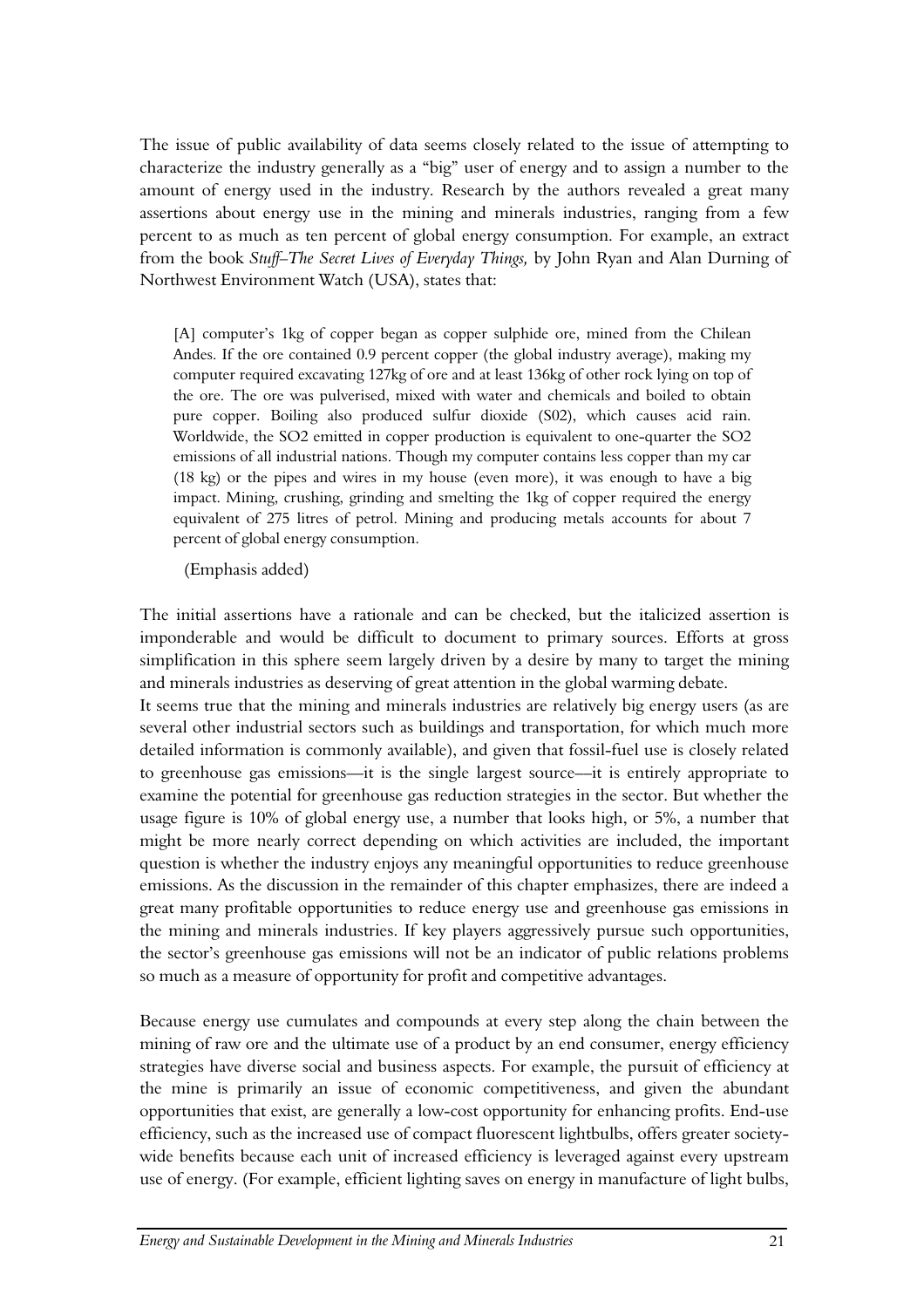generation of electricity, transmission of electricity, labor for replacement of bulbs, and all the energy associated with mining component metals and minerals.) Changes in end-use efficiency also have upstream impacts on the mining and minerals industries due to changes in demand for particular metals and minerals, increased reuse and recycling, and improved end-use component durability. As a result, end-use efficiency is valuable throughout the product supply chain and should be explored even in the absence of highly detailed data.

# <span id="page-21-0"></span>*2.2 How the Minerals Industries Use Energy*

A review of publicly available data<sup>6</sup> of energy used in the mining industry for extraction, transportation, processing, and disposal reveals the following major relationships:

Energy consumption in the industry is tightly correlated to the amount of materials that must be handled. Therefore, techniques and technologies that reduce the quantity of materials handled can improve energy efficiency per unit of product delivered or value added. Materials handled versus production for metals and industrial minerals and coal vary widely: recovery ratios for coal are above 80% while precious metals are roughly 20%.

- Energy used in mining operations accounts for approximately 3–7% of the mining and minerals sectors' total energy use, but represents about 17 percent of the total cost of supplies. About one-third of energy requirements are met by electricity, one-third by fuel/diesel oil, and the remainder by coal, natural gas, and gasoline.
- Energy requirements vary widely for each mined commodity and depend upon the type of ore being mined, whether it is underground or surface, and whether it must be smelted.
- Underground mining operations require significantly greater amounts of energy than surface mining operations because of the increase in hauling requirements, ventilation, water, and pumping.
- The majority of energy used in surface mining is diesel fuel for haulage.
- Electricity is a major source of energy for underground mining, where the ore must be hoisted to the surface and for ventilation.
- The majority of electricity is used in milling and processing operations
- Within the excavation process (roughly one-third of mining energy demand), removal accounts for about one-half of energy use, haulage one-quarter, and drilling, blasting, ventilation services, and in-mine processing the remainder.
- Within the processing stage (roughly one-third of mining energy demand), comminution (crushing and grinding) account for an estimated 85% of energy requirements. Smelting/refining account for 10% and separations and agglomeration the remainder.
- Energy use tends to increase with declining ore grade and with finer mineral grain size.

1

 $^6$  Sources include data published by the US Energy Information Administration, International Energy Agency, US Department of Energy, National Mining Association, World Bank, and others.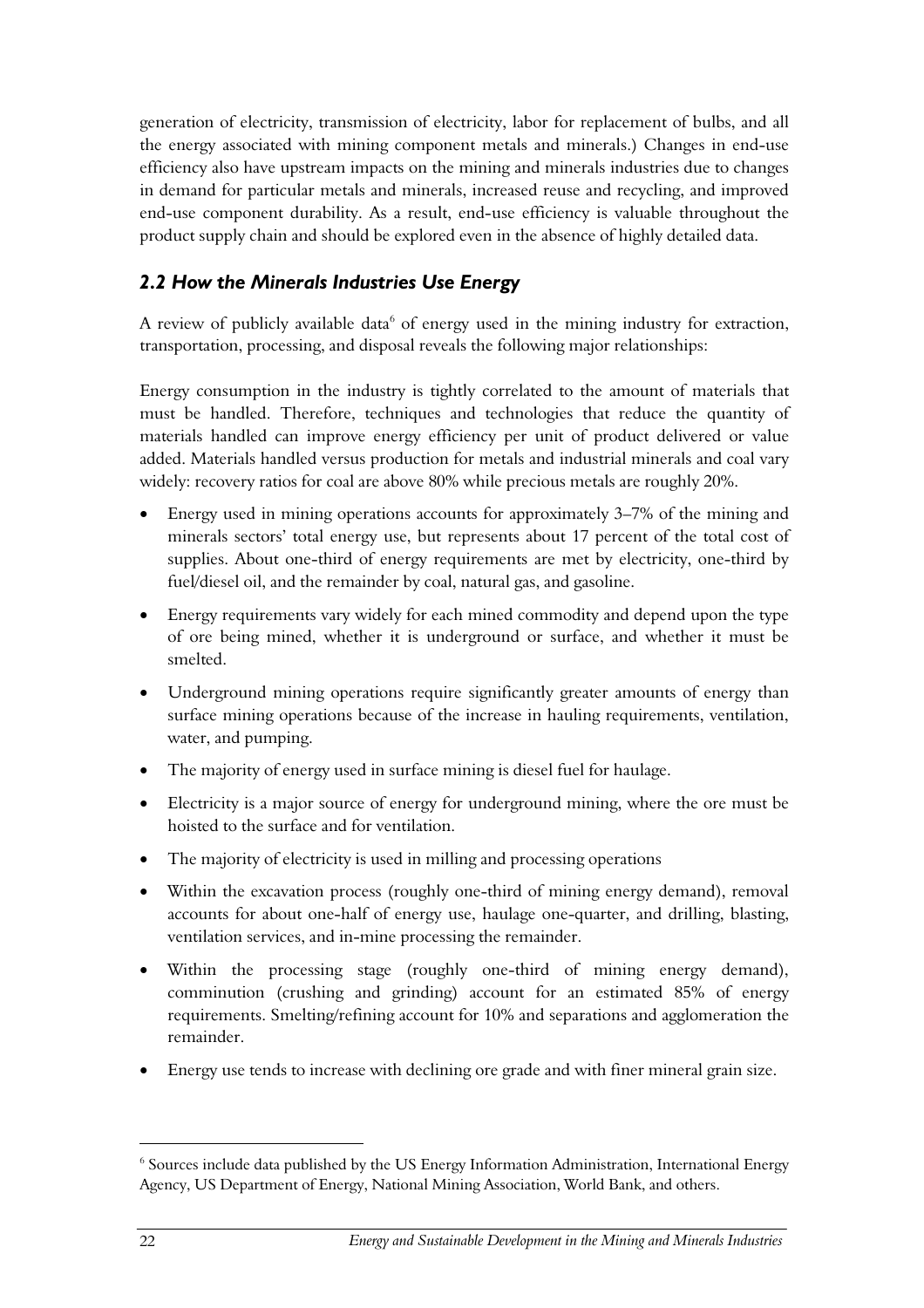#### *Case Study––Local and Regional Importance of Mining Industry––Western Australia*

The relative importance of the mining industry varies significantly from country to country, and even within regions of a particular nation. Western Australia is one example of a region where mining plays a significantly greater role. What follows are two key perspectives on Western Australia that demonstrate the apparent conflict between objectives for the mining and minerals industries, and for the broader interests of sustainability and sustainable development. As the discussion in this report demonstrates, however, there are abundant opportunities for satisfying both sets of objectives and interests.

Western Australia accounts for 26% of Australia's A\$40billion in annual resource exports. Western Australia produces 13% of the world's iron ore, 39% of its diamonds, and 10% of its gold. And while mining represents 5% of the Australian national economy, it is 20% of the economy of Western Australia.

Western Australia is also therefore subject to global economic fluctuations to a high degree. Faltering global industrial activity led to a 23% decline in capital spending in Australia in 1998 alone, and the rate of decline in commodity prices outstripped production increases and cost reductions. As a result, the Western Australia Chamber of Commerce in one year lowered the statewide growth predictions by more than one percentage point for the period following the economic slowdown. The Western Australian mining industry is highly impacted by a host of global factors, including globalisation, diversification, increasing competition for mineral exploration investment dollars, increasing competition in the mining products industry, environmental concerns, and the progress of technology development. At home, the minerals industry in Australia has been affected by issues dealing with the rights of indigenous peoples. With long-run economic forecasts being generally positive, the issue facing a minerals-intensive regional economy like that in Western Australia is whether the state can weather rapidly changing global economic cycles. Overall, the nation of Australia maintains a high percentage of global expenditures on mining exploration (some 17.5% in 1999–98), but this fraction faces erosion due to competition from developing countries moving to expand their role in the mining and minerals industries.

(The information above was drawn from a speech by the Honourable Senator Nick Minchin, Minister for Industry Science and Resources, Commonwealth of Australia, presented at a Conference on the Future of Mining, Kalgoolie, Western Australia, 20 August 1999.)

In late 2001, the Sustainability Policy Unit of Western Australia issued a consultation paper for the State Sustainability Strategy for Western Australia under the signature of the Premier, the Honourable Geoff Gallop. The consultation process invites a broad range of input in the development of a sustainability strategy for Western Australia, and includes the following discussion of issues particularly applicable to that state: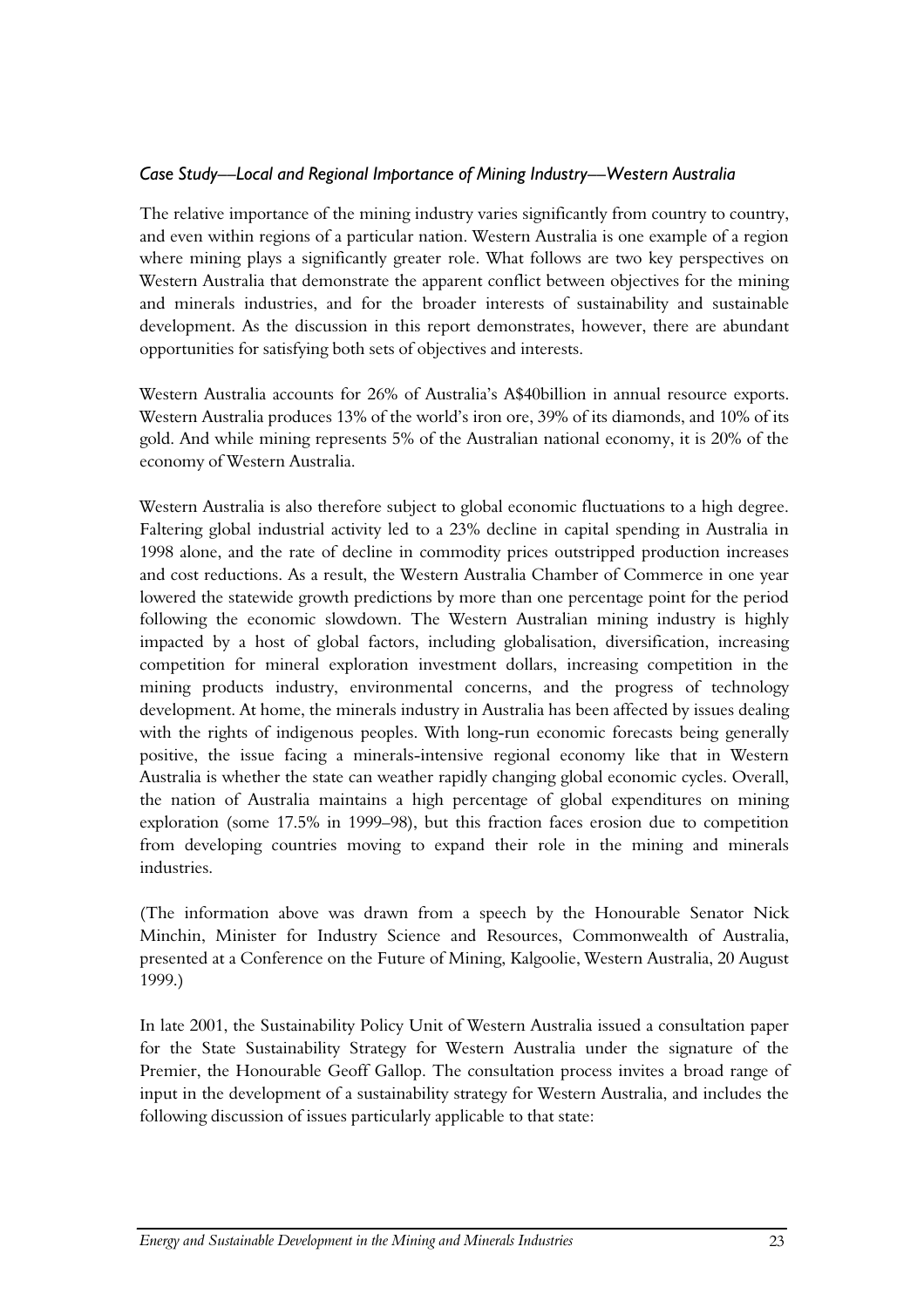#### A focus on Western Australia

The primary challenge is to recognise that our economic prosperity cannot indefinitely rely solely on the utilisation of our abundant natural resources. The volume of material, energy and water that an economy needs to function is an important indicator of sustainability. The Western Australian economy uses a large amount of materials, energy and water for every unit of economic production. Preliminary analysis by Curtin University and the Department of the Premier and Cabinet has found that Western Australia has a very large total 'ecological footprint'. [Ecological footprint is the total resource and waste impacts calculated on a per person basis and converted into a standard for comparison using amount of land required.]

On average each Western Australian effectively uses between 17 and 31ha of land to maintain their standard of living, which is greater than the national average. To be sustainable we should be aiming to reduce the total ecological footprint of our economy by at least half over the next 10-20 years.

*Environment Western Australia 1998: State of the Environment Report* concluded that the most important environmental issue was our high consumption lifestyles. Western Australians have some of the highest rates of resource consumption in the world. For example, we use more energy, water, and emit more carbon dioxide per person than almost any other society other than the United States, and the rate at which we are eroding our biological resources is also one of the highest globally. Patterns of production and consumption are fundamental causes behind the priority environmental issues identified in the State of the Environment Report such as the loss of biological diversity, salinity and greenhouse gas emissions. We need to find ways of reducing this ecological footprint whilst improving the quality of life for everyone.

Very often the environmental issues facing society are directly related to social problems, such as population drift from rural communities to coastal cities, the state of the health system, youth suicide and the disadvantages experienced by Aboriginal peoples in Western Australia. Any distinction between social and ecological health is artificial and prevents the discovery of solutions that address both sets of problems.

The last thirty years have witnessed the global economy steadily transforming itself into a single marketplace, where sustainability factors, such as knowledge, technology and innovation, are increasingly becoming the major drivers of growth and employment. Western Australia's economic strength has always been underpinned by the production of minerals (more recently, oil and natural gas) and agricultural products. All of these commodities are subject to international price fluctuations determined by production, competition, trade barriers and monetary exchange rate changes that have been largely outside of the State's control. Accordingly, a major challenge we face is the need to diversify our industrial base, particularly our export capability and our ability to valueadd to raw materials. Our resources and agricultural industries also can be building blocks for a range of sustainable industries. This challenge is especially pertinent with regard to small and medium sized businesses that may not necessarily have the capacity, resources or expertise to adapt to the new economy by themselves.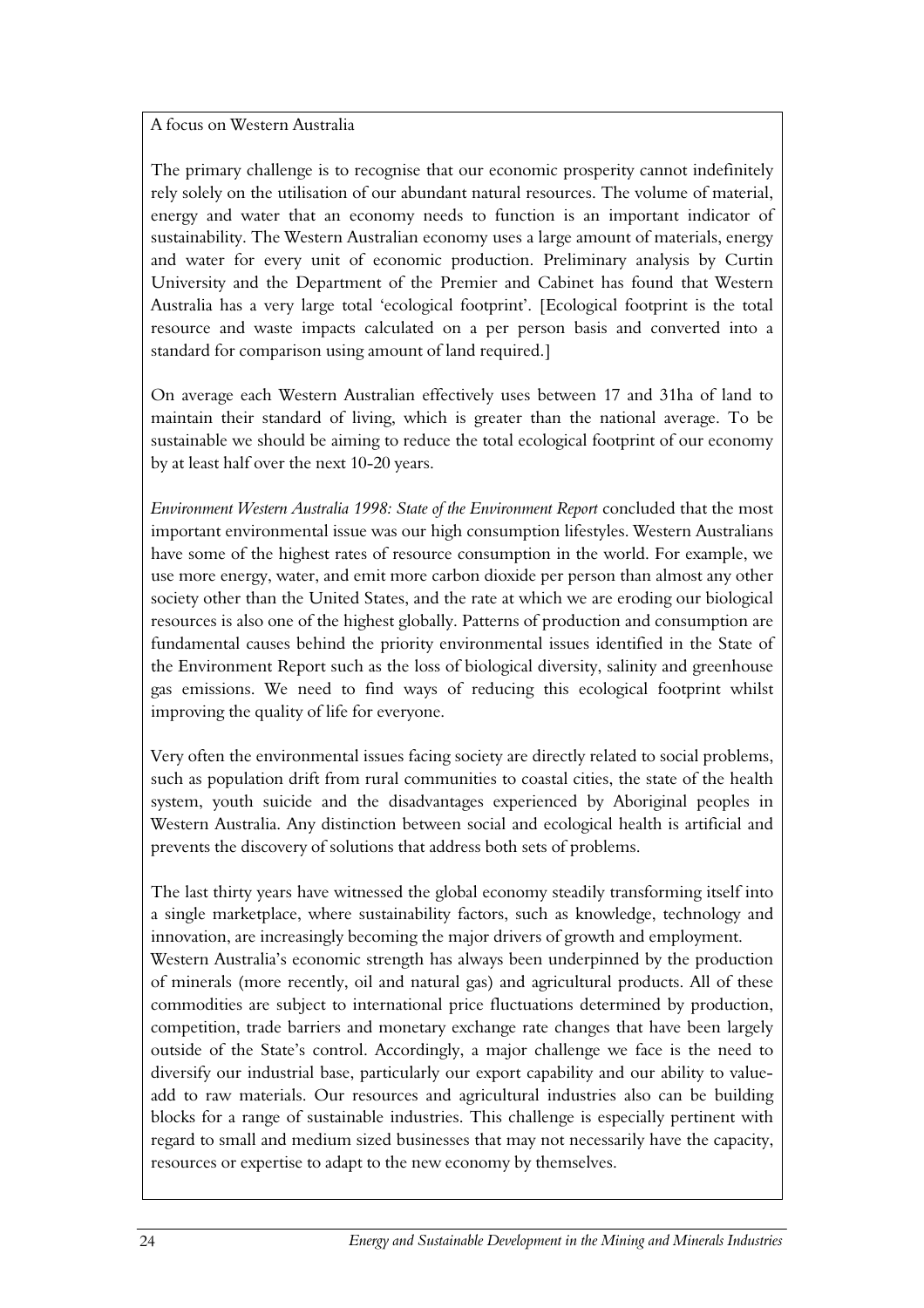Changes in the global economy associated with new technologies also present us with both an opportunity and a challenge, requiring an ability to adapt and innovate in times of technological change. Many of the emerging economic opportunities are dominated by the services sector where knowledgebased skills and a high level of education are the most important factors. WA is contributing to this transition through its education and training sectors. We need to work out how to help them grow and prosper for a sustainable economy.

The promotion of innovation is a major factor in achieving sustainability. The Government's Innovate WA Strategy has been recently launched to strengthen our longterm competitiveness by establishing Western Australia as a global leader in innovationrelated activities. In particular, this Strategy will need to focus on a range of issues across the triple-bottom line, such as:

- reversing the decline in R&D activities in this State;
- achieving higher school retention rates;
- encouraging greater participation in science at a tertiary education level;
- providing leadership, research capacities and comprehensive industry plans for industries that offer a high growth potential; and
- developing infrastructure for innovation strategically.

All of this can be used to help the sustainability agenda as innovation in eco-efficiency (and other aspects of sustainability) is one of the new global challenges for industry. [Eco-efficiency involves dramatically reducing the amount of materials, energy and water that is required to produce goods and services.] The drive to eco-efficiency and sustainability should stimulate local innovation and economic activity while securing a healthy environment and a vital, diverse and fair society.

A report by the Department of Training outlines job opportunities in six areas that are all part of the sustainability agenda:

- Earth repair (restoring land damaged by society)
- Environmental survey (generating knowledge of the environment and its protection and management, for example using satellite data)
- Resource renewal (increasing eco-efficiency, i.e. in the use of materials and water and recovering and preventing waste)
- Sustainable energy (renewable energy and energy efficiency)
- Sustainable communities and cities (transport infrastructure, planning, urban design and building design)
- 'Clean and green food' and sustainable agriculture (organic farming, low input agriculture, agriculture based on ecological principles)

The State Sustainability Strategy will recognise the need for long term social and economic change, and will use the challenges of sustainability to stimulate innovation and social and economic development.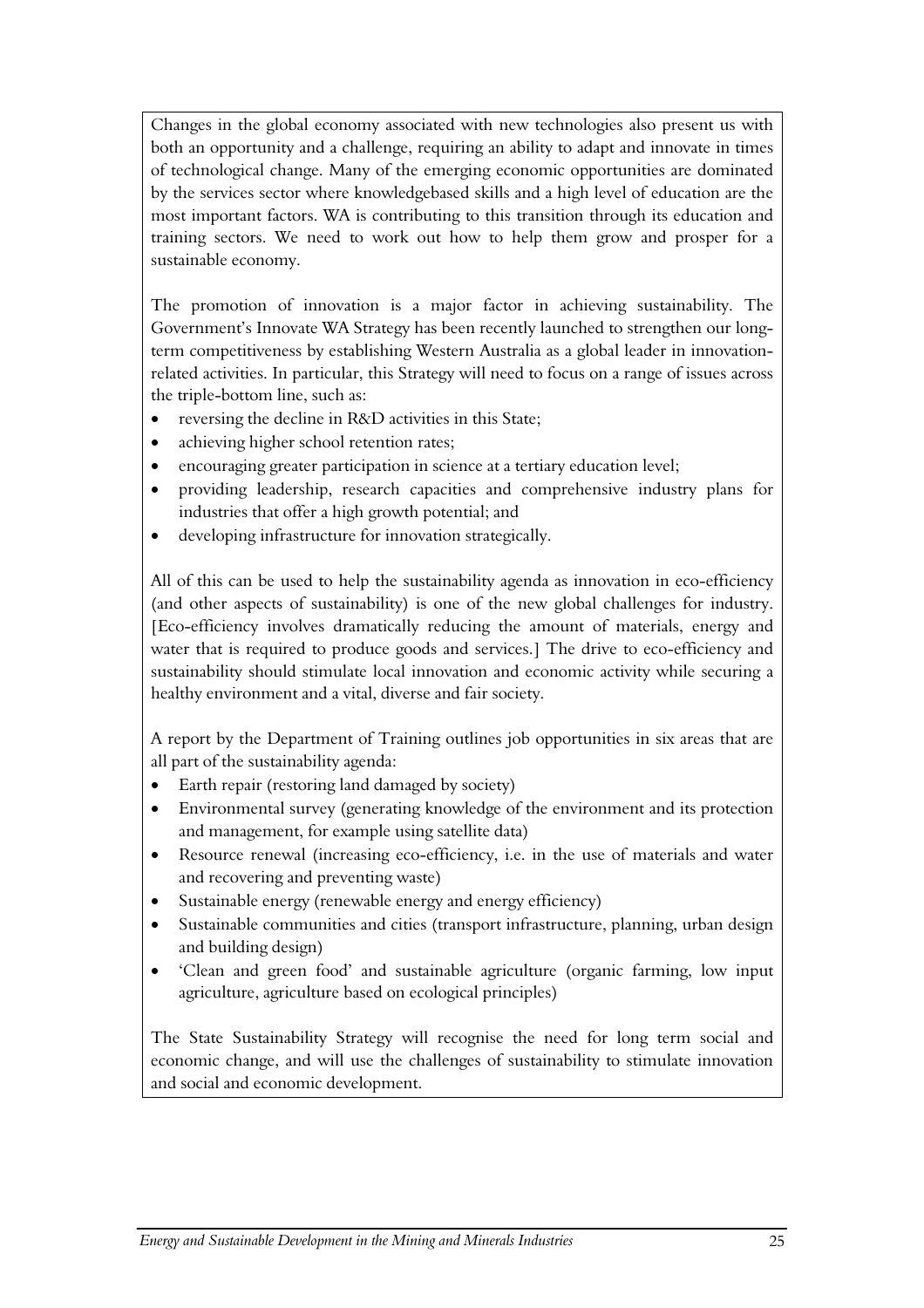# <span id="page-25-0"></span>*2.3 The Role of Price in Commodity Businesses*

In the steel, chemicals, computer, and financial services industries––all loosely described as having evolved into "commodity markets"––leading companies are prospering by providing highly integrated packages of services. These experiences are instructive for the mining and minerals processing industries as well.

These packages of products can be significantly enhanced when integrated with a successful end-use, least-cost business approach that looks not only at the producers resource efficiency, but also at the needs of the customer and helps customise the product to meet their needs better. In this light, resource efficiency is not only a way to reduce production costs and gain competitive advantage; it is also an ideal way to build closer relationships with customers by helping them enhance their competitive position.

A disciplined focus on energy efficiency and end-use, least-cost planning offers at least three important benefits to companies in commodity-based industries:

- Reduce production costs
- Build closer and more interdependent relationships with customers
- Better understand new technologies and techniques that will propel a company to the forefront of industrial innovation

## *2.3.A. Helping Customers Become More Competitive*

In the competitive global markets of the 1990s, pure price competition has given way to sophisticated bundling of products and service attributes to respond to customer needs. Price competition is a limited short-term strategy appropriate only at certain times of the product life-cycle. Prices are only one component of the buying decision, and in mature commodity-type markets, often not the most important one.

Helping customers become more competitive is the primary basis of a sustainable competitive advantage in a commodity market––helping the customer reduce costs, increase revenues, enhance product design or characteristics, etc. Understanding customer opportunities and needs is critical to developing the ability to provide mass individualisation, for example, by turning a commodity market into a specialty market to enrich customers with solutions derived from commodity-type products.

During the 1990s, the telecoms, airlines, natural-gas and electricity providers, PC OEMs, and credit-card companies learned the lessons that the US "Big Three" auto manufacturers learned the decade before: that special offers and discounts attracted few, if any new buyers. They merely "churned" existing customers, cut profit margins, and diminished their reputations.

For example, in the 1970s and early 1980s, US Steel nearly collapsed as the result of a defensive marketing strategy it pursued when confronted by lower-cost competitors. The firm tried to protect market share in low-margin markets instead of investing in highmargin, high-value-added markets.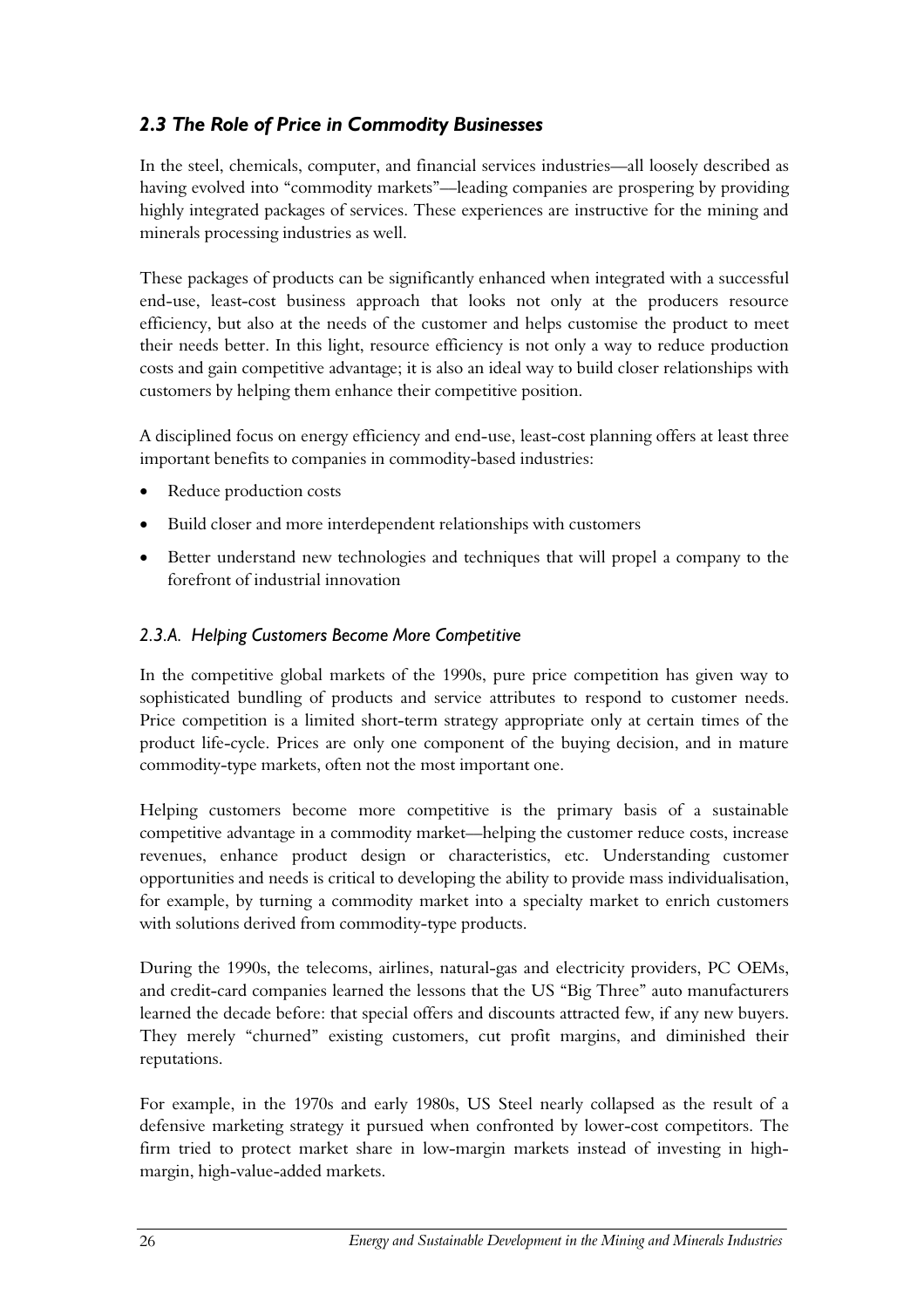US Steel is one of America's industrial success stories. At the end of the Second World War, US Steel was the world's largest supplier of steel and earned spectacular profits for its shareholders. Then in the 1970s, in a period of less than a decade, it nearly collapsed. Popular explanations focus mainly on relative cost structures and technological leadership. However, beginning the 1970s, US Steel greatly underpriced its products in an effort to maintain market share that was being eroded by aggressive global competitors, primarily in Japan. US Steel, convinced that the Japanese strategy of attacking the undefended low end of the market would lead in turn to the loss of their higher-value markets, made a strategic miscalculation that ignored a very simple truth: discounting commodity-type products in a competitive market requires a substantial profit cushion. For the Japanese, this cushion came from their domestic steel market. The price left US Steel with no earnings to plow back into customer service, R&D, and improvement of the product itself.

#### *2.3.B. Market Intelligence*

Companies in a broad range of industries that have taken energy efficiency and business innovation seriously as part of their core operational strategy are prospering in the industries and creating decisive competitive advantage. Leading companies in commodity-type industries are investing large amounts of money in market research, segmentation studies, psychographic profile analysis, and other sophisticated analytic techniques. These investments have advanced the understanding of customer buying behaviour considerably and enabled sophisticated tactical marketing. But they have also accompanied some celebrated mistakes and oversights when market research focused only on current products in defined markets and missed opportunities that were beyond the scope of the research.

Whilst new and more sophisticated techniques in market research have greatly enhanced the understanding of customer buying behaviour and underscored the importance of market orientation on business performance, they have not helped give a fuller picture of the attributes of market-driven organisations, such as the role of company culture and information utilisation, or the importance of the proper environment for innovation and product development.

For instance, the fax machine is American in invention, technology, design, and development. Yet not one fax machine offered for sale in the US today is American-made. The American companies that invented the fax machine did not put it on the market because market research convinced them that there was no demand for such a gadget. Bell Labs made the classic mistake of attempting to do market research on something not in the market. They reportedly asked people, "Would you buy a telephone accessory that costs upward of \$2,000 and enables you to send, for approximately \$1 per page, the same letter the post office delivers for 25 cents? The answer, predictably, was "no." Sharp and Panasonic endeavored to understand their customers' needs––they looked at the market for what the product does, not the market for the product, and they now dominate the industry. To be sure, the special requirements imposed by the Japanese system of writing helped create a robust domestic market, but with faxes as with photocopiers and personal computers, the original inventors of the technology proved utterly unable to envisage its markets.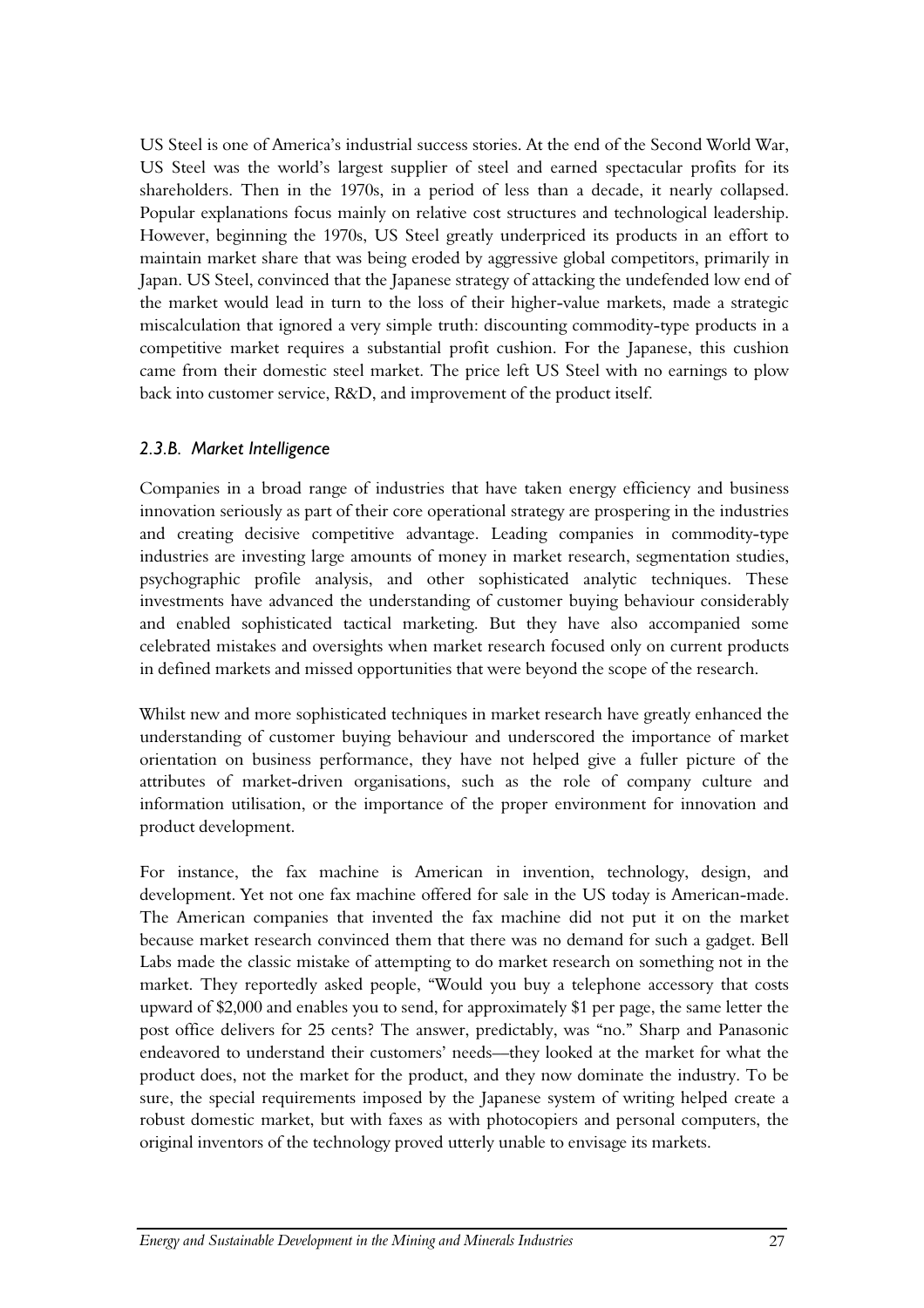The 1999 book *Natural Capitalism<sup>7</sup>* by Hawken, Lovins, and Lovins contains hundreds of case studies about leading companies that are increasing shareholder value and creating decisive competitive advantage by incorporating resource efficiency into their core strategy for understanding the future of their markets and the processes vital to compete in them.

# *2.3.C. Customer Relationships and Value Added*

Customers, whether retail customers or businesses, do not want more choices. They want exactly what they want––when, where, and how they want it––and innovative companies are finding ways to make it possible.

Business paradigms that predominate today––those revealed through firms' strategies and organisational structures––are functions of an older, more capacity-constrained information environment. As that environment changes, so too do the paradigms, strategies, and structures that evolved with it. In particular, two major trends can be identified.

- The emergence of knowledge or information itself as an asset in its own right, often with significant market value to enhance commodity products.
- The blurring of current boundaries and the redefinition of traditional conceptual categories––between the firm and the outside world as well as within the firm itself.

The combination of mass customisation and one-to-one marketing binds producer and consumer together in a dependent relationship––an ongoing connection that becomes smarter as the two interact with each other, collaborating to meet the customers needs over time.

In this type of relationship, individual customers teach the company more and more about their preferences and technical needs, giving the company an immense competitive advantage. The most customers teach the company, the better it becomes at providing exactly what they want––exactly how they want it––and the more difficult it will be for a competitor to entice them away. Even if a competitor were to build the same capabilities, a customer in such an interdependent relationship with the company would have to spend a great deal of time and effort to teach the competitor what the company already knows.

# *2.3.D. Product Development*

Product development is neither a science nor an art; it is a practice. It is a practice that is highly dependent on institutional structures that can either promote creativity and innovation or retard it. As in all practices, knowledge, structure, and process are the three key elements of success.

Companies in commodity-based markets that are successfully designing and marketing new products do not credit individual initiative and insight for their success. Rather, they credit a company culture and institutional structures that create the proper environment, provide

1

<sup>7</sup> Hawken, P. G., Lovins, A. B. & Lovins, L. H. 1999: *Natural Capitalism,* Little, Brown, New York, NY.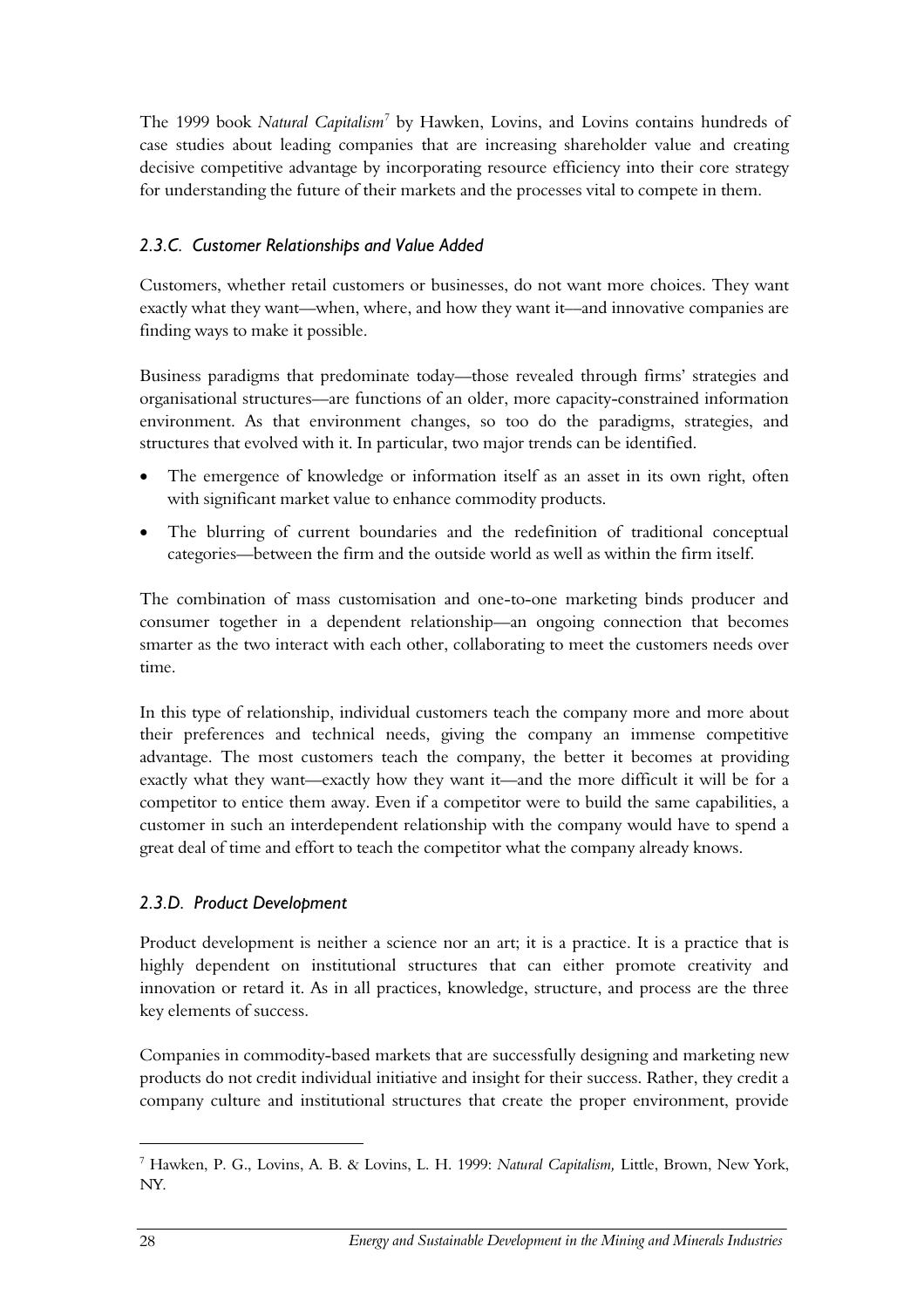the necessary tools and funding, and engender a work ethic that promotes individual entrepreneurship. This is an important distinction. At the foundation of an "institutionalised entrepreneurial process," as 3M calls it, is a culture that puts great faith in the ability of the individual, and creates the proper environment for him/her to succeed. Companies like 3M, Intel, DuPont, US Steel, IBM, Bank of Boston, MBNA, Proctor & Gamble, are all exemplars of companies that have moved beyond simple production cost minimisation strategies and re-examined their upstream and downstream relationships and changed the way they utilize all resources for competitive advantage.

The structural doctrine that most managers rely on today is about allocating resources, assigning responsibilities, and controlling through management. The objective of the entrepreneurial organisation is to shape the behaviours and attitudes of people and create an environment that enables them to take initiative, to cooperative, and to learn. These philosophies of organisation and management are built on different assumptions about motivation and behaviour.

# <span id="page-28-0"></span>*2.4 Cost Drivers and Market Prices*

The mining and minerals industries use substantial, though poorly characterized, amounts of energy to obtain, process, purify, and transport their products. As noted in the text, there are vast differences between different mineral commodities, ambiguities in reporting conventions and system boundaries, changes in energy use over time and space, joint products, and other uncertainties that make it unfruitful to try to define this industry's energy use with any precision. However, other things being equal, energy use tends to increase with declining ore grade. For example, a 1972 study by Oak Ridge National Laboratory<sup>8</sup> estimated total direct energy inputs of 54 MJ/kg for copper from 1.0% sulphide ore in place in the 1940s, nearly doubling to 98 MJ/kg as the ore grade fell to 0.3% in the 1980s, when just mining and beneficiating ore containing 1 kg of copper took about 50 MJ. The typical comminution energy for typical nonferrous ores three decades ago,  $\sim$  50–80 MJ/kg ore, implies total production energy on the order of 10 GJ/kg metal if ore grade declines to 0.001%. For comparison, burning 1 kg of typical coal yields 29 MJ, so metal from a  $10^{-5}$  "ore" would embody the energy of hundreds of times its mass in coal. At such low grades, extractive technology, powerful though it undoubtedly is, would be hard pressed to sustain the declining real costs tracked for decades by Barnett and Morse in their classic Resources for the Future book *Scarcity and Growth* and its sequel.

The physical principles of grinding ore to liberation size are clear, but their implications are sometimes overlooked by minerals economists. One anecdotal example suggests that resort to the underlying physical principles can be illuminating. In the 1970s, a professor at the Royal School of Mines in London privately shared with one of us (ABL) his intriguing unpublished analysis of the relationship between the smoothed average market prices of nearly all metals (other than silver and gold) and the physical parameters that drive the cost of their extraction and processing. Surprisingly, he had been able to predict metal prices

1

<sup>&</sup>lt;sup>8</sup> Bravard, J. C., Flora, H. B. & Portal, C. 1972: "Energy Expenditures Associated with the Production and Recycle of Metals," Oak Ridge National Laboratory Report ORNL-NSF-EP-24, November.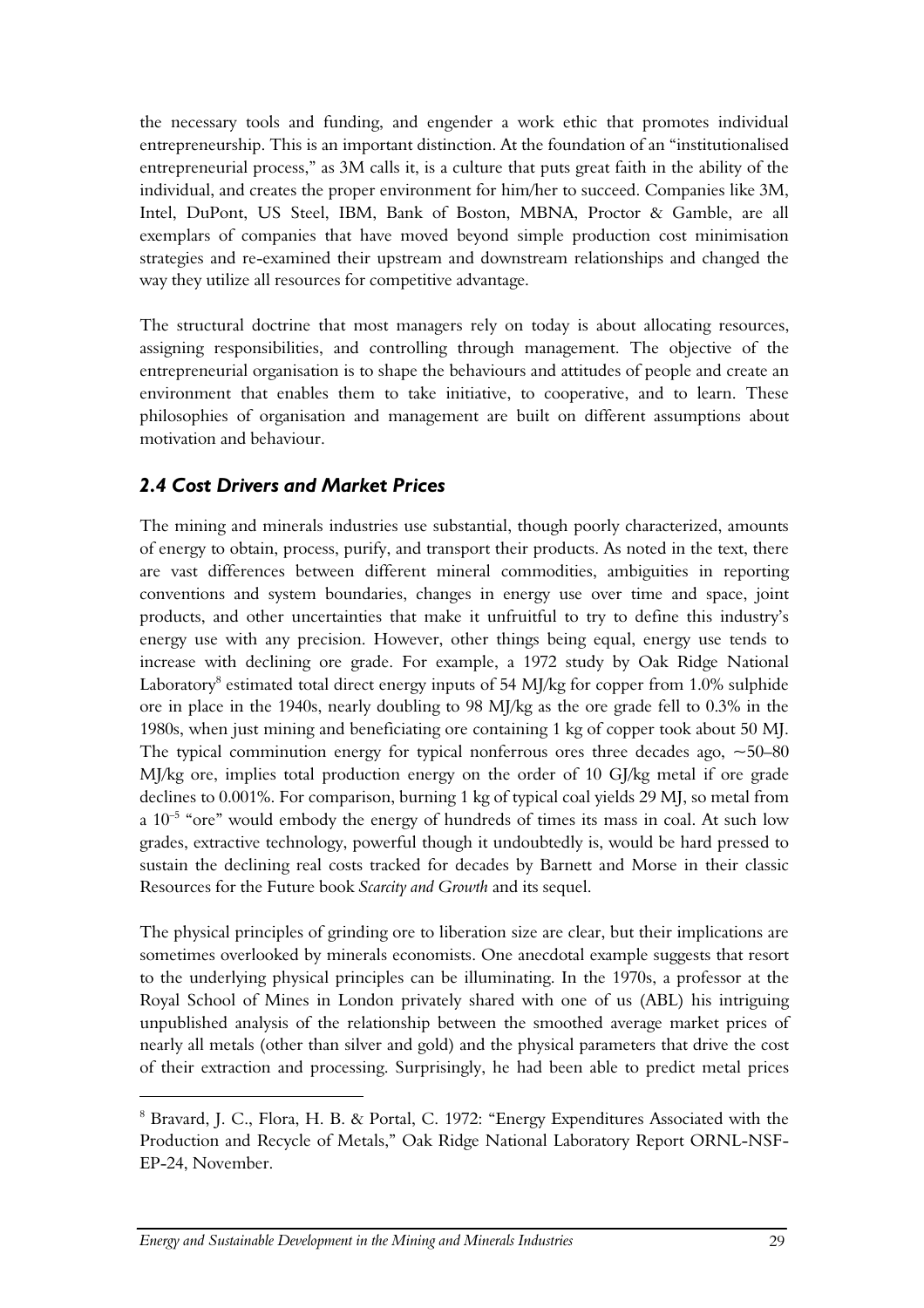quite closely––often within a factor of two––over a crustal-abundance range exceeding five orders of magnitude, from three purely physical variables:

- the average crustal abundance of the metal typically being mined—a surrogate for the amount of host rock to be moved and processed and the overburden removed to obtain it;
- the average grain size of that typical ore mineral—a surrogate for the investment and energy requirements of comminution and beneficiation; and
- the Gibbs free energy of the metal in its typical mineral—a surrogate for the investment and energy requirements of smelting.

The remarkably close relationship he reported between long-run smoothed metal prices and these physical parameters—despite the distortions of by-product and co-product relationships, sometimes uncompetitive market conditions, etc.—suggests a gratifying degree of competitiveness and economic efficiency linking prices to production costs for at least most of the dozens of metals examined. (Unfortunately the analysis itself was never published, its author may no longer be alive, and in any case it deserves updating—a worthy research project.)

Among the uncertainties in how far these physical parameters will continue to dictate the energy required to extract metals is limited knowledge of whether biological techniques, biomimicry, or conceivably in time nanotechnology may be able to evade some of the bruteforce physical processes now used, notably comminution and smelting.<sup>9</sup>

Technological improvements and breakthroughs have the potential to change the energy per unit of product parameters. But it should be noted that the pace of technology development, adoption and commercialisation can be quite long indeed. Most new technologies require decades to achieve significant market penetration, and the size and scope of the mining and minerals industry will contribute to even longer periods for adoption. Finally, the great diversity within the mining and minerals industries poses further challenges. For some products, the greatest energy consumption is in extraction and transport, and in order to fundamental alter the energy equation, significant technological leaps in these areas would be required. For others, the key energy consumption stages are in processing and refining–– involving entirely different technologies.

# <span id="page-29-0"></span>*2.5 Mining and Minerals Industries as Drivers of Energy Investments*

The mining and minerals industries are not simply price takers in energy markets. In fact, the attributes of these industries give them considerable influence on how energy investment decisions are made, especially by electric and gas companies. While a detailed

 $\overline{a}$ 

<sup>9</sup> More conventional improvements might also prove attractive. For example, Hitachi in 1995 commissioned a 1 T/h Tokyo pilot plant for separating municipal solid waste. By using liquid nitrogen to embrittle bulky mixed trash, including large white goods, it reduced comminution energy from 24 to 5 kWh/T. We have not researched whether cryogenic embrittlement makes sense for mineral comminution.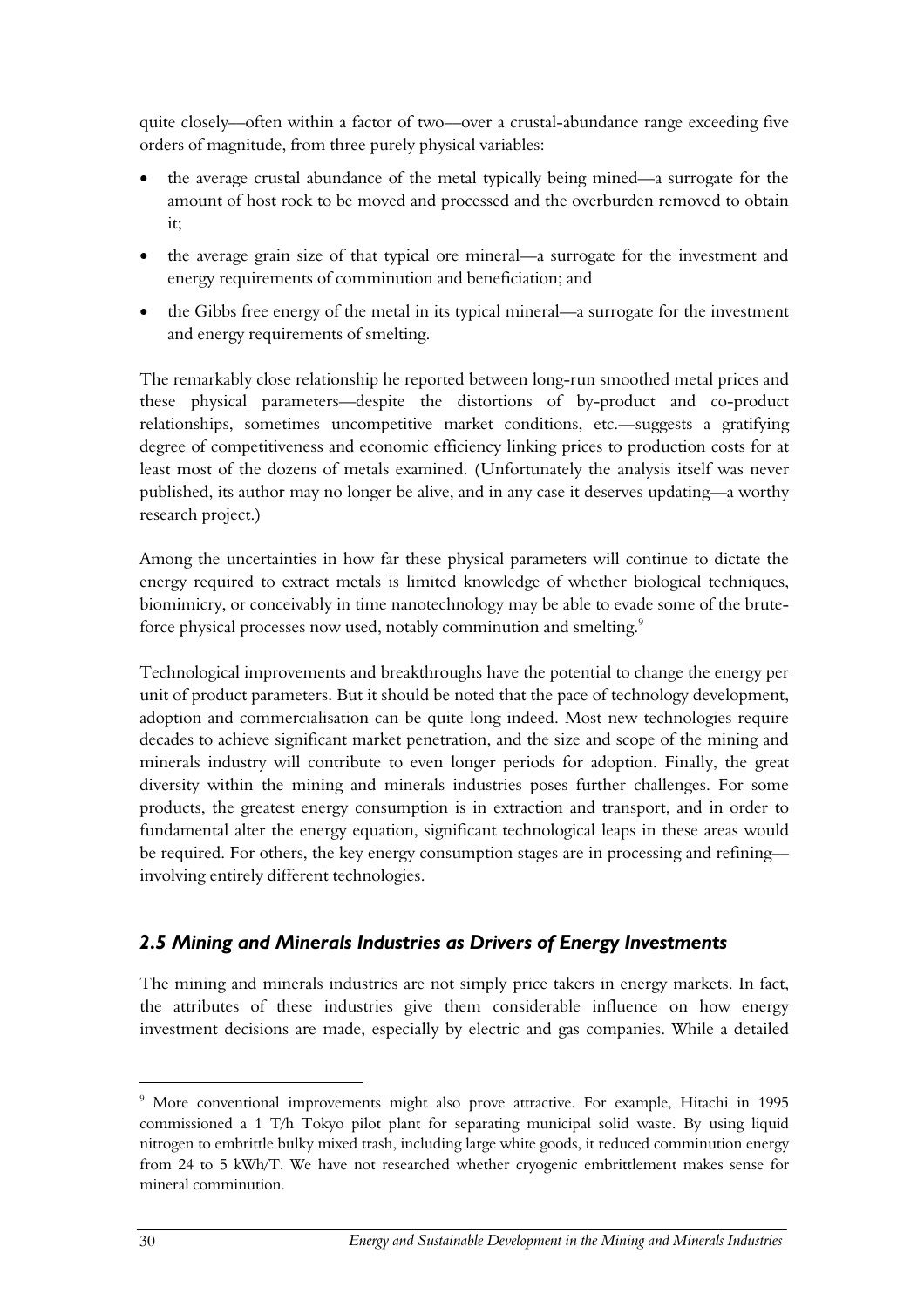treatment of the energy markets and regulatory arena around the world is not appropriate here, and the ultimate issues are highly site-specific, a few general points can be made:

- Mining and minerals industry operations, especially in production and processing, are often very large energy loads. As a result, facility managers often have a real choice in whether to "build or buy" their energy supplies. A great many mining and processing operations self-generate their own electricity, are therefore dependent on bulk fuel sources, and enjoy an option to sell wholesale energy to the electric grid if interconnection is available and the price is right. In many cases, large industrial customers of utilities have been offered "load retention rates"––discounts––as compensation and incentive not to self-generate.
- Mining and minerals industry operations typically have relatively flat load profiles, meaning that their level of use is fairly constant over periods of operation. Under traditional regulatory tariff-allocation systems, driven primarily by peak pricing, mining and minerals operations enjoy relatively low prices per unit of delivered energy.
- Mining and minerals operations that buy their energy supplies typically take their energy at the gas or electric transmission level. The lower service price due to reduced distribution costs further reduces costs. The cost differentials are typically addressed in regulatory tariff proceedings, in which industry representatives often participate, especially in the cost allocation phase.
- Much of the environmental emissions associated with production and processing are embodied in the energy used in these processes. One highly effective strategy for reducing emissions imputed to the mining and minerals industry is to press electric service providers to use low-emissions generation, such as natural gas or even windpower (which in good US sites is contracting at prices lately edging below \$0.03/kWh at the busbar). Almost every nation has considered or is considering policy to increase use of renewable and less-polluting fuels for electricity generation. Examples include the "Non-Fossil Fuel Obligation" in the United Kingdom, the "Renewable Portfolio Standard" under consideration in the United States Congress and currently adopted in several US states, the development in recent years of large natural gas-fired generation in India, the deployment of barge- and skid-mounted natural gas turbines in Central America, and similar initiatives around the world. Both developing and industrialised nations have actively pursued these strategies, for reasons including minimization of capital investment requirements, development of domestic "manufactured energy" industries, reduction of pollution, and technological and commercial self-sufficiency. For the mining and minerals industry, the advantage to such broad-based initiatives is the leverage in cooperative development and cost-sharing that accompanies electric industry-wide transitions.
- Deregulation or liberalisation of electric utility and gas utility businesses was largely driven by industrial customers seeking to take advantage of improved price performance for new (primarily gas) technologies. As champions of liberalisation, mining and minerals industry customers can help accelerate generation or supply stock turnover. However, retail choice often creates pressure for other legislative and regulatory responses, including "wires charges" to fund public benefits, "exit fees" to protect revenue streams, and "stranded cost" allocation schemes. These may in some cases trigger a decision to leave the grid.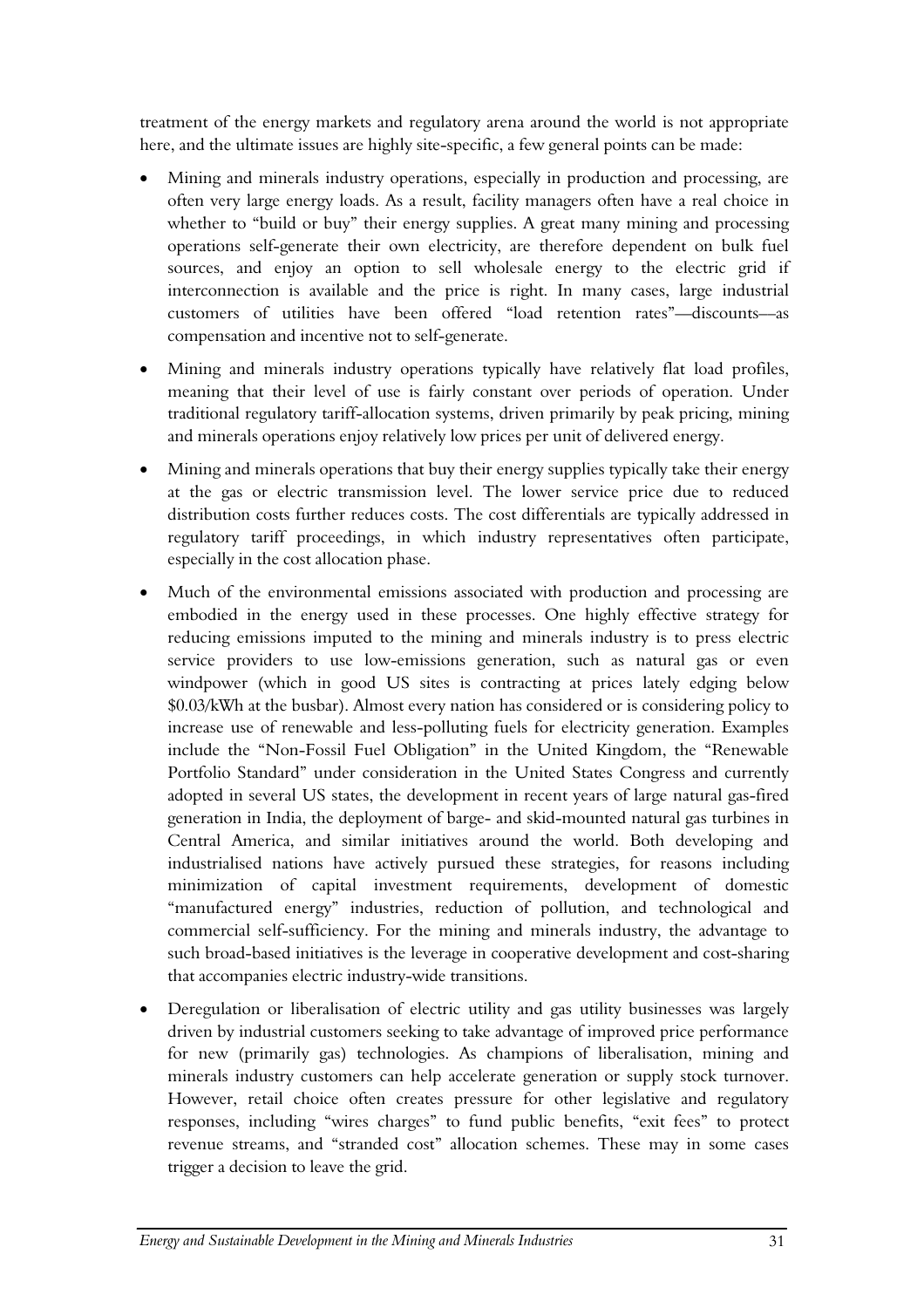- Mining and minerals industries operations are often a key component of local and regional economic activity. As such, they exercise strong influence on economic regulators charged with protection of the public interest, and upon commercial businesses operating in the same region or who are part of the industries' supply chains. This influence can be demonstrated in proceedings that approve or pass into tariffs new generation and delivery systems.
- Mining and minerals industry operators can also exert influence on tariffs and services for individual customers. For example, because labour costs are often a greater fraction of operating expenses than energy, mining and minerals industry support for residential energy efficiency programs could actually help to control energy cost inflation and concomitant wage pressure. Some industrial firms have even given away residential energy and water efficiency programmes and financing to their workers as a highleverage way of increasing employees' disposable income.

# <span id="page-31-0"></span>**3 Sustainability Trends and Their Impacts on Mining and Minerals Activities**

In Section I.2, we introduced the major trends and drivers impacting the energy industry. Embodied within and influencing several of those is the growing impact of pressure to address sustainability––the ability to meet environmental, economic, and social needs both today and in the future. These underlying forces are impacting the mining and minerals industry as well, and just as they are contributing to change in the energy industry, they are impacting the large energy-using mining and minerals industries.

# <span id="page-31-1"></span>*3.1 Definition of Sustainability*

Eleven of the twelve largest American companies at the beginning of the twentieth century were not around to see the beginning of the twenty-first. Only General Electric—the fifth largest US corporation today and the ninth largest worldwide—has continued to prosper. Survival is not impossible in the midst of rapid technological change, but it requires business insight and foresight into the changing nature of scarcity, and an understanding of where the opportunities lie for vastly enhancing resource productivity and corporate profitability.

Sustainability is a broad and sloppy term used by many to promote narrow and parochial interests, and by others to promote broad and sweeping campaigns to prevent governments or industries from behaving in certain ways they find disagreeable. In a larger context, however, a growing number of companies have demonstrated that sustainability does not need to imply restrictions, deprivation, or austerity, but rather strategies to produce greater value from the more efficient and restorative use of resources. In this sense, sustainability is not a response to a threat, but rather a severely practical and meticulously applied desire for durable prosperity.

The debate over energy and the environment is often cast in similar terms: how should a company or industry behave in a resource constrained––or carbon constrained–– environment?, as opposed to how can a company or industry create decisive economic advantage through the more efficient and restorative use of resources?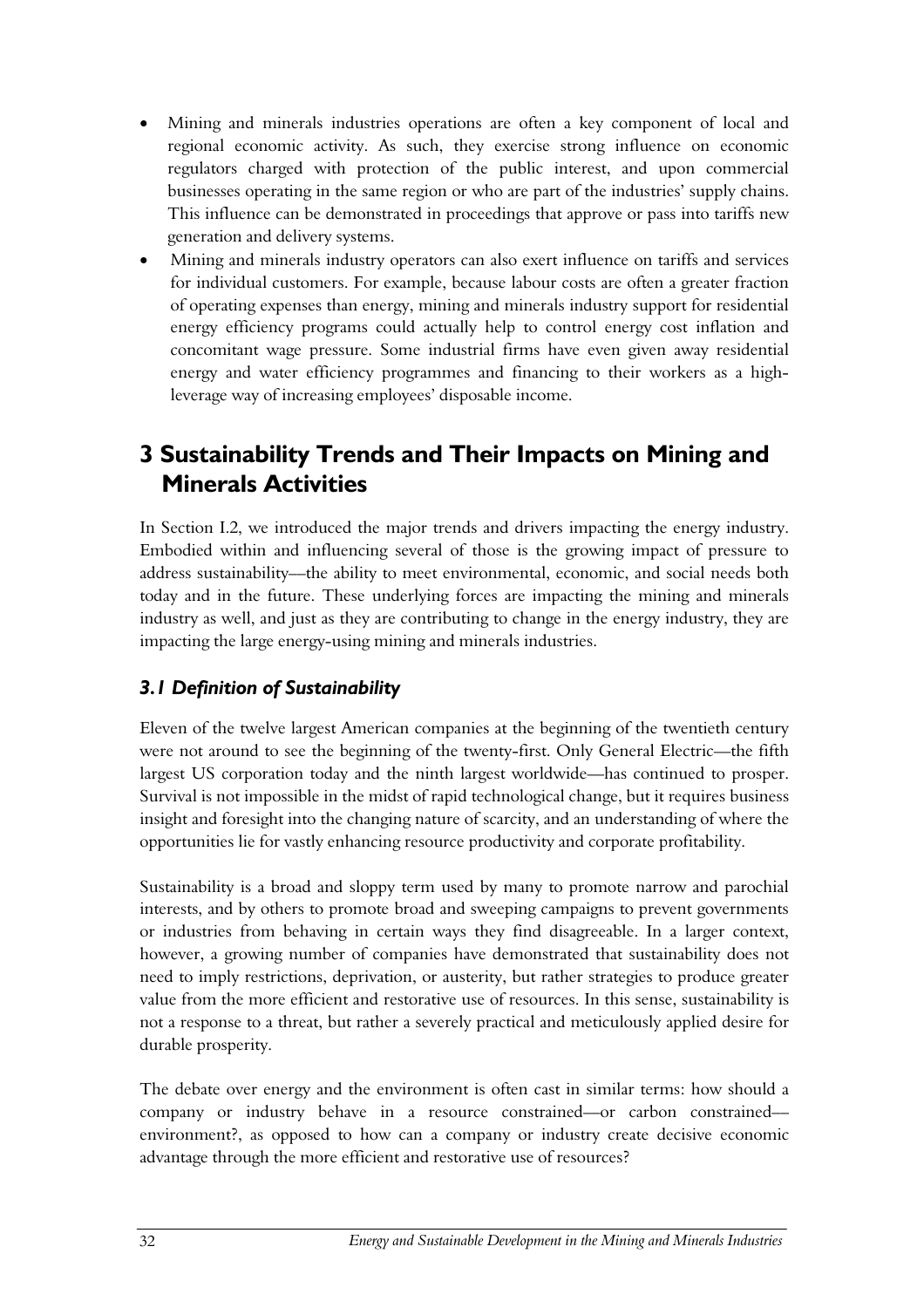The philosophy that sustainable growth has to be focused on a *functionality* not a product, leads to the next major step toward sustainable growth: namely to improve the value of our products and services per unit of natural resources employed—that is, to raise resource productivity across the board.

# <span id="page-32-0"></span>*3.2 Drivers for Sustainability*

The mining and minerals industry will continue to be confronted by challenges presented by the use, and interaction with, four major categories of resources or associated environmental concerns: water, energy, climate modification, and transportation technologies. These key areas of concern are explored in greater detail below because of the important issues of energy use they raise in the mining and minerals industries.

#### *3.2.A. Water*

 $\ddot{\phantom{a}}$ 

We live on the Water Planet. Three-fourths of the earth's surface is covered by water. Yet fresh, clean water is scarce and getting more so. Of all the water on earth, less than 3% is fresh, and all but  $3/1000$ <sup>ths</sup> of that freshwater is locked up in glaciers and icecaps or is too deep in the earth to retrieve.<sup>10</sup> The fresh water available in rivers, lakes, and accessible groundwater is increasingly becoming polluted. Despite more than a half-million square kilometres of reservoirs capable of storing nearly 6,000 cubic kilometres of water—a redistribution of natural water flows that has measurably changed the orbital mechanics of the planet<sup>11</sup>—individual well-users, fertile farming regions, and even whole cities of the size of Mexico City or Beijing are short of water and getting more so. Such water scarcity has already changed the global patterns of grain trade. Water tables are retreating on every continent, with 70% of the pumping to irrigate crops. As shortages turn from local to regional to larger, water is becoming a significant source of international conflict—a trend five millennia old.12 Global climate change could intensify the droughts that have sporadically devastated and desertified subcontinental areas. In most parts of the world, substantial increases in the supply of water appear impractical or uneconomic: no supplyside strategy alone could keep pace with the present rate of population and demand growth.<sup>13</sup>

Mining is often water-intensive, and like any industry expecting to use substantially more fresh water, it will probably be competing with other uses and users. This conflict is sometimes said to be entirely avoidable by desalination—the last resort for those lacking water but rich in money and energy. However, this technique provides only  $2/1000<sup>ths</sup>$  of the

<sup>10</sup> UN Commission on Sustainable Development, *Comprehensive Assessment of the Freshwater Resources of the World*, 1997, UN, NY<br><sup>11</sup> Gleick, P. H. 1998: *The World's Water 1998-1999: The Biennial Report on Freshwater Resources*, Island

Press, Washington, D.C., updated at www.worldwatch.org, at 70, citing B. F. Chao, B. F. 1995: "Anthropogenic impact on global geodynamics due to water impoundment in major reservoirs,"

Geophys. Res. Letts. 22:3533-3536.<br><sup>12</sup> Gleick, P. H. 1998: *The World's Water 2000–2001*, Pacific Institute, Oakland CA, at 182–191.<br><sup>13</sup> Postel, S. L., Daily, G. C. & Ehrlich, P. R. 1996: "Human Appropriation of Renewabl Water," *Science* **271**:785–788.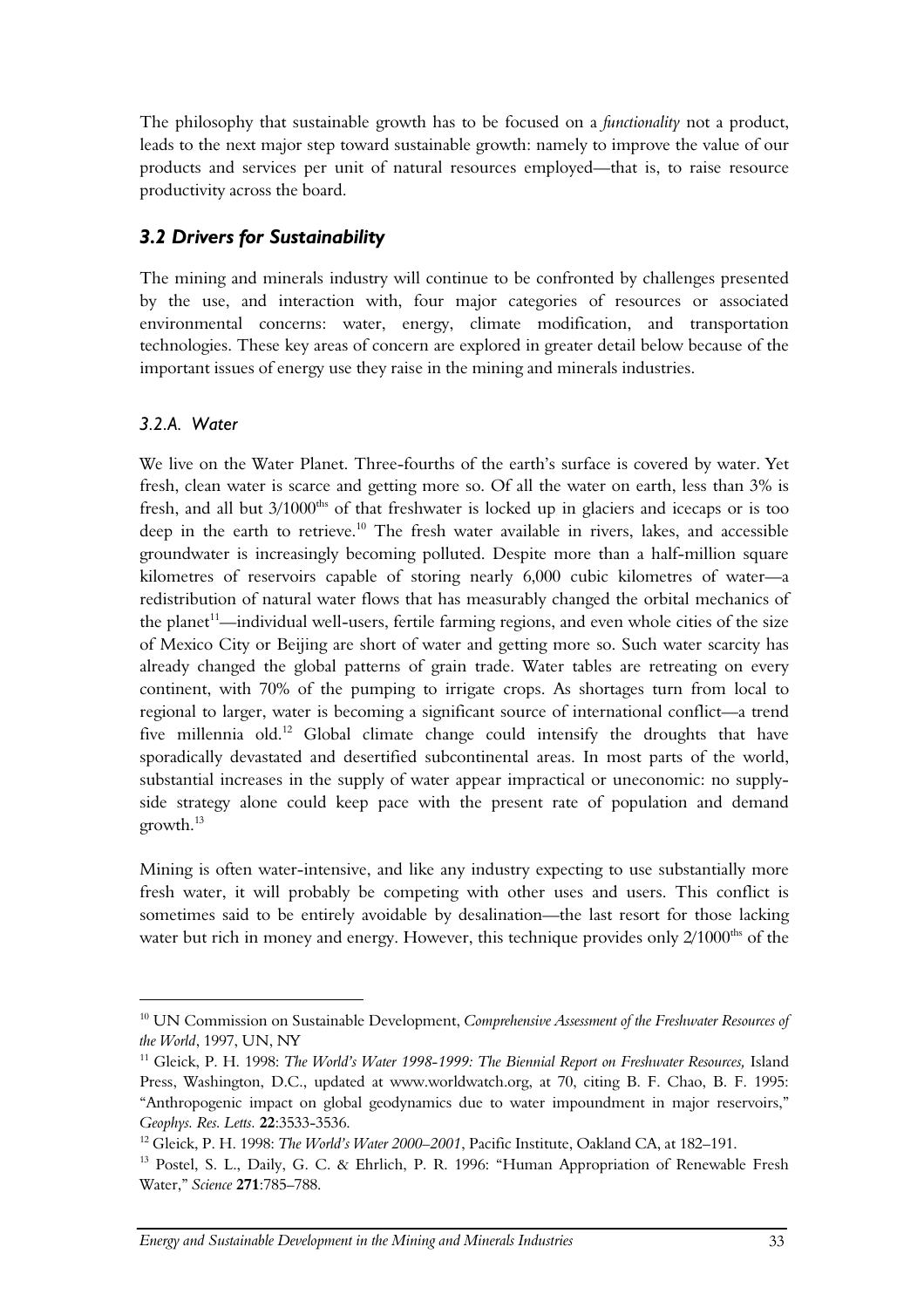world's freshwater use, mainly because of its discouraging economics.<sup>14</sup> The minimum energy theoretically required to desalt one cubic metre of seawater is 2.8 MJ—the energy contained in a mere 80 millilitres of oil. However, the best large-scale desalination plants operating in the mid-1990s, though about twice as efficient as typical plants, used about 7– 10 times the theoretical limit, with apparently limited practical opportunity for further improvement. At that rate, desalinating enough seawater to grow enough protein-rich crops and efficiently-converting livestock to feed a person could use about as much energy as that person now uses for everything else.

Desalination plants are also extremely capital-intensive. In 1994, a cubic meter of desalinated water in the Middle East, which has about half the world's desalination capacity, cost \$1–4, sometimes up to \$8, despite some of the cheapest energy in the world. The lowest reported US contemporary prices are around  $$0.65/m<sup>3</sup>$ . For comparison, for a cubic metre of water desalted for free by the earth's hydrological cycle, western US farmers were paying \$0.01– 0.05, and urban users typically around \$0.30. Commercial desalination ventures have an uneven history. Santa Barbara, California, ordered a desalination plant in 1990 as "insurance" during a prolonged drought, which ended just as the plant was finished. It has never run, but its cost and that of a \$600-million extension of the State Water Project so burdened local water districts with debt service that water prices more than trebled, demand skidded by two-fifths (enough to displace the desalination plant<sup>15</sup>), and efficiency efforts were halted in an attempt to boost revenues and avert a "death spiral" of rising prices and falling revenues. Parts of the plant have now been removed and sold.

However, desalination is no longer the only option for water users with more money than sense. Surprisingly, technical advances had made it feasible by the late 1990s to tow bags of fresh water through the oceans from water-rich to water-poor areas, and several firms were undertaking small-scale pilot transactions that may prove less costly than desalination,  $16$ though they do not create new water supplies and are still not cheap.

Water is akin to energy in some ways—valuable but widely wasted natural capital, subject to similar policy errors:

- focusing on supplying more rather than a balanced portfolio of supply and more productive use;
- supplying the highest-quality water for every task (such as flushing toilets and washing roads with drinking water);
- seeking gigantic scale for new projects rather than the right size for the task; and
- depleting nonrenewable supplies rather than learning to live comfortably within our income.

But there are also key differences:

Energy doesn't get polluted as water does—easy to do, hard to undo.

1

<sup>&</sup>lt;sup>14</sup> Gleick 1998, Ch. 5.

<sup>&</sup>lt;sup>15</sup> Gleick 1998 at 32.

<sup>16</sup> Gleick 1998 at 200–205.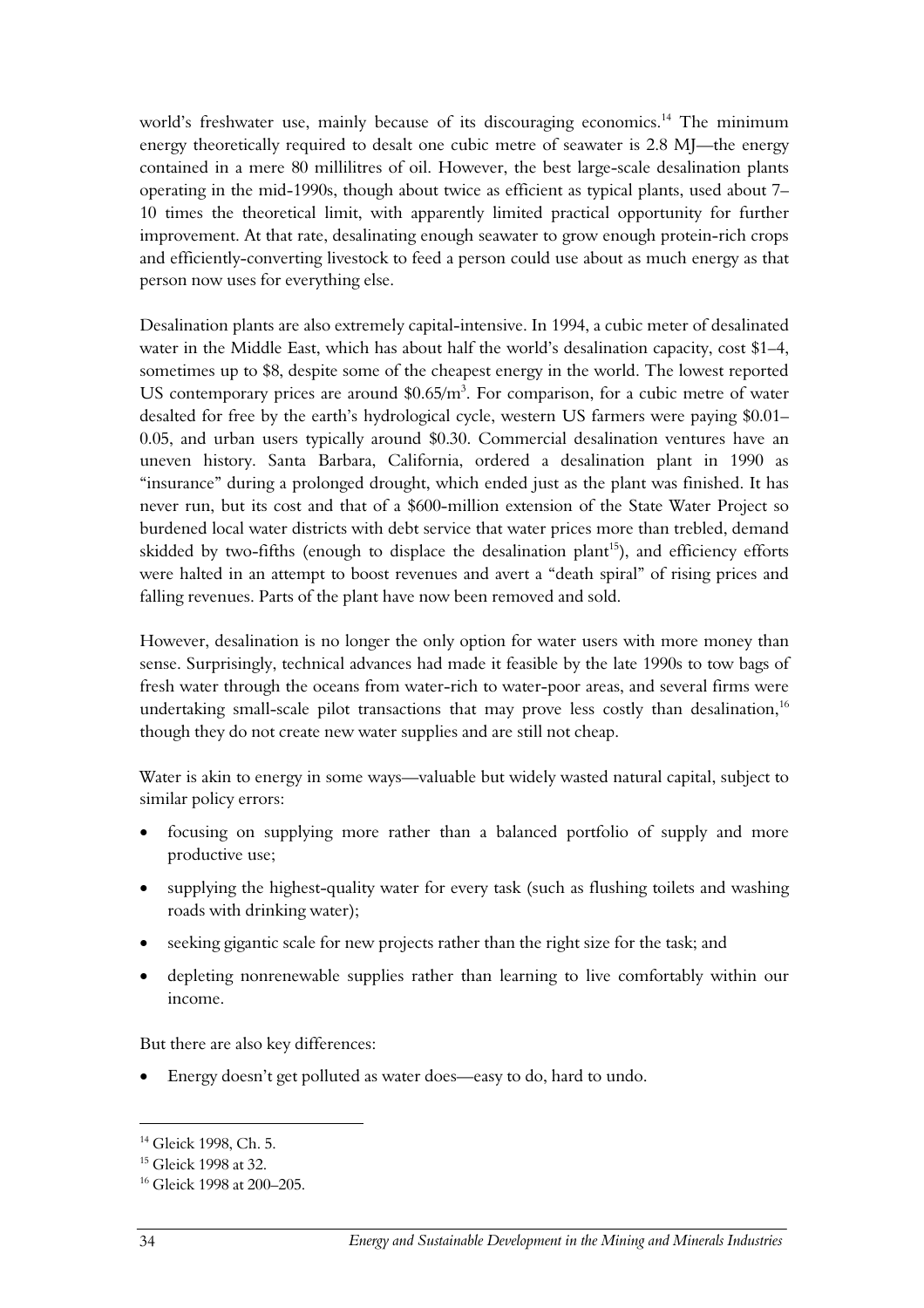- We get a free daily increment of energy from the sun, but other than perhaps a gentle drizzle of interplanetary ice pattering on the upper atmosphere, the earth isn't getting topped up with more water.
- Renewable energy arrives far more reliably and evenly than the fickle and inequitably distributed supply of rainwater.
- And because water is a matter of life and death, both literally and economically, many people in arid areas will kill for it. Water in most societies flows to those with political and economic power: in the Western United States, water is said to flow uphill toward money. However, water for drinking and other directly vital needs can often outbid other water uses.

For example, Postel *et al.* 1996 estimate that the fraction of the earth's accessible water runoff appropriated for human use could rise from 54% in 1995 to over 70% by 2025. But increasing scarcity implies rising prices that will shift allocations. For example, Reisner  $1986/93^{17}$  estimated that enough water to meet the needs of Los Angeles' 13 million people was being used to irrigate California pastures for feeding livestock. In the mid-1980s, the pasture was worth \$0.1 billion, while Southern California's economy was worth \$300 billion, so the cities can easily outbid the farmers. In that region,<sup>18</sup> a million cubic metres of water used in high-tech industries can support 13,000 jobs, while using the same water to grow grass for livestock supports only six jobs. Mining too would obviously suffer from such a comparison.

Most forms of mining are both energy- and water-intensive, so it is important to understand how these two kinds of resource use often interact. That is, not only do water and energy hold similar policy lessons, but delivering one tends to require the other too.<sup>19</sup> For example:

Water is heavy, so pumping it up from wells and over mountains is the biggest use of electricity in California. That state's Water Project, as authorized in 1959, originally planned 148 pumping stations, 40 power stations, 22 reservoirs and dams, and 620 miles of aqueducts. It would have consumed as much electricity as Maine or Wyoming use, just to pump water around. This more than 12.4 TWh/y would have been two-thirds more energy than could have been recovered as the water ran back downhill. Where those who pay for the water must pay directly for its pumping energy, the economics can quickly become hopeless—as when a west Kansas rural electric cooperative went broke building and trying to run the Sunflower coal-fired power plant, meant to supply energy to enable farmers to pump Ogallala groundwater waster—the plant itself to be cooled by groundwater. The managers failed to foresee that at the electricity prices they'd have to pay for pumping, the farmers couldn't afford the water. Similarly, the US Army Corps of Engineers wanted to pump the Missouri River uphill to recharge aquifers in and beyond West Kansas, even though there was no legal crop that farmers could grow with that water to earn enough to afford just the pumping energy. The 1968 Texas Water plan would have needed seven Chernobyl-sized (1-GW) power plants to pump water about 1 km up from the Mississippi River to a region of West Texas. The

 $\overline{a}$ 

<sup>17</sup> Reisner, M. 1986/93: *Cadillac Desert: The American West and Its Disappearing Water,* Penguin Books, New York, NY.

<sup>&</sup>lt;sup>18</sup> Gleick 1998 at 25

<sup>19</sup> Gleick, P. H. 1994: "Water and Energy," *Ann. Rev. En.* **19**:269-299.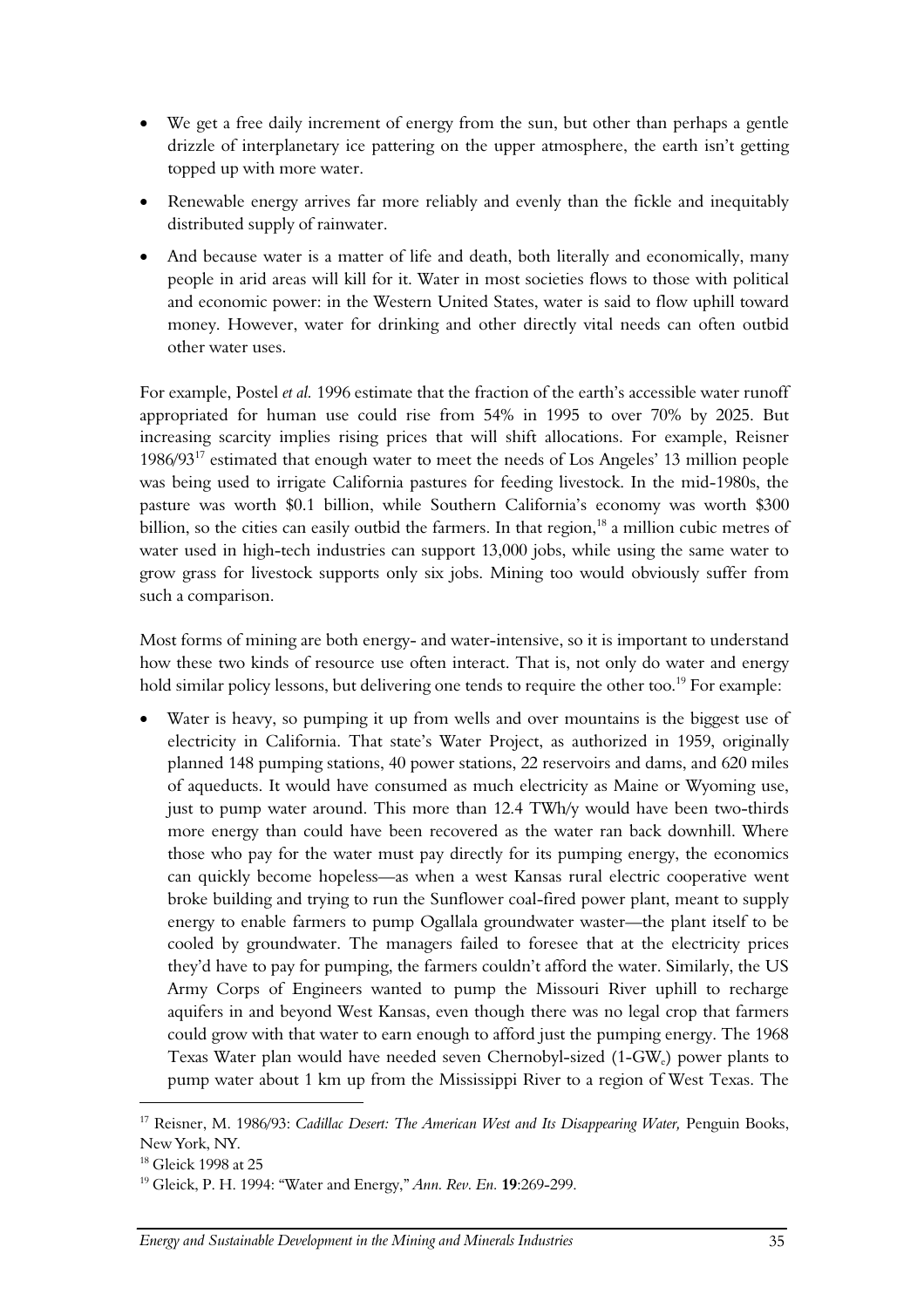North American Water and Power Alliance would have replumbed western North America—damming the 800-km-long Rocky Mountain Trench near Banff and Jasper National Parks, and diverting the major rivers of Alaska, the Yukon, and B.C. to supply water to all of Canada, the western and midwestern US (pumping over the Rocky Mountains as needed), and northern Mexico. This nearly trillion-dollar project did not pass the giggle test and was ultimately abandoned, but it illustrates how far some people are willing to go to put water where it isn't.

- America's 60,000+ water supply plants and 15,000 wastewater treatment plants use 3% of US electricity, and would use even more if national wastewater quality standards were universally met. Heating water uses about 6% of US electricity. Thermal power stations use 39% of all US freshwater withdrawals—equal to irrigation, and more than triple all community and municipal water supply systems. In 1990, US thermal power plants were two-thirds cooled by freshwater, and consumed about 2% of the saltwater and 2.7% of the freshwater they withdrew. A coal-fired power plant using once-through cooling evaporates water weighing about ten times as much as the coal it burns. (The plant is typically sited near cooling water because it's cheaper to move the coal than the water.) Dry-climate cooling towers use about 2.5 times more water than power plants in moist regions use. Hydroelectric reservoirs typically lose even more water per kWh to evaporation and seepage.
- In the American Southwest, more groundwater than coal is mined for the slurry pipeline that carries coal from Black Mesa to the Mojave Power Plant in southern Nevada. Water recovered from the pipeline at the power plant provides only 1/7 of its cooling. Extracting and processing coal, oil, uranium, and other fuels can also consume large amounts of water and contaminate even more. In some countries, matters are far worse: for example, in Poland two decades ago, when it was the world's fifth largest coal-mining country, severe air and water pollution was contributing to economic shrinkage,<sup>20</sup> coal-mining consumed a fifth of all steel (up  $>150\%$  since 1978) and nearly a tenth of grid electricity, the average depth of mines was increasing by 2–4%/y, more difficult mining conditions were cutting labour productivity in the worst mines to a sixth of the British or West German norm, social and administrative costs were high and rising, and land was already so scarce that some mines "transport waste rock and coal washing refuse as far as 80 km for disposal."<sup>21</sup> Coal exports for hard currency had to virtually cease in the 1990s in order to fill domestic needs as coal quality and accessibility declined. In any event, the economic benefits of the exports were illusory because they greatly speeded the shift from high- to low-quality coal (high sulfur, high ash, high cost, more global warming)––more precisely, to water-mining with poor coal as a minor byproduct.

The only financially and logistically feasible foundation for sound water policy, virtually worldwide, is to use water in a way that saves money. Fortunately, powerful technologies

 $\overline{a}$ 

<sup>&</sup>lt;sup>20</sup> Chandler, W.U., Makarov, A.A., & Zhou, D. 1990: "Energy for the Soviet Union, Eastern Europe and China," *Scientific American*, September, pp. 120-127.<br><sup>21</sup> Sitnícki, S., Budzinski, K., Juda, J., Michna, J., & Szpilewicz, A. 1990: *Poland: Opportunities for* 

*Carbon Emission Control,* Battelle Pacific Northwest Laboratory, Richland, WA, May.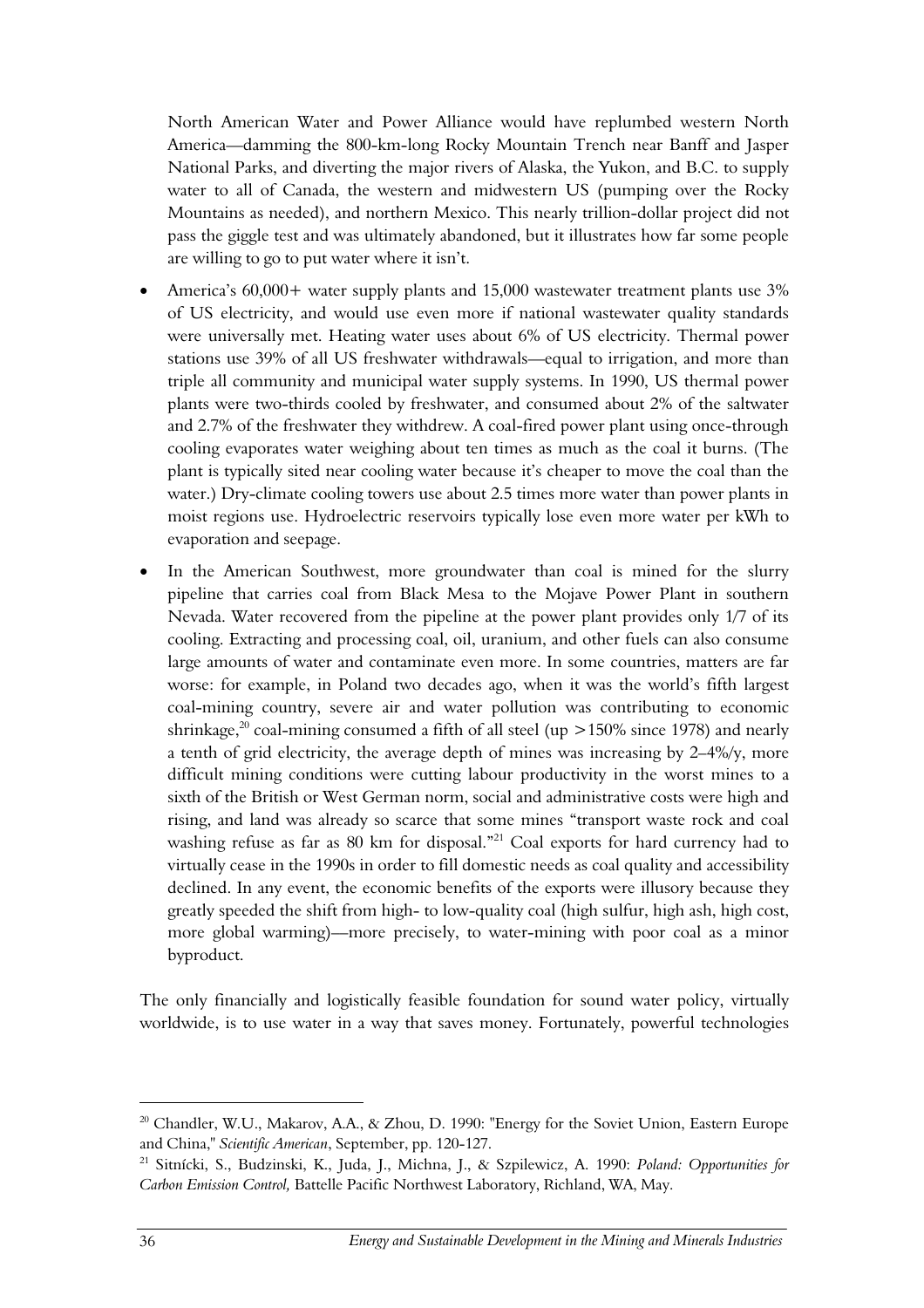and implementation methods<sup>22</sup> can enable water's benefits to flow adequately, even bounteously—providing, as South Africa's farsighted Constitutional water policy seeks, "some, for all, forever." The key is to apply to water the policy lessons learned from energy: to use the resource very efficiently, so desired end-use services are provided at least cost; provide the right quality and scale for the task; choose the best buys first; let markets work; be fair; and reward least-cost outcomes.

## *3.2.B. Efficient Energy Use*

## **Overview – End-Use Efficiency**

US industry uses one-third of its total fuel consumption in the form of electricity. Threefourths of that electricity runs motors.

Typical drive systems in oil refineries, chemical plants, chip fabs, and general manufacturing can often be retrofitted to save about half the energy between the meter and the input shaft of the driven machine, with after tax ROI approaching  $200\%$ /y.<sup>23</sup> The savings are that cheap (around \$0.005 per saved kWh) because a premium-efficiency motors has 18 benefits, not just one, and retrofitting the right seven improvements in the right order can capture 28 more as free by-products.

This doesn't count improvements in the equipment that the motors are driving; but those improvements are often even bigger and cheaper, and should be done first so as to make the motors smaller. For example, as described below, two changes in the design mentality of a standard industrial pumping loop recently cut its pumping power by 92% whilst reducing its capital cost and improving its performance in all respects: the changes simply replaced skinny, long, crooked pipes with fat, short, straight pipes. A new geometry has nearly doubled the efficiency and increased the reliability of even the lowly sewage pump; another has about quintupled the efficiency of the bubble diffusers used in wastewater and chemical plants, and perhaps akin to those used in selective flotation.

## **Case Study – Georgia Quarry Reduces Maintenance Requirements and Energy Costs**

The Lithonia quarry, one of 10 quarries operated by Blue Circle Aggregates in Georgia, produces 1.8 million tons of aggregate and manufactured sand for construction and road building each year. Excavating, moving, screening, and processing these materials consume approximately 4 million kWh annually and create a demand of about 500 kW. Based on an assessment conducted by the Energy and Environmental Management Center (EEMC) at the Georgia Institute of Technology, the Lithonia quarry implemented motor system upgrades. Implementing the motor system upgrades has reduced yearly energy consumption at the quarry by nearly 250,000 kWh and demand by 81 kW, resulting in cost savings of over \$21,000 per year. These energy and demand savings are

1

<sup>22</sup> Hawken, Lovins & Lovins 1999, Ch. 11; Vickers, A. 2001: *Handbook of Water Efficiency and Conservation*, www.WaterPlowPress.com, ISBN 1-931579-07-5<br><sup>23</sup> Lovins, A.B. *et al.*, 1989: COMPETITEK, *The State of the Art: Drivepower*, RMI, republished as E

SOURCE, *Drivepower Technology Atlas*, 1999, www.esource.com; Fickett, A. *et al.*, 1990: "Efficient Use of Electricity," *Sci. Amer.* **263**(3):64, September.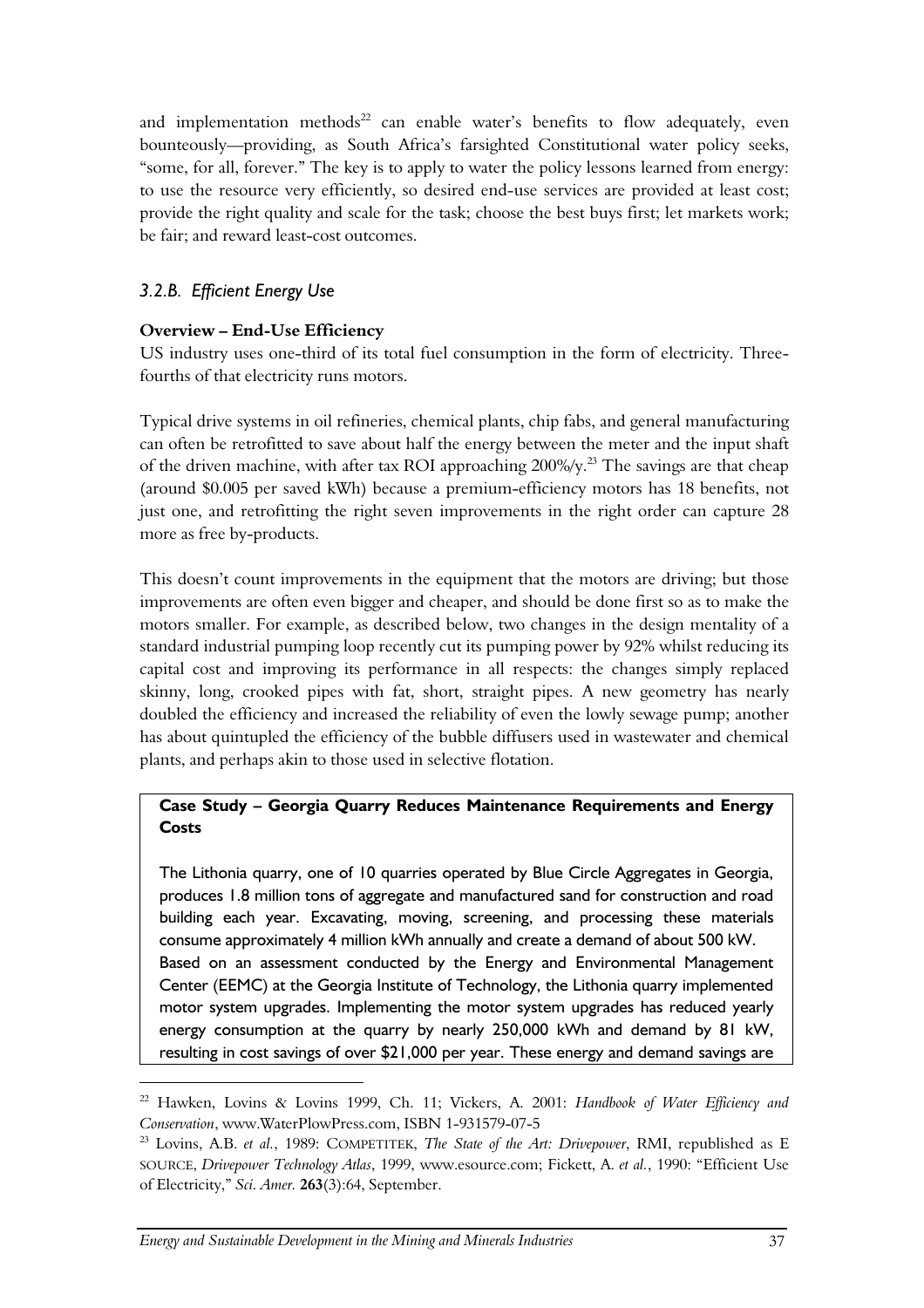6.2% and 16% of their respective annual figures.

| <b>Motor</b>                             | <b>HP</b> | kW      | kWh     | US\$000        |
|------------------------------------------|-----------|---------|---------|----------------|
|                                          |           | Savings | Savings | <b>Savings</b> |
| Upgrade 1: Reduce Horsepower of Water    |           |         |         |                |
| Pumps                                    |           |         |         |                |
| Water Pump #1                            | 50        | 20.1    | 60,400  | \$<br>5,260    |
| Water Pump #2                            | 75        | 28.0    | 89,900  | 7,320          |
| Water Pump #3                            | 15        | 9.8     | 29,500  | 2,570          |
| Upgrade   Totals                         | 140       | 57.8    | 179,800 | \$15,150       |
| Upgrade 2: Lower Hydro-Cyclone Elevation |           |         |         |                |
| Upgrade 2 Totals                         | N/A       | 13.1    | 39,300  | \$<br>3,400    |
| Upgrade 3: Replace Four Motors with      |           |         |         |                |
| <b>Energy-Efficient Motors I</b>         |           |         |         |                |
| Crusher                                  | 200       | 2.4     | 7,218   | \$<br>629      |
| Pump #2                                  | 150       | 2.4     | 7,296   | 636            |
| Pump $#3$                                | 200       | 2.4     | 7,218   | 629            |
| Pump #6                                  | 140       | 2.6     | 7,718   | 673            |
| Upgrade 3 Totals                         | 690       | 9.8     | 29,450  | \$2,567        |
| <b>Grand Totals</b>                      | 837       | 80.8    | 248,640 | \$21,117       |

Motor System Upgrades

Savings based on 3,000 hours of operation per year and replacement upon motor failure.

#### **Upgrade 1: Reduce Horsepower of Water Pumps**

The greatest energy savings resulted from reducing the capacity of three large water pumps. The quarry has two water sources—a quarry pit and a stream some distance away. The EEMC found that the quarry pit could provide all the necessary water for quarry operations. Therefore, reducing the use of the main pump from the stream and two additional circulation pumps reduced power requirements by 140 horsepower.

#### **Upgrade 2: Lower Hydro-Cyclone Elevation**

The second system upgrade reduced pumping costs by physically lowering part of the 10-element hydro-cyclone unit at the quarry by 80 feet. This upgrade cost approximately \$5,100 and resulted in annual monetary savings of \$3,400—a simple payback of 1.5 years.

#### **Upgrade 3: Replace Four Motors with Energy-Efficient Motors**

The third recommended upgrade includes replacement of four standard efficiency motors with high-efficiency models upon burnout. The EEMC completed the economic evaluations for this upgrade using MotorMaster+.

The EEMC further recommended that Blue Circle Aggregates change their motor policy to specify that all motors operating more than 3,000 hours per year be replaced with high-efficiency motors upon burnout. Doing so would have an average payback of about 2.4 years.

Source: US DOE *Energy Matters* Newsletter (May 1999)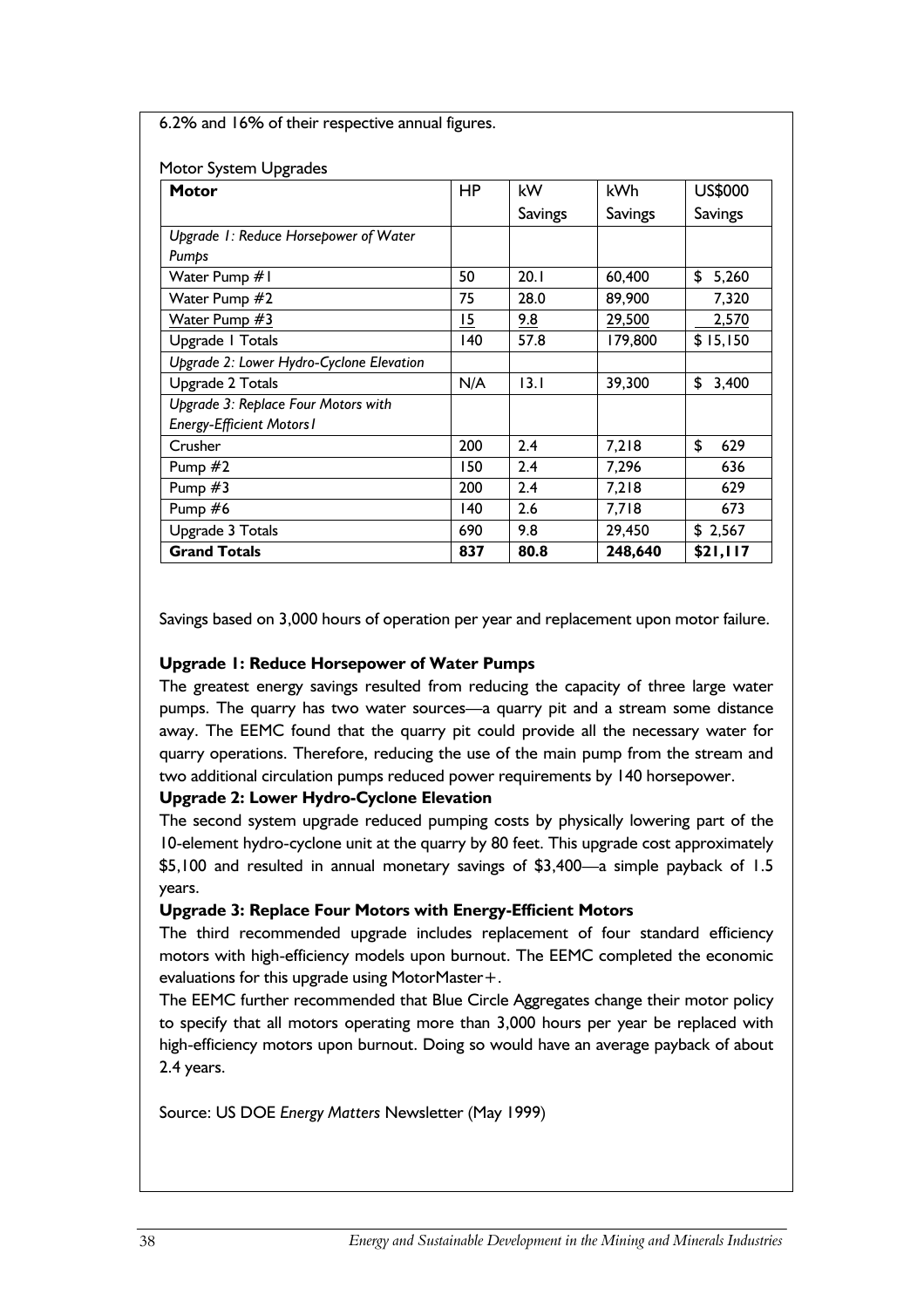Authors' Note on the Motors Case Study

This case study describes a fairly standard approach to motors. It captures a useful but relatively modest saving with an acceptable payback of a few years. However, this achievement falls well short of the highly integrated, comprehensive, whole-system approach first analyzed by Rocky Mountain Institute and the Electric Power Research Institute in 1989. Its best current summary is in the Drivepower Technology Atlas (and some parts of the *Space Cooling Technology Atlas* dealing with piping, pumps, ducts, and fans), both parts of the Electronic Encyclopedia CD-ROM published semiannually by E SOURCE, www.esource.com. A brief summary is at www.natcap.org/sitepages/ pid27.php, Appendix 5D.

## **Obstacles to efficient energy use**

Most economic theorists assume that almost all energy-efficiency investments cost-effective at present prices have already been made. Actually, huge opportunities to save money by saving energy exist, but are being blocked by scores of specific obstacles at the level of the firm, locality, or society. Even if environmental, energy security, and climate change were not a concern, it would be worth clearing these barriers in order to capture energy-efficiency investments with rates of return that often approach and can even exceed 100% per year.

Focusing private and public policy on barrier-busting can permit businesses to buy energy savings that are large enough to protect the climate, intelligent enough to improve living standards, and profitable enough to strengthen economic vitality, employment, and competitiveness.

Eight classes of regulatory, organisational, and informational failures, perverse incentives, distorted prices and investment patterns, and similar barriers are costing the US economy about \$300 billion every year and the world several orders of magnitude more. This waste pervades even well-known and well-managed companies that have been saving energy for decades. Some alert corporate leaders, however, are now starting to break through these barriers to enrich their shareholders by combining careful attention with far-reaching innovations in design and technology. Many examples illustrate how each of the obstacles to such energy-saving practices can be turned into a lucrative advantage.

#### **Summary – Barriers to Energy Efficiency**

A few years ago, the CEO of a Fortune 100 company heard that one of his sites had an outstanding energy manager who was saving \$37 per square metre per year. He said, "That's nice—it's a nearly 100,000-square-metre facility, isn't it? So that guy must be adding \$3.5 million a year to our bottom line." Then in the next breath, he added: "I can't really get excited about energy, though—it's only a few percent of my cost of doing business." He had to be shown the sums to realise that similar results, if achieved in his 9 odd million square metres of facilities worldwide, would boost his corporation's net earnings that year by 56%. The energy manager was quickly promoted so he could spread his practices across the company.

In mining, as in most process industries, many obstacles inhibit cost-effective energy savings. Some come from inept public policy, such as the common practice of rewarding distribution utilities for selling more energy while penalizing them for cutting customers' bills. Some come from perverse commercial practice, such as rewarding engineers and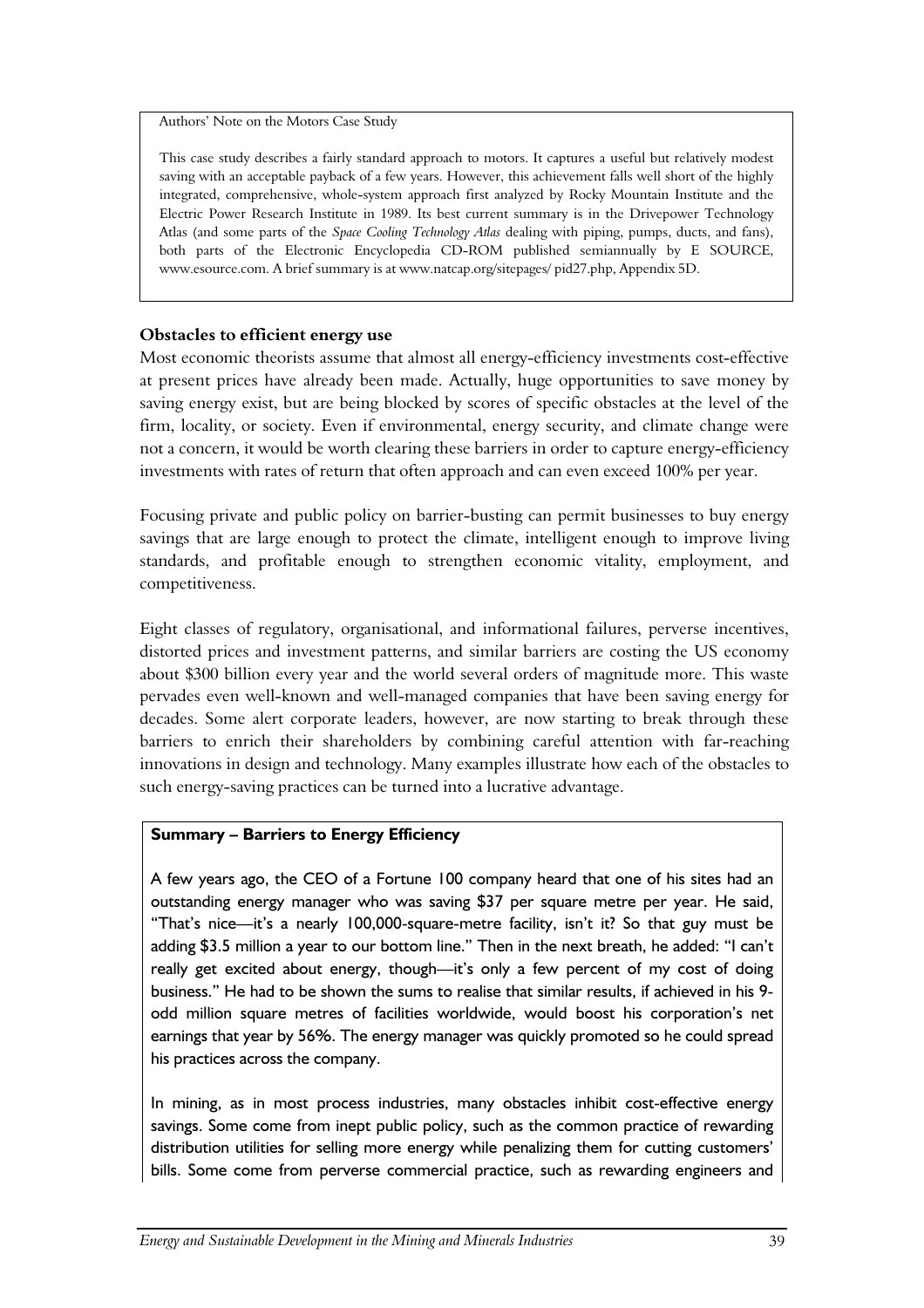architects for what they spend, not for what they save. Some reflect management deficiencies at the level of the firm, such as:

- neglecting energy as a relatively minor factor cost (in operations where it is), even though any savings in energy, as in any overhead, go straight to the bottom line
- iudging energy savings by their simple payback instead of discounted-cashflow metrics (four-fifths of all US firms do this)—and hence not noticing that the hurdle rate set (such as a two-year simple payback) often corresponds to an aftertax return many times the marginal cost of capital
- making seemingly small purchases by first cost only, not lifecycle cost
- not fairly comparing marginal investments on the demand side with those routinely undertaken on the supply side
- uncritically following old design and operational habits ("infectious repetitis")
- not measuring how systems actually work and using that information to drive continuous design improvement
- optimizing by isolated department rather than the whole enterprise
- not rewarding individuals or organisational elements for the savings they achieve, but instead penalising them
- not making energy efficiency anyone's primary responsibility or reflecting it in personnel performance evaluations
- supposing that the sum of individual decisions yields rational behaviour for the organisation

Collectively, these and other market failures—some 60–80 kinds in all—cause most of the highly profitable efficiency that is available in the world's industrial firms to remain unbought. Both these obstacles and the business opportunities that each one can be turned into are catalogued Lovins & Lovins 1997, at pp. 11–20.

## *Capital misallocation*

- Energy is only 1–2% of most industries' costs, and most managers pay little attention to seemingly small line-items, even though small savings can look big when added to the bottom line. Surprisingly many executives focus on the top line and forget where saved overheads go; and without managerial attention, nothing happens.
- Most manufacturing firms tend to be biased toward investments that increase output or market share and away from those that cut operating costs.
- About four-fifths of firms don't assess potential energy savings using discountedcashflow criteria, as sound business practice dictates; instead, they require a simple payback whose median is 1.9 years. At (say) a 36% total marginal tax rate, and using the common end-of-year convention, a 1.9-year payback means a 71% real after tax rate of return, or around six times the marginal cost of capital.

## Organisational Failures

• Old habits die hard. Why make changes when the status quo is comfortable?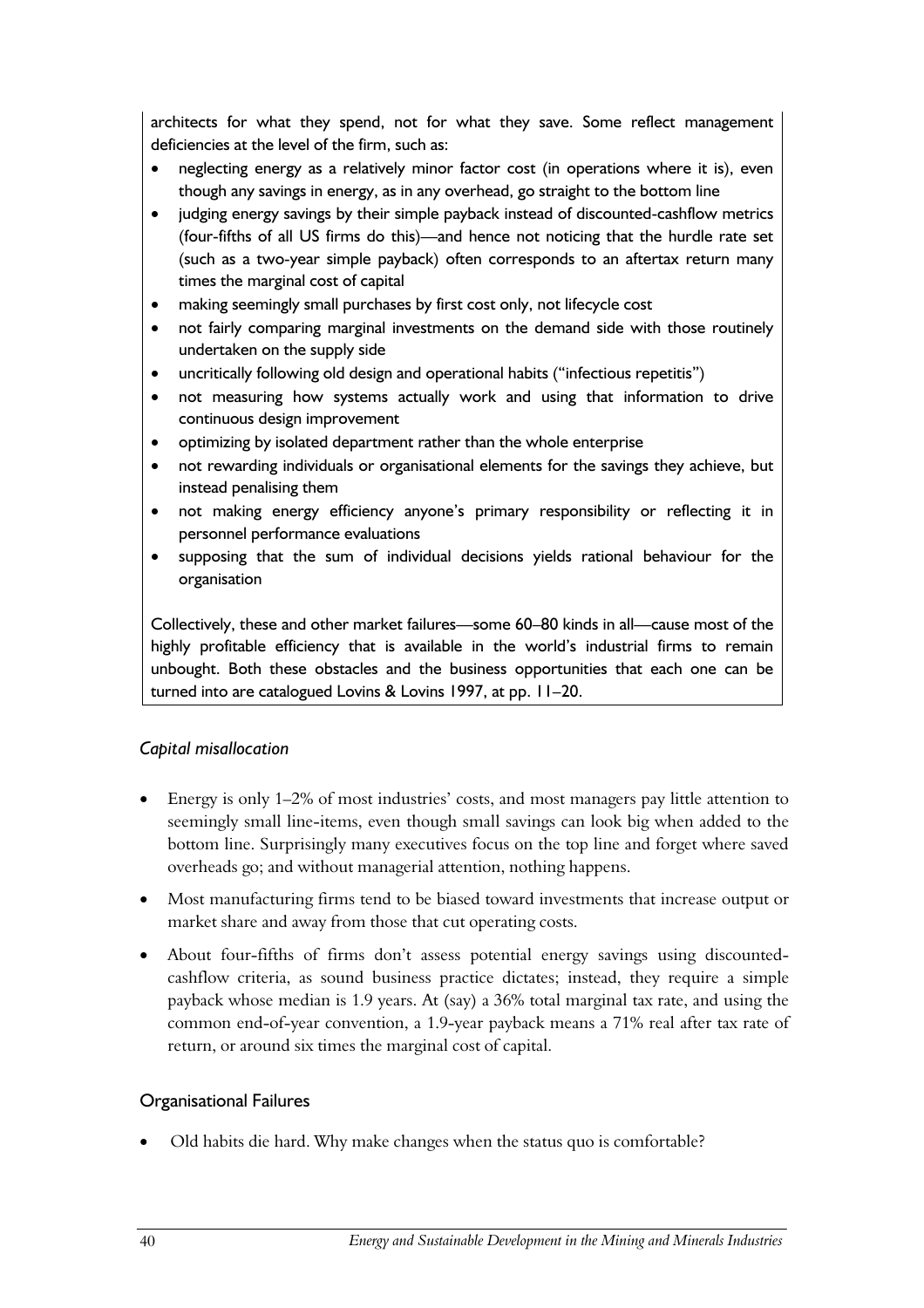- Schedules conquer sensible design. Intense schedule pressures combine with design professionals' poor compensation and prestige, overspecialized training, and disintegrated processes to yield 'commoditised', lowest-common-denominator technical design.
- In most firms, the design process is linear—require, design, build, repeat—rather than cyclic––require, design, build, measure, analyse, improve, repeat. No measurement, no improvement.
- Little measurement, hence no improvement. Few firms carefully measure how their buildings and processes actually work. Their design assumptions are therefore untested and often incorrect.
- Departments can't or won't cooperate. Often capital expenditures are made from one budget and operating expenses from another with totally separate financial and operational targets.
- If you save, the bean counters simply cut your budget some more. Institutional or personal rewards for cutting energy costs are rare, even in the private sector. It's equally hard to prime the investment pump so savings from one project can help pay for the next.

## Regulatory Failures

- Almost every utility in the world is rewarded for selling more energy and penalized for cutting customers' bills.
- Just "meeting code" wastes money and incredibility opportunity. Choosing low cost bidders and minimizing first costs can often sacrifice after-tax returns on energy savings of  $100 + \frac{9}{9}$ /y.

## Informational Failures

- Lack of adequate information. If you don't know something is possible, you can't choose to do it.
- "Hassle factor" and transaction costs prevent efficient microdecisions in day-to-day operations.
- Information is viscous; it sticks to those who have it, but seldom gets to those who need it
- Value-chain risks and risk aversion. Manufacturers often hesitate to take the risk of developing and making new energy-saving products, because of limited confidence that customers will buy them in the face of all the obstacles listed here.
- Distribution Logistics. Efficient equipment often isn't available when and where it's needed—as anyone knows who's tried to replace a burned-out boiler, furnace, motor, etc. on short notice.
- Litigation risks (especially in the US) lead to inefficient defensive behaviour and can inhibit innovation.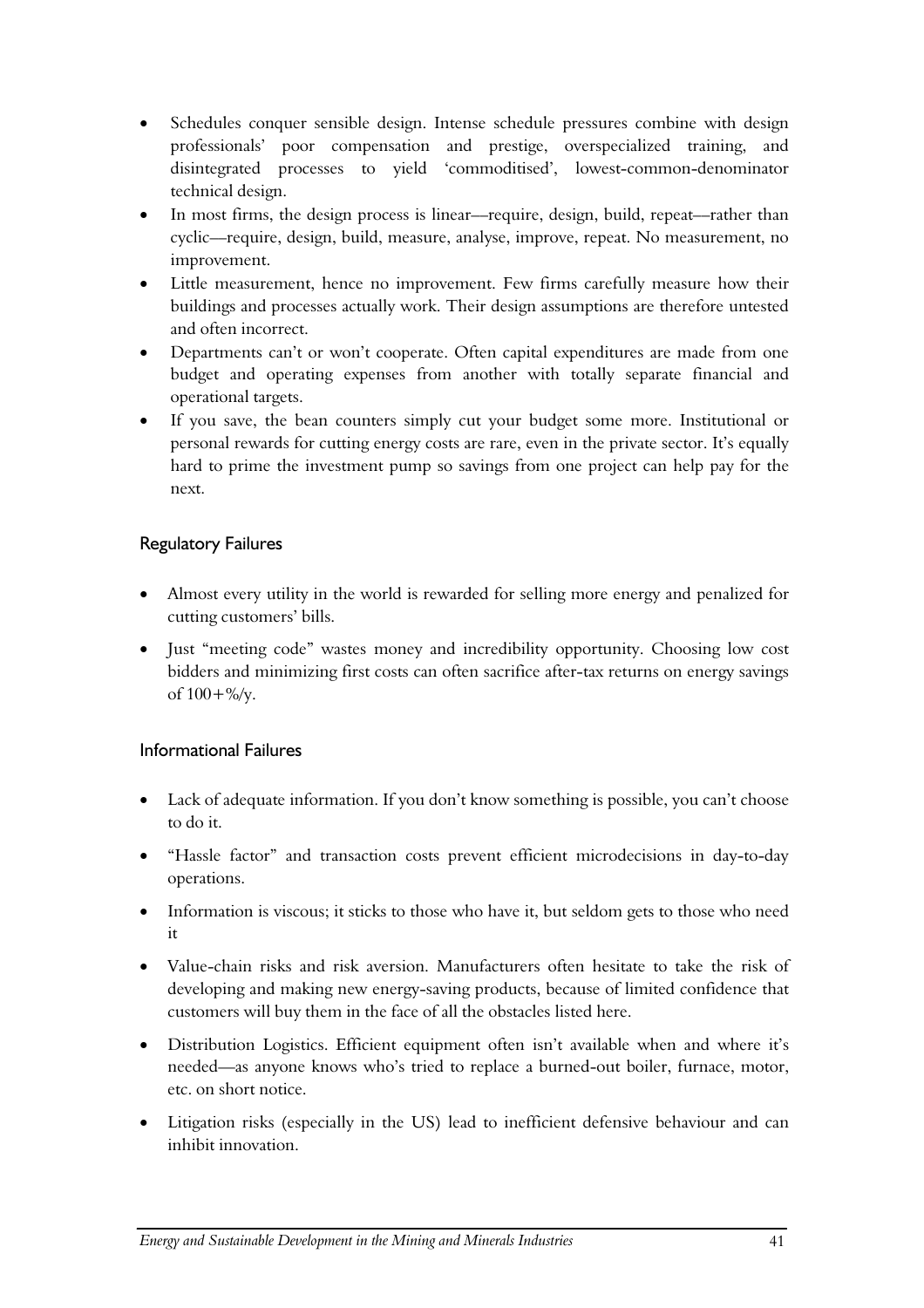## Perverse Incentives

- Architects and engineers get paid according to what they spend, not what they save.
- Split incentives. One person choosing the capital equipment, another responsible for the energy expenses are ubiquitous (builder/buyer, purchasing/operations, landlord/tenant).

# False or Absent Price Signals

- Energy prices are often badly distorted by government subsidies.
- Energy price signals are often diluted by other costs. Few firms track energy costs as a line-item for which profit centers are accountable. Most billing systems give no end-use information that lets customers link costs to specific devices.
- Tax asymmetries distort energy choices for example, energy purchases are deductible business expenses, but investments to save energy get capitalized.
- Absent-minded business models—for example, data-center developers' charging tenants only by floor area, not by measured wattage, even though most big costs are wattdependant.

## Incomplete Markets and Property Rights

- There is no market in saved energy. Saved energy, "negawatts," aren't a fungible commodity subject to competitive bidding, arbitrage, secondary markets, derivatives, and all the mechanisms that make efficient markets in commodity energy, metals and agricultural products.
- Few tradable property rights in reduced or avoided depletion/pollution or reduced uncertainty of energy demand, so the market can't adequately express the value.

# *The Role of Energy Prices*

Energy price does matter, but ability to respond to price matters even more. The last time the United States saved energy very quickly—expanding GDP 19% while shrinking energy use 6% during 1979–86—the main motivator was costly energy. Yet similar success can now be achieved by substituting high skill and attention for high prices. During 1996–99, the US saved energy nearly as fast as during 1979–86, despite record-low and falling energy prices!

Another example equally perplexing to economists: During 1990–96, Seattle, with the lowest electricity prices of any major US city, saved peak electric load twelve times as fast, and annual electric use 3,640 times as fast, as Chicago, where electricity tariffs averaged twice as high. The key difference: Seattle began to create an efficient, effective, and informed market in energy productivity, whilst the Chicago utility discouraged electricity savings that would (due to perverse regulation) reduce its profits.

And another example: a worldwide survey by DuPont a few years ago revealed that its European chemical plants were no more energy-efficient than their US counterparts,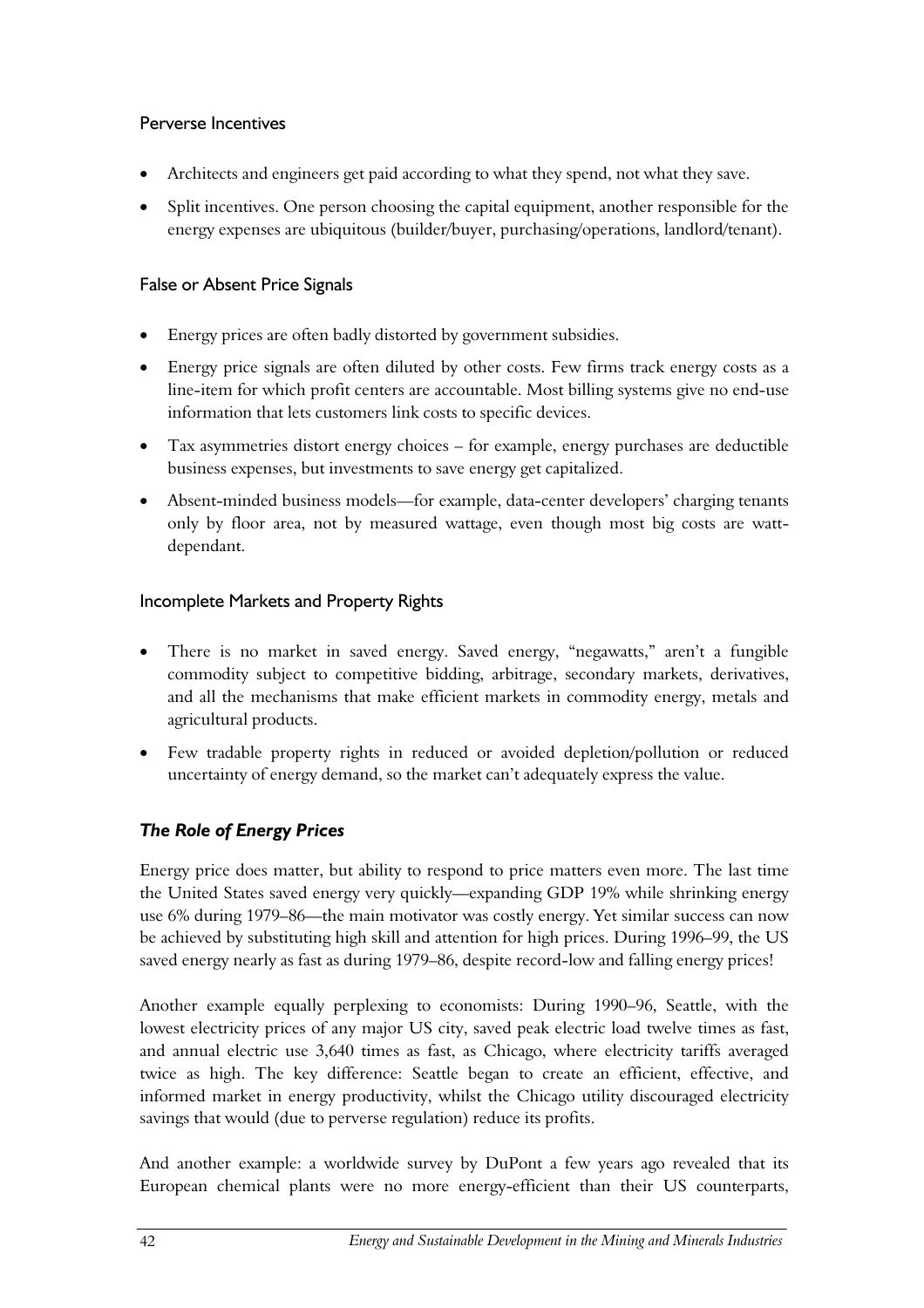despite long having paid twice the energy price. This is because all the plants were designed by the same people in the same way using the same processes and equipment. There's little opportunity for behavioral change in a chemical plant, so relative prices had little effect.

Retired GE Chairman Jack Welch said of American industry, "Our productivity is at the beginning stages. There's so much waste. There's so much more to get, it's unbelievable. And somehow or other people think all these things are finite." Singapore engineer Eng Lock Lee, reflecting on decades of experience in wizard-class efficiency improvements, likens the potential to a recent cosmological discovery: "Low efficiency is like dark matter–– 90% of the universe is made of it. We know it's out there but sometimes it is hard to detect– –it warps space-time and shapes the universe and sucks in money like crazy." Practitioners often find that the more that the industry-pervading waste is corrected, the more new opportunities emerge to save even more resources, even faster and cheaper—especially electricity, which is the costliest and most climate-affecting form of energy. Many of the most striking opportunities come from simple changes in design, as the following example illustrates.

# *Systems Thinking*

Pumping is the biggest use of electric motors. Leading American carpetmaker Interface was recently building a factory in Shanghai. One of its processes required 14 pumps. The top Western specialist firm sized them to total 70.8 kW. But a fresh look by Interface/Holland's engineer Jan Schilham, applying methods learned from Eng Lock Lee, cut the design's pumping power to only 5.3 kW—a 92% or 12-fold energy saving. This redesign also reduced the system's capital cost, and made it more compact and quiet, easier to build and maintain, and more reliable, durable, and controllable.

These astonishing results required two changes in design. First, Schilham chose big pipes and small pumps instead of small pipes and big pumps: friction falls as nearly the fifth power of pipe diameter. Second, he laid out the pipes first, then installed the equipment, not the reverse: the pipes are therefore short and straight, with far less friction, requiring still smaller and cheaper pumps, motors, inverters, and electricals.

These two changes in design mentality—optimising the pipe size for lifecycle whole-system cost, and laying out the pipes before the equipment—cut pumping energy by twelvefold while reducing total capital cost. But then Schilham found more benefits. The straighter pipes also allowed him to add more thermal insulation, saving 70 kW of heat loss with a two-month payback. Further big benefits included lower size, weight, and noise, which could often bring knock-on savings in construction; clean layout for easy maintenance access, but less maintenance required; and longer life (because pipe elbows weren't being eroded by fluid turning the corner). Had these benefits been properly analysed, it's quite possible that the even fatter pipes resulting might have saved more like 98% than 92% of the pumping energy.

Such radical savings at reduced capital cost are not confined to pumping. Major energy savings are available in valves, ducts, dampers, fans, motors, wires, heat exchangers, insulation, and most of the other design elements, in most of the technical systems that use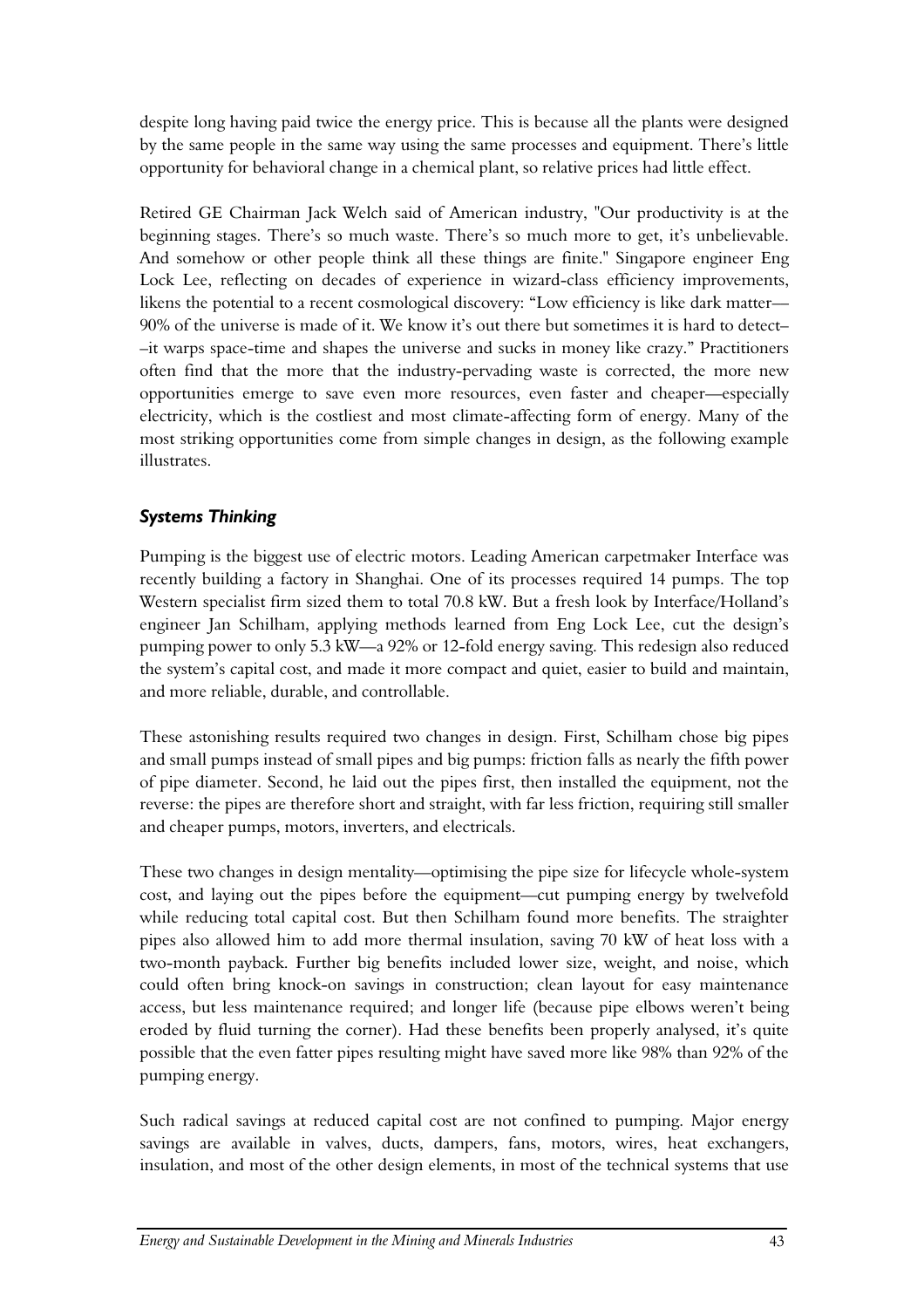energy, in most applications, in all sectors. Virtually all energy uses are designed using rulesof-thumb that are wrong by about three- to tenfold. Substituting economically rational whole-system design would therefore save much of the energy used by industry, probably including many applications in the mining and minerals industries, whilst reducing capital costs.

These benefits derive from artfully integrating components into systems. But even at the level of simple components, careful scrutiny of actual market prices for equipment reveals that many technical devices—motors, valves, pumps, rooftop chillers, etc.—show no correlation whatever between efficiency and price. A typical (1800-rpm 60-Hz TEFC) 75 kW (100-hp) American asynchronous motor, for example, can be cheaper to buy at 95.8% efficiency than an otherwise identical 91.7%-efficient model.

But if you don't know that—if you assume, as economic theory predicts, that more efficient models always cost more—then you probably won't shop for it. That can be costly. If the motor runs continuously, each one-percentage-point gain adds about \$50 per horsepower to the bottom line, so not choosing the most efficient 100-hp motor can reduce present-valued profits by \$20,000. Many process-industrial facilities have hundreds of such motors, which are less efficient than even mediocre new models. Again, the key is not so much adopting new technologies, though they're important, as using proper recipes for combining the best available technologies in the optimal manner, sequence, and proportions.

Some of the recipes are embarrassingly obvious. Proven examples abound in every kind of business:

- Properly choosing office equipment and commercial and household appliances has saved over two-thirds of their energy use with the same or better service and comparable or lower cost. Some energy savings in this sphere can exceed 98%.
- Skilled retrofits have saved 70–90+% of office and retail lighting energy, yet the light quality is more attractive and the occupants can see better. In many cases, the better lighting equipment more than pays for itself by costing less to maintain.
- Motors use three-fifths of all electricity, and even in the US, more primary energy than highway vehicles. This use is highly concentrated: about half of all US motor electricity is used in the million largest motors, three-fourths in the three million largest, many of which are in mineral processing facilities. Since big motors use their own capital cost's worth of electricity every few *weeks,* switching to the best premium-efficiency motors can pay back quickly. A comprehensive retrofit of the whole motor system typically saves about half its energy, as noted earlier, and pays back in around 16 months at a \$0.05/kWh tariff.
- The chemical industry saved nearly half its energy per unit of product during 1973–90 by plugging steam leaks, installing insulation, and recovering lost heat. Now it's discovered that better catalysts and matching heat to the required temperature ("pinch technology") can often save 70% or so of what's left, yet pay back within two years. Next-generation industrial plant design, now moving from the chemical industry into semiconductors, is uncovering 50–75% savings with lower capital cost, faster construction, and better performance. Applications suited to microfluidics can even achieve orders-of-magnitude savings. Early adopters will prosper.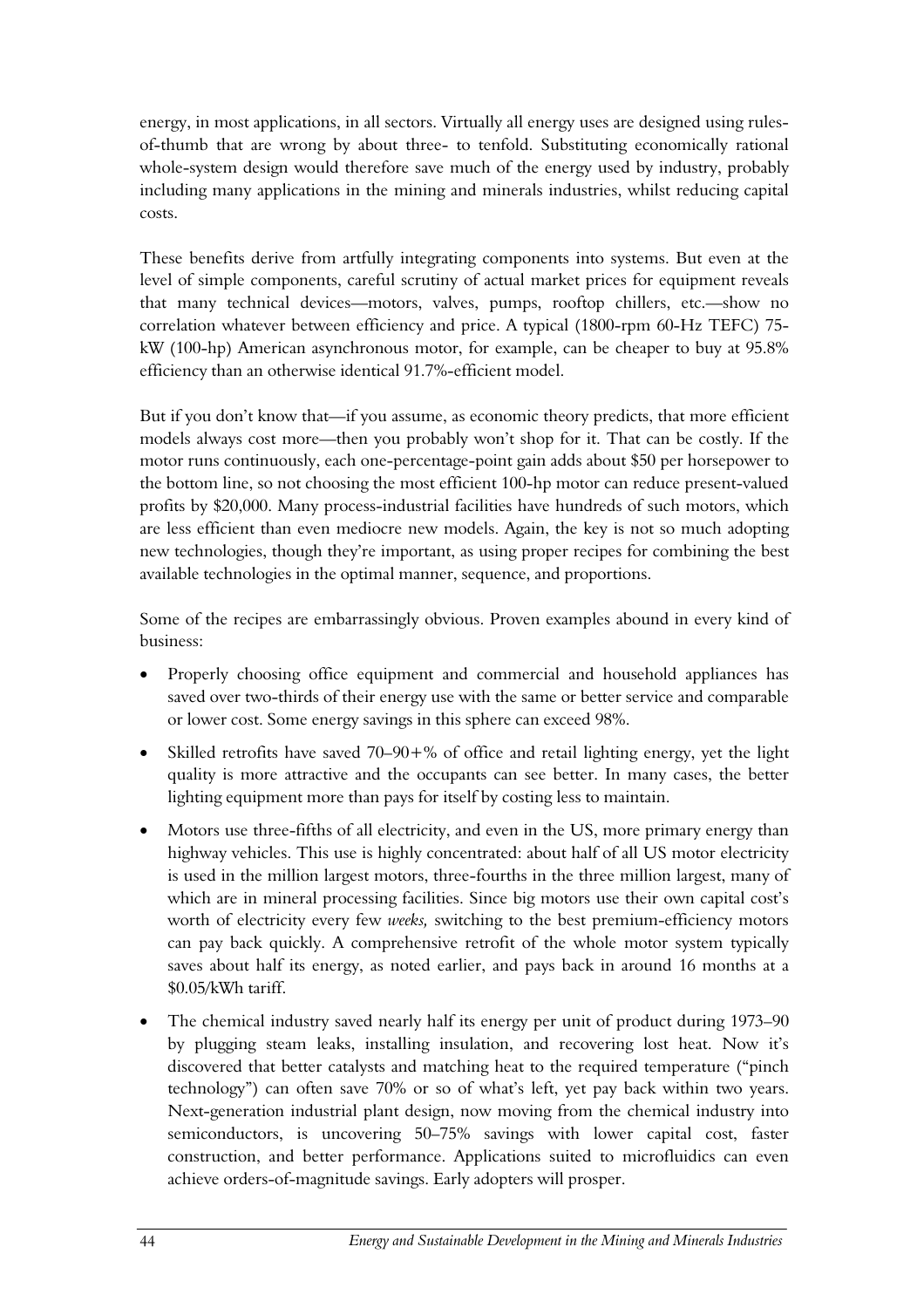Many of these examples illustrate a new design concept: wholesystem engineering can often make it cheaper to save a large than a small fraction of energy use. Integrating the design of an entire package of measures so they do multiple duty (such as saving on both energy and equipment costs), or piggybacking on renovations being done anyway for other reasons, or both, can enable designers to "tunnel through the cost barrier." Good engineers think this is fun. Most economic theorists assume it's impossible. We'll explain in a moment why it's both possible and practical.

## *The Secret is Proper Planning*

By the time the design for most human artifacts is completed but before they have actually been built, about 80–90 percent of their life-cycle economic and ecological costs have already been made inevitable. In a typical building, efficiency expert Joseph Romm explains,

Although up-front building and design costs may represent only a fraction of the building's life-cycle costs, when just 1 percent of a project's up-front costs are spent, up to 70 percent of its life-cycle costs may already be committed. When 7 percent of project costs are spent, up to 85 percent of life-cycle costs have been committed." That first one percent is critical because, as the design adage has it, "All the really important mistakes are made on the first day.

To think differently—to use a different design mentality—on that first day, we can make no better higher-leverage investments than improving the quality of designers' "mindware" assets that, unlike physical ones, don't depreciate but, rather, ripen with age and experience. Senior building-services engineer Eng Lock Lee offers the following example. A typical colleague may specify nearly \$3 million worth of heating, ventilating, and air-conditioning (HVAC) equipment every year—enough to raise a utility's summer peak load by a megawatt. Producing and delivering that extra megawatt conventionally requires the utility to invest several million dollars in infrastructure. If better engineering education were ultimately responsible for the equipment's being made 20–50 percent more efficient (a reasonably attainable and usually conservative goal), then over a 30-year engineering career, the utility would avoid about \$6–15 million in present-valued investments per brain, without taking into account any of the savings in operating energy or pollution. This returns at least a hundred to a thousand times the extra cost of that better education. The savings would cost even less if good practitioners disseminated their improved practices through professional discourse, mentoring, or competition, so that educating just one engineer could influence many more. In addition, a good engineer's lifetime designs can improve comfort for perhaps 65,000 office workers, whose 30-year present-valued salary totals about \$36 billion. If increasing their comfort will increase their productivity, as has been widely observed, then society can gain perhaps a million times more benefit than the additional cost of the better engineering education.

Many architects, engineers, and other designers, however, are not being well taught. J. Baldwin, long the technology editor of Whole Earth Review, was told on his first day in design school that

*design is the art of compromise.*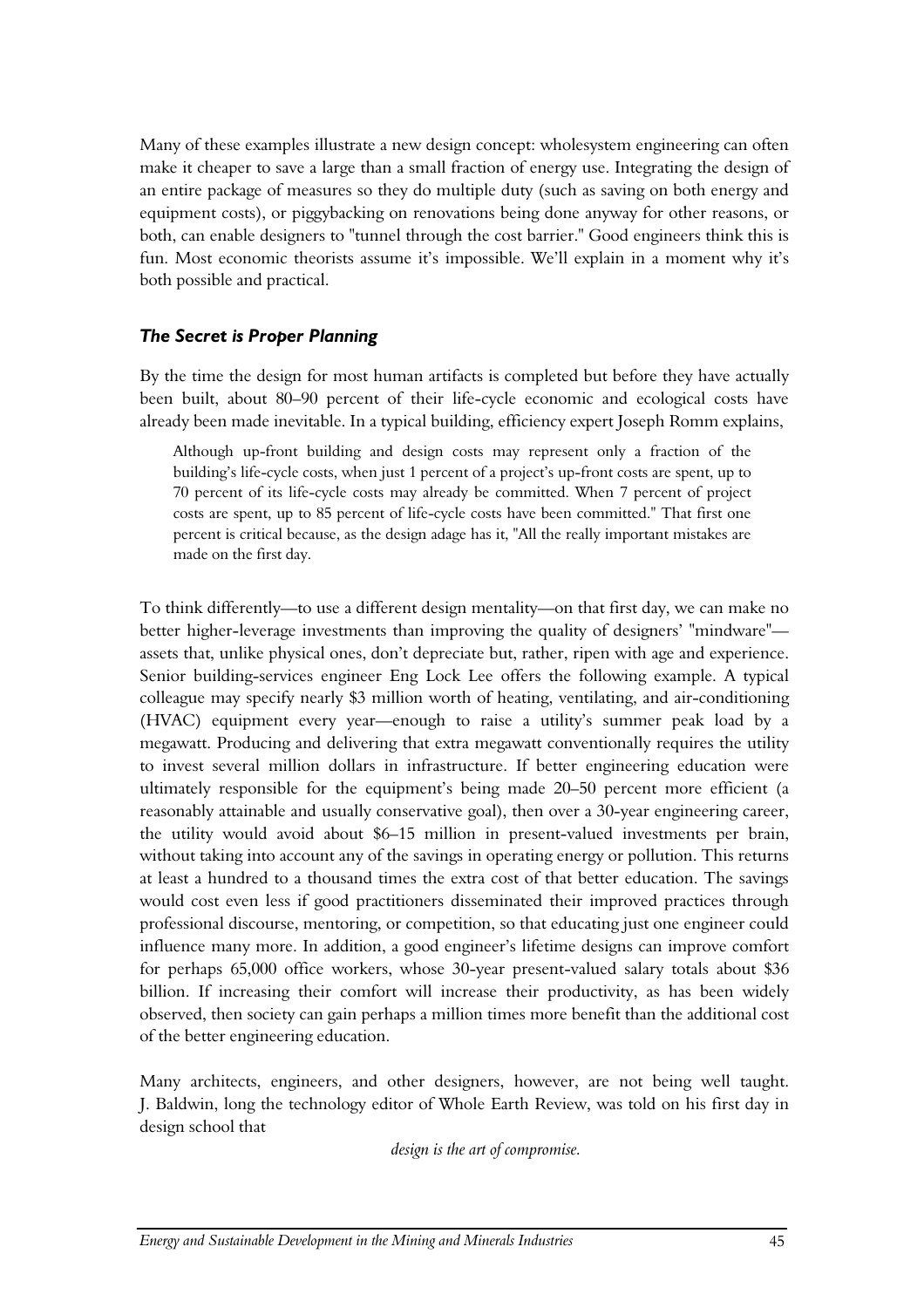Design, he was instructed, means choosing the least unsatisfactory tradeoffs between many desirable but incompatible goals. He believed that this formulation described "a political technique masquerading as a design process," and he realized it was wrong. His inspiration came as he gazed out the classroom window and saw a pelican catching a fish. For the past 3.8 billion years or so, nature has been running a successful design laboratory in which everything is continually improved and rigourously retested. The result, life, is what works. Whatever doesn't work already got recalled by the Manufacturer. Every naturalist knows from observation that nature does not compromise; nature optimises. A pelican, nearing perfection (for now) after some 90 million years of development, is not a compromise between a seagull and a crow. It is the best possible pelican.

A pelican, however, is not optimized within a vacuum. It exists in an ecosystem, and each part of that ecosystem, in turn, is optimized in coevolution with the pelican. A change in the pelican or in any aspect of its ecosystem could have widespread ramifications throughout the system, because all its elements are coevolving to work optimally together. For the same reason, an engineer can't design an optimal fan except as an integral part of its surrounding cooling system, nor an optimal cooling system without integration into the building around it, nor an optimal building without integration into its site, neighborhood, climate, and culture. The greater the degree to which the components of a system are optimized together, the more the tradeoffs and compromises that seem inevitable at the individual component level becomes unnecessary. These processes create synergies and felicities for the entire system––rather than, as commonly assumed, compromises and tradeoffs. And this in turn exposes a core economic assumption as a myth.

## *Tunneling through the Cost Barrier*

Economic dogma holds that the more of a resource you save, the more you will have to pay for each increment of saving. That may be true if each increment is achieved in the same way as the last. However, if done well, saving a large amount of energy or resources often costs less than saving a small amount. This assertion sounds impossible, and indeed, most economic theorists can "prove" it won't work. Blissfully unaware of economic theory, however, intelligent engineers put it into practice every working day as part of an approach called whole-system engineering.

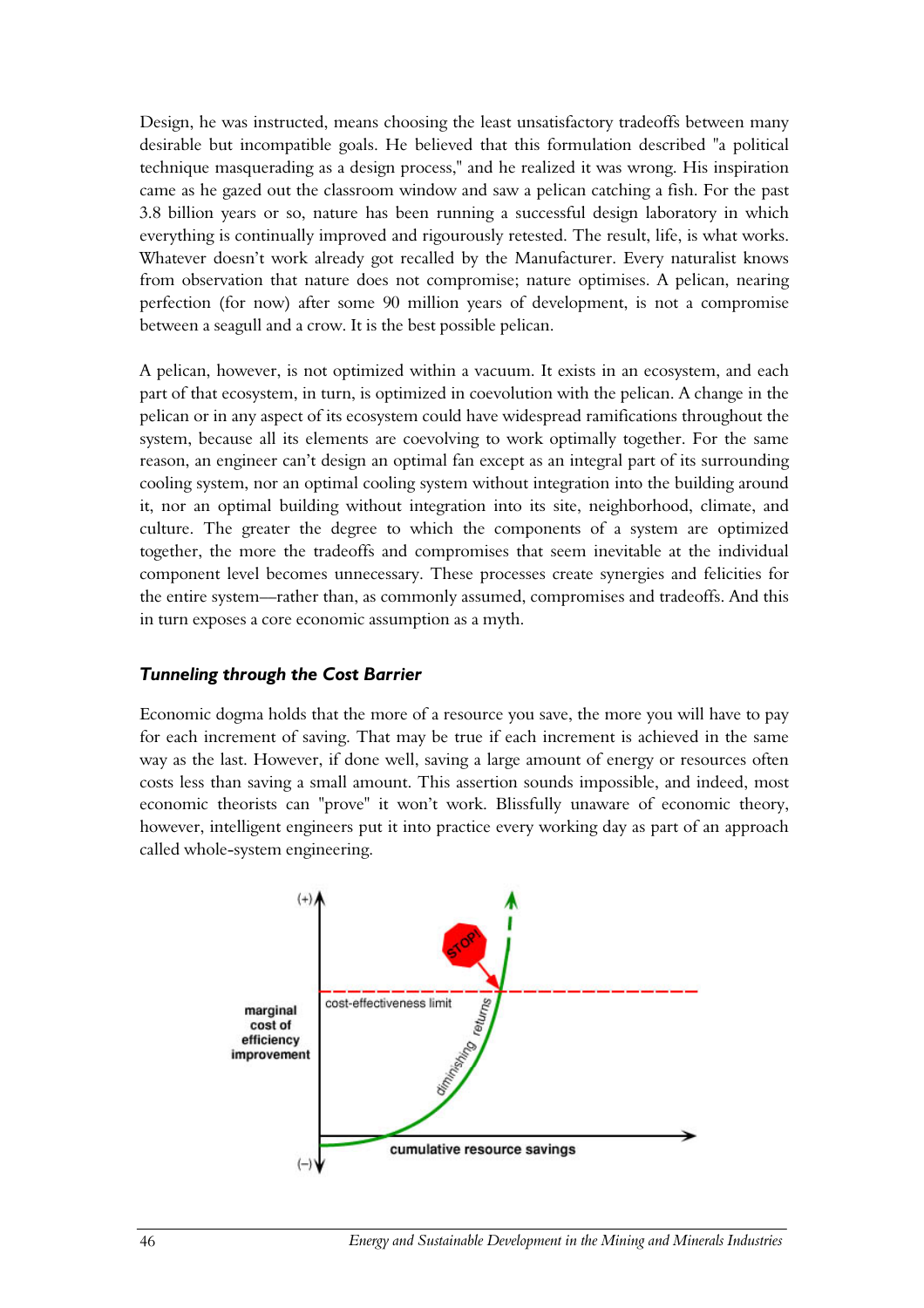If you build a house, you'll be told that thicker insulation, better windows, and more efficient appliances all cost more than the normal, less efficient versions. If you build a car, you'll be told that lighter materials and more efficient propulsion systems are more expensive options. These statements are often true—but at the level of single components incrementally improved and considered in isolation. On the cost-versus-savings graph shown above, as you save more energy (that is, as you move from the lower left end of the curve toward the right), the cost of saving the next unit of energy initially rises more and more steeply. This is called "diminishing returns." When you've struggled up to the limit of cost-effectiveness, you should stop additional outlays of money, because they're no longer justified by their results. This part of the curve illustrates the common principle that better usually costs more––a principle that has taken a death grip on our consciousness.

Actual engineering practise, however, presents a different possibility. Only recently noticed is an additional part of the curve further to the right (see the graph below): There, saving even more energy can often "tunnel through the cost barrier," making the cost come down and the return on investment go up. When intelligent engineering and design are brought into play, big savings often cost even less up front than small or zero savings. Thick enough insulation and good enough windows can eliminate the need for a furnace, which often represents an investment of more capital than those efficiency measures cost. (Rocky Mountain Institute's headquarters did this in 1983, growing 27 passive-solar banana crops with no furnace in a 2200-m elevation climate that can get as cold as –44˚C.) Better appliances help eliminate the cooling system, too, saving even more capital cost. (That has been done in other houses up to  $+46^{\circ}$ C.) Similarly, a lighter, more aerodynamic car and a more efficient drive system work together to launch a spiral of decreasing weight, complexity, and cost. (That is the approach of the Hypercar™ vehicles discussed below.) The only moderately more efficient house and car do cost more to build, but when designed as whole systems, the superefficient house and car can often cost less than the original, unimproved versions.



There are two main ways to achieve this more-for-less result. The first is to integrate the design of an entire package of measures, so that each measure achieves multiple benefits, such as savings on both energy and equipment costs. The second method is to piggyback on improvements being made anyway for other reasons, such as renovation of aging equipment, renewal of deteriorating building facades, or removal of such hazards as CFCs,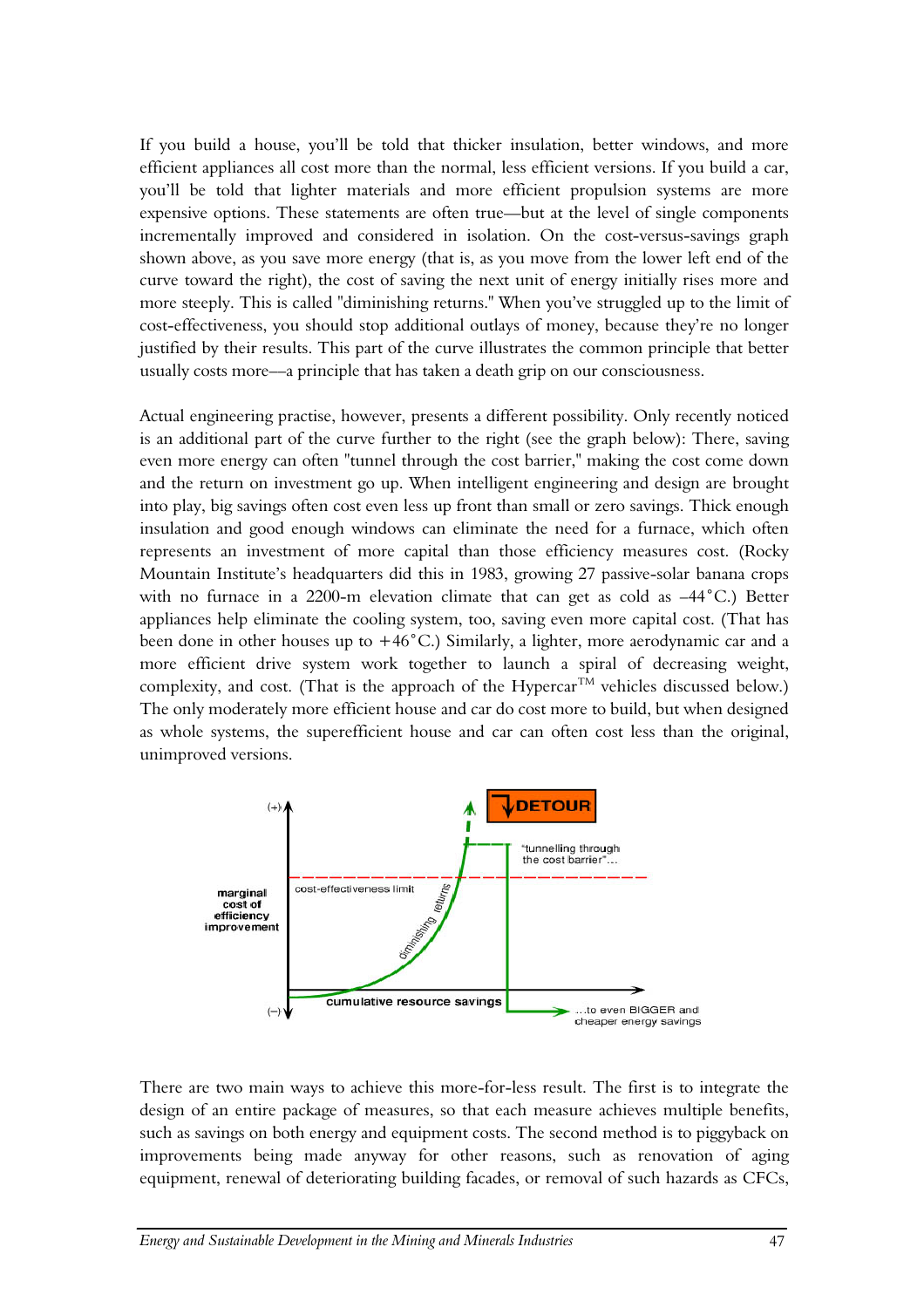asbestos, and PCBs. These two practices, which can also be combined, rely not on some arcane new technology but on well-known engineering fundamentals rigorously applied. A well-trained engineer will be guided by the following three precepts:

- The whole system should be optimized.
- All measurable benefits should be counted.
- The right steps should be taken at the right time and in the right sequence.

Most engineers would agree with these principles in the abstract but have actually been trained to do something different. Perhaps the scheme is too simple. (As broadcaster Edward R. Murrow once remarked, "The obscure we always see sooner or later; the obvious always seems to take a little longer.") Tunneling through the cost barrier requires not a change in what we know but a shift of what we already know into new patterns. That shift can ultimately reach the scale of an industry, city, or society, but it must start at a more immediate and fine-grained level: at the building or factory, the mine or mill, and even earlier, at their constituent systems and subsystems.

#### **Special Issue. Energy, Efficiency, and the Demand for Copper**

The interaction between mining and energy goes both ways: mining uses energy, but saving energy may also stimulate mining. As one of us (ABL) pointed out to the Copper Development Association in 1992, many technologies that use energy more efficiently tend to use more copper.

Very efficient use of electricity will somewhat decrease electricity suppliers' relatively small purchases of copper for their generators, transformers, etc. However, it will also open up major market opportunities and economic arguments for using more copper; help attract important public-benefits financial incentives to electricity-saving devices that use more copper; make electric utilities into potential partners to collect scrapped motors and ballasts, thus increasing recycling; and somewhat increase the stocks of fabricated copper (*e.g.*, utilities may pay motor suppliers to carry stocks of premium-efficiency models prespecified for customers' replacements). Moreover, copper producers and fabricators can cut their operating costs by becoming more efficient in their *own* use of electricity.

The main opportunities to market more copper to help save electricity include:

**Motors (mainly asynchronous):** Promptly replace most operating motors in industry and commerce as part of a  $\sim$ 35-measure retrofit package, mentioned above, saving roughly half of the motors' electric input with an aftertax return on investment approaching 200%/y (*i.e.*, saving electricity at a levelized cost equivalent to about US\$0.005/kWh net of saved maintenance costs). The new motors will be premiumefficiency models using at least 20% more copper per kW than the old motors, but may offset this by being generally smaller in order to match their size to their load (most existing motors are oversized). More importantly, aluminium-wound motors will be scrapped and replaced with copper-wound motors—a huge recycling opportunity. In the longer run, asynchronous (induction) motors will increasingly be replaced by switched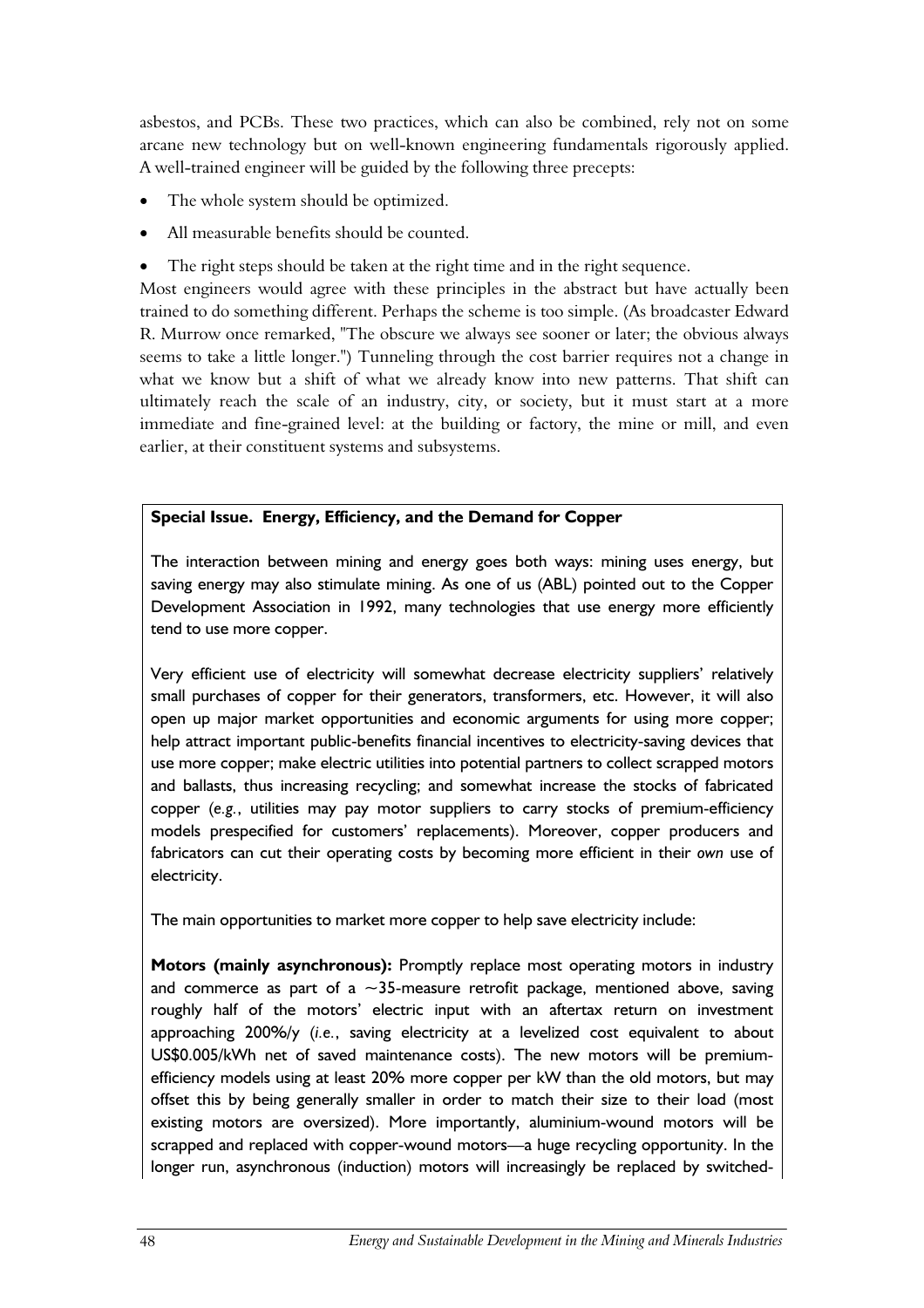reluctance and other synchronous DC types that have no rotor winding and are typically 1–2 frame sizes smaller than the original asynchronous machine. This will decrease copper use per motor but accelerate the turnover of the motor stock and the displacement of aluminium-wound motors.

**Interior distribution wiring:** Wire diameter will typically be about doubled to cut resistive losses by  $\sim$ 75% from their current  $\sim$ 6 $\pm$ 2% in many large buildings. The extra copper typically pays for itself in less than a year in a new installation, and can even make sense to retrofit.

**Pipes:** Since friction falls as roughly the 4.83 power of pipe diameter, and each unit of friction saved in the pipe saves about ten units of fuel, cost, and pollution at the thermal power station (by avoiding compounding losses in between), there is a very strong economic incentive for specifying larger pipe, as illustrated in the Interface case above. Meanwhile, fittings will favour sweet bends, smoother fittings, low-pressure-drop valves, and other details that minimise friction; this could slightly increase copper use, though it may be decreased more by reducing the number of fittings.

**Heat exchangers**: Much bigger heat-exchange surfaces for close approach temperatures  $(0.5-1)$  C $\degree$  rather than  $\sim$  6 C $\degree$ ) would roughly triple copper use per unit of, say, space cooling, unless heat-transfer coefficients were meanwhile greatly increased by a transverse electric field in a nonconductive heat-transfer fluid ("hydroelectrodynamics"). However, more efficient lights, motors, ballasts, and glazings should meanwhile cut the amount of cooling and air-handling required by a factor of about two to four. Since some of those devices, notably the motors, should also use more copper, the net effect on copper use may be slightly positive.

**Lighting:** Magnetic ballasts are quickly shifting to high-frequency electronic ballasts, and in the future should emphasize continuous-dimming models. Wiring within the ballast will shift from aluminium to copper, though the amount of wire will greatly decrease as solidstate electronic designs replace transformer-type inductors, freeing up large metal stocks to be recycled. Net wiring size may be about the same (fatter wire but lower current thanks to more efficient lamps, fixtures, etc.), but there will be somewhat more control wiring (if it doesn't go wireless) and wiring between adjacent luminaries sharing ballasts.

These shifts offer marketing opportunities for the copper industry, if firms understand the technologies, policies, and implementation of electric efficiency, use copper's advantages as a marketing tool for capturing "negawatts," and become valued trade allies of implementing utilities, energy service companies, and other implementing organisations.

The relationship between copper and energy efficiency has several other parallels, including those involving gold, platinum, titanium and other special use metals and minerals.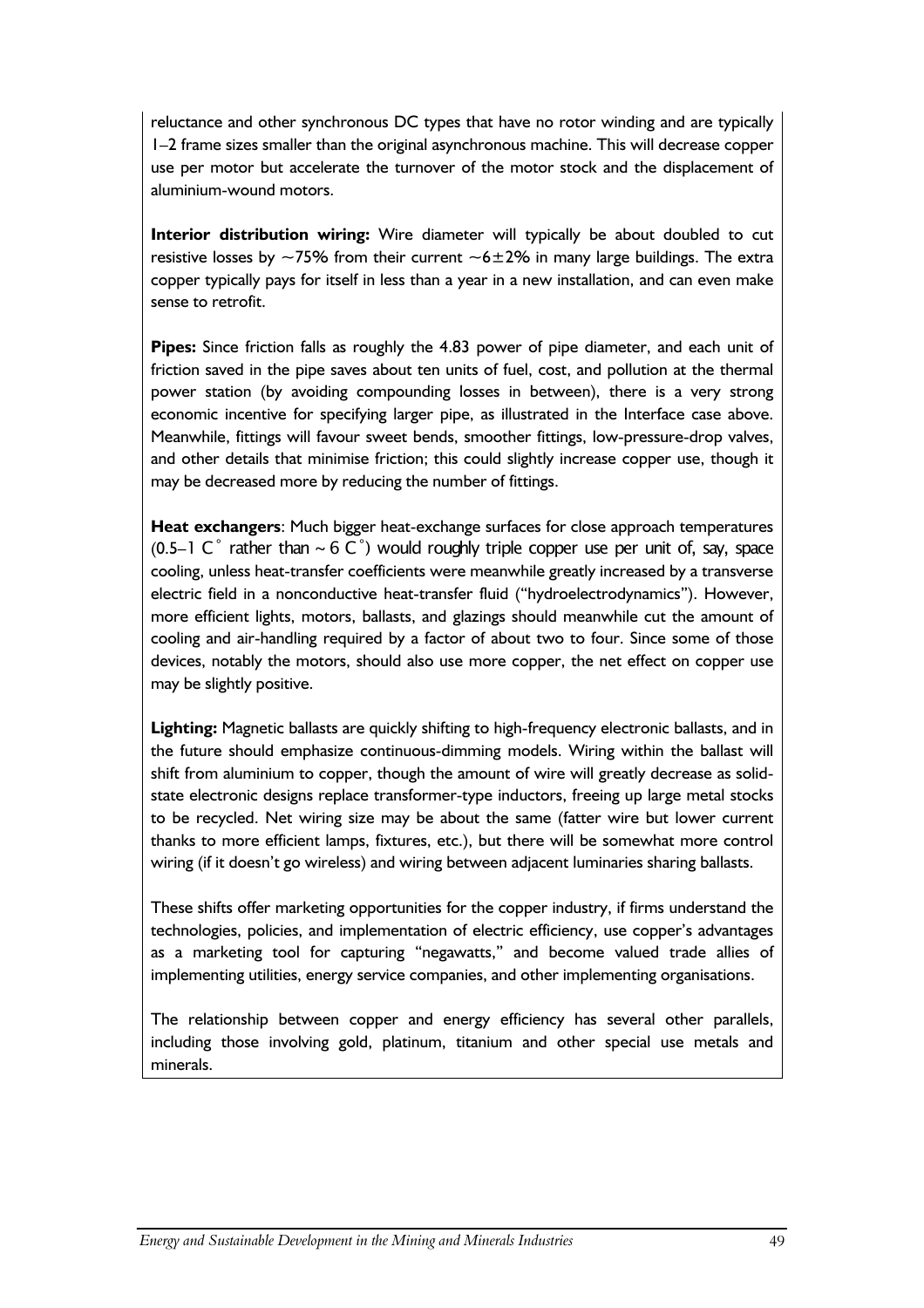### *3.2.C. Climate Modification*

#### *Overview*

The vast majority of end-use electric energy is generated from fossil fuels. The generation of energy from fossil fuels results in a wide range of environmental impacts. Primary among these are direct impacts to the atmosphere––pollution products such as carbon dioxide, sulfur dioxide, oxides of nitrogen, heavy metals, and particulates. Local and regional impacts associated with these pollutants can be quite severe, and are frequently subject to national and local regulatory schemes. The most vexing, most controversial, and most ubiquitous issue associated with fossil fuel use, however, is climate modification. This section focuses on that issue. It should be noted emissions of greenhouse gases as a result of fossil fuel combustion is also a fairly reliable indicator of other pollution issues. For example, coal and petroleum combustion create the greatest amount of  $CO<sub>2</sub>$  emissions, but are also a major source of  $SO_2$ ,  $NO_x$ , and particulates pollution. On the other hand, renewable energy systems such as wind turbines and solar panels directly produce neither CO2 nor other air pollutants. Finally, there are potent greenhouse gases emitted as a result of other industrial processes beside fossil fuel combustion. The mining and minerals industries generally create a wide range of environmental and climate impacts, dealt with in other parts of this study. In a carbon-constrained world, the business environment in the mining and minerals industries could change as a result of two fundamental factors: changes in the physical environment due to climate change itself, and changes in the energy market due policies to reduce carbon emissions from fossil fuel use. Of these two factors, the latter is likely to be by far the more important matter for the mining and minerals sector.

Climate change can be expected to change the physical environment in many ways. The most influential changes will be those related to biological systems and habitats. Agriculture and forestry, therefore, will be far more vulnerable to disruptive and costly changes than mining. The climate change impact most likely to affect mining would be possible shifts in the hydrological cycle, causing regional increases or decreases in precipitation. Warming is also expected to increase rainfall and decrease snowfall generally. Localized impacts of these changes are very difficult to predict, and there is no reason to assume that they will either favorable or detrimental to mining overall. However, increased volatility in the price and availability of hydroelectric power could have a dramatic effect on electrometallurgy.

International efforts to mitigate global climate change will necessarily focus on reducing fossil fuel use. Carbon constraints on the supply side will increase energy costs, although the magnitude of this effect will depend on the degree of success achieved in cost-effectively reducing demand through end-use energy-efficiency improvement. Energy cost increases could come in the form of carbon taxes, purchases of emission permits, or simply higher costs of low-carbon energy sources. The likely magnitude of such increases is widely projected to be in the range of 10–50%. At the high end, this could have a major impact on mining firms' cost structure and competitiveness. However, these projections rest on theoretical economic models that have previously (e.g., for US  $SO<sub>x</sub>$  reductions) proved too pessimistic by an order of magnitude, partly because they seldom allow for any technological improvement. In general, once policy has set a framework that says lower emissions will be rewarded, technologists and entrepreneurs figure out far more competitive ways to reduce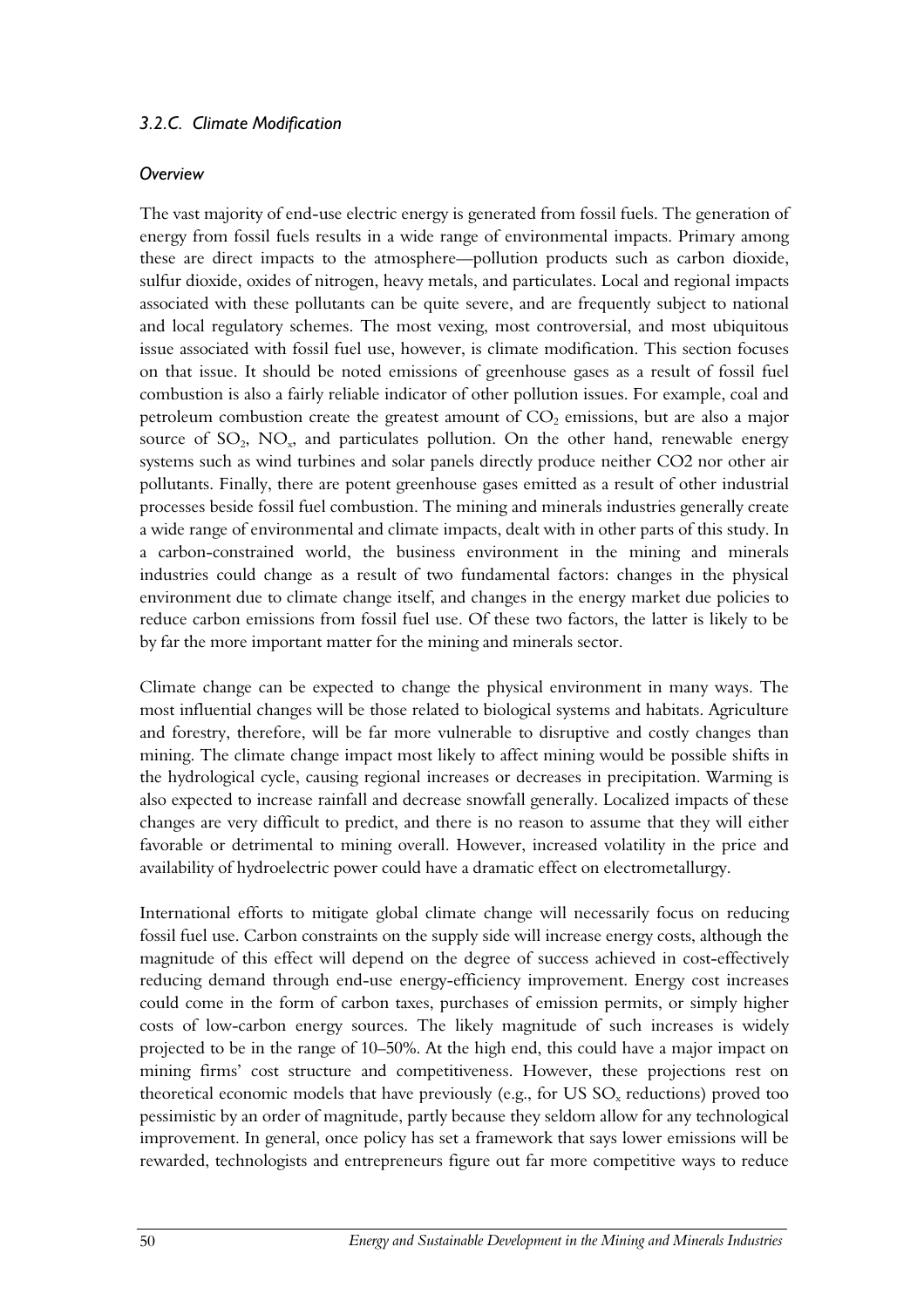emissions than the theorists had initially assumed from historic price elasticities reflecting unincentivised behaviour.

In a carbon-constrained world, whether subject to regulation, trading, or carbon taxes, mining firms that are able to improve energy efficiency would gain an advantage. Operations located in industrialised countries subject to emission limits would at first seem to be hurt compared to those in developing countries not yet subject to limits, at least in the next decade or two. Developing country operations that improve energy efficiency could earn carbon offset credits, which they could sell or use to offset emissions from their firm's emissions in industrialized countries. In global operations, whether or not one is operating in a Kyoto Protocol Annex One country will become much less important than might at first appear.

What seems to underlie most concern about the difference in implications of Kyoto for industrialized and developing countries are implicit assumptions about the path of economic development, and the timelines along which economic development occurs. That is, it is often assumed that today's developing countries are simply at an earlier stage on exactly the same path followed by today's highly industrialised nations. And so, the assumption goes, absent stringent controls these countries will increase their greenhouse emissions to the same level as the industrialised countries.

This assumption is flawed in several respects besides the obvious fact that mining and minerals industries players are increasingly global in reach, and therefore will increasingly recognise the abundance of profitable investments in efficiency in developing countries. Moreover, the demand for less capital-intensive economic development in the developing countries will continue to increase demand for efficient, right-sized, competitive energy and industrial opportunities.

Often, the arguments are founded on in observed data about elasticity of demand for mining and minerals products. It is axiomatic that developed countries exhibit relatively low elasticity of demand for mining and minerals products. That is, a one-unit increase in spending power leads to less, often considerably less than one unit of increased demand. And for developing countries, it is often noted that when incomes grow by one unit, demand for mining and minerals products grows by more than one unit. However, as accurate as these observations may be, they tell us nothing about the shape of the curve through successive improvements in disposable income in developing countries. Increased demand for mining and minerals products may start out at a GDP or income elasticity factor greater than one, but this increased demand may be quickly tempered by improvements in efficiency that also typically accompany increased income. This reduction in the slope of increased demand over time is in fact more consistent with the observation of reductions in elasticity of demand for the wealthiest people and countries. The implications for the mining and minerals industries are several. First, increases in demand that accompany increased wealth are largely a temporary phenomenon, a time period made shorter by instantaneous worldwide communications and distribution of best-practices experience. Second, the rate at which efficiency improvements overtake elasticity response is probably accelerating, shortening the mineral demand stimulus of increasing wealth. Finally, because consumption is a poor metric for prosperity, an industry focused exclusively on increased consumption is likely to face a disquieting encounter with customer focus on value and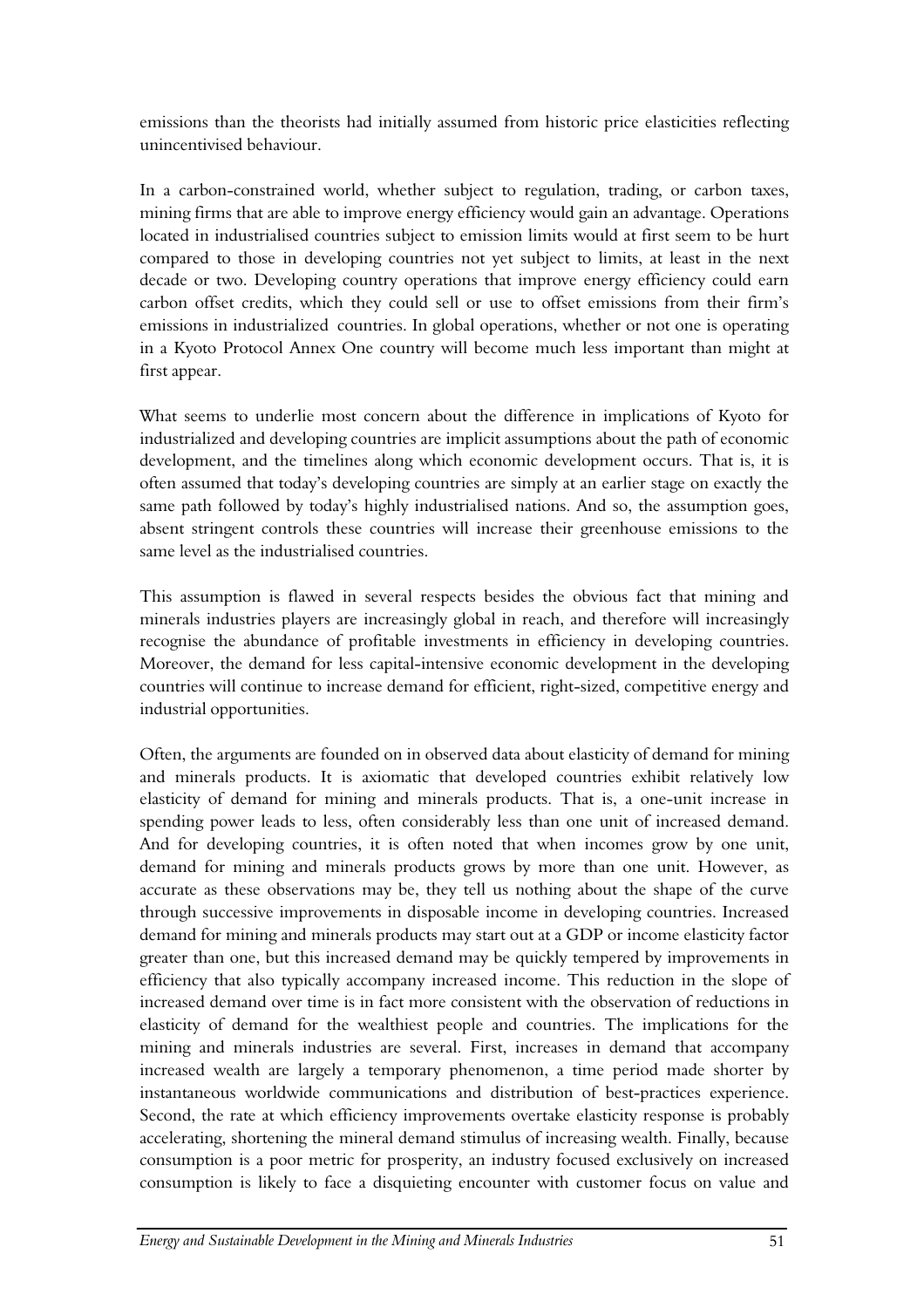efficiency. The mining and minerals industries probably have a better future serving improved efficiency than serving mere increases in demand.

A sobering example comes from China's U-turn on coal policy. In 1996, nearly 1.4 GT of coal was mined in China, and this was officially forecast to reach 2 and then 3 GT—a key underpinning of many global climate projections. However, though the latest data remain fuzzed by a two-year reporting lag, coal-mining and -burning in China began to drop steeply in 1997. By some authoritative estimates, coal output may already have reached 0.9 GT en route to a planned 0.7 GT. Instead, China is shifting rapidly to a modern natural-gas infrastructure (well into installation in 5–6 major cities), to renewables (including modern Danish windfarms in Mongolia), and to end-use efficiency (energy/GDP elasticity halved in the '80s, nearly halved again in the '90s, and far more still to come). China's motives were straightforward. Its energy investments had been unbalanced, technologically somewhat backward, and increasingly onerous. Building coal-based power infrastructure cost far more and took longer than doing the same thing with natural gas, distributed renewables, or efficiency. Hauling coal bottlenecked the development process by tying up at least 40% of winter railway capacity. And of course burning the coal had created the sort of public-health emergency one would expect from running what may be the world's second-largest economy on 1920s Pittsburgh technology.

The speed, decisiveness, and early success of China's about-face on coal policy suggests caution in projecting other mineral demands of national development, in China or elsewhere. Nor is China the only such example. In the 1990s, many developing countries reduced their carbon intensity more than OECD countries—in percentage and even in absolute terms—not to protect the climate but to further their own development goals. One need only imagine, for example, what a truly modern policy for the transport or buildings sectors could imply in reduced demand for cement, aggregate, steel, etc. to see that much of the infrastructure we see around us, and consider the pinnacle of modernity, is not at all what would be built using clean-sheet design and least-cost strategies. (*Natural Capitalism* provides a range of examples.) If developing countries, for their own reasons, leapfrog to a development process based on elegant frugality—as their poverty gives them strong incentives to do—their mineral demand elasticities could probably fall rather quickly to or even below those long considered the sole province of advanced economies.

#### *Industrial Responses to Climate Change*

The Kyoto Agreement continues to occupy the center of the international conversation on the dangers and costs of addressing issues associated with global climate change. As an executive of a mining firm that uses fuel, electricity and energy services in their industrial and commercial operations, their response to this news could be one of the following:

- ignore the agreement as lip-service to environmentalists that will never be enforced?
- mount an intense lobbying effort to convince national policy makers not to ratify the agreement?
- corner the nascent market in carbon emission credits to offset one's firm's emissions?
- identify low-cost reduction options and explore ways to limit the risk of future limits?
- begin to invest massive resources in shifting technology to non-fossil energy sources?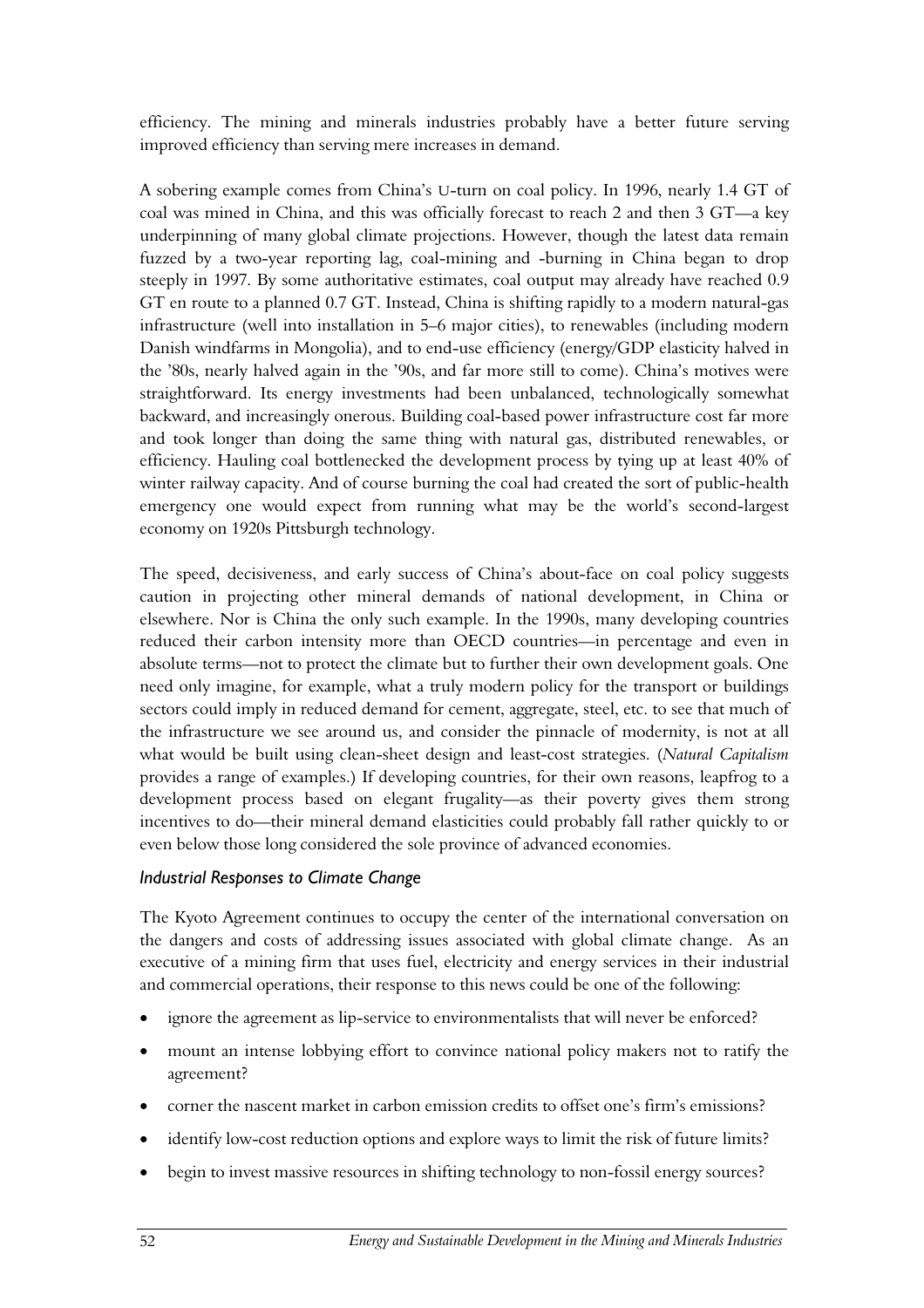Answering this question could involve the commitment of a significant share of such a firm's labor and financial resources over the next decade. The implications of that answer, right or wrong, could involve the continued growth and success of the firm, or perhaps large and burdensome costs. The right answer is not yet clear, and it is probably not the same for every firm or other organization that addresses the question.

Ultimately, the response will be based on the organization's perception of both the degree and the timing of regulation of emissions. The level of activity in the mining industry has been very low, but some actions by companies in the energy industry are illustrative. Activities have ranged from inter-company trades of emissions offsets, to increased implementation of energy efficiency measures, to purchases of land for carbon sequestration. British Petroleum developed a six-point strategy for addressing climate change, the main one being a goal of reducing emissions by 10 percent by 2010 from a 1990 baseline. With support from the Environmental Defense Fund, BP has also developed a pilot program for 12 business units to trade carbon offsets with each other. $^{24}$ 

In October 1998, General Motors, British Petroleum, Monsanto and the World Resources Institute announced the creation of an affiliation called "Safe Climate, Sound Business." This initiative aims to address climate change through emissions reductions, sequestration and increased support for climate change research. They have developed a seven-point agenda to address climate change, through individual and joint action:

- 1. Climate performance measurement and reporting;
- 2. Early reductions through efficiency, offsets and trading;
- 3. Strategic business ventures and alliances;
- 4. Purchasing decisions and leverage;
- 5. New global investment criteria;
- 6. Education;
- 7. Dialogue.

 $\overline{a}$ 

Some companies appear to view the response to climate change as a necessity, as with any other environmental responsibility. Others see an aggressive response as a necessity for continued business itself, and perhaps even as an opportunity. Bob Shapiro, Chairman and CEO of Monsanto, noted:

As a life sciences company, we create technologies to improve agriculture, nutrition and human health. All of these require healthy ecosystems. Over the years, business enterprises have found creative solutions to tough technological problems, and businesses can play an important role in reducing threats to our ecosystems. We believe that agricultural practices which sequester carbon can be an important part of the solution.<sup>25</sup>

<sup>&</sup>lt;sup>24</sup> British Petroleum, "Where BP Amoco Stands on Climate Change," (date unknown), from www.bpamoco.com/about/policies/climate.htm, (downloaded January 29, 1999).<br><sup>25</sup> Bob Shapiro, Chairman and CEO, Monsanto Company, Press Release, "Industrial Leaders

and Environmental Group Announce Actions to Address Climate Change: Automotive, Agriculture,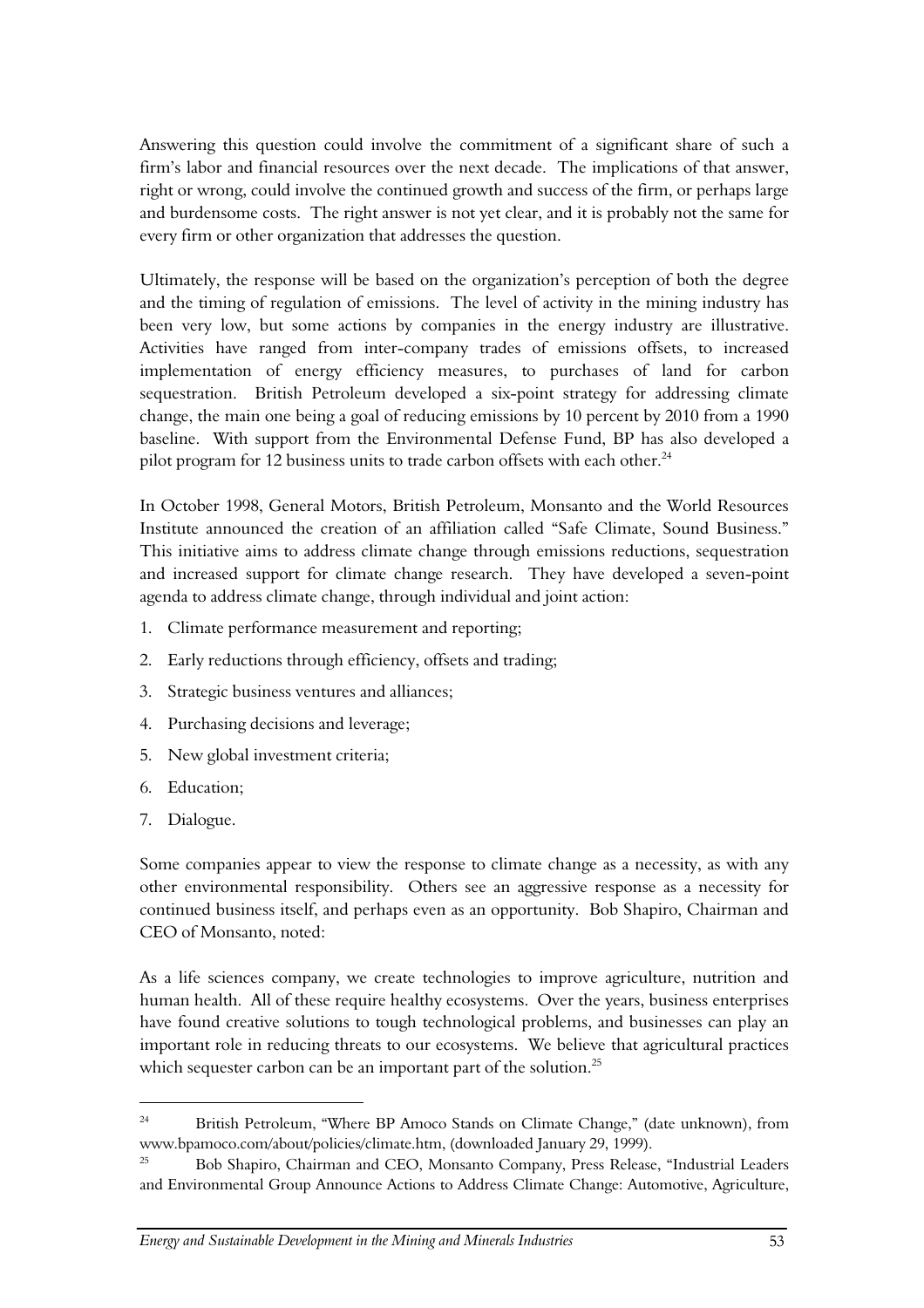Monsanto believes that climate change may affect their core business – products for agricultural production – by changing the ecosystems in which their customers operate. They also see potential to address climate change through that business, as plant life is a natural sink for carbon.

Most companies that are acting are taking similar approaches: trying to address climate change through activities related to their core business. In this way, the investments in reducing GHG emissions may have ancillary benefits to their operations and customers.

Specific actions and plans of some companies regarding climate change are presented in the table below:

|                                      |                                                      | <b>Emissions Reduction</b> |
|--------------------------------------|------------------------------------------------------|----------------------------|
| Company                              | <b>Climate Change Actions</b>                        | <b>Targets</b>             |
| BP Amoco <sup>26</sup>               | New technologies; internal trading system; 50        | 10% below 1990             |
|                                      | emissions reduction projects in 1999.                | levels by 2010             |
| General Motors <sup>27</sup>         | Advanced propulsion technologies; electric vehicles; | No target                  |
|                                      | tracking emissions; Green Lights and Energy Star     |                            |
|                                      | Programs.                                            |                            |
| Monsanto <sup>28</sup>               | Measuring and tracking emissions; promotion of       | No target                  |
|                                      | conservation tillage; Green Lights Programs and      |                            |
|                                      | green buildings; energy efficiency in facilities.    |                            |
| TransAlta Corporation <sup>29</sup>  | Power plant efficiency improvements; end user        | 1990 levels by 2000        |
|                                      | efficiency programs; purchasing renewable power;     | (already achieved)         |
|                                      | GHG Offset RFP; cogeneration projects.               |                            |
| Shell Oil <sup>30</sup>              | Improve operations efficiency; stop continuous       | 10% below 1990             |
|                                      | venting of gas by 2003 and continuous flaring by     | levels by 2002             |
|                                      | 2008; provide lower carbon-content fuels; renewable  |                            |
|                                      | energy; support for early action; utilize flexible   |                            |
|                                      | mechanisms proposed at Kyoto.                        |                            |
| Various Electric Utilities,          | As part of DOE's Climate Challenge, members agree    | 1990 levels by 2000        |
| including SCE&G, Austin              | to take specific actions to reduce or sequester      |                            |
| Electric, PSE&, others <sup>31</sup> | emissions, through efficiency, investment in heat    |                            |
|                                      | pump technology, electric vehicles, and forestry     |                            |
|                                      | projects.                                            |                            |

Table 1. Climate Change Actions by Companies

and Energy Companies Propose Emission Reduction Steps," Washington, DC (October 27, 1998). Contact: Dianne Herndon, Monsanto, 314-694-2915.

<sup>26</sup> World Resources Institute, "Safe Climate, Sound Business: An Action Agenda," (date unknown), 1709 New York Avenue, NW, Washington, DC 20006, www.wri.org/wri, pp. 8-9.<br><sup>27</sup> *Ibid.*, pp. 9-11.<br><sup>28</sup> *Ibid.*, pp. 11-13. <sup>29</sup> TransAlta Corporation, "Climate Change Management, (date unknown), from www.transalta.com,

(downloaded February 19, 1999).

30 Royal Dutch/Shell Group, "Taking Action on Sustainable Development: Climate Change," (date unknown), from www.shell.com/values/content, (downloaded February 19, 1999).<br><sup>31</sup> William L. Fang , "The U.S. Climate Challenge Program: Voluntary Government-Utility

Partnerships to Mitigate Greenhouse Emissions," paper presented at the *IEA/OECD Workshop on Voluntary Approaches for Mitigating CO2 Emissions*, Bonn, Germany, (October 30-31, 1995), Associate

 $\ddot{\phantom{a}}$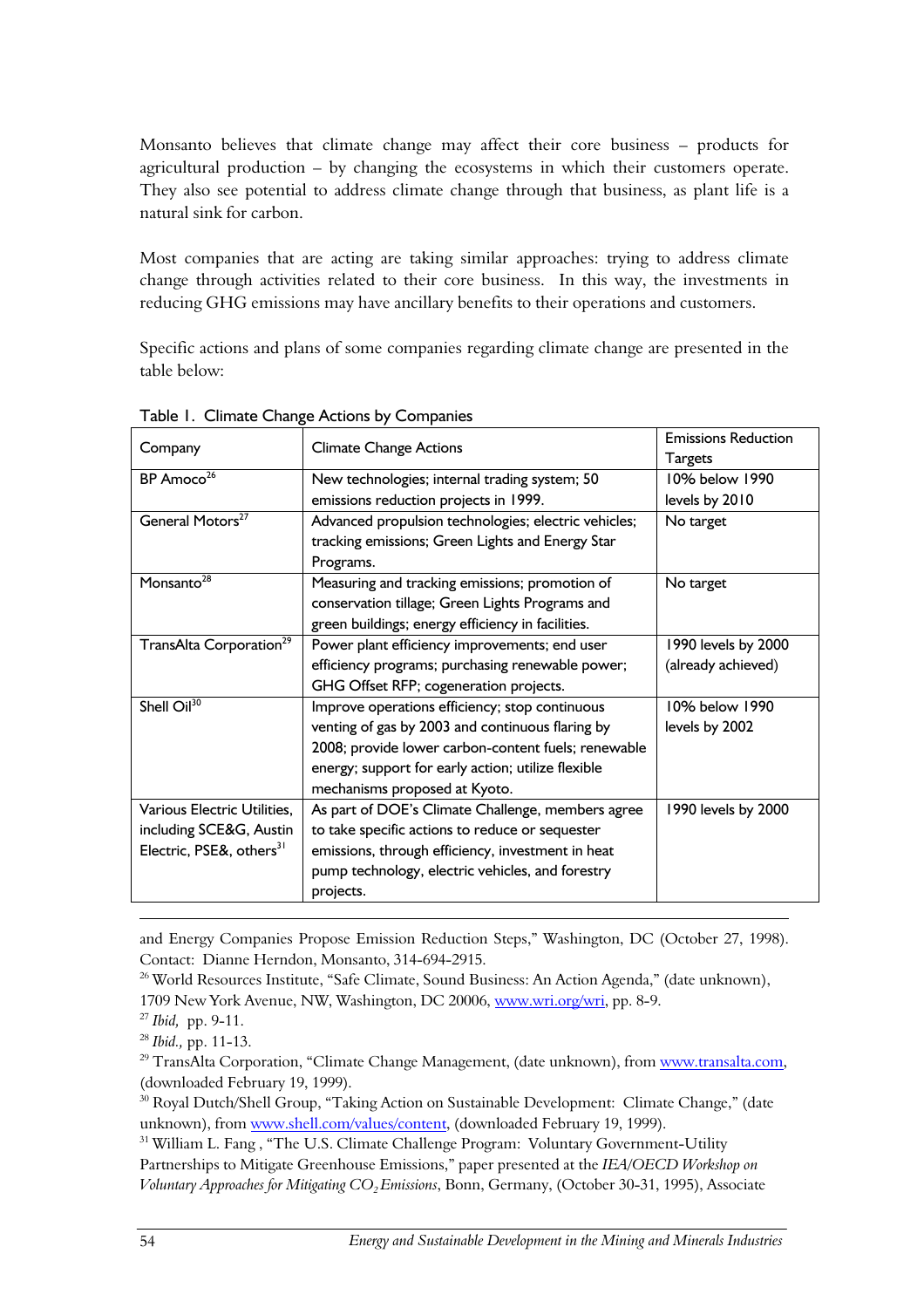As seen from the table, there is considerable variation on actual emissions targets. In fact, only a handful of companies – such as BP and Shell -- have set specific targets. Other programs, such as the U.S. EPA's Climate Wise Program, and the Business Environmental Leadership Council of the Pew Center on Global Climate Change (formed in 1998), are encouraging companies to take actions that will reduce emissions. The Pew Center's group, which includes Air Products and Chemical, Enron, International Paper, 3M, Sun Co., and Weyerhauser, does not require members to make quantitative commitments, nor does the Climate Wise Program. Some therefore question how meaningful these programs are.<sup>32</sup>

When reviewing actions such as the above, one must ask: what is motivating these companies to spend money on emissions reductions? Is it altruism? According to Amory Lovins, "many smart companies are already behaving as if the U.S. Senate had ratified the Kyoto Protocol. They're becoming very clever in finding new ways to turn climate protection into profits, and are committed to doing so vigorously."<sup>33</sup> Lovins refers to some of the potential benefits of aggressively tackling climate change: dollar savings from energy efficiency; superior service from efficient technologies; the potential to sell carbon allowances in the future. This appears to be true, at least for the supposed "winners." However, are these benefits also motivating the "losers" to take urgent action, or is it something else?

## *Potential "Losers"*

 $\overline{a}$ 

The "losers" are relatively easy to identify: they are the large fossil-fuel producers and users, in particular the coal and petroleum industries. They represent a united and powerful opponent to any form of emission limits, with very few exceptions (notably British Petroleum and Shell). Other industries, such as electric utilities, most of which rely heavily on coal-fired generation, also oppose the prospect of heavy-handed regulation. However, some such companies are showing increasing interest in "flexibility mechanisms," with the hope that emission limits could be made less painful by using economic mechanisms such as joint implementation rather than a rigid regulatory regime.

The primary goal of potential "losers" in formulating a climate strategy is risk mitigation. If profits depend on either the sales of fossil fuels or carbon-intensive products, such as mining and minerals, GHG limits could be a threat to that bottom line. Thus, leading firms are studying how they can reduce or offset the emissions associated with their purchasing decisions, their operational activities or their products sold. They are also entering into business ventures and alliances to facilitate this transition and to diversify into low-carbon technology areas.

A risk mitigation strategy can involve mostly study of options and analysis of internal business practices. The decision whether to take immediate action on a carbon strategy depends partly on the perceived need for direct experience to develop and improve practices.

General Counsel, Edison Electric Institute, Washington, D.C., from www.ji.org/iuep/ieabonn.shtml, (downloaded February 19, 1999).

<sup>&</sup>lt;sup>32</sup> "Technology to Cool Down Global Warming," Chemical Engineering, (January 1999), p. 41.<br><sup>33</sup> Amory B. Lovins, "Lovins: Smart Companies Aren't Waiting Around for Climate Treaty

Ratification," *WorldWatch*, v. 12, No. 1, (January/February 1999), p. 7.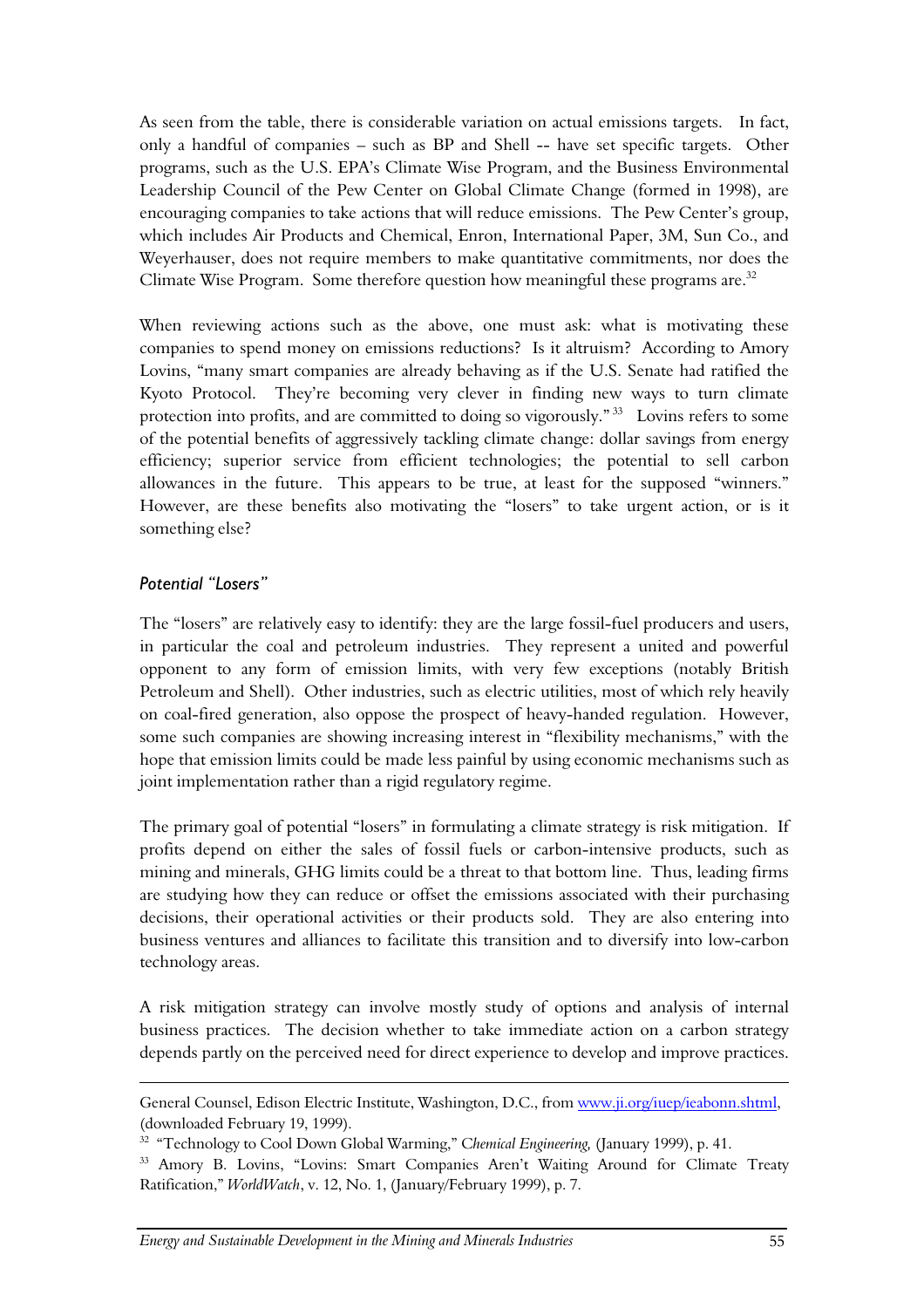It also depends on the perceived benefit in terms of regulatory positioning. By initiating "early action," in advance of any mandatory reduction measures, some companies hope to demonstrate the "win-win" advantages of relying on "flexibility mechanisms" such as carbon offsets and emission trading in place of the traditional command-and-control approach.

Some industries, particularly the electric utilities, have had negative experiences with command-and-control regulations, and they perceive that more market-based mechanisms would make the process of emission control less painful, if it is indeed inevitable. Thus, while some firms will choose to fight any sort of emission limits or regulations, others accept the eventuality of limits and are working to influence the regulatory structure to be as flexible as possible, which could reduce the cost of compliance with future limits.

## *Potential "Winners"*

The potential "winners" are a diverse group. The few pure beneficiaries of emission limits, such as renewable energy companies, are generally so small that they represent relatively little economic or political clout at present. Others, such as diversified technology companies, have both potential liabilities in their present carbon emissions and potential assets in technologies that could help reduce future emissions. Their potential as "winners" lies less in their ability to reduce their own emissions than in their potential to capture new markets in the relevant technologies. Yet others, such as engineering and environmental consulting firms, have the opportunity to assist those companies with liabilities to reduce their emissions.

While some firms resist the idea of any new emission charges or regulations, others consider such measures inevitable in the medium to long run. From the latter perspective, there is a clear business advantage in being among the first to develop and deploy low-carbon technologies. Dependence on continued weak emission standards may be a risky, if not obsolete, long-term strategy if it assures that a firm will be the last, not the first, to penetrate important future markets.

A primary goal of the "winners" is to capture market share in the technology areas that will be favored under GHG emission limits. These technologies include renewable energy sources, natural gas conversions, fuel cells, energy-efficient equipment, vehicles, building systems and industrial processes, methane recovery measures, certain forestry and agricultural practices, energy and land-use monitoring systems, and others. Many of these technologies are commercially available but not widely used today, while others are still in development.

As the discussion of global GHG emission limits becomes more serious, the winners will become more aggressive in identifying and developing the technology areas where they expect to have an advantage in a carbon-constrained market. Since most of the European countries have already begun to accept such limits, their industries are working to capture early markets for these technologies, and this competition will gain strength. On the other hand, these markets could be early export targets for firms that are strong enough to overcome the local competition.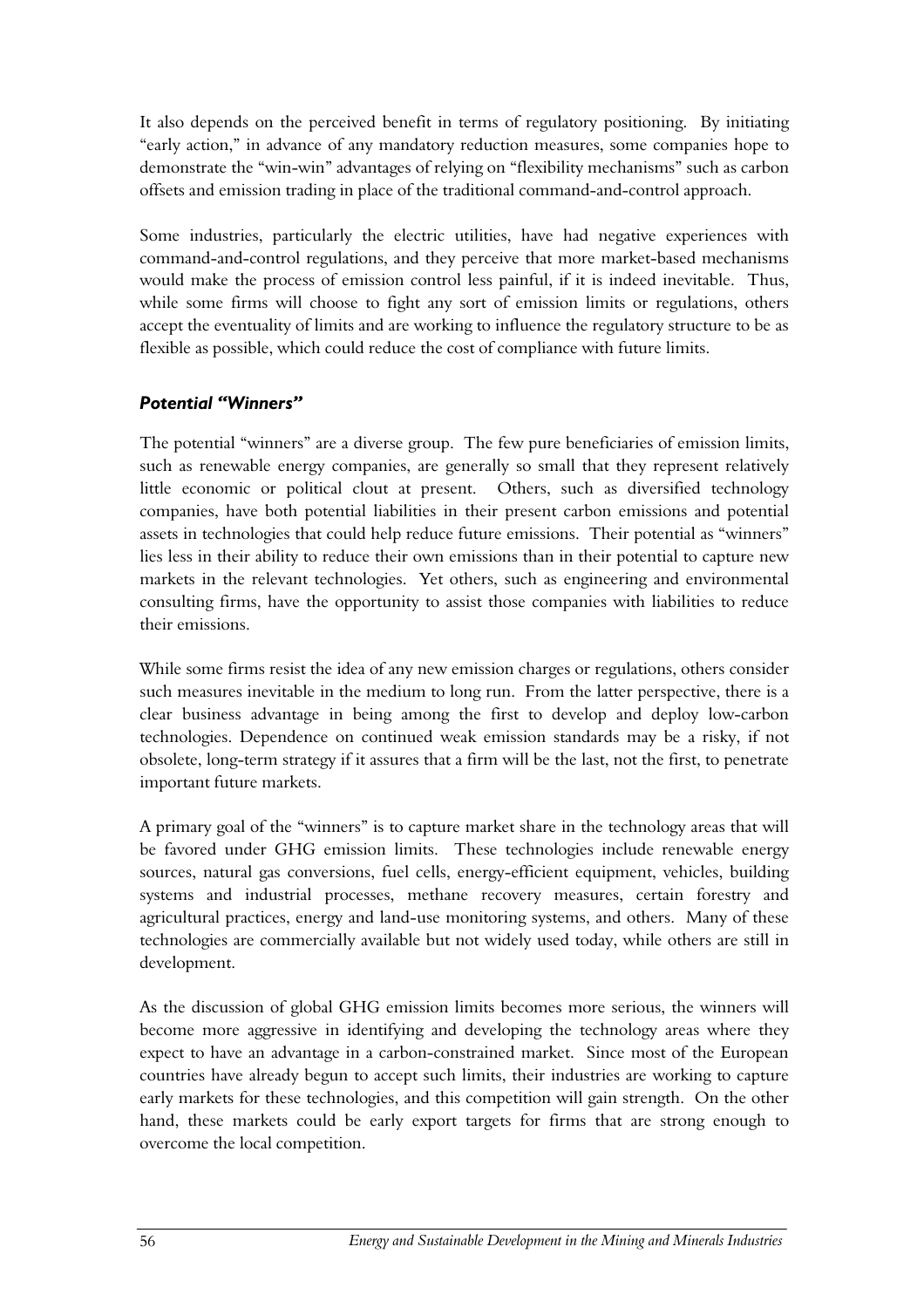Accelerating the development and deployment of low-carbon technologies may require a shift in corporate resources compared to the "business-as-usual" direction. This could be accompanied by a shift in the value or at least the perception of some types of assets. Equipment, processes, intellectual property, even land that is useful for low-carbon technologies could become more valuable. Similarly, emission-intensive assets could lose value.

## *No-regrets Strategies for All Players*

Although aggressive emission reductions would be very expensive if implemented within a short period of time, there is also a wide range of reduction measures that have the potential to be cost effective. For example, energy cost savings from energy-efficiency improvements and other measures can provide an attractive rate of return while reducing emissions. Most facilities have at least some such "no-regrets" opportunities that can be exploited in the near term. Other cost-effective "no-regrets" measures can be designed into new facilities and equipment in the future.

In addition to energy cost savings, implementing energy efficiency and other emissionreduction measures can improve a firm's competitive position, making it less vulnerable to future energy-price fluctuations or emission limits. Another "no-regrets" benefit of "early action" is the self-education gained from the experience. This experience provides an opportunity to test, evaluate and improve the technologies and practices being used, both for direct emission reductions as well as buying carbon offsets and emission trading.

Finally, an important aspect of most emission-reduction measures is the opportunity to promote the firm's public image, since most of the relevant measures, from energy efficiency to tropical reforestation, have local environmental benefits in addition to GHG reductions. Public relations have clearly been a primary objective of many of the carbon offset transactions completed to date, as the market value of carbon would not otherwise support such investments at present.

## *Carbon Market Toolkit*

If mining and minerals firms want to undertake some sort of "early actions," or at least prepare themselves to respond efficiently if regulatory limits develop in the future, there are a number of rather simple and inexpensive measures they can take. These include shortterm measures to educate themselves and understand the potential markets, their own starting position, and their potential risks and opportunities in those markets. In addition, long-term options such as buying carbon offsets or implementing new technologies might be identified, evaluated and tested with an eye toward the future.<sup>34</sup>

#### *Short-term Measures*

1

The immediate measures that a firm could take to prepare for making carbon emission reductions or trading carbon offsets include the following:

<sup>&</sup>lt;sup>34</sup> See also, Energy Information Administration, U.S. Department of Energy, Greenhouse Gases from Major Industrial Sources, IV The Aluminum Industry, 2000.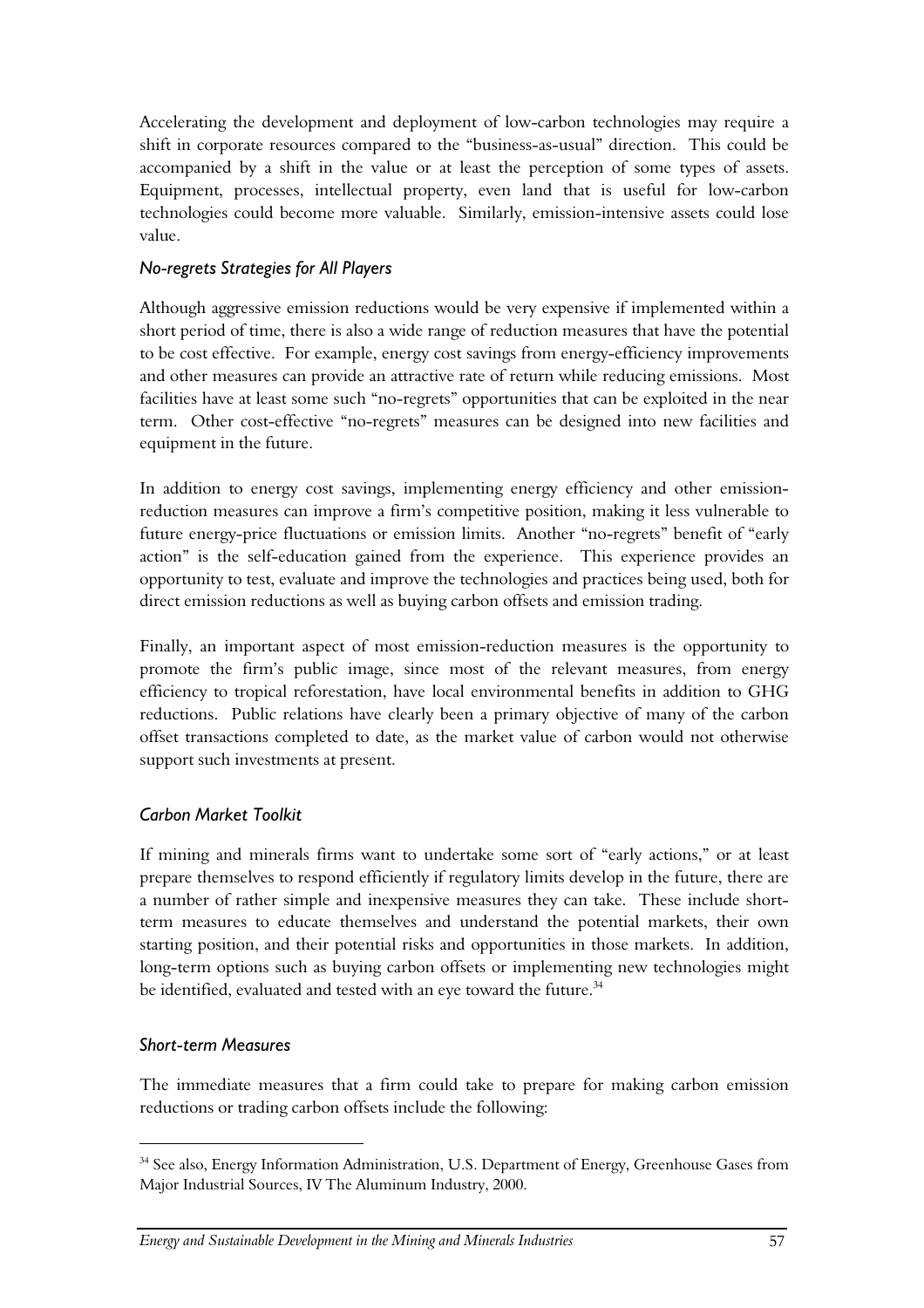Emission Accounting and Auditing The first step in reducing the energy consumption and resulting emissions from a facility is to perform a detailed energy audit and metering study, which will provide the basis for emission accounting and identify potential cost-effective reduction measures.

Internal Baselines Based on the results of detailed facility audits and more general company-wide analysis, a firm can construct a historical record of its emissions, indexed to such parameters as production, sales or value added, facility occupancy, weather, etc., in order to demonstrate the baseline level of emissions and to identify reduction measures that have already been taken.

Market Screening An analysis of the nascent carbon offset market, with frequent up-dating, can identify which project types, locations and technologies are capable of providing reliable offsets, with a high probability of being certified and verified, and what costs are reasonable for such offsets.

## *Long-term Measures*

The long-term measures for which a firm might want to prepare, in anticipation of the imposition of emission limits and the emergence of carbon trading markets, include the following:

- Carbon Offset Acquisitions. The fastest and most flexible response to a potential carbon emission limit would be to purchase carbon offsets, domestically or internationally, to reduce a firm's emission liability and the need to implement expensive reduction measures in a short time.
- Carbon-neutral Products and Labeling. A number of industries, such as forest products, are beginning to develop auditing and labeling standards with the goal of being able to certify products as being carbon-neutral, i.e. causing no net emissions, either via lowcarbon production technology and/or purchase of sufficient carbon offsets to compensate for the remaining emissions.
- Technology Selection. In the longer term, carbon emission limits, if agreed to internationally and imposed domestically, would require fundamental technology change toward cleaner, more efficient conversion of energy resources, both in the production of a firm's products and in the operation of those products from the time of sale until disposal.

## *Another Alternative*

One of the problems inherent in any emission-trading regime is that the initial allocation of credits, allowances, or obligations has powerful implications in terms of the distribution of benefits and costs. In economic theory, the allocation does not influence the total cost, and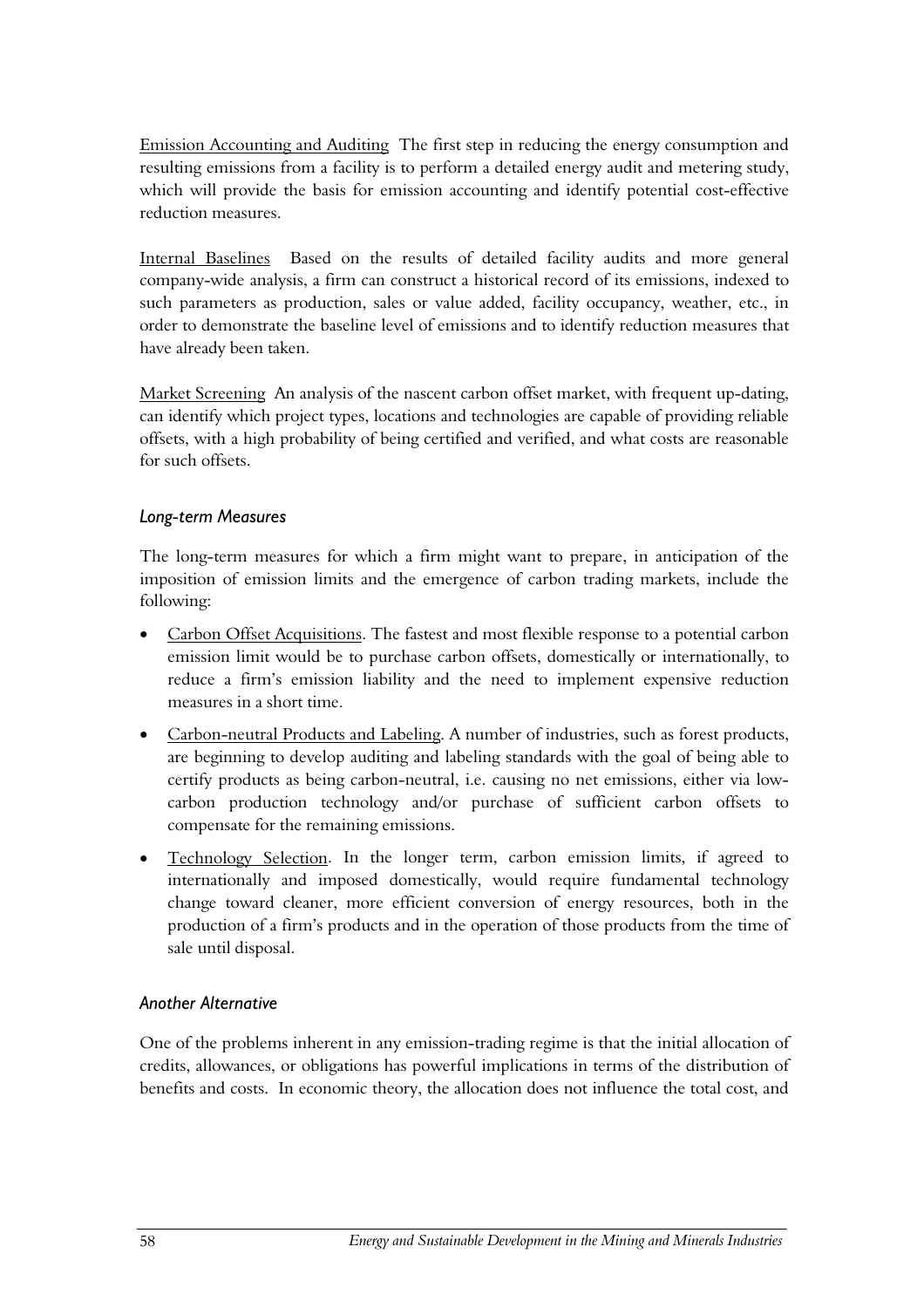thus the economic efficiency of the trading regime.<sup>35</sup> In reality, however, assigning an implicit value to billions of tons of  $CO<sub>2</sub>$  emitted annually involves the reallocation of billions of dollars worth of economic value and wealth. Thus, debate between the "winners" and the "losers" over initial allocations and baselines is bound to be intense.

## **Special Issue Public/Private Cooperation on Minerals/Climate Issues: The Conventional Approach**

#### Australia

 $\overline{a}$ 

Australian light metals industry members have cooperated with the Australian Department of Industry, Science and Resources on a "Light Metals Action Agenda." The background paper developed for the Action Agenda notes that while the aluminium industry in Australia accounts for 16% of all electricity consumed in that country, the alumina industry was very low in energy intensity by world standards and was within 2% of world's best practice. Australian smelters, it was reported, had average electricity consumption 3% lower than world average, 5% lower than USA average, and 6% better than the European average.

The Australian aluminium industry has participated in the Greenhouse Challenge Program and achieved an 8.9% reductions in emissions per tonne of product between 1990 and 1999. For aluminium smelting, the comparable figure was 22%, including emissions from externally generated electricity. One company, Comalco, claims a 34% reduction in greenhouse emissions since 1990 at the same time that production increased by 57%.

The Action Agenda backgrounder also reports that the industry has and will continue to work in recycling in order to take advantage of a 95% savings in energy over that used to make primary aluminium.

The paper reported that greenhouse gas emissions were also an issue in the magnesium industry. First, a great deal of energy is used to produce magnesium. In addition, the gas sulphur hexafluoride is a greenhouse gas and is commonly used to prevent oxidation of hot metal. The industry and government have been cooperating in the development of alternative gases and processes and these options are being deployed today.

Source: Light Metals Industries Action Agenda, Background Paper on Aluminium, Magnesium and Titanium Issues. Light Metals Action Agenda Team, Coal & Minerals Industries Division, Department of Industry, Science and Resources, Canberra, Australia.

The Minerals Council of Australia commissioned the Allen Consulting group to conduct a study of impacts of Kyoto Protocol compliance on the rural and regional Australian economies. The study builds on an effort conducted by the Victoria government. The industry study found that:

<sup>35</sup> See, for example, W.J. Baumol, and W.E. Oates, *The Theory of Environmental Policy*, second edition, Cambridge University Press, Cambridge, 1988; and W.E. Montgomery, 1972. "Markets in Licenses and Efficient Pollution Control Programs," *Journal of Economic Theory*, vol. 5, pp. 395-418.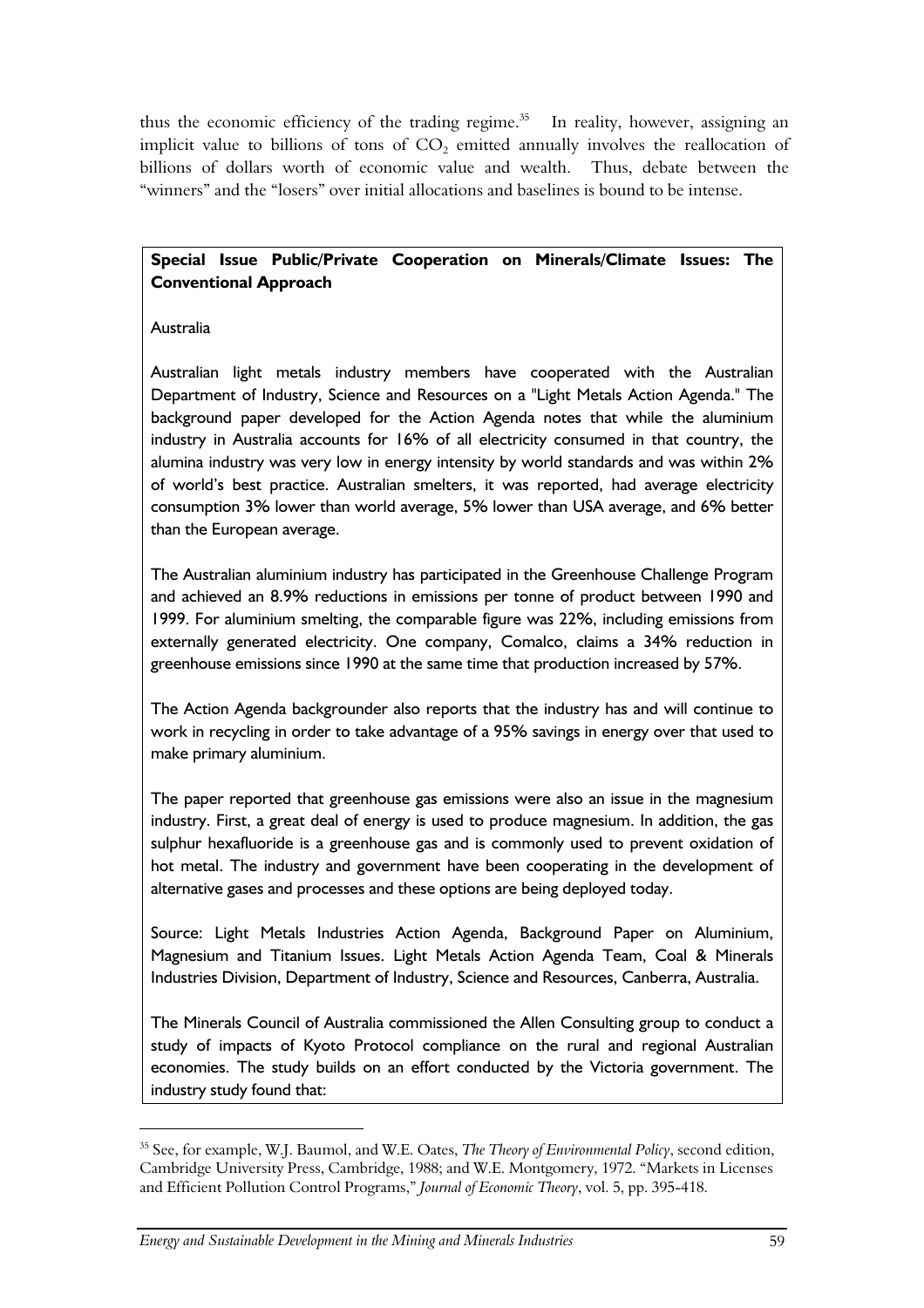The study demonstrates that meeting Australia's obligations under the Kyoto Protocol would come at a high cost, particularly in some parts of rural and regional Australia. According to modelling conducted by Monash University using their MMRF-GREEN model, some regions will experience falls in employment of over 10 per cent and tens of thousands of jobs will be lost in non-metropolitan areas. Moreover, job losses experienced in country areas will be relatively more long lasting than those in the cities. While these impacts are moderately reduced if permits are sold by the Government rather than grandfathered, the regional employment reductions generated by the imposition of a mandatory emissions trading system on the Australian economy are significant regardless of the method used to distribute emission permits.

Because the economic implications for Australia of meeting our Kyoto targets are substantial, Australia should only consider ratifying the Kyoto Protocol if its COP6 negotiating conditions are met, including:

- unfettered use of flexibility mechanisms;
- full credit for reductions in land clearing emissions and sinks; and
- a clear path for the inclusion of non-Annex B countries in a GHG abatement program.

At present, final resolution on these matters has not been reached. The modelling conducted in this study made the assumption that Australian negotiators would be successful in achieving the first two of these conditions. As discussed earlier, the major modelling results also make a realistic set of assumptions about land clearing emissions–– that we will achieve 100 per cent for these emissions and that Australia would reduce land clearing emissions to 60 Mt by the Kyoto commitment period.

Successful incorporation of the third condition––the inclusion of developing countries in emissions reduction targets––was not included in the MMRF-GREEN modelling, but does nevertheless have considerable potential to lessen the economic impact of Kyoto, as evidenced by the modelling of the alternative scenario by ABARE. Australia competes with non-Annex B countries both in international commodity markets and as an investment location. Enhancing the equity and efficiency of the Protocol by incorporating non-Annex B countries, therefore, can be expected to reduce Australia's economic burden substantially. Maintenance of this principle during COP6 and subsequent negotiations will therefore be critical from Australia's viewpoint.

One important implication arising from this study is that if the Kyoto Protocol is ratified and comes into force in its current form, a major structural adjustment policy will be needed in rural and regional areas of Australia. The employment impacts of Kyoto will be substantial, and government policies should ensure that there is adequate compensation for the inevitable structural adjustment that will occur once the Protocol comes into force. Inclusion of non-Annex B countries in targets under the Protocol can be expected to reduce, although not remove, the need for such compensation.

However all indications are that the Protocol is unlikely to come into force as it currently stands. Debate on greenhouse policy internationally is increasingly focused on concerns about the targets and timeframes mandated by the Kyoto Protocol, and the United States in particular appears concerned about the economic costs involved. International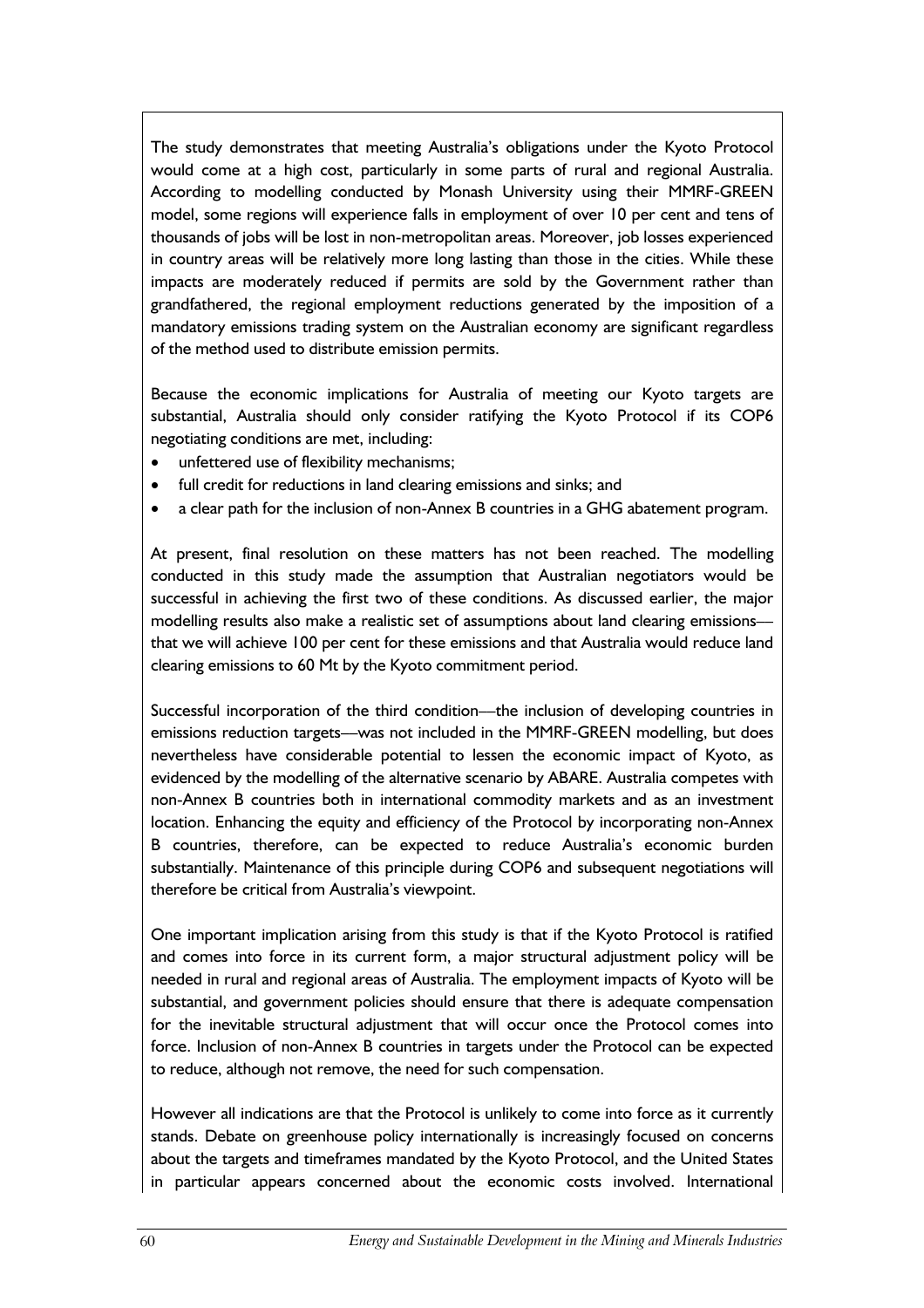negotiating positions around each of three principles listed above are diverse and strongly held. Arguably the most critical of the three—the inclusion of developing countries—has the potential to stall negotiations completely.

If the Protocol is not ratified and does not come into force, Australia should work with other nations to develop a modified Kyoto approach. Such an approach should aim to correct the three major flaws in the current Protocol by:

- incorporating non-Annex B countries in emission reduction targets;
- including a major aid/technology transfer program for non-Annex B countries; and
- placing major emphasis on technological change, with a global R&D program, in order to reduce global GHG abatement costs.

The modelling conducted for this study by ABARE showed that such a policy package can produce moderately better climate change outcomes than Kyoto and at reduced economic cost. [The authors would comment, however, that ABARE's past climate/economic modeling has diverged notably from the structure and findings of modern efforts elsewhere.]

Finally, it is important to note that this study does not challenge the need for action and takes no position on the issue of the scientific basis for action on global warming. However it is also critical to broaden our understanding of the alternatives to the Kyoto approach that can achieve the Protocol's goals in a more equitable and efficient manner. Australia has an opportunity to work with other countries in the development of a fairer and more practical approach to addressing climate change.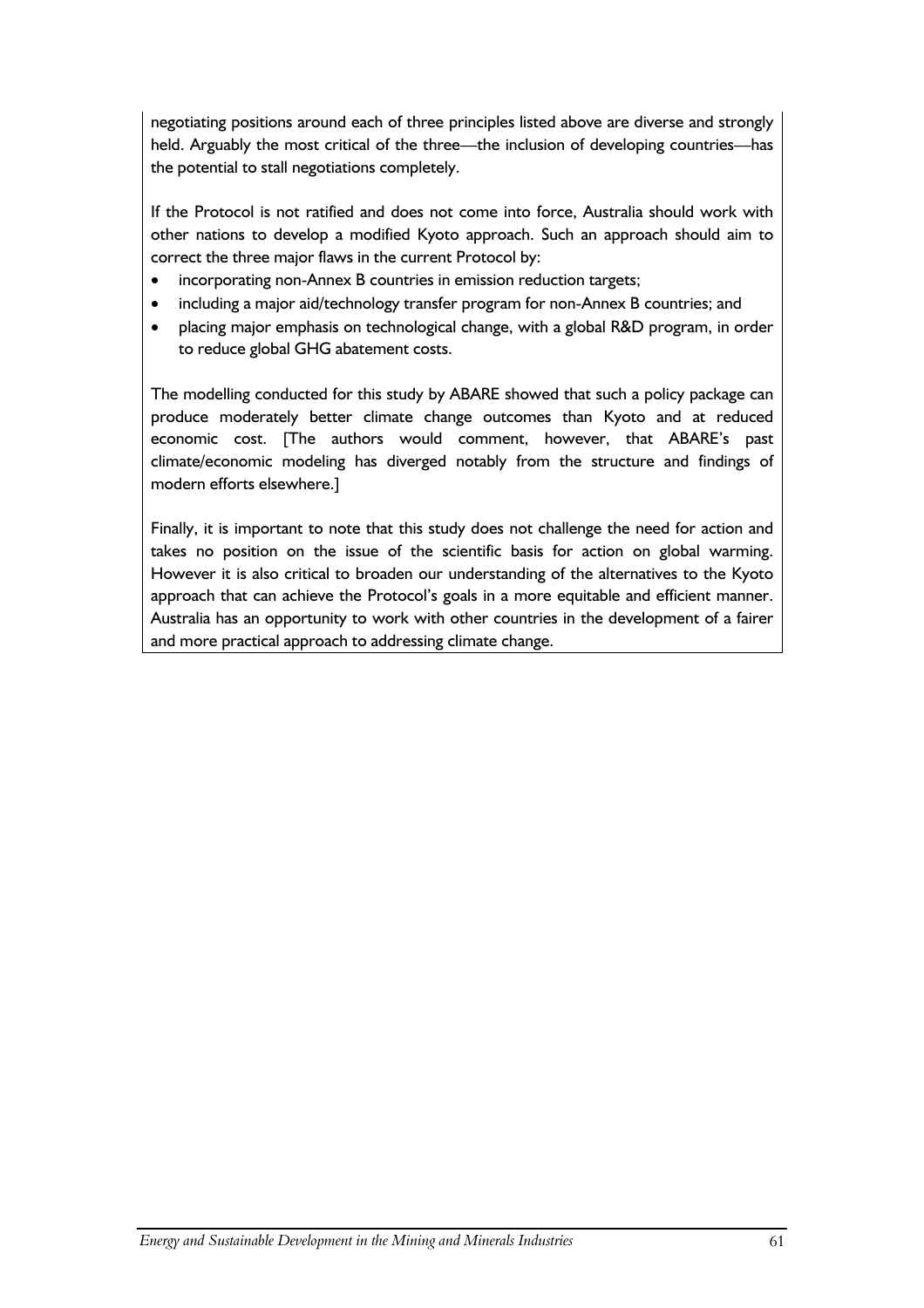### **United States of America**

According to the US Department of Energy, the US mining industry uses 2.4 EJ of energy per year––over 3% of all industrial use, or approximately 1% of total national energy use. Coal and uranium generate more than 75% of US electricity supply. In the course of a lifetime, the average US resident will use nearly 1,600 tonnes of minerals, metals and fuels. And average of nearly 21 tonnes of new minerals, including 3.4 tonnes of coal, are used for each person in the US each year. The US mining industry is a US\$39.5 billion business, with \$19.9 billion in coal, \$12.4 billion for metals, and \$27.1 billion for industrial materials.

The US National Mining Association and the US Department of Energy's Office of Industrial Technologies have also collaborated on the development of a "Vision of the Mining Industry of the Future." In a summary document prepared by the National Mining Association, issues of technology, markets and greenhouse emissions, among others, were addressed:

#### **Technology**

Widespread use of emerging and yet to be developed technologies presents great opportunity. Concurrently, the industry will be required to generate sufficient returns to make these investments and attract a highly skilled interdisciplinary workforce that can apply and advance the use of technologies that are not traditionally associated with mining.

Historically, technology has been a critical factor in the mining industry's ability to reduce environmental impacts and occupational hazards while continuing to increase productivity and cut costs. Technology will enable the mining industry to maintain its international competitiveness and locate, measure, and extract products from lower grade ores than those utilized in the 20th century.

As the mining industry moves towards the twenty-first century, the opportunity to apply emerging technologies to enhance production and resource performance and provide new products are critical to the industry's ability to serve the nation and achieve profitability. Once these technologies are developed and in place, they will allow the industry to use its energy, land, capital and labour resources even more efficiently during all stages of the mining cycle which will in turn, create a safer, less environmentally disruptive industry with higher quality output at lower cost. Satellite communications systems and information processing technologies are already reducing costs and minimizing environmental disruption associated with reserve characterisation and production. Automated machines reduce worker exposure to hazards while in situ processes contain the disruption associated with extraction and processing. Advanced processing technologies, based on biological processes and solvent extractionelectrowinning, are improving recovery rates and reducing the costs of mitigating environmental impacts.

A basic technology change that enables a 1 percent increase in metal recovery will equate to an additional \$5 million in annual revenues for a mine with \$500 million annual sales. It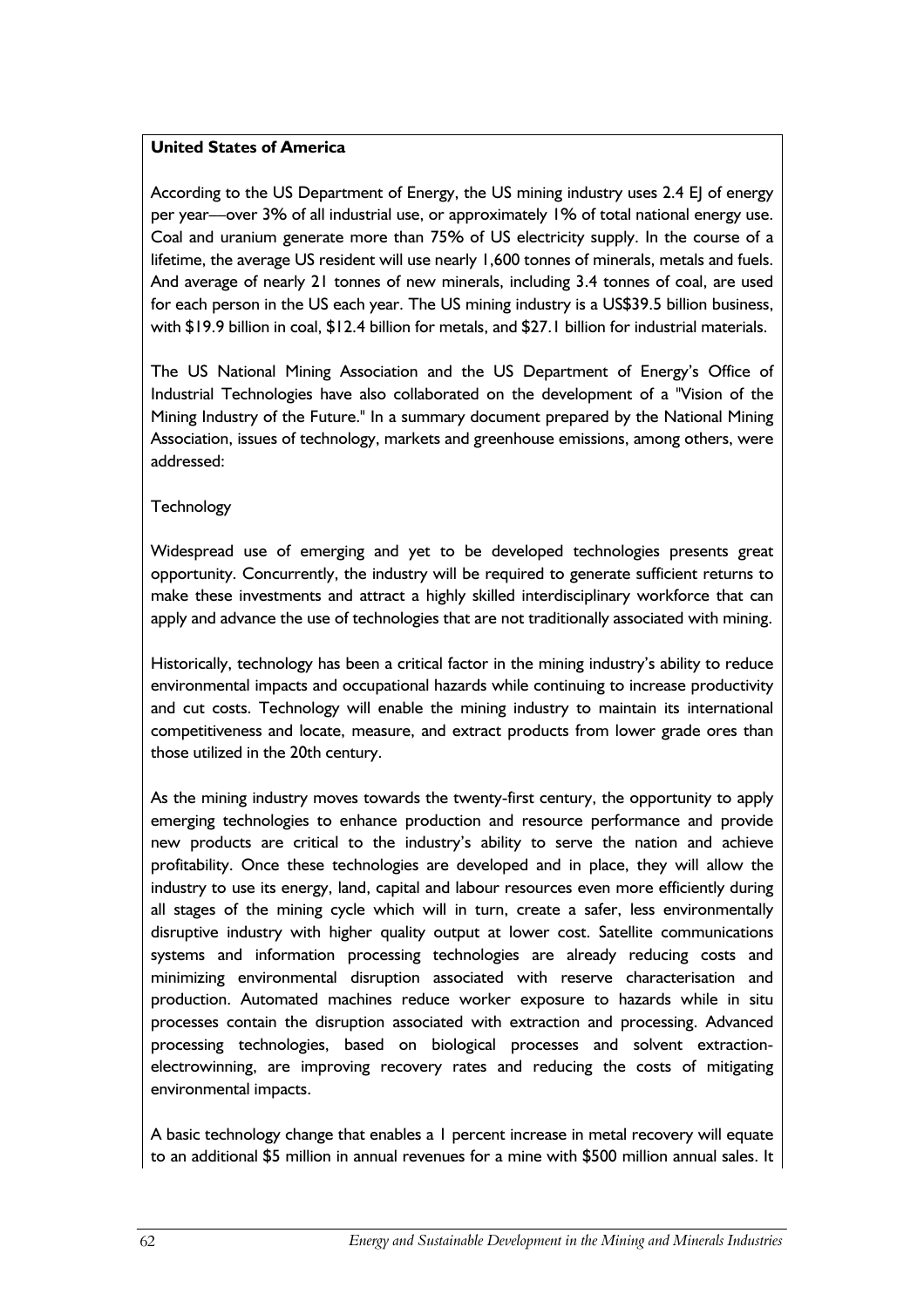simultaneously reduces the amount of material extracted, processed, and disposed, which all have positive economic and environmental effects.

For coal, higher productivity and lower costs are the result of advances in longwalls, shearers and plows, blasting techniques, and haulage equipment. Coal technologies can remove up to 98 percent of the SO2 and up to 99 percent of the particulate matter. Coal conversion processes enable 10 times as much energy to be recovered as was possible 40 years ago.

### Changing Markets

Markets are demanding low cost products that have high levels of performance and minimal environmental impacts. For the products of mining, shifts in markets have a range of effects. One that is common to all is the drive for more efficient use of natural resources. Optimisation of resources, whether it be through higher energy efficiency, increased recycling, or less intense use of materials, has become a driving force in mature economies. It is also evident in emerging economies as they adopt more advanced processes and products.

In a market based economy, competition from innovative substitutes drives progress. Coal and uranium are the fuels of choice for over 77 percent of US electricity generators and contribute to the relatively low electricity prices in the United States. To maintain and increase that share, these industries must continue to make their products attractive and increasingly affordable to the customer despite other alternative fuel sources. In materials markets, producers of plastics and other polymers, glass, advanced composites and wood are continuing to upgrade their products to compete for markets now held by metals and industrial minerals. The emergence of new technologies and their products-zero emission cars, advanced electronics and communications systems-will intensify the competition. The success of the US mining industry will be determined by its ability to compete in this evolving marketplace.

Advances in technology also create new markets for metals and industrial minerals. The consumption of zinc is now increasing, after years of decline, because its use as an anticorrosive coating for metals has grown. Copper, with its high degree of conductivity and relatively low cost, has an opportunity to expand its markets. High efficiency motors, for example, contain larger volumes of copper and copper is also becoming the metal of choice for high performance integrated circuits. Gold is corrosion resistance and high conductivity make it an essential component in the growing market for sensitive electronics and other advanced products (i.e., airbags, satellites, scientific instruments). The spread of economic prosperity in developing countries and the world's growing population will further expand markets.

#### Environmental and Energy Efficiency Policies

Increasingly stringent environmental policies in the United States will put upward pressures on production, processing and product costs at the same time that international competition and alternatives to mining products will require that costs remain competitive. Environmental costs can be significant. For example, the cost of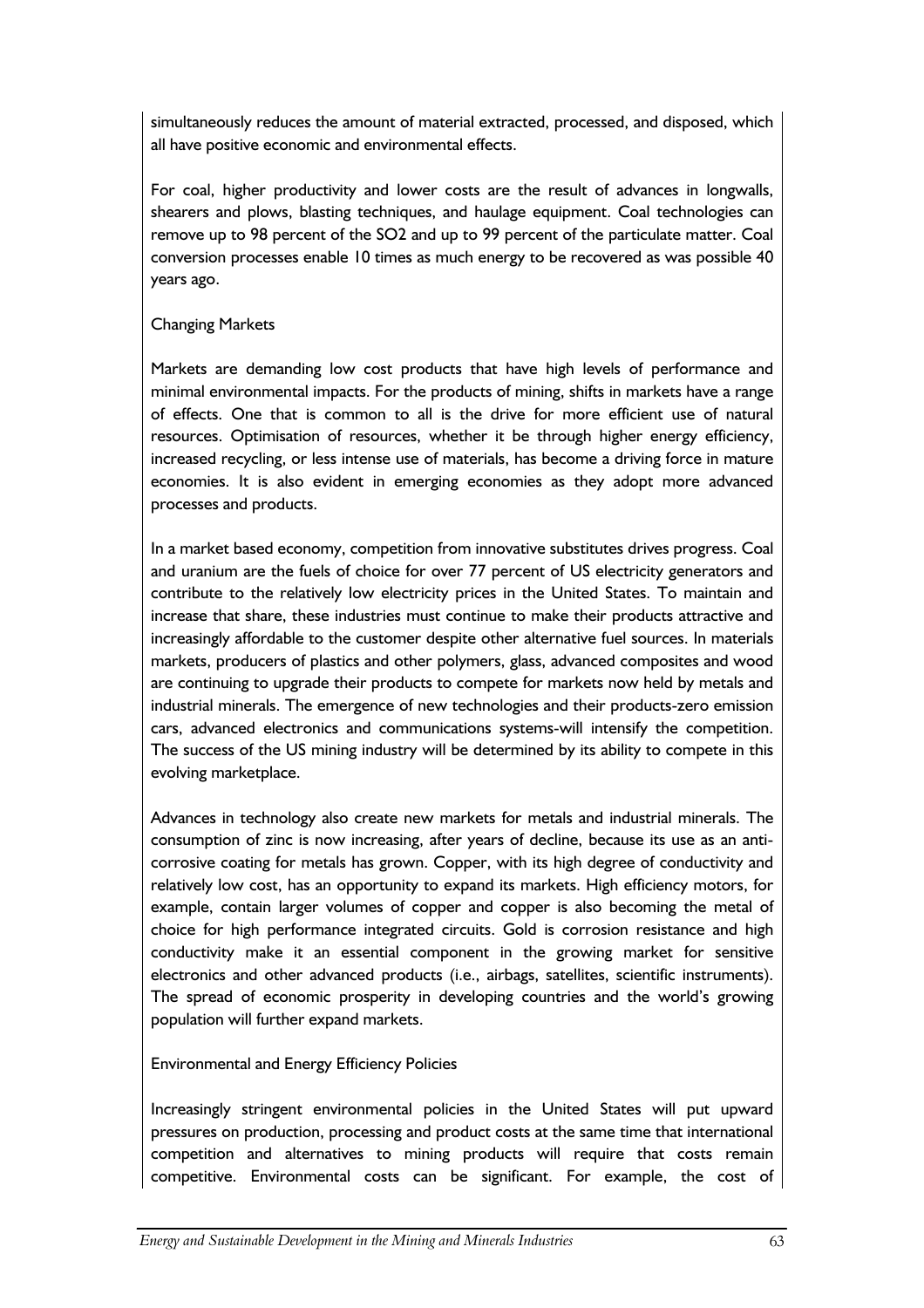environmental compliance in the United States for metal mining, processing and fabrication was about 10 percent of total costs in 1990. Despite these costs, progress has been significant. Coal mining operators, for example, have reclaimed in excess of 2 million acres over the past 20 years, an area equal to that of Rhode Island.

Domestically, we can expect continued improvement in land use and management, environmental, and health and safety programs that have made the US mining industry the leader in environmental, health and safety performance throughout the world. The public is and therefore the political perception of the industry, as well as the scientific and technical information that affects our understanding of environmental and occupational risk, will drive the change. New approaches, such as voluntary strengthening of safety standards and other mechanisms for self regulation and stakeholder compacts, have the potential to play a larger role in the mining industry of the future.

Recent adoption of international treaties affecting the handling and disposal of hazardous wastes and products containing metals, long range transport of air pollutants and agreements addressing other environmental concerns presage an increasing global approach to environmental concerns and issues. Although CO2 is not a pollutant, international political agreements to reduce CO2 emissions could be a major factor in energy markets, especially markets that use coal. Climate change strategies that may affect the mining industry are likely to emphasize energy efficiency, methane emission control, reduction of carbon use and carbon dioxide sequestration. They will increase the need for energy efficiency in mining operations and in the processing and use of mining products. They would almost certainly raise the cost of mining products.

National Mining Association, *The Future Begins with Mining: A Vision of the Mining Industry of the Future*, September 1998. <http://www.oit.doe.gov/mining/pdfs/vision.pdf>

## *Implications*

Among the most obvious elements of sustainability is reducing the gaseous emissions—such as carbon dioxide, methane, nitrous oxide, and halocarbons—that absorb infrared and thereby change heat distribution in the atmosphere, altering the earth's climate. This issue continues to be studied in depth by the Intergovernmental Panel on Climate Change and other official and unofficial bodies. Although the pace and pattern of climate change remain complex and unpredictable in detail, skepticism about whether this problem is real and serious is increasingly confined to the uninformed. The question for the mining and minerals industries is what climate change, and policy responses to it, will mean to their operations and strategy.

First, and most obviously, any energy-intensive industry will be wise to redouble its efforts to use energy more efficiently. New technologies and design techniques (*Natural Capitalism*; E SOURCE *Electronic Encyclopedia*) can typically yield much larger and cheaper savings than were available or even imagined a few years ago. These improvements typically also improve operational performance, and in new installations, often reduce capital cost; such sidebenefits may be far more valuable than the direct energy savings. Systematic,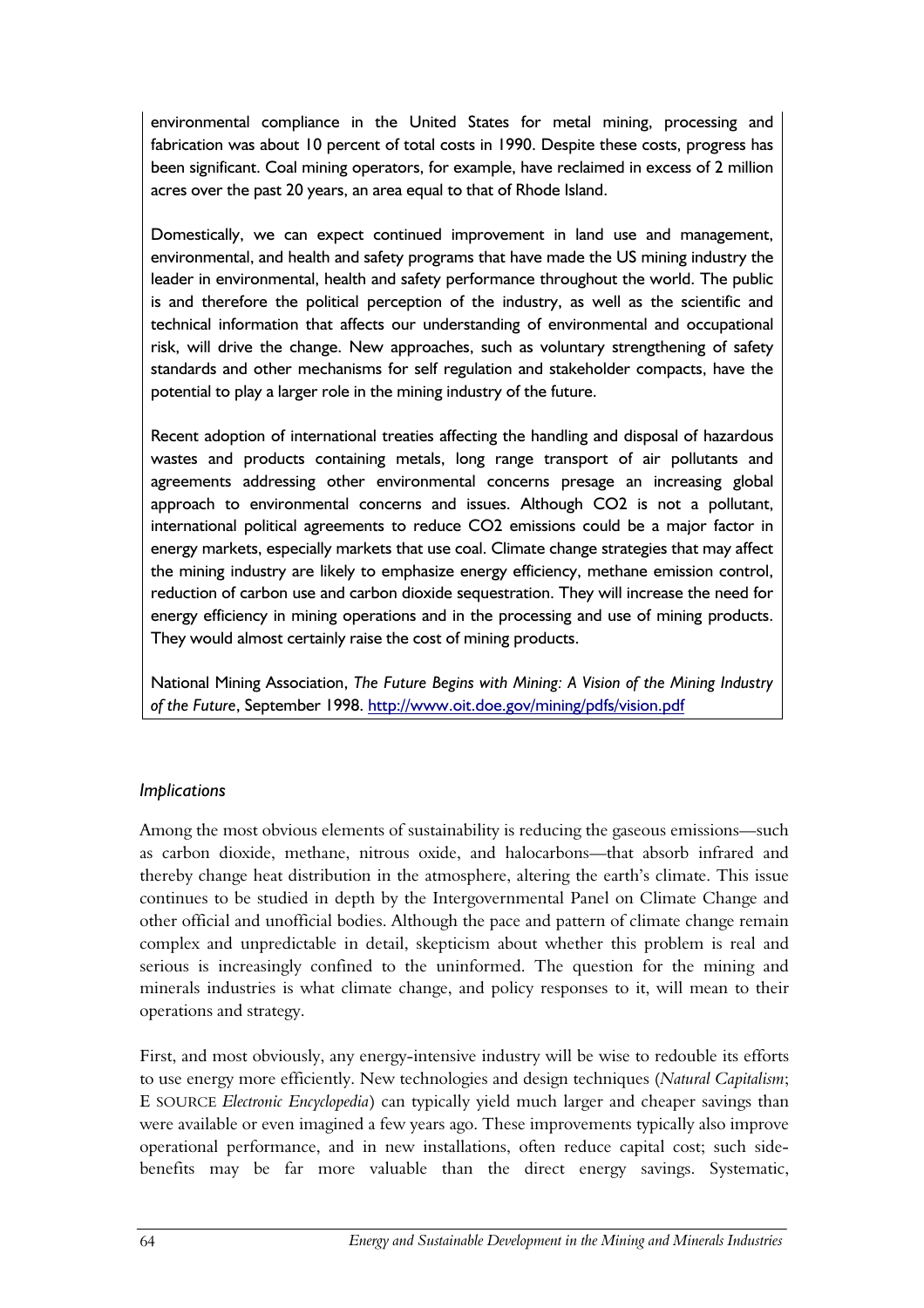comprehensive, and modern efforts to boost energy productivity will henceforth be a hallmark of every successful minerals-related firm. This requires management attention, appropriate reward structures, whole-system integrative design, and careful focus on turning each of the  $60-80$  known obstacles into a business opportunity.<sup>36</sup> A few examples from energy-intensive industries are presented above.

Second, increased radiative forcing of the atmosphere will change weather patterns and will tend to increase their volatility. This means more frequent and severe storms, droughts, and extremes of temperature; generally rising sea levels; and possible region-wide reductions in water availability. These potential changes should be part of the design basis of any new project.

The possibility of prolonged and severe drought—such as in 2000, had Brazil on a power emergency, and caused many Pacific Northwest aluminium smelters to be shut down—is a special risk to electrometallurgy. It is also a hedgable risk. The Northwest smelters that furloughed their workers because spiking hydroelectricity prices made smelting uneconomic were actually able to resell their cheap hydropower allotments at a substantial profit—more than they'd have made producing aluminium. They could also have handled this emergency more gracefully if they had hedged in the aluminium futures market with physical delivery, so they'd have ingot inventories to sell, meeting their shipment commitments, in the event of a hydropower drought. The carrying cost of those inventories could almost certainly be covered from trading profits on the electricity. Indeed, the entire scheme could be bundled together, perhaps in the form of now-popular weather insurance, by any of the financial services firms skilled at linking disparate derivative instruments into a coherent riskmanagement strategy. (We suggested this more than a decade ago, and understand it is now starting to receive due attention.)

Third, it is prudent to assume that after the successful 2001 Bonn follow-up to the Kyoto conference, the Kyoto Protocol will be duly ratified and will enter into force. Official trading of avoided or sequestered carbon will probably begin over the next few years for all but US businesses, placing them at a competitive disadvantage unless their government sets up a parallel regulatory scheme qualifying for inclusion,  $e.g.,$  by including  $CO<sub>2</sub>$  in emissions regulated under the Clean Air Act. It is also prudent to assume that, as with the Montréal Protocol to phase out chlorofluorocarbons, the Kyoto targets will be steadily tightened over the next few decades as new scientific and political developments warrant and require more aggressive action.

Carbon trading will be economically equivalent, more or less, to a tax on fossil-fuel carbon emissions. The amount of this tax cannot be known in advance, but can be better understood by examining transactions of private market-makers who, as traders do, are making their own rules rather than waiting for the official rules. Most private carbon trades are clearing at just a few dollars, and a few outliers at about \$20–30, per tonne of carbon. For example, internal trading among more than 100 BP Group companies cleared through 2000 at an average of \$7/T with a range of \$3–17/T––fairly typical for large, technically competent organisations. Some analysts believe the unbought inventory of nearly free or better-thanfree carbon sequestration (*e.g.* in forests and cropland whose biotic productivity turn a

 $\overline{a}$ 

<sup>36</sup> Lovins & Lovins 1997, at 11–20.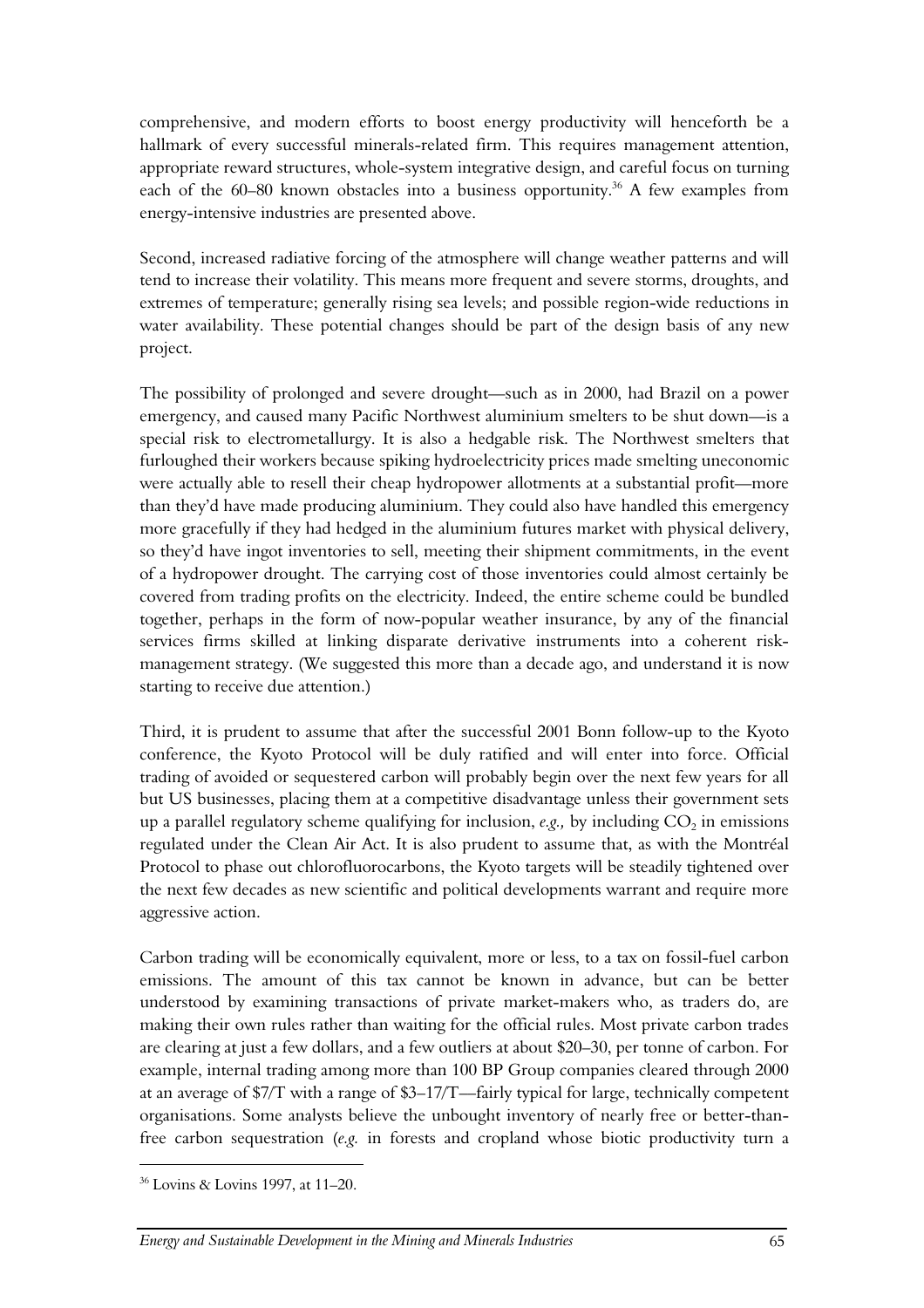profit) and of better-than-free energy efficiency (because it's cheaper than buying the energy it displaces) is so large that a mature, large-quantity carbon market will clear at extremely low or even negative prices, as foreseen a decade ago.<sup>37</sup> There are also basic constraints on long-term equilibria in such markets. For example, at above about \$25/T, coal-fired power plants tend to shut down in favour of combined-cycle gas plants, which emit only about one-fourth as much carbon per kWh. In the long run, successful carbon sequestration could also cap carbon prices.

What would a carbon tax or its trading equivalent mean for the minerals industries? For most, added to coal or to diesel fuel, it could in principle raise the energy-related fraction of their costs by a few percentage points—the sort of price change that occurs routinely in the normal random variation of world fuel prices. It will impel managers to increase energy productivity, but should not affect the fundamentals of the business. It can also almost certainly be offset, and more, by improved end-use efficiency, just as most industries in most industrialized countries offset the effects of the 1973 and 1979 oil shocks. And to those fearful of broad and major cost increases, as implied by the US National Mining Association statement just quoted, we would offer a reassuring lesson from history. Sustained higher energy prices, especially if preannounced and anticipated, are usually offset by efficiencies and innovations, as occurred with the shift away from ozone-depleting halocarbons. Indeed, the Japanese and German experience in the 1970s and 1980s was that when energy prices increased—by enormously more than any contemplated climate-protection regime might conceivably cause—this spurred industrial innovation on a broad front, contributing to those economies' competitive advantage into the 1990s. Alert mining and minerals companies may well find that if higher energy prices do occur, they could be a blessing in disguise, helping improve old habits and induce new ways of thinking about process design and equipment choice.

#### **Sidebar: Examples of smart industrial carbon strategy**

DuPont announced in 2000 that in this decade, it intends to increase revenues at an average rate of 6%/y; to raise its energy productivity at least that quickly, so that its energy use stays at worst flat; and by 2010 to get a tenth of its energy and a fourth of its feedstocks from renewable sources.

Similarly, STMicroelectronics, Europe's largest and the world's fourth-largest chipmaker, has set a goal of zero net carbon emissions by 2010, when it expects to be making 40 times as many microchips as it made in 1990.

These firms are neither crazy nor eleemosynary. Rather, they are rationally pursuing shareholder value. They understand that advanced energy productivity is the key to competitive advantage; that efficiency almost always costs less than the energy it saves; and that it is better to sell carbon emission permits to competitors than to have to buy them. They have also learned that well-executed energy efficiency often makes their plants work better. And in an industry like semiconductors, where competitive advantage depends critically on speed to market, it's important that superefficient chip fabs

 $\ddot{\phantom{a}}$ 

<sup>37</sup> Lovins, A. B. 1991: "Least-Cost Climatic Stabilisation," *Ann. Rev. En. Envt.* **16**:433–531.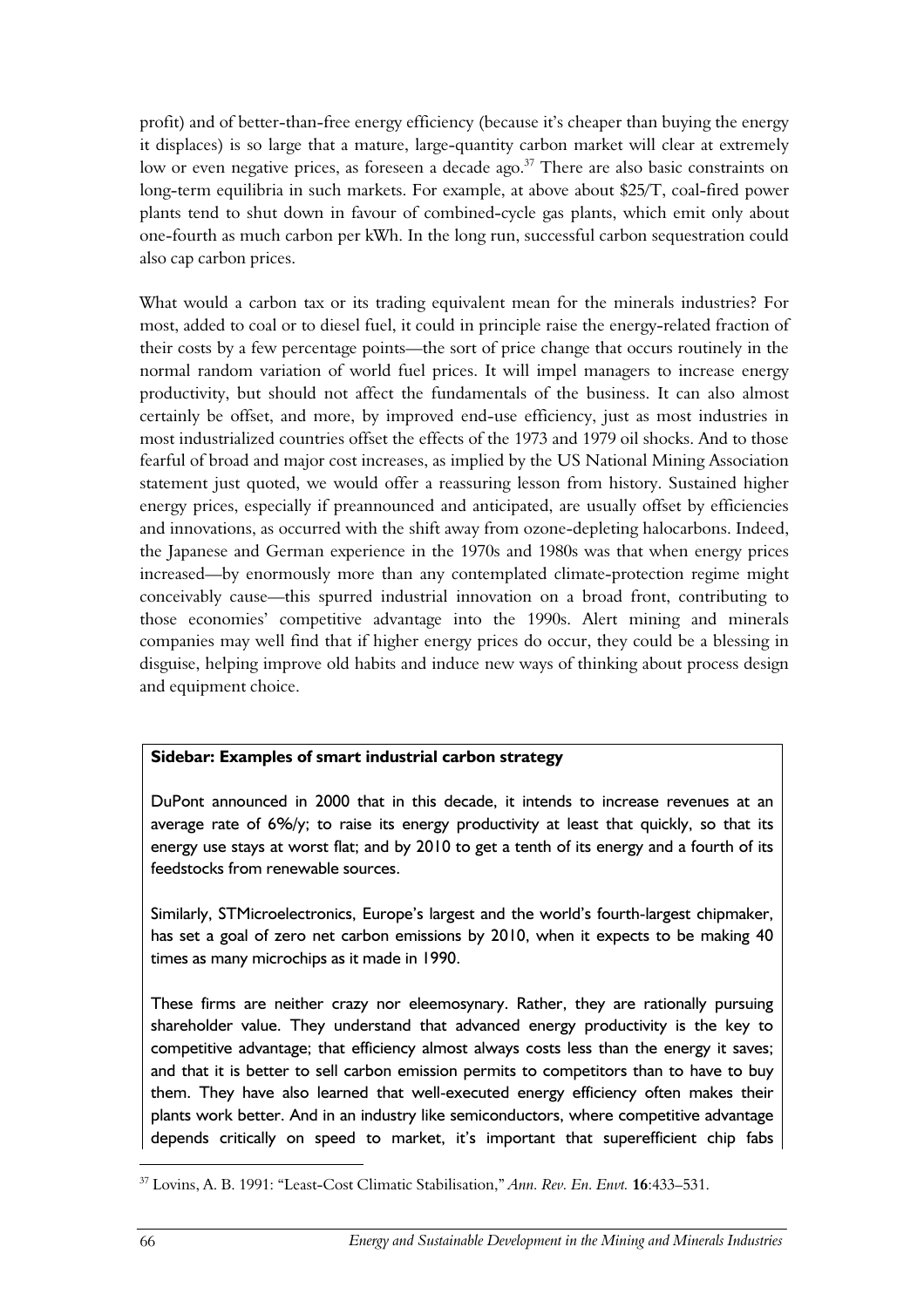(fabrication plants) can be built and set up more quickly and cheaply than today's inefficient ones. Both DuPont and STMicroelectronics, and many other process firms like Dow and Shell, have already demonstrated these concepts. For example, surveys of eight ST fabs revealed straightforward retrofit opportunities to save more than half the energy used to provide chilled water and clean air, with aftertax returns typically in the 100– 200%/y range (though only 59%/y in one case). As ST's noted chairman Pasquale Pistorio has noted, his early motto of "Ecology is free" has lately turned into "Ecology is better than free"—so we should be buying a lot more of it.

The very energy-intensive apparent exceptions—firms that smelt alumina, magnesia, and titania—normally rely (with a few exceptions, notably in Australia) on hydropower, which would not pay a carbon tax but might put a premium on it as a way of displacing coalburning. Carbon taxation or other carbon-cost internalisation could also tend to shift marginal power generation from coal towards windpower, which is already widely competitive if fairly evaluated, so this too would not materially affect the cost, and should improve the price stability, of the smelters' power supply, because renewables yield constant-cost power, reducing financial risk. (Risk-adjusted discount rates to permit fair comparison between, say, wind and gas-fired electricity generation would have to roughly double the present value of the gas cost stream––a hidden cost of gas-price volatility that financial economics requires should be properly counted.)

The big unpleasant surprise for hydropower-dependent smelters would come from a quite different and unexpected direction—a series of technological and market innovations only peripherally related to climate. In brief, the shift to uncompromised, ultralight, ultra-lowdrag, hybrid-electric vehicles, generally called Hypercars<sup>™</sup>, is already underway for many fundamental reasons—chiefly breakthrough performance at comparable or lower cost.<sup>38</sup> It may be further accelerated by current concerns about climatic and Middle East instability, but should succeed even without those driving forces. Such vehicles are ideally suited for direct hydrogen fuel cells because, needing only about one-third the normal amount of propulsive power, they make the fuel-cell stack small enough to afford and the compressedhydrogen-gas tanks small enough to package conveniently in the vehicle (www.hypercar.com). But this then permits a transition to a hydrogen economy that is profitable at each step starting now and is starting to be adopted by major energy and car companies.39 This strategy integrates the deployment of fuel cells in stationary and mobile applications so that each accelerates the other by building production volume and reducing cost. Recent developments can even make the marginal cost negative: for example C.E. Thomas' October 2001 paper to the Montreux Energy Forum showed that the investment per car for a miniature-natural-gas-reformed fueling infrastructure for fuel-cell cars is about half the investment per car *already* being made to sustain the existing gasoline infrastructure! 40

 $\overline{a}$ 

<sup>&</sup>lt;sup>38</sup> www.rmi.org/sitepages/pid386.php, www.hypercar.com.<br><sup>39</sup> Lovins, A. B. & Williams, B. D. 1999: "A Strategy for the Hydrogen Transition," Nat'l. Hydr. Assn., April, www.rmi.org/images/other/HC-StrategyHCTrans.pdf.<br><sup>40</sup> Thomas, C.E. 2001: "Hydrogen Infrastructure: Less Costly Than Gasoline?," Aspen Clean Energy

Roundtable VIII (Aspen), Montreux Energy Forum, October, www.h2gen.com.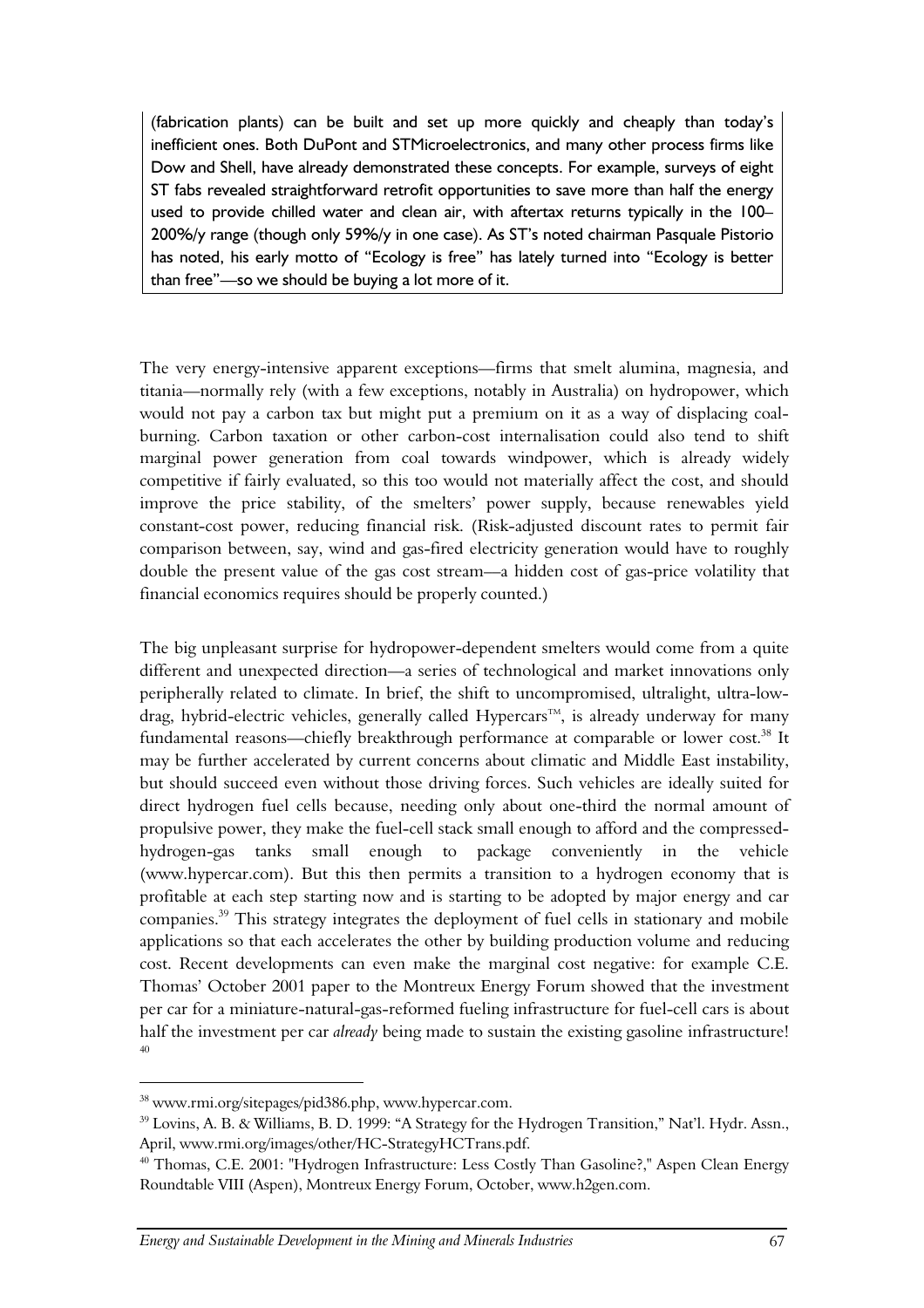How could the hydrogen transition affect hydropower? One of the several climate-safe long-run sources of hydrogen for which the transitional strategy will aggregate markets is electrolysis using renewable electricity. The resulting hydrogen will be extremely valuable when used to run vehicular fuel cells, which can turn it into traction 3–4 times more efficiently than a traditional Otto-engine driveline turns petrol into traction. As a result, hydrogen that competes at the wheels of the car with petrol at a nominal price as low as has prevailed in the US (\$0.33/L or \$1.25/USgal, cheaper than bottled water) would be equivalent to selling electricity for about \$0.09–0.14/kWh. This is on the order of three to eight times the wholesale electricity prices discovered in competitive bulk markets—or than many countries' contractual prices for selling hydropower to smelters. That price spread far exceeds the markup needed to convert the electricity into hydrogen and then to pipeline and distribute the hydrogen to retail customers. There will hence be strong and ultimately irresistible pressure for the proprietors of hydroelectric dams to sell each electron with a proton attached—to sell hydrogen, not electricity—in order to maximize their asset value and current income. As old power contracts expire, if not sooner, smelters may therefore expect to face renewal power costs that are a large multiple of historic costs, because they will be competing with the opportunity cost of hydrogen production. This is a realistic prospect in essentially every major hydropower site except, perhaps, those so remote that shipping hydrogen by pipeline or cryogenic marine tanker is not a realistic prospect.

Two final surprises merit consideration. First, climate science is starting to reveal disquieting historical events in which climate has shifted very quickly—within a decade between two metastable states. If this began to occur or even to seem likely (rather than merely possible), all bets are off about policy responses, and an alarmed citizenry may insist on precipitate action, whether wisely designed or not. Second, it is also possible that solutions may be starting to emerge more quickly than expected. While climate policy experts debate whether departure from business-as-usual growth in carbon emissions need occur in 2010, 2020, or beyond, few have noticed that in fact, in 1998, Gross World Product grew 2.5% but  $CO_2$  emissions fell 0.5%. In 1999, GWP grew 2.8% while  $CO_2$  emissions fell 0.8%. In 2000, GWP grew about 3.5%, and while we don't yet have reliable data on  $CO<sub>2</sub>$ emissions (China and the US take two years to report), growth in carbon emissions was much lower, with preliminary estimates ranging from 1.6% (BP) to 0.1% (a leading French consultancy to the IEA). The main causes are improved energy productivity and a shift away from coal, most dramatically in China.

Just as the private traders making markets in carbon consider routine the issues that diplomatic negotiators consider intractable, so the climate problems that economist theorists consider difficult seem straightforward to most practitioners of advanced energy efficiency. But their experience is largely missing from official climate discussions, from public policymaking, and from the broad climate debate in the business community. That omission may be making many business and policy leaders' views of potential climate solutions as overly pessimistic as their views of the climate science may turn out to be overly optimistic.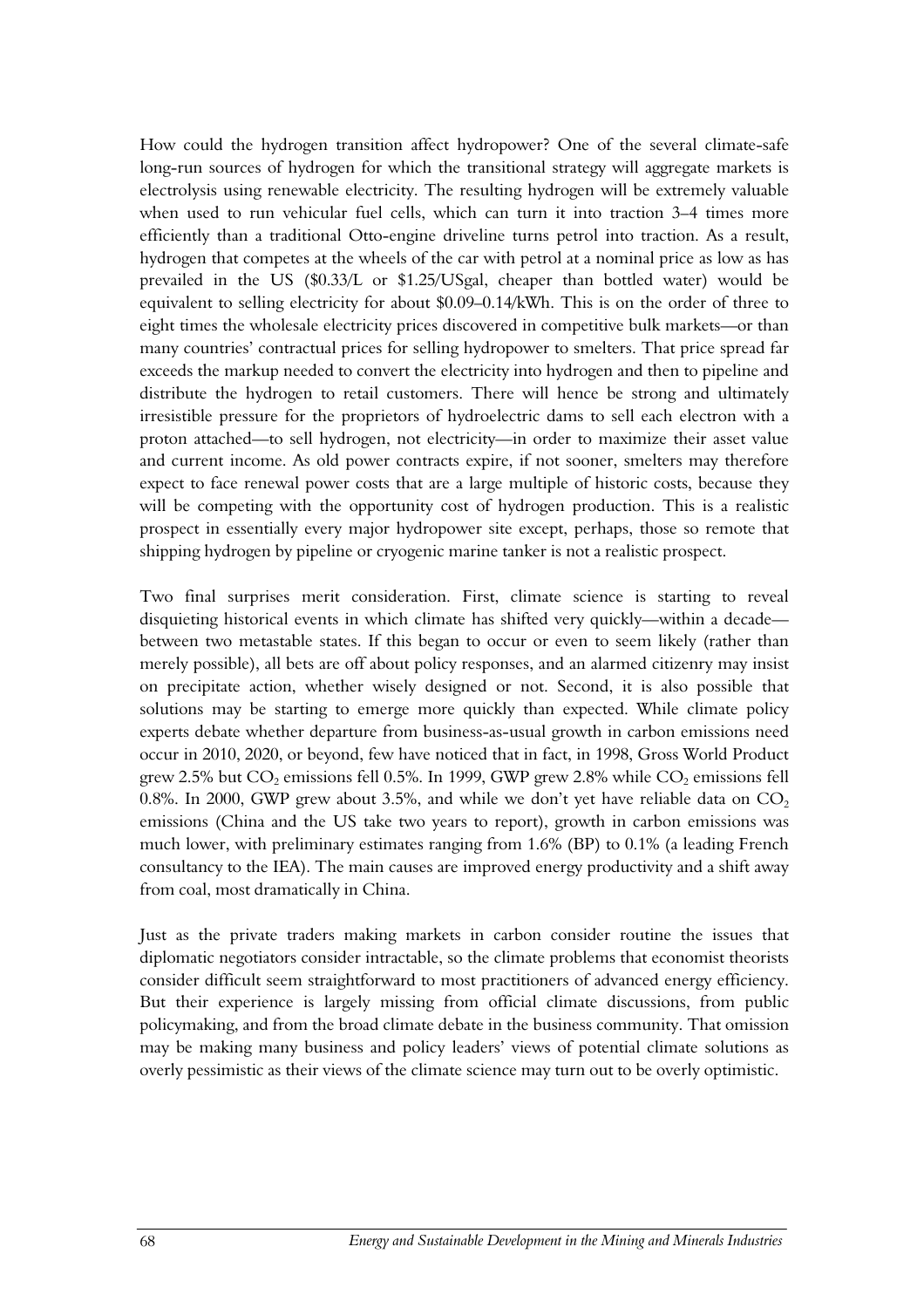## *3.2.D Transportation Technologies: Hypercars & Metal Demand*

Automobiles offer a useful example of potentially major shifts in demand for metals as new design approaches, materials, and manufacturing methods create discontinuous change. In 1994, for example, cars used about 70% of the United States' lead, 60% of its rubber, carpeting, and malleable iron, 40% of its platinum-group metals and machine tools, 34% of its total iron, about a fifth of its aluminium, zinc, glass, and semiconductors, 14% of its steel, 10% of its copper, and 3% of its plastics. The massflows of these materials are immense, with North Americans alone buying a new 1.4-tonne car about every two seconds. But new kinds of cars may, in this decade, bring astonishing change to a previously fairly stable materials slate. During model years 1984–94, for example, the average US production model became only 1% heavier and shifted its mass composition only three percentage points from iron and steel to polymers and light metals. But in an early family car of the new ultralighthybrid variety generically called the Hypercar™, the mass of iron and steel could fall by about twelvefold––perhaps even more.

A closer look at this example illustrates how saving energy can decrease as well as increase the use of certain metals and other mined materials. Increasing pressures to improve automotive performance, safety, cleanliness, durability, price, and other attributes seems likely in this decade to stimulate a major shift from heavy metal autobodies to ultralight advanced-polymer-composite ones. Designed for very low aerodynamic and rolling resistance, such "Hypercars" derive unusual advantage from hybrid-electric propulsion (driving the wheels with electric motors but making the electricity onboard from fuel as needed). This is especially true if the electricity comes from direct-hydrogen fuel cells, for the reasons noted above––affordable fuel cells and compact hydrogen tanks, due to the roughly threefold reduction in the power needed to propel the vehicle. An uncompromised, production-costed, midsized sport-utility vehicle of this kind, with quintupled efficiency and many other important advantages, was designed in 2000 (www.hypercar.com). Detailed production costing and analysis confirms that it should be manufacturable at midvolume (about 50,000 units per year) at competitive cost. Industry-standard simulation tools show that this fuel-cell-powered 5-passenger vehicle, with up to 2  $m<sup>3</sup>$  of cargo space, could accelerate 0–100 km/h in 8.3 second, haul nearly a half-tonne up a 44% grade, be at least as crashworthy as a normal SUV twice its weight (even if it hits one), drive 530 km on 3.4 kg of safely stored compressed hydrogen gas (or, with newer tanks, about 1,000 km on 6.5 kg), and cruise at 89 km/h on the same amount of power that today's SUVs of this class need just for air-conditioning. Manufacturing is expected to require far less––even an order of magnitude less––capital, parts count, and assembly effort and space, giving a strong advantage to early adopters who reverse the industry's dismal risk/reward profile.

An earlier proprietary study by The Hypercar Center at Rocky Mountain Institute examined in 1996 the implications of Hypercar vehicles for automotive consumption of key materials. Assuming for illustration a standard four-seat family car smaller than that five-seat sportutility vehicle, the mass budget for this 521-kg-curb-mass vehicle uses slightly more than twice the noncomposite polymers of an average 1994 US production car; three-fifths less rubber; half as much glass; four-fifths less volume of operating fluids (fuel, oil, antifreeze, etc.); one-third less aluminium; indeterminately more or less magnesium and zinc die castings; four-fifths less platinum-group metal if powered by an engine hybrid, or only modestly less if using a direct-hydrogen fuel cell; about one-eighth more copper; 92% less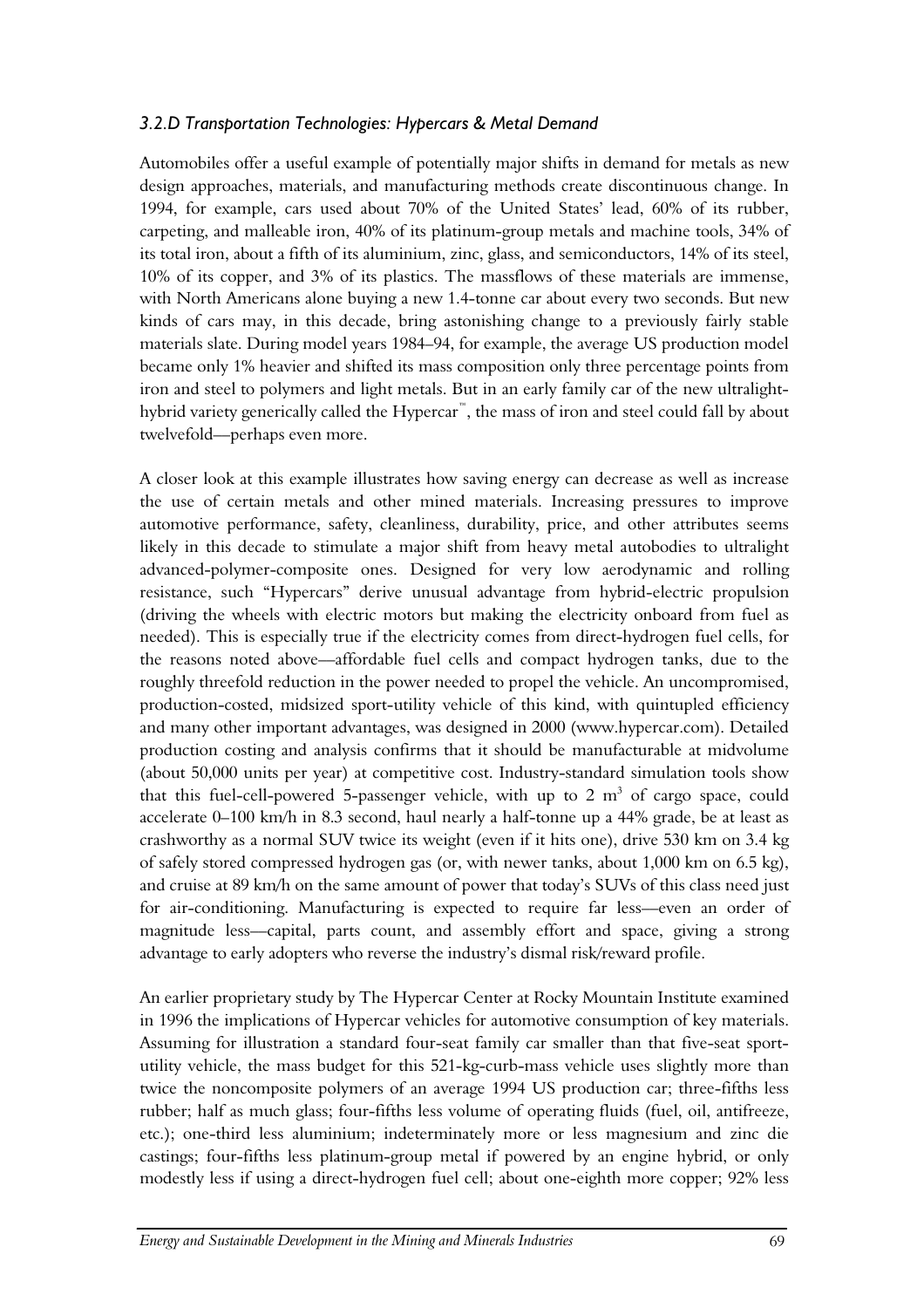iron and steel (including 84% less high-strength, 67% less stainless, and 95% less other steel and 97% less iron); and 64% less total mass of all materials.<sup>41</sup> The absolute content of iron and steel falls from 974 to 82 kg, while that of noncomposite polymers falls from 111 to 75 kg and that of polymer composites rises from a small but indeterminate amount to 152 kg.

These assumptions are all sensitive to design. For example, the more recent, and far more fully designed, 5-seat SUV version weighs more (currently 857 and targeted at below 800 kg), uses more nickel in its nickel-metal-hydride buffer batteries, and probably uses less copper because its signal-wiring harnesses are replaced with networks. Generically, however, it is clear that the Hypercar transition has important implications for the demand for many important metals.

More broadly, there is a clear trend from heavy to light materials for vehicles. The 1908 Ford Model T was made possible largely by a high-strength vanadium steel alloy that permitted certain critical chassis components to meet previously impossible production and performance requirements. Improved steel and fabrication methods for autobodies also shifted that market in the United States from over 85% wood to over 70% steel just during 1920–26.

The shift from aluminium to even lighter and stiffer (for example, aluminium-lithium, magnesium, and titanium) alloys has long dominated aerospace, where mass is worth the most to eliminate and can yield very large "mass decompounding" (snowballing of saved weight). In all, eliminating weight equivalent to a soft-drink can aboard a commercial airliner can easily save upwards of \$20 per year worth of fuel. But this logic is starting to be extended much further, in ways that could in time altogether displace important metals markets.

Advanced polymer composites already dominate the marine and racecar markets and make up generally more than one-fourth of the mass of typical military aircraft and missile structure. At first, advanced polymer composites were used in commercial aircraft only for subassemblies—the DC-10's rudder, the 727's elevator, and the L-1011's aileron, as well as many interior parts such as partitions and overhead baggage compartments. By the 757 and 767, carbon-epoxy composites provided all flight surfaces, saving about 383 kg of mass and 2%, or about 380 kL, of fuel per aircraft-year. In the 777, which entered service in 1995, advanced composites made up most of the tail and many other components totaling 9% of structural mass—triple the previous percentage. But this can go much higher. For example, an advanced tactical fighter aircraft developed in the 1990s at the Lockheed Martin Skunk Works® was 95% carbon-fibre composites by mass, making it one-third lighter than its 72%-metal predecessor. Yet it was also two-thirds cheaper, because it was designed round optimal manufacturing methods for carbon-fibre composites, not for metal. The leader of that design team now leads Hypercar, Inc.'s product development and is applying similar logic to automotive design.

These radical developments could affect oil markets profoundly. If diverse vehicles as efficient as Hypercar, Inc.'s 2000 concept SUV made up the entire light-vehicle fleet, they

1

<sup>41</sup> Lovins, A. B. *et al.*, 1996: *Hypercars: Materials, Manufacturing, and Policy Implications*, Rocky Mountain Institute, www.rmi.org, at 145.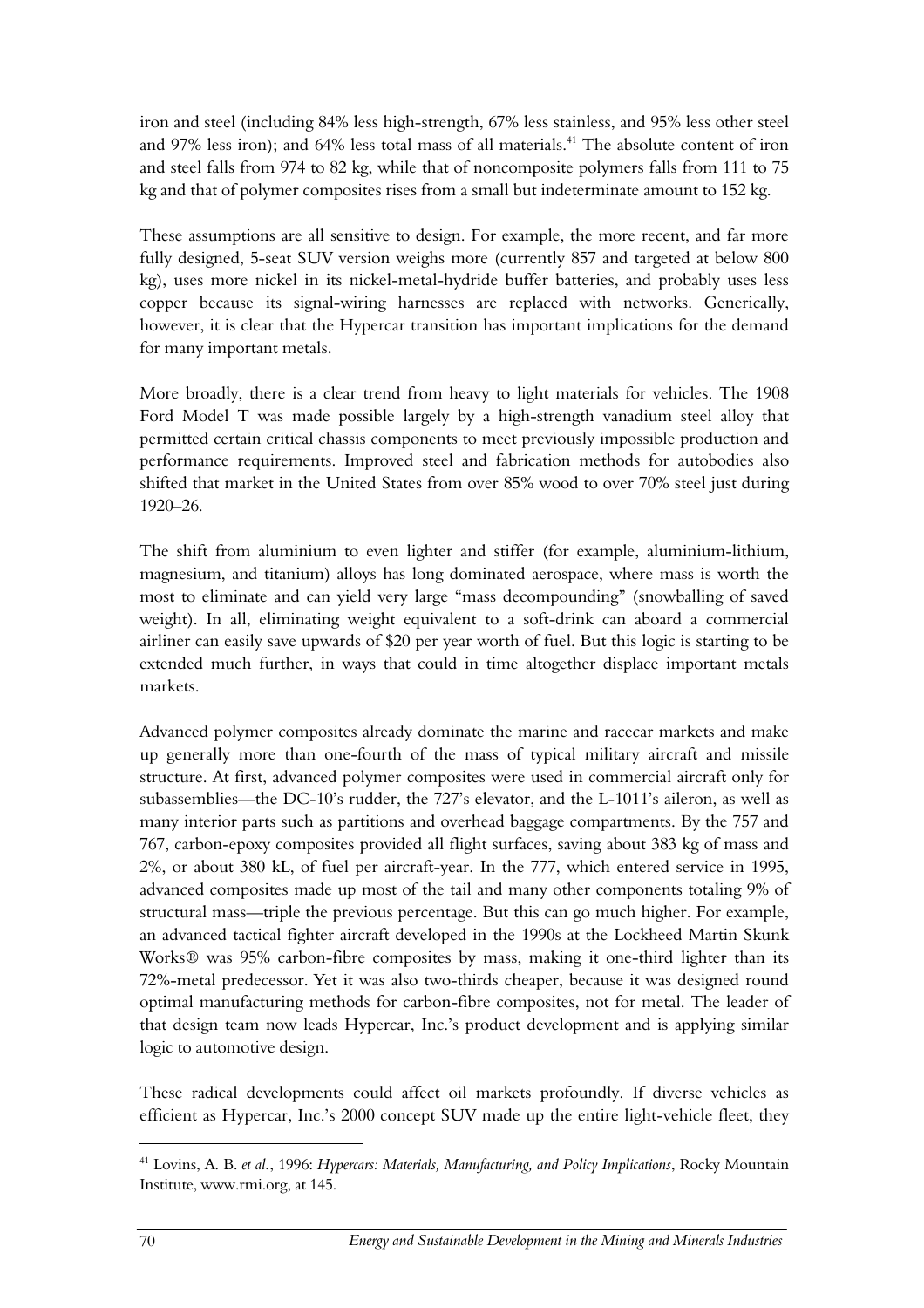could save in the United States about eight million bbl/d of crude oil, as much as Saudi Arabia produces, or could save worldwide about as much oil as OPEC sells. Moreover, if designed to be plugged in as fuel-cell power plants when parked (around 96% of the time), they could provide electric generating capacity equivalent to about six to twelve times the capacity that all power companies now own.

Similarly, the widely accepted conclusion that systematic improvements can double the fuel economy of commercial aircraft would be conservative—at least a trebling would be feasible—using the sorts of composite-dominated airframe structure just described. Adding operational improvements and competitive route structures (breaking the "fortress hub" monopolies on slots and gates so that direct flights can bypass unwanted hub transfers) could make this more like a factor 4–5. And in principle, advanced "air taxi" services on the lines of the Cirrus or Eclipse aircraft, and accompanying business models, described in James Fallows's 2001 book *Free Flight* could probably approach a tenfold fuel saving. The effect of these changes on light-metal consumption is unanalyzed but may be unfavourable, since the new aircraft are composites-dominated. And of course public policies that stop mandating and subsidising sprawl, that allow all modes to compete fairly at honest prices, and that encourage vendors of vehicles and their fuels to switch to business models that minimise the use of those inputs in providing desired mobility services, could all substantially decrease demand for new roads, parking structures, and other infrastructure currently important to demand for construction materials.

#### **Special Issue – Industrial Metabolism and Soda Cans**

A striking case study of the complexity of industrial metabolism – particularly as it relates to mass flow of resources in the economy – is provided by James Womack and Daniel Jones in their 1997 book *Lean Thinking*, where they trace the origins and pathways of a can of English cola. The can itself is more costly and complicated to manufacture than the beverage. Bauxite is mined in Australia and trucked to a chemical reduction mill where a half-hour process purifies each tonne of bauxite into a half-tonne of aluminium oxide. When enough of that is stockpiled, it is loaded on an ultralarge ore carrier and sent to Sweden or Norway, where hydroelectric dams provide cheap electricity. After a monthlong journey across two oceans, it usually sits at the smelter for as long as two months.

The smelter takes two hours to turn each half-tonne of aluminium oxide into a quartertonne of aluminium metal, in ingots ten meters long and one meter square. These are cured for two weeks before being shipped to roller mills in Sweden or Germany. There each ingot is heated to more than 450˚C and rolled down to a thickness of about three millimetres. The resulting sheets are wrapped in ten-tonne coils and transported to a warehouse, and then to a cold rolling mill in the same or another country, where they are rolled tenfold thinner, ready for fabrication. The aluminium is then sent to England, where sheets are punched and formed into cans, which are then washed, dried, painted with a base coat, and then painted again with all the specific product information. The cans are then lacquered, flanged (they are still topless), sprayed inside with a protective coating to prevent the cola from corroding the can, and inspected.

The cans are palletized, forklifted, and warehoused until needed. They are then shipped to the bottler where they are washed and cleaned once more, then filled with water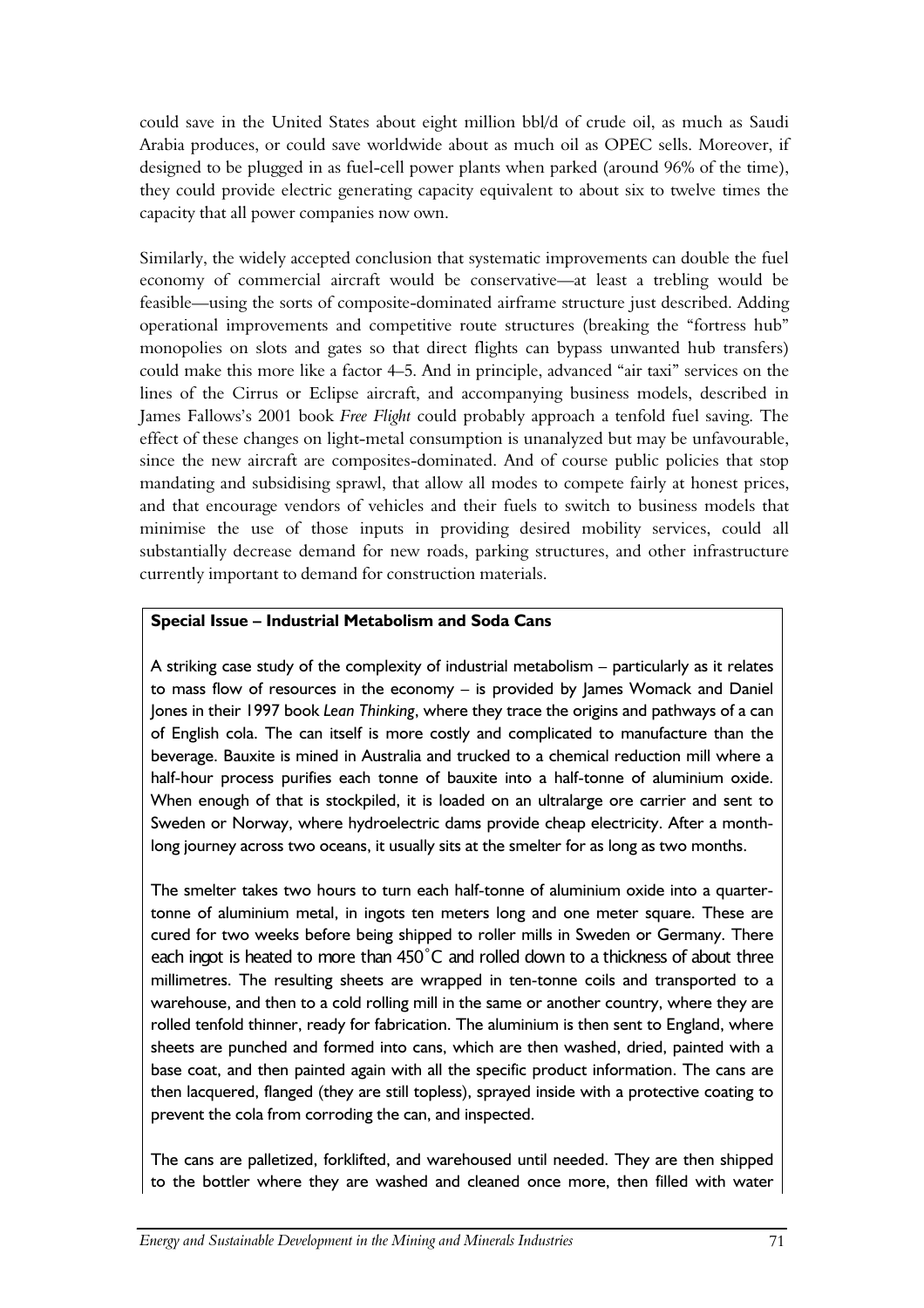mixed with flavored syrup, phosphorus, caffeine, and carbon dioxide gas. The sugar is harvested from beet fields in France and undergoes trucking, milling, refining, and shipping. The phosphorus comes from Idaho, where it is excavated from deep openpit mines—a process that also unearths cadmium and radioactive thorium. Round the clock, the mining company uses the same amount of electricity as a city of 100,000 people in order to reduce the phosphate to food-grade quality. The caffeine is shipped from a chemical manufacturer to the syrup manufacturer in England.

The filled cans are sealed with an aluminium "pop-top" lid at the rate of fifteen hundred cans per minute, then inserted into cardboard cartons printed with matching color and promotional schemes. The cartons are made of forest pulp that may have originated anywhere from Sweden or Siberia to old-growth, virgin forests of British Columbia. Palletized again, the cans are shipped to a regional distribution warehouse, and shortly thereafter to a supermarket where a typical can is purchased within three days. The consumer buys 350 millilitres of the phosphate-tinged, caffeine-impregnated, caramelflavored sugar water. Drinking the cola takes a few minutes; throwing the can away takes a second. In England, consumers discard 84 percent of all cans, which means that the overall rate of aluminium waste, after counting production losses, is 88 percent. The US still gets three-fifths of its aluminium from virgin ore, at about 20 times the energy intensity of recycled aluminium, and throws away enough aluminium to replace its entire commercial aircraft fleet every three months.

## *3.2.E Energy Security*

In the aftermath of September 11, it should be apparent that both dependence on Mideast oil and most of the world's fragile domestic infrastructure threaten our security. Replacing Mideast oil is essential, but we should not do so by increasing our reliance on vulnerable domestic sources, especially when we have more secure alternatives.

Extraordinarily concentrated energy flows invite and reward devastating attack. Nearly two decades ago, a Pentagon study *Brittle Power: Energy Strategy for National Security*,<sup>42</sup> found—and little has changed since 1982—that a handful of people could shut down three-quarters of the oil and gas supplies to the eastern coast of the US (without leaving Louisiana), cut the power to any major city, or kill millions by crashing an airliner into a nuclear power plant. Expanding centralized and vulnerable energy systems was not then and is not now the way to protect national security.

Energy security is both about decreasing reliance on Mideast sources for petroleum and also about the basic architecture of the energy infrastructure. Energy systems are not made secure unless they are designed to make large-scale failures impossible and local failures benign. Energy security starts with using less energy far more efficiently to do the same tasks. Then we must also move to obtain more energy from sources that are inherently invulnerable because they're dispersed, diverse, and increasingly renewable. And finally we must avoid increasing reliance on existing vulnerable systems.

1

<sup>&</sup>lt;sup>42</sup> A.B.and L.H.Lovins, Brittle Power: Energy Strategy for National Security (Andover, Maas.: Brick House,1982)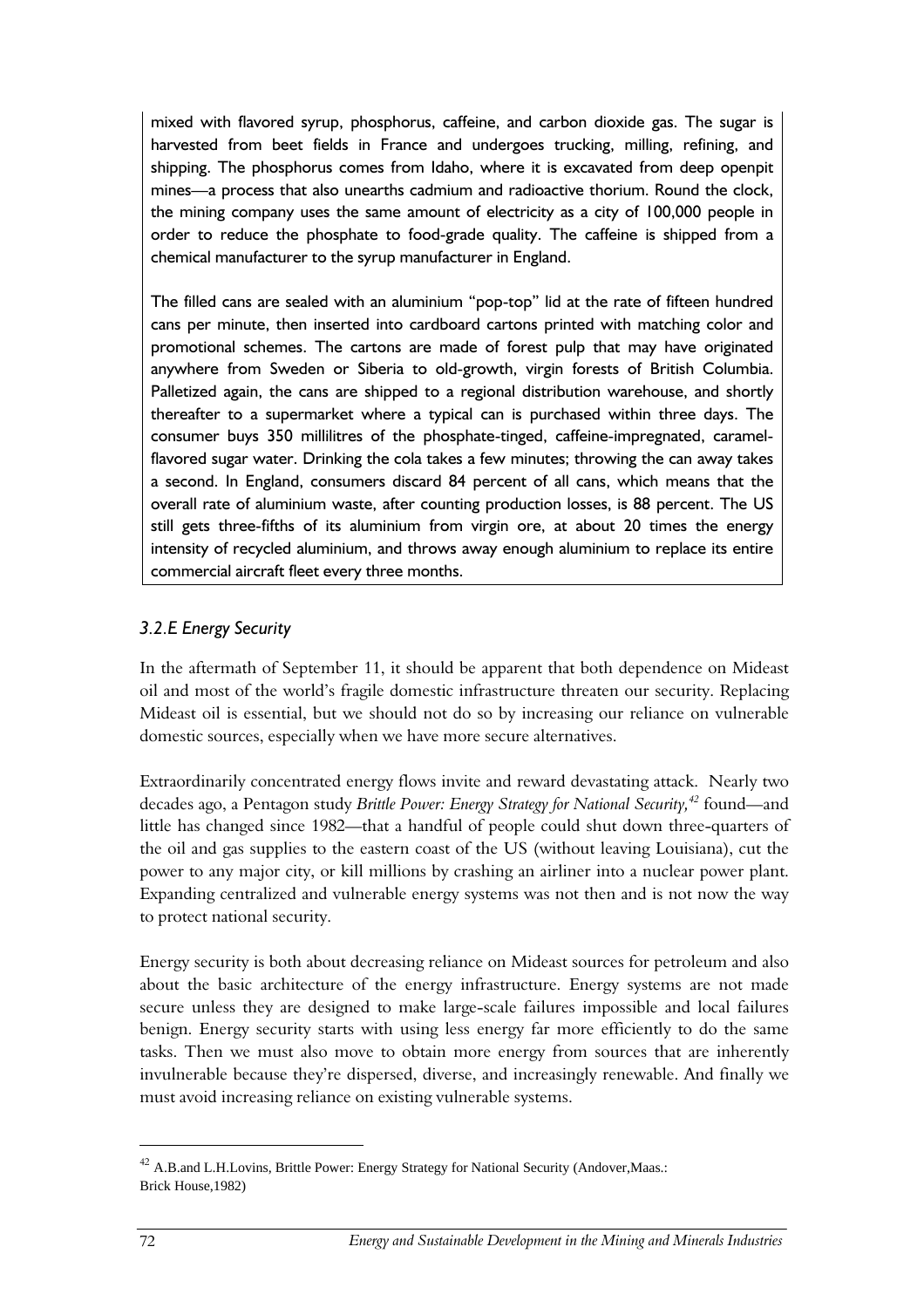This strategy doesn't cost more; indeed, it's already winning in the marketplace. For example, central power stations, no matter how well engineered, can't supply really cheap and reliable electricity. The power lines that deliver the electricity cost more than the generators, and cause almost all power failures. Onsite and neighborhood micropower is cheaper, eliminates grid losses and glitches, and harnesses waste heat, so savvy investors favor it.

It should now be obvious that for most of the world's transportation fuel to rely increasingly on the Mideast—home of at least two-thirds of the world's proven petroleum reserves—is a tragedy waiting to happen. It is also now obvious that we reduce this reliance by investing in the most quickly available and cheapest alternatives, buying the most solution with each year and every dollar, Euro, and yen. We don't need just another crude-oil source, but an inherently secure supply chain delivering useful transportation fuels all the way to customers.

Energy efficiency is the first rapid-deployment energy resource. Last year, America used 40% less energy and 49% less oil to produce each dollar of GDP than in 1975. Those savings are now the nation's largest "source"—five times domestic oil output. Most were achieved in just six years, during 1979–85, when GDP grew 16%, total oil use fell 15%, and Gulf imports fell 87%.

Modern efficiency technologies can put another billions of dollars a year back in industries' pockets. Saving energy is the fastest way to blunt OPEC's market power, beat down prices, and expand invulnerable sources' share of energy supply. For mining and minerals companies worried about the energy security – price as physical supplies – need to begin examining ways to obtain their energy services from more efficient, distributed and less vulnerable sources.

# **4 Sustainability and Competitiveness for the Minerals Industry**

## *4.1 Natural Capitalism*

The mining industry includes some of the world's oldest corporations, such as Stora Kopparberg. Its business model of finding, mining, upgrading, and selling tonnes of material is well proven. Yet quietly accumulating in many other industries are subtle pressures to reexamine this business model and to consider changing it radically.

*Natural Capitalism* describes a different way of doing business *as if* nature and people were properly valued, but without needing to know or signal their worth. Natural Capitalism is not about internalizing external costs by taxation or regulation. Instead, it is a way of making business more successful by productively using and reinvesting in all four forms of capital not just money and goods, but also people and nature.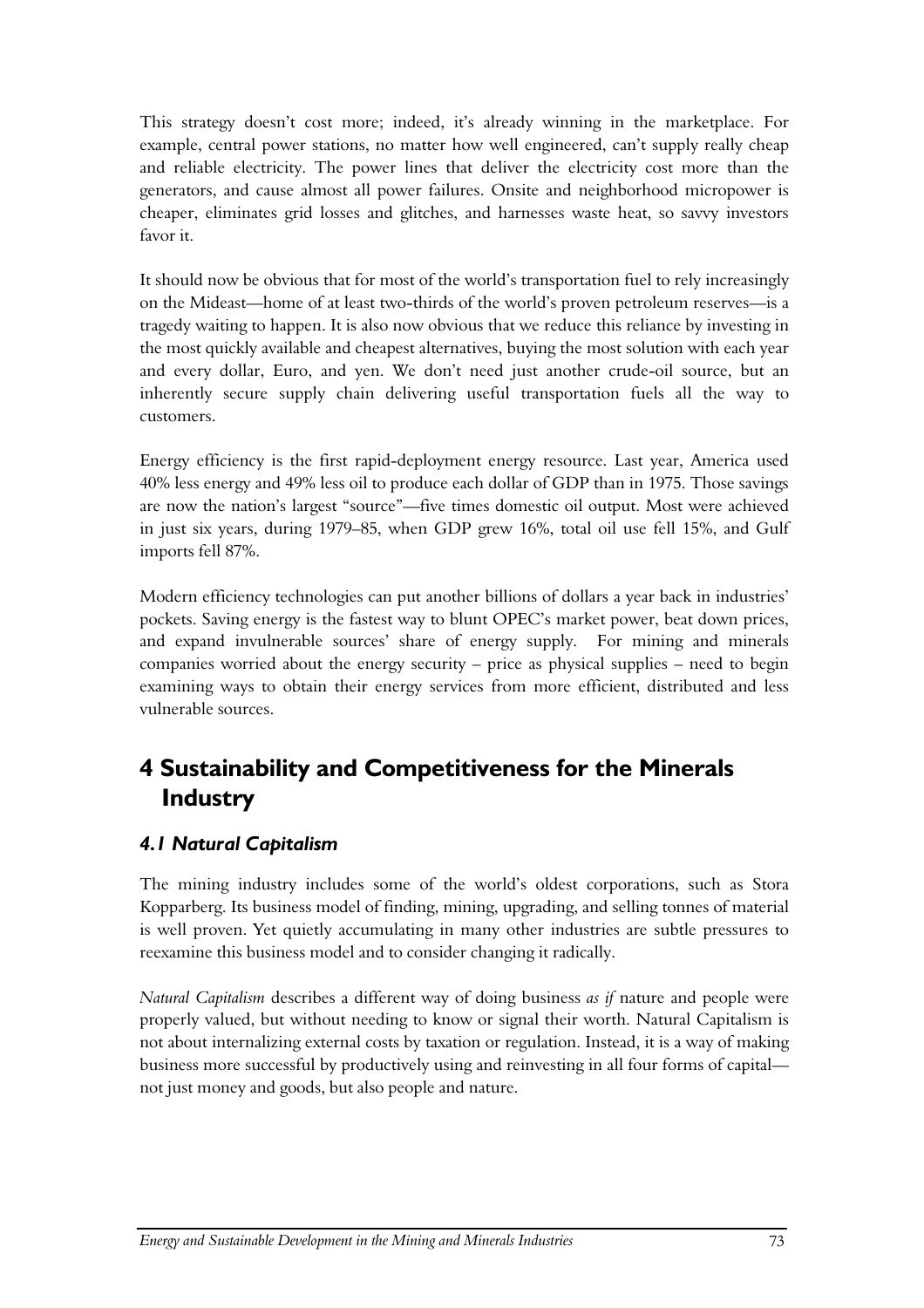Natural Capitalism combines four operational principles:

- radically increased resource productivity, often using integrative design to make very large resource savings cost less than small or no savings—*i.e.*, making investments in resource productivity yield not diminishing but expanding returns;
- closed-loop production with no waste and no toxicity;
- a "solutions economy" business model that rewards both those steps; and
- reinvesting resulting profits in the scarcest form of capital—natural capital.

Early adopters are finding that these principles can together yield stunning competitive advantage, happier workers and customers, and improved short-term profitability. The book and a *Harvard Business Review* overview of its basic business logic can be downloaded free or ordered from [www.natcap.org.](http://www.natcap.org/) 

## *4.2 Resource Efficiency*

Mining and minerals processing firms have long sought to increase their resource efficiency in order to cut costs. However, there may be considerable further scope for applying new design methods and technologies that achieve multiple benefits from single expenditures. The discussion above addressed the opportunities in drive systems, motors, pipes, pumping, and the general approach of whole-system design.

Another type of resource productivity—saving materials—can substitute for extraction and processing of virgin materials. Chapter 4 of *Natural Capitalism* discusses these opportunities in depth, and is summarized below.

Any improvement that provides the same or a better stream of *services* from a smaller flow of *stuff* can produce the same material wealth with less effort, transportation, waste, and cost. Such improvements in resource productivity are rapidly and profitably reshaping industrial economies in four main ways:

- New methods to manufacture goods are saving both energy and materials.
- Making *different goods—*smaller, lighter, more durable, more valuable, and smarter products—reduces the energy and materials used per unit of industrial output by nearly as much as the technical improvements in the manufacturing process do.
- An ever-growing share of the economy involves producing and selling not material things at all, but information and other services.
- The services people desire that used to be obtained by buying a product are increasingly being delivered as flows of services rather than as sales of goods. This may turn out to be the most significant way to reduce the flow of materials and implement truly closed loops, where the same materials are reused over and over.

In addition, highly resource-productive manufacturing—the first principle of Natural Capitalism—is being increasingly augmented by closed loops—the second principle—so that production is followed not by disposal but by resurrection in a never-ending loop. The end of this chapter will loop back to that theme.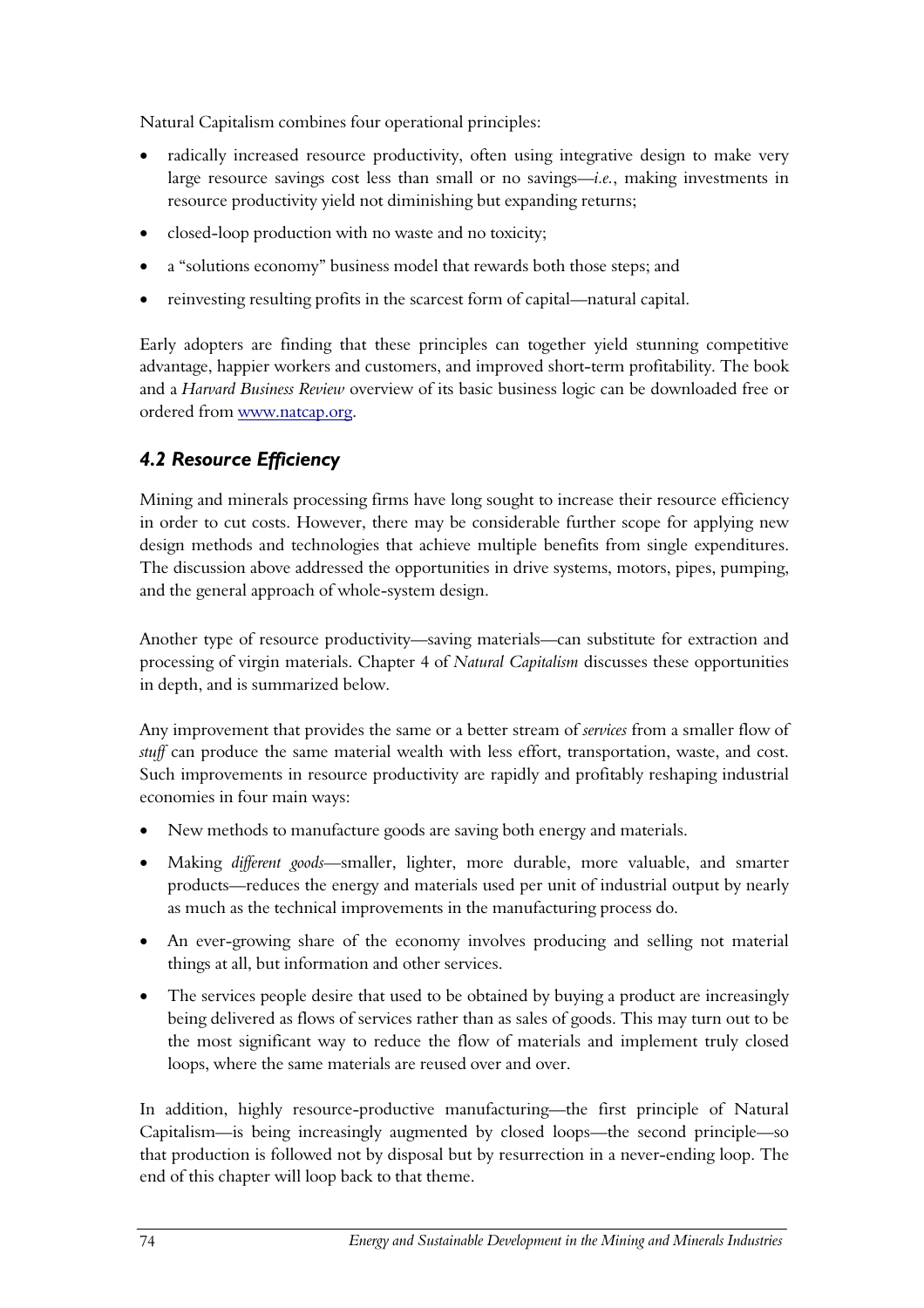Since 1972, perhaps as much as one-third of total US energy savings has been the result of the shifting composition of economic output—less cement, more cellphones, less iron, more insurance, less newsprint, more news. By 1990, US steel consumption per dollar of GDP was below its *1880* level and falling steadily. Many other major materials including copper, zinc, and nickel show similar trends. Leading the shift away from huge flows of raw materials, Japan cut its materials intensity by 40 percent just during 1973–84. But far more is yet to come. As the increasingly information-based economy switches from copper cables to optical fibers, the tonnage of phone lines will drop by 98 percent and the energy required to manufacture them by 95 percent. Spread-spectrum wireless, which may soon displace most landline communications, would then replace most of the fiber with a few microchips in your pocket.

The average new 1997 US car contained 212 fewer kg of iron and steel than did a new car in 1978, because of better design and stronger alloys. A Hypercar<sup>TM</sup> would have 889 fewer kg yet of iron and steel. It would be made of synthetics like carbon-fiber composites that are less energy-intensive, more durable, at least equally recyclable, and much stronger and lighter. If the composites' freedom from rust, fatigue, and dents enable such an autobody last, say, four times as long as a steel one, and each autobody uses three-fifths less energy to make, then the energy used to maintain a given fleet of autobodies decreases by about tenfold. And if more sensible land-use (and business models based on mobility and access, not cars and litres) lets people get the access they want with fewer cars, then the saving is even greater. Such direct savings multiply into indirect savings, too, because each stage of the industrial process, from the mine or wellhead to the junkyard or landfill, consumes energy to produce, process, transport, and dispose of materials. It also scatters waste, creates pollution, and costs money. Thus cars can adopt the hallmarks of the next industrial revolution, the same as those of microelectronics: smaller, faster, better, cheaper, delivering more service with less stuff.

The potential for saving energy, resources, pollution, waste, and money in the industrial realm would take many specialized books to describe, because its range of activities is so diverse and complex. The US chemical business alone comprises more than 30 industries producing over 70,000 distinct products in more than 12,000 factories. However, if considered in sufficiently general terms, the methods to increase industry's resource productivity can be classified into at least six main categories, which often reinforce one another:

- design mentality,
- new technologies.
- controls,
- corporate culture,
- new processes, and
- saving materials.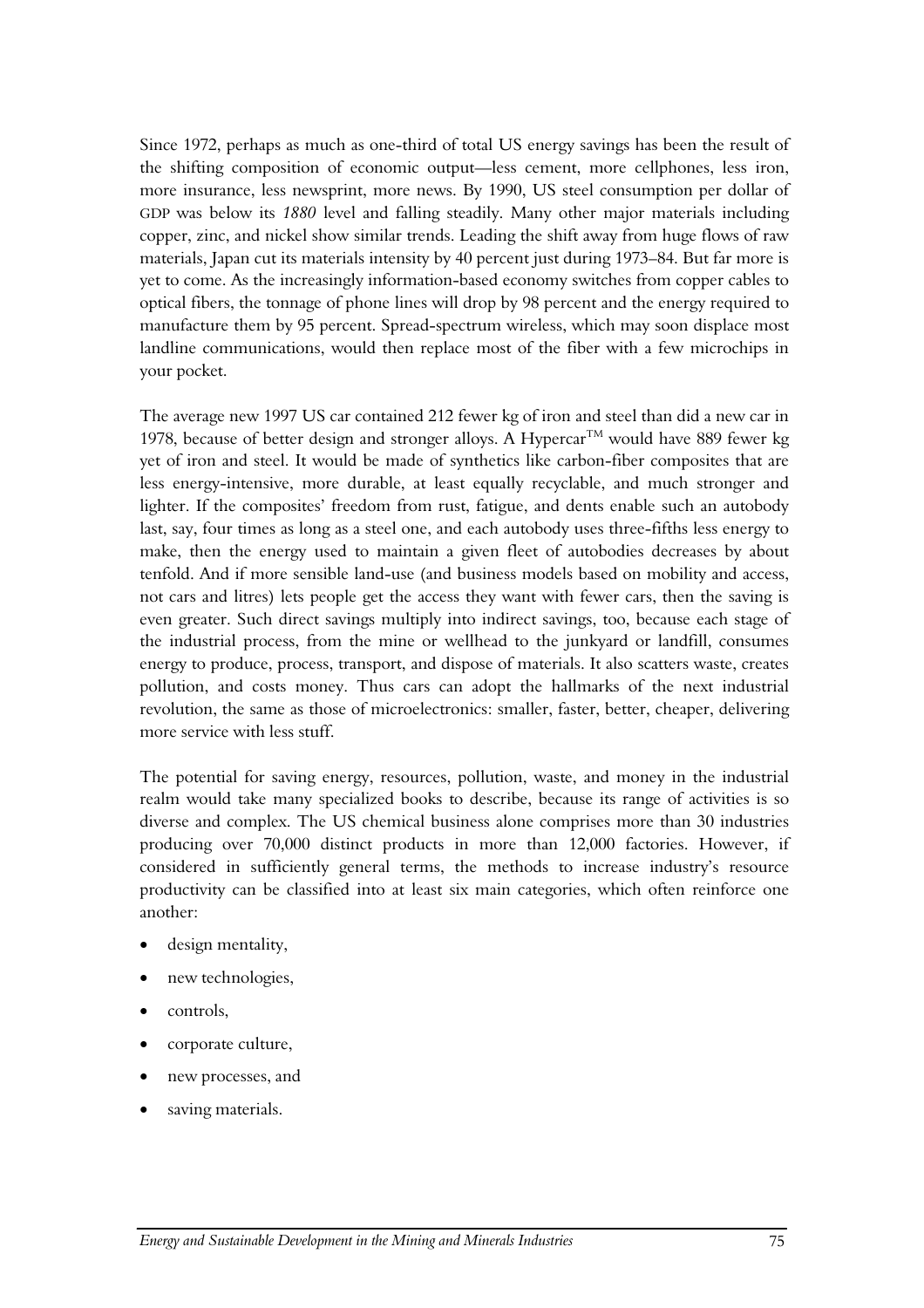## *4.3 New Processes*

Process innovations in manufacturing help cut out steps, materials, and costs. They achieve better results using simpler and cheaper inputs. In practically every industry, visionaries are improving processes and products by developing highly resource-efficient materials, techniques, and equipment. Even in iron- and steelmaking, one of the oldest, biggest, and most resource-intensive of the industrial arts, researchers have discovered ways to reduce energy use by up to about four-fifths with better output quality, less manufacturing time, less space, often less investment, and probably less total cost.

A particularly exciting area of leapfrog improvements is the potential to replace hightemperature processes with gentler, cheaper ones based on biological models which often involve using actual microorganisms or enzymes. Such discoveries come from observing and imitating nature. Ernie Robertson of Winnipeg's Biomass Institute remarked that there are three ways to turn limestone into a structural material. You can cut it into blocks (handsome but uninteresting), grind it up and calcine it at about 1,480°C into Portland cement (inelegant), or feed it to a chicken and get it back hours later as even stronger eggshell. If we were as smart as chickens, he suggested, we might master this elegant nearambient-temperature technology and expand its scale and speed. If we were as smart as clams and oysters, we might even do it slowly at about 4°C, or make that cold seawater into microstructures as impressive as the abalones' inner shell, which is tougher than missilenosecone ceramics.

Or consider the sophisticated chemical factory within every humble spider. Janine Benyus, in her 1997 book Biomimicry, contrasts arachnid with industrial processes:

The only thing we have that comes close to [spider] silk . . . is polyaramid Kevlar®, a fiber so tough it can stop bullets. But to make Kevlar, we pour petroleum-derived molecules into a pressurized vat of concentrated sulfuric acid and boil it several hundred degrees Fahrenheit in order to force it into a liquid crystal form. We then subject it to high pressures to force the fibers into alignment as we draw them out. The energy input is extreme and the toxic byproducts are odious.

The spider manages to make an equally strong and much tougher fiber at body temperature, without high pressures, heat, or corrosive acids....If we could learn to do what the spider does, we could take a soluble raw material that is infinitely renewable and make a superstrong water-insoluble fiber with negligible energy inputs and no toxic outputs.

Such biomimetic innovations could indeed displace significant flows of traditional materials. For example, Benyus asks how abalone self-assemble in seawater, at 4˚C with no furnaces, an inner shell that is twice as tough as humans' best missile-nose-cone ceramics. As it happens, Sandia National Laboratory scientists figured that out in 2000.<sup>43</sup> A passive, colddip-and-dry process can within seconds deposit hundreds or thousands of silica layers, interleaved with rubbery biopolymer, onto a substrate, yielding a transparent coating up to seven times as tough as the silica. This could in principle replace glass for toughened

1

<sup>43</sup> Sellinger, A. et al., 1998: "Continuous self-assembly of organic-inorganic nanocomposite coatings that mimic nacre," *Nature* 394, 256 – 260, 16 July.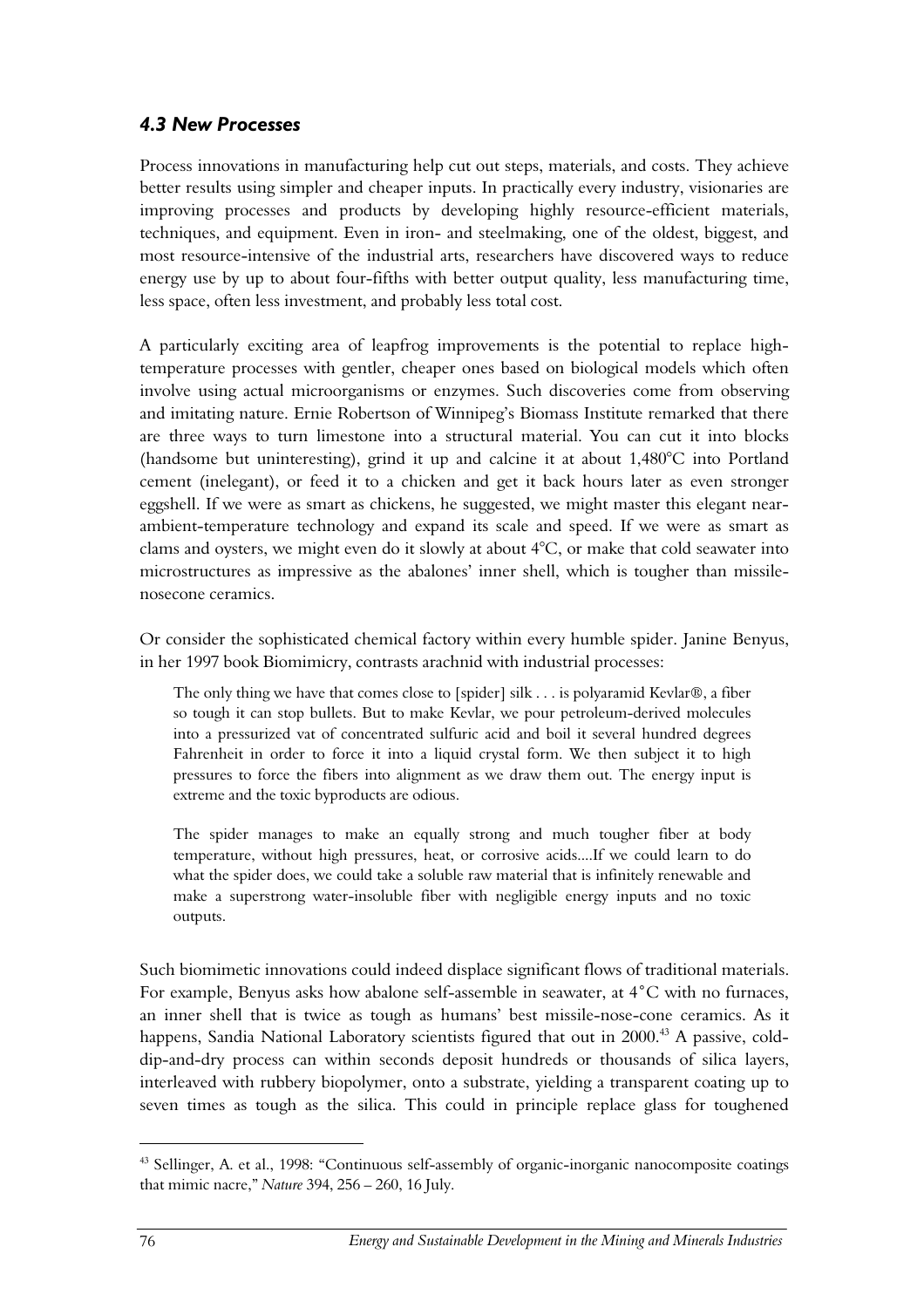windows, and might displace, for example, chrome or other hardcoats for metals and polymers. Many such advances in materials science, biomimetic and otherwise, are on the horizon.

*Natural Capitalism* continues with the even more radical potential of nanotechnology:

Ultimately, there's every indication that large-scale, specialized factories and equipment designed for product-specific processes may even be displaced by "desktop manufacturing." Flexible, computer-instructed "assemblers" will put individual atoms together at a molecular scale to produce exactly the things we want with almost zero waste and almost no energy. The technology is a feasible one, not violating any physical laws, because it is exactly what happens whenever nature turns soil and sunlight into trees, bugs into birds, grass into cows, or mother's milk into babies. We are already beginning to figure out how to do this molecular alchemy ourselves: such "nanotechnologies" are doing surprisingly well in the laboratory. When they take over at a commercial scale, factories as we know them will become a thing of the past, and so will about 99 percent of the energy and materials they use. The impact of that technology will dwarf that of any of the technical proposals in this book. Yet until nanotechnology is widely commercialized, industry should continue to explore how to reduce the massive flows of materials in its conventional production processes. Even if the nanotechnology revolution never arrives, savings nearly as great can still be profitably achieved by focusing on the last and perhaps richest of our six near-term opportunities—materials efficiency.

Materials efficiency is just as much a lesson of biological design as the making of spider-silk: biomimicry can inform not just the design of specific manufacturing processes, but also the structure and function of the entire economy. As Benyus notes, an ecologically redesigned economy will work less like an aggressive, early-colonizer sort of ecosystem and more like a mature one. Instead of a high-throughput, relatively wasteful and undiversified ecosystem, it will resemble what ecologists call a Type Three ecosystem, like a stable oak-hickory forest. Its economy sustains a high stock of diverse forms of biological wealth while consuming relatively little input. Instead, its myriad niches are all filled with organisms busily sopping up and remaking every crumb of detritus into new life. Ecosystem succession tends in this direction. So does the evolution of sustainable economies. Benyus reminds us that "We don't need to invent a sustainable world—that's been done already." It's all around us. We need only to learn from its success in sustaining the maximum wealth with the minimum of materials flow.

## *4.4 Saving Materials*

If everybody in society is to have one widget, how many widgets must we make each year? Just enough to accommodate the number that break, wear out, or are sent away, plus however many we need to keep up with growth in the number of people. A key variable in production levels is clearly *how long* the widgets last. If the widgets are something to drink out of, we need a lot fewer ceramic mugs than paper or plastic cups, because the ceramic lasts almost forever unless we drop it, while the throwaways can be used only once or twice before they fall apart. If we make the ceramic mug unbreakable—especially if we also make it beautiful, so people enjoy having and using it—then it can last long enough to hand on to our great-grandchildren. Once enough such unbreakable mugs were manufactured to equip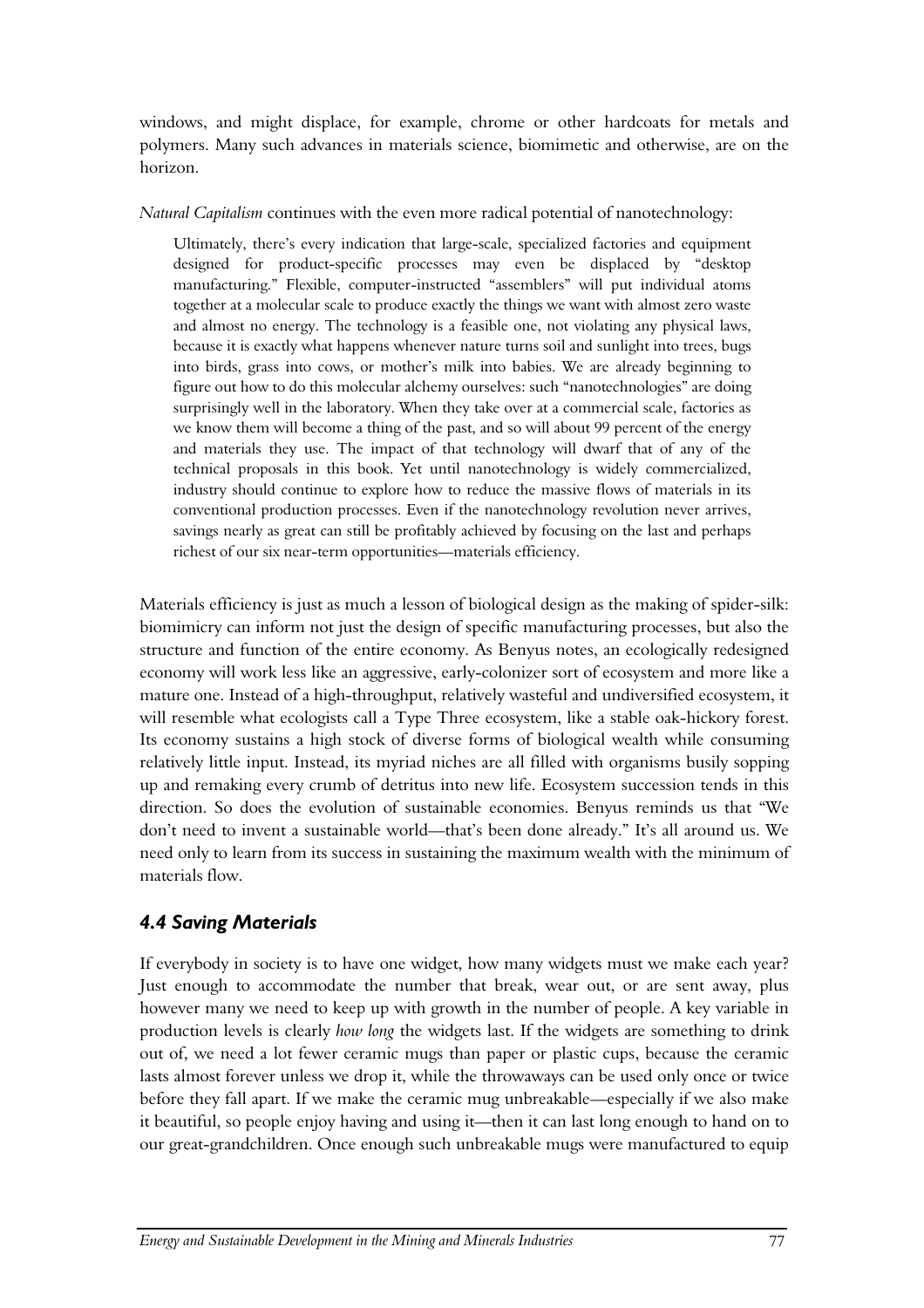everybody with one, or with enough, relatively few would need to be made in each subsequent year to keep everyone perpetually supplied with the service that mugs provide.

Of course, if the ceramic mug is replacing disposable single-use paper or plastic cups, it keeps on saving those throwaway materials—made of forests and natural gas, birds and bayous—continually, for as long as the durable product is used instead. Amory Lovins has carried in his shirt pocket since 1963 a simple folding cup: two rivets attaching two flat, oval pieces of stamped stainless-steel sheet that bend and snap into a curved cup shape. By now it has saved thousands of paper or styrofoam cups. It should last for at least a lifetime, then be indefinitely repairable by re-riveting. To be sure, half the fun of buying consumer goods is getting an ever-growing array of diverse items. But for most of what industry produces, this is hardly a consideration: Few of us collect washing machines, let alone steel billets or blast furnaces. In fact, washing machines not only cost money and take up space; they are used so relatively seldom, and repaired and remanufactured so little, that they are 10–80 times more materials-intensive, per load of wash done, than are semicommercial machines, like those shared by the occupants of an apartment house. Thus if even a modest fraction of people choose to share a washing machine, considerable materials flow can be avoided.

Items can be made even more economical if they're designed with the spare and elegant simplicity of a Shaker chair or a Ming vase. Good design needs less material to create a beautiful and functional object. Sculptural talent can be enhanced nowadays by computeraided design, which calculates stresses and determines exactly how little material, artfully placed, will make the object just as strong as we want—but no stronger. Often this requires severalfold less material. Strength can also be put only where it's needed: If an object will tend to break in one inherently weaker place, then it would be wasteful to make it excessively strong in another place. Conversely, small changes in design can produce vastly better function. Surgical bone screws used to pull out or break frequently, requiring another painful and costly operation. Then computer-aided engineering revealed that just moving just a few percent of the metal from where it wasn't needed to where it was needed would make the screws hold tenaciously and hardly ever break.

Another area for savings is the efficiency with which the raw material is converted into the finished object. That factor depends on the manufacturing process: excess material needn't be removed to achieve the desired shape if all the material is *already* in the desired shape. "Net-shape" and "near-net-shape" manufacturing makes virtually every molecule of material fed into the process emerge as a useful product. Many processes implement scrap recovery to take back leftover material for reuse, but ideally, there will be no scrap because it will have been designed away at the outset.

Net-shape production unlocks a further profitable way to save materials: consolidating many small parts, each individually fabricated, into a single large part molded to net shape. A toilet float/valve assembly, made mainly of cast or machined brass parts, was redesigned from 20 to 3 ounces, 14 parts to one molded plastic part, and \$3.68 to \$0.58 production cost. A 13 pound steel tricycle with 126 parts was redesigned to a 3-pound, 26-part plastic version at one-fourth the cost. A windshield-wiper arm was reengineered from 49 parts to one, at lower total cost, even though it was made of \$150/kg carbon-fiber composites. Since molded plastic parts produce a very low amount of manufacturing scrap compared to metals, these examples actually saved far more input materials than they saved weight in the finished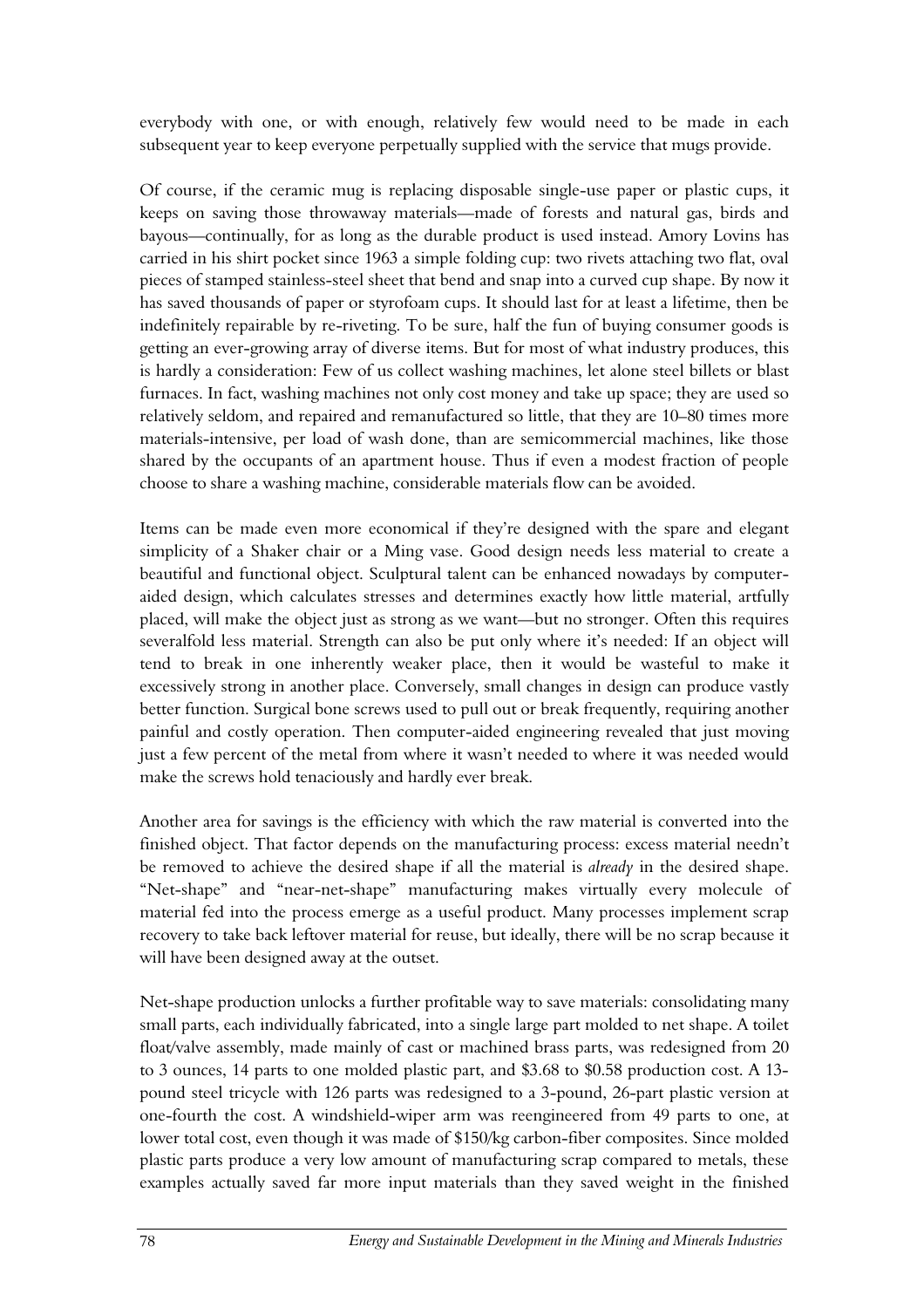parts: the avoided scrap amplified the direct savings from parts consolidation. Moreover, not only plastics and clays can be molded to net shape, but also metal parts, through techniques like hydroforming, semiplastic forming, plasma spray, and powder metallurgy. These are increasingly eliminating machining scrap by eliminating machining.

Eliminating scrap takes many forms. In a sawmill, three-dimensional laser measuring devices can "visualize" how to slice up a log into the highest-value combination of lumber with the least sawdust, just as computers in clothing factories design complex cutting patterns to waste the least cloth. In Shimizu's advanced robotic system for high-rise building construction, precut and preassembled materials are computer-controlled and delivered on a just-in-time basis to the jobsite, eliminating onsite storage, with its associated pilferage, damage, and weather loss, and reducing packaging and construction waste by up to 70 percent. The Swedish construction firm Skanska has a similar system for not delivering to the construction site anything that won't go into the building—thus saving not only materials waste but also, importantly, on transportation in both directions.

# *4.5 Improving Production Quality*

A further key way to waste fewer materials is to improve production quality. The US metalcasting industry has only a 55 percent average yield; 45 percent of its castings are defective and must be melted down and recast. Nearly half the equipment, labour, and melting energy (which is over half the foundries' total energy) is thus wasted. However, available innovations could probably push yields to 80–90 percent, nearly doubling this industry's output per unit of capital, labour, and energy and cutting its waste of materials by two- to fourfold. This means less mining but happier customers.

Still another way to save materials is to make a given unit of product more *effective* in providing the desired service. In 1810, iron boilers for locomotives weighed 1,338 kg per kilowatt. Steel boilers cut this ratio by more than threefold by the mid-1800s. By 1900, it was 134 kg/kW; by 1950, with electric locomotives, about 33; and by 1980, with more advanced magnetic materials, about 19. Much of this 71-fold increase in the masseffectiveness of the iron came from the process change from steam to electric traction. Similarly, stretchwrapping machines that enclose palletized goods in tough plastic film, to hold them in place and protect them, use 7.5 times less plastic film than shrinkwrapping, but need no heating and give better results.

Other examples of substituting quality and innovation for mass abound in modern life. In the US, aluminium cans weigh 40 percent less than they did a decade ago; Anheuser-Busch just saved 21 million pounds of metal a year by making its beer-can rims three millimetres smaller in diameter without reducing the contents. A new Dow process that eliminates varnishing, spraying, and baking can save 99.7 percent of the wasted materials and 62 percent of the energy needed for preparing aluminium beverage cans for filling. The mass of the average European yogurt container dropped by 67 percent during 1960–90, that of a beer bottle by 28 percent during 1970–90, that of a Kodak film canister by 22 percent. An office building that needed 100,000 tonnes of steel 30 years ago can now be built with no more than 35,000 tonnes because of better steel and smarter design. Interface's reduced-faceweight carpet, with lower pile height and higher density, is beautiful, *more* durable, and saves twice as much embodied energy as the factory that makes it consumes.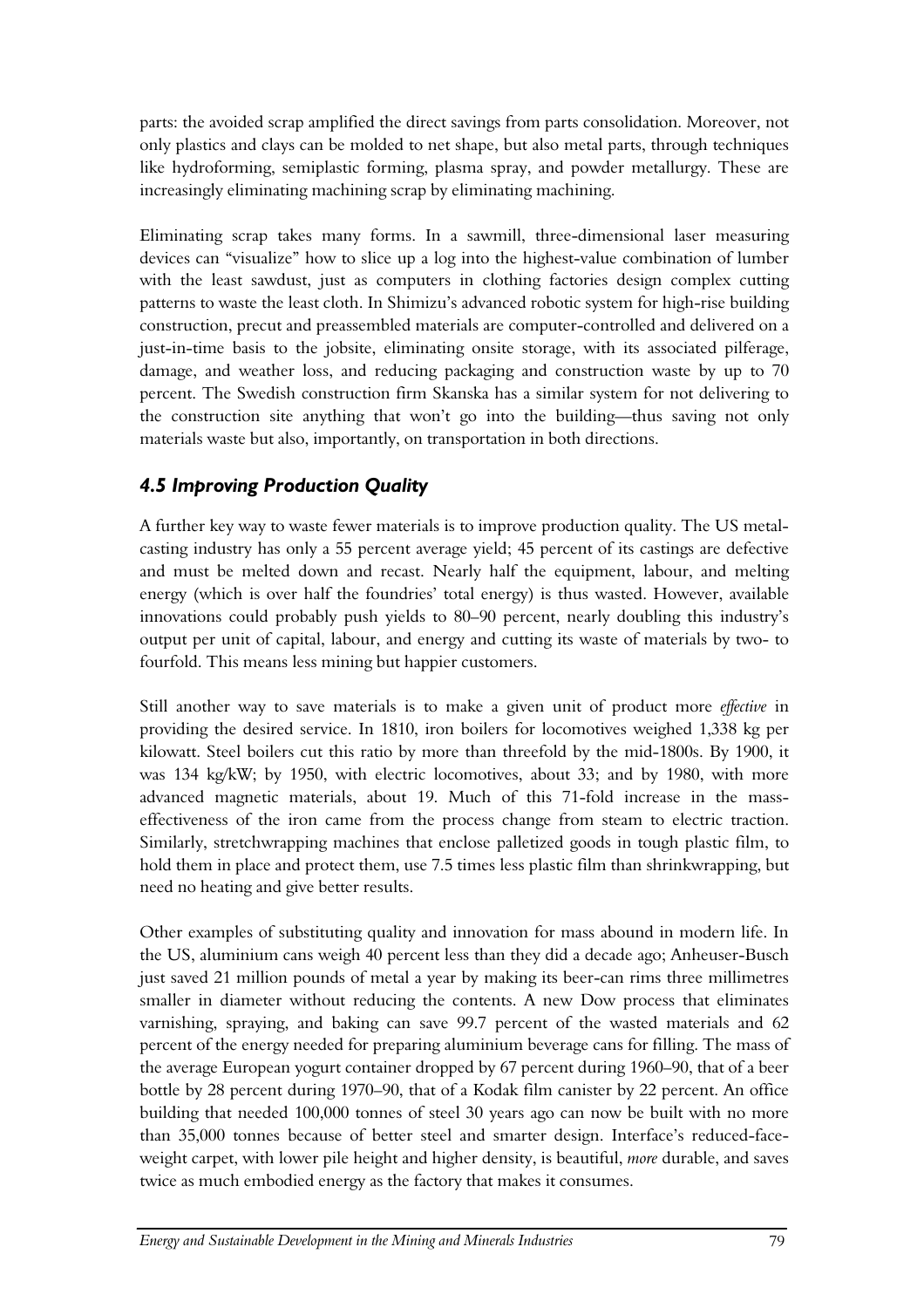Following its philosophy that "sustainable growth has to be focused on a *functionality* not a product", and that *"The next major step toward sustainable growth is to improve the value of our products and services per unit of natural resources employed*"—that is, to raise resource productivity across the board—DuPont is "downgauging" its polyester film. Making it thinner, stronger, and more valuable lets the company "sell less material at a higher price. On average, for every 10 percent of material reduced there is a 10 percent increase in value and price. Our ability to continually improve the inherent properties enables this process to go on indefinitely." The next step is to recycle used film and other polyester products by "unzipping" their molecules. A 45,000-tonne-per-year methanolysis plant for this purpose is now being proven out in order "to keep those molecules working indefinitely, reducing the need for new feedstocks from natural resources." The same loop-closing process is underway in the carpet industry, whose products, 95 percent petrochemical-based, are now ending up in American landfills at the rate of nearly 5,000 tonnes a day.

Still another way to save materials is to improve the design not merely of the specific component but of the entire product or process that uses them—the essence of the design approach Buckminster Fuller called "ephemeralisation," doing the job with the merest wisps of material, optimally deployed. In J. Baldwin's words, "The less material used per function, the closer the design is to pure principle." Even less than Fulleresque versions can yield impressive results. For example, a Romanian-American engineer noticed that overhead cranes, a ubiquitous means of moving heavy objects around factories and dockyards, were made of very heavy-duty steel beams. This was necessary because the hoist-motor travelled along the whole length of the crossbeam, so when it was in the middle, its great weight would buckle any but the stiffest beam. He redesigned the crane so the hoisting motor was at the end of the crossbeam, where its force would be borne straight down the support frame or wall to the ground. A light pulley, not a heavy motor, moved along the crossbeam to do the lifting. Result: same lifting capacity, six-sevenths less steel.

## *4.6 Born-Again Materials*

Ultimately, though, people get tired of even a well-designed and efficiently made object, or it gets irreparably destroyed or worn out. Repair, reuse, upgrading, remanufacturing, and recycling are then the five main ways to keep the gift of good materials and good work moving on to other users and other uses. Repair, which works better if the product was designed to facilitate it, returns failed goods to satisfactory service for the same or a thriftier owner. Reuse passes them to another user, or perhaps to a new life with a different purpose. Upgrading existing equipment is familiar with personal computers and sewing machines, both of which can replace "mutable software" when desired and interchangeable parts of "eternal hardware" when necessary; upgrading can be a service as valuable for the provider as for the customer. Remanufacturing might, for example, strip off the worn surface and design, replacing them with an attractive new finish and pattern, for the same or another purpose.

Industry is already rising to these opportunities. Remanufacturing worldwide is saving energy equivalent to the output of five giant power stations, and saving annually enough raw materials to fill a freight train 1,775 km long. More than 73,000 US remanufacturing firms, directly employing 480,000 people, generated 1996 revenues of \$53 billion, "a value greater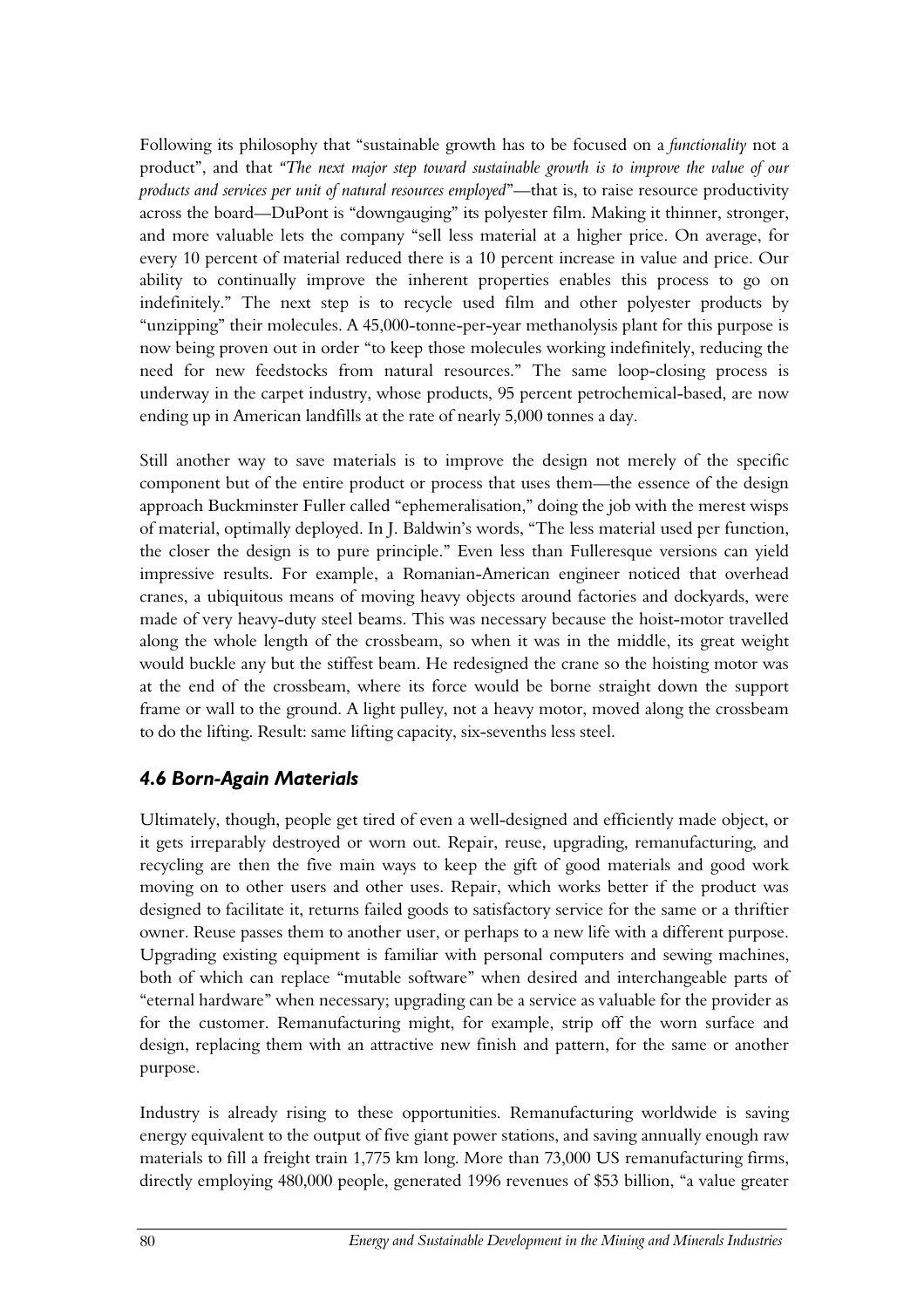than the entire consumer durables industry (appliances, furniture, audio and video, farm and garden equipment)." The biggest remanufacturer in the United States, regularly rebuilding everything from radars to rifles to entire aircraft, is the Department of Defense. The second-biggest U.S maker of furniture, Herman Miller, has a special daylit factory devoted exclusively to remanufacturing into like-new condition every kind of furniture the company has ever made. Its larger rival, Steelcase, is one of many large firms battling with independent remanufacturers for the profits from remaking its own products.

Big benefits flow to both customers and manufacturers when products get reborn. "Disposable" cameras are affordable (and profitable) because Fuji and Kodak actually salvage them from photofinishers, remanufacture them, reload the film, and sell them again. IBM remanufactures its computers; by 1997 its 9,492-square-metre Asset Recovery Center in Endicott, New York, was recovering nearly 16,000 tonnes of computers and computer parts per year. The Italian firm Bibo shifted in 1993 from making throwaway plastic plates to charging for their use, then recycling them into new ones. Xerox's worldwide remanufacturing operations boosted profits by about \$200 million over three recent years, \$700 million over its whole history; its basic green-designed photocopier, with every part reusable or recyclable, was expected to save it \$1 billion via long-term remanufacturing. The University of North Carolina's business school has even hired a professor of "reverse logistics"—"dedistributing" products back from customers for remanufacture.

Obviously, it's much easier to disassemble a product for remanufacturing or reuse of its parts if it was designed with that end in mind. Personal-computer software can now help designers minimize disassembly time and compare the manufacture and disposal impacts of design alternatives. For an increasing range of products in Germany, which pioneered the concept of "product responsibility"—you make it, you own it forever—factories producing everything from televisions to cars design them for easy disassembly and disposition, because otherwise the costs of assuming the post-user responsibility are prohibitive. The system, which is spreading across Europe and to Japan, raised the German rate of packaging recycling from 12 percent in 1992 to 86 percent in 1997, and during 1991–97, raised plastic collection by 1,790 percent, reduced households' and small businesses' use of packaging by 17 percent. By the end of 1998, some 28 countries had implemented "takeback" laws for packaging, 16 for batteries, and 12 were planning takeback requirements for electronics. Such lifecycle responsibility also creates unexpected benefits: BMW designed the Z-1 sportscar's recyclable all-thermoplastic skin to be strippable from the metal chassis in 20 minutes on an "unassembly line" mainly for environmental reasons, but that configuration also made repairs much easier. Or when Alpha-Fry Group in Germany felt burdened by the cleaning costs of returned jars for its solder paste, it switched to pure tin containers, which on return are remelted into new solder—11 cents cheaper per jar. Avoiding dissipation of materials that are costly to buy and toxic when dispersed is smart business: when Dow announced a \$1-billion, 10-year environmental investment program, it was not just being socially responsible. It also anticipated a 30–40 percent annual return.

What if an item's options for repair, reuse, and remanufacturing are exhausted? Then it can be recycled to reconstitute it into another similar product. As a last resort, it can be downcycled—ground, melted, or dissolved so its basic materials can be reincarnated for a lower purpose, such as a filler material. (Thus do many recycled plastics, no longer pure or strong enough for their original purpose, end up as tent pegs and park benches.) Waste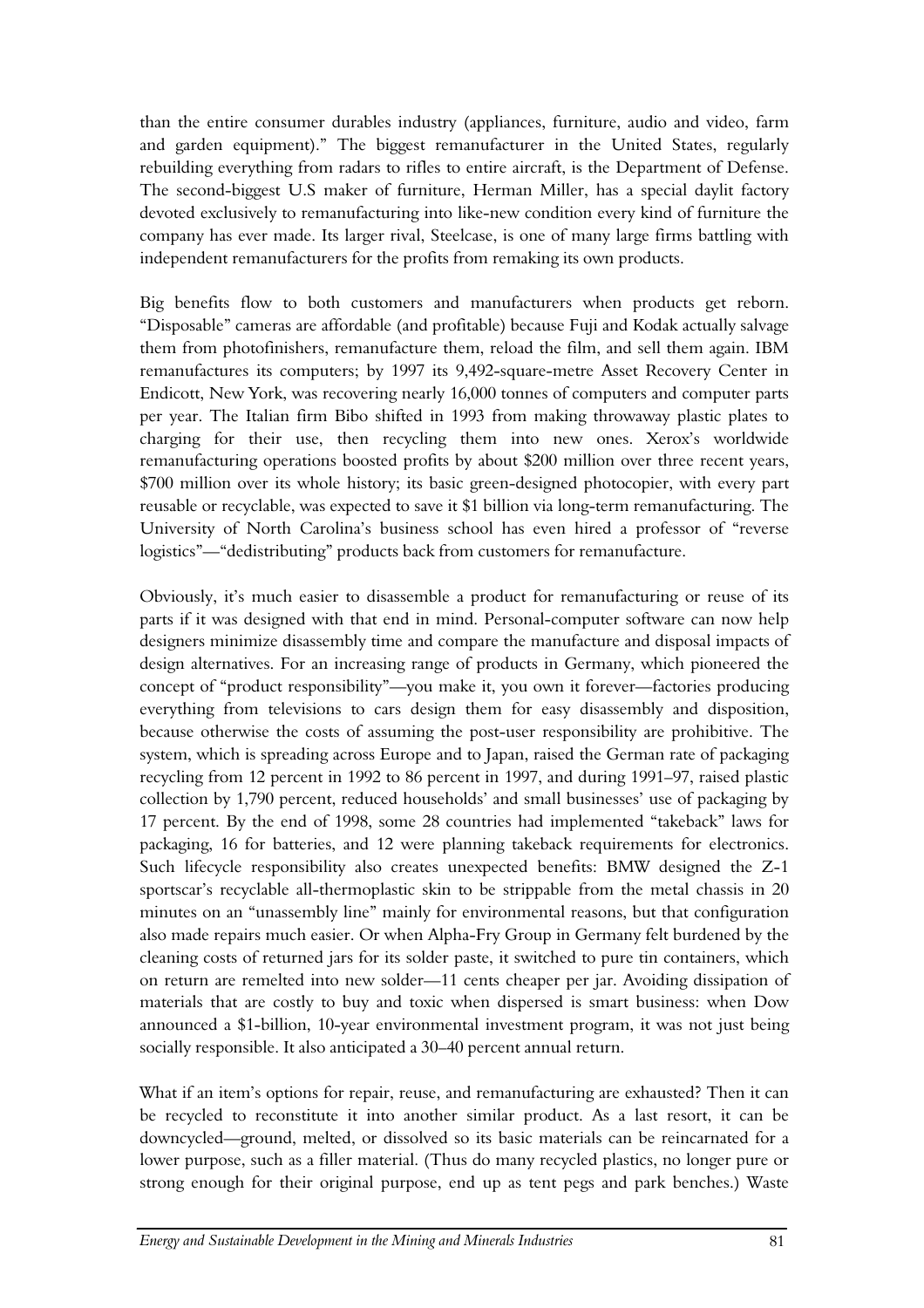exchanges like the Internet regional exchange sponsored by Canberra (which aims to eliminate waste by 2010), or a private-sector initiative in the region around Brownsville, Texas, and Matamoros, Mexico, aim to match waste materials with potential buyers. Hardto-recycle materials, like tires, drywall, plastics, insulation, glass, and biosolids, can even be disintegrated by intense sound waves into fine powders for easier reprocessing. Materials that don't now biodegrade can be replaced with compostable ones, like the 1.8 billion potato-starch-and-limestone containers that McDonald's is trying as replacements for polystyrene clamshells— replacements that also happen to cost no more and to need much less energy to make.

These options can shift with improvements in technologies and prices as innovations turn trash into cash. Henry Ford's original car factories had an entire section devoted to reclaiming wooden crates and pallets, many of which were made into autobodies. In 1994, Mitsubishi Motors in Japan, which ships about 2,800 cases of car parts each month to its German distributor, switched from throwaway cardboard and wooden boxes to steel cases which are emptied, folded down, sent back to Japan, reused for an expected ten years, then remanufactured or recycled. Three-fourths of all fresh produce in Germany is now shipped in standard reusable crates sold or leased by the International Fruit Container Organisation—another consequence of the 1991 takeback law. DuPont's Petretec process can indefinitely regenerate throwaway polyester film (four-fifths of its billion-dollar films business) into new film with the same quality as that made from virgin materials, but costing up to one-fourth less. Recycling old car batteries, which every state requires to be turned in when buying a new one, now provided 93–98 percent of all the lead for US lead-acid batteries. Most spectacularly, when Reynolds employee Daniel Cudzik invented in 1976 the aluminium-can pop-top that stays attached when the can is opened, that little tab—because Americans recycle over 100,000 aluminium cans every minute—"enabled the additional recycling of about 200,000 metric tons of aluminium since 1980." This equates to about 3 billion kilowatt-hours of saved electricity, and, if coal-fired, to pollutants including over 3 billion kg of carbon dioxide.

Some recycled materials, like old bricks, beams, and cobbles, can actually be worth more than new ones. Others can gain novel properties from reprocessing. "Environ" biocomposite, for example, is a decorative nonstructural surface-finish material, made from recycled paper and bioresin, that looks like stone, cuts like wood, is twice as hard as red oak, and has half the weight of granite but better abrasion resistance. When you apply these closed-loop principles to everything from packaging to the three billion tonnes of construction materials used each year, a substantial amount of reclaiming is at stake—and every ton not extracted, treated, and moved means less harm to natural capital.

What is the scope, throughout the industrial system, for combining *all* of these steps product effectiveness and longevity, minimum-materials design and manufacturing, scrap recovery, reuse, repair, remanufacturing, recycling, upgrading, and materials savings through better quality, greater product effectiveness, and smarter design? Nobody knows yet. But many experts now believe that if the entire spectrum of materials savings were systematically applied to every material object we make and use, and if enough time were allowed for all the indirect materials savings to work through the structure of the whole economy, together they would reduce the total *flow* of materials needed to sustain a given *stock* of material artifacts or *flow* of services by a factor much nearer to one hundred, or even more, than to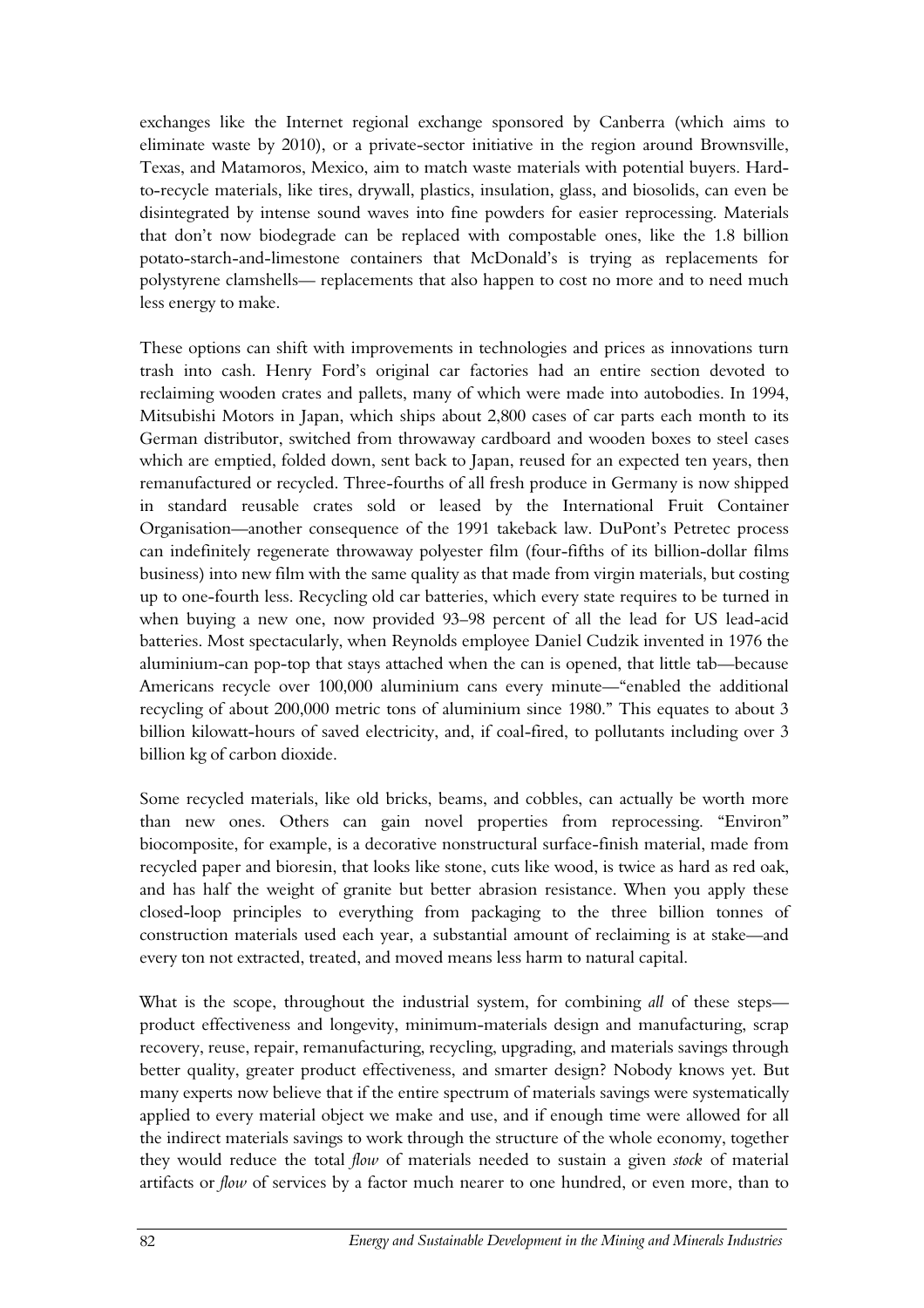ten. This is in large part because smarter design can often wring more service from a given artifact, so all these savings won't just add; they'll multiply. And as each of those multiplying savings turns less green land into brown wasteland, less fossil fuel into climate change, less life into death, it will accelerate the restoration and increase the abundance of natural capital.

In short, the whole concept of industry's dependence on ever faster once-through flow of materials from depletion to pollution is turning from a hallmark of progress into a nagging signal of uncompetitiveness. It is dismaying enough that, compared with their theoretical potential, even the most energy-efficient countries are only a few percent energy-efficient. It's even worse that only one percent of the total North American materials flow ends up in, and is still being used within, products six months after their sale. That roughly one percent materials efficiency is looking more and more like a vast business opportunity. But this opportunity extends far beyond just recycling bottles and paper, for it involves nothing less than the fundamental redesign of industrial production and the myriad uses for its products. The next business frontier is rethinking everything we consume: what it does, where it comes from, where it goes, and how we can keep on getting its service from a net flow of very nearly nothing at all—but ideas.

#### **Special Issue – Massflow**

A considerable fraction of economic benefit, and essentially all environmental harm, is caused by movements and transformations of physical material. (Nonrenewable energy is converted from mined fuel, and toxicity comes from mined materials or transformations of them.) The massflow in modern societies is extremely large. To provide one average middle-class American family's consumption for a year in 1990 required a massflow exceeding 1,200 tonnes of material, including consumptively used water. Of that total, roughly 83% is extracted, moved, processed, and used or sold or disposed of by the mining and minerals industries. Those industries' relationship to issues of sustainability is thus intimate and ineluctable.

In 1990, the average American's economic and personal activities mobilized a flow of roughly 56 dry-weight kilograms of material per day, comprising 21 kg of fuel, 21 kg of construction materials, 7 kg of farm and 3 kg of forest products, 3 kg of industrial minerals, and 1.4 kg of metals of which 90 percent is iron and steel. All but the 10 kg of farm and forest products—about 83%—was mined. Net of 3 kg of recycled materials, that average American's daily activities emitted 19 kg of gaseous material into the air, add 21 kg to the stock of material artifacts, generated 6 kg of concentrated wastes, and dissipated 1.6 kg of nongaseous wastes into the environment in such scattered forms as pesticides, fertilizers, and rubber crumbs rubbed off tires. In addition, the average American's daily activities required the consumption of about 1,425 kg of water and produced more than 100 kg of wastes, mostly waste rock, from mining and other extractive activities. This is the equivalent of 256 million full truckloads of goods and materials per annum for every person in the country. The consequences of this vast massflow include habitat disruption, emissions, toxicity, and depletion of high-grade resources.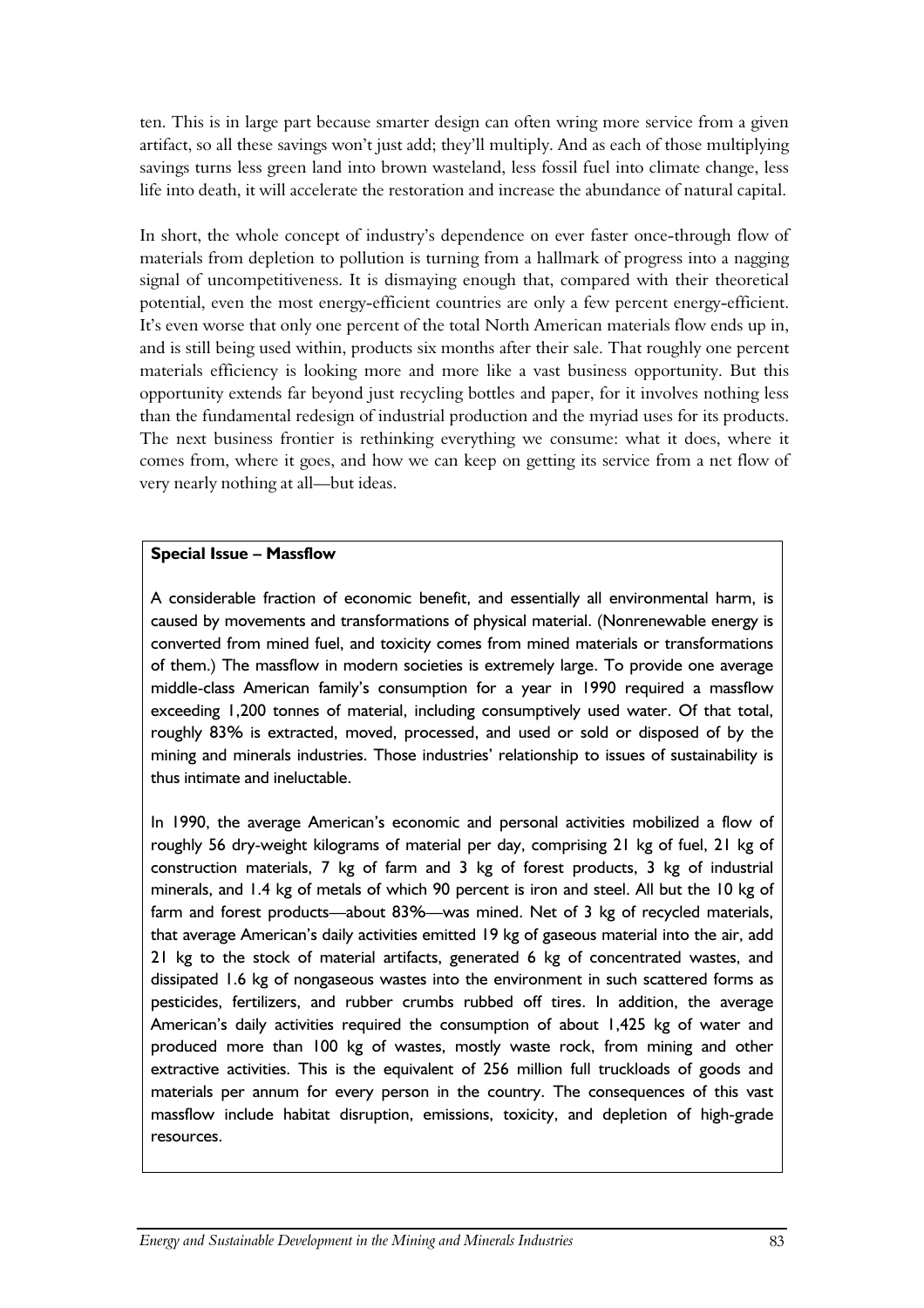In sum, Americans waste or cause to be wasted more than 454 metric tons of materials per person per year. This figure includes: 1.6 million tonnes (770 million square metres) of carpet landfilled, 1.1 million tonnes of carbon dioxide emitted into the atmosphere, 9 million tonnes of polystyrene peanuts, 13 million tonnes of food discarded at home, 160 million tonnes of organic and inorganic chemicals used for manufacturing and processing, 320 million tonnes of hazardous waste generated by chemical production, and 1.7 billion tonnes of construction debris. The figure does not include wastes emitted as the result of extracting gas, coal, oil, and minerals, which would add at least another 15 billion tonnes per year, or 168 kg per person per day. Furthermore, these are merely domestic figures for material flows, and do not account for wastes generated overseas on Americans' behalf. For example, one large gold mine in Irian Jaya annually generates 180 kg of tailings and toxic waste for every man, woman and child in the US Only a tiny fraction of the 118,000 tonnes of daily material flow comes to the United States as gold; the rest remains in Indonesia as toxic tailings

Total annual wastes in the United States, excluding wastewater, now exceed 23 trillion kilograms a year. (A trillion is a large number: To count to 50 trillion at the rate of one per second would require the entire lifetimes of 24,000 people.) If wastewater is factored in, the total annual flow of waste in the American industrial system is 113 trillion kilograms. Less than 2 percent of the total waste stream is actually recycled—primarily paper, glass, plastic, aluminium, and steel. Over the course of a decade, 220 billion tonnes of American resources will have been transformed into non-productive solids and gases. Indeed, since only about 7% of the total massflow extracted gets into products—the other 93% is lost during extraction and manufacturing—and only about 1% of the original extraction ends up in durable products, more than 99% of the extracted mass goes to waste. This pervasive waste represents a vast business opportunity.

These are US numbers, but studies organized by the World Resources Institute and others in the past few years suggest that the corresponding figures for other industrialized countries are broadly comparable. Japan in 1990, for example, used about 52 kg of materials per person per day, close to the US estimate of 56, and put somewhat more building materials into domestic stock (7.7 tonnes per person-year in Japan *vs.* 6.7 in the US). Developing nations generally aspire to an economy like America's, but many are growing and industrializing much faster. Britain required more than a century to double its income in the first Industrial Revolution. Korea took fewer than 25 years. After the US began its industrialisation, 50 years passed before income doubled; in China, it required only nine years. The staggering rate of waste in the United States could therefore be quickly overtaken by the rest of the world, which has 21 times as many people, if historic development patterns were simply replicated rather than improved.

This passage is adapted from Chapter 3 of Natural Capitalism, which contains the references; the primary source is Wernick, I. K. & Ausubel, J. H. 1995: "National Materials Flows and the Environment," *Ann. Rev. En. Envt.* 20:463–492.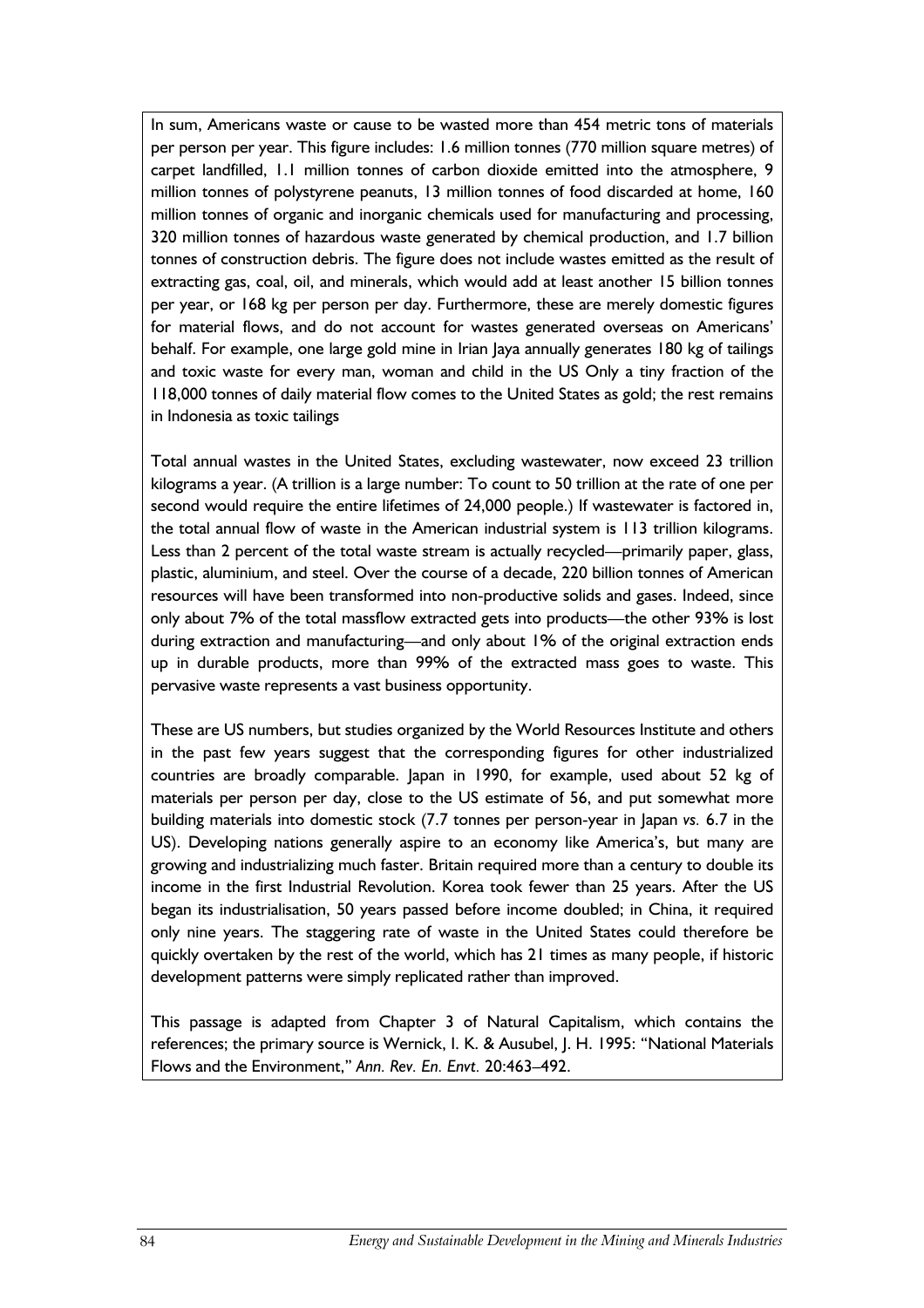## *4.7 The Solutions Economy – Minerals Services*

Even this excerpt from a longer and well-annotated discussion suggests that mining and minerals companies intending to sell ever more tonnes of their product may be disappointed in a global economy that is shifting perceptibly towards doing more and better with less for longer. It is not a sound strategy to want to sell ever more tonnes when customers wish to buy ever fewer tonnes. But the third principle of Natural Capitalism—the "solutions economy"—specifically rewards this shift, and may offer remarkable opportunities for rethinking the minerals value chain.

Traditionally, businesses made and sold material products (or, increasingly, dematerialized services). The less resource-efficient the product, the more raw material would be embodied and sold, and the more inputs the purchaser would need to operate it. The less durable the product, the sooner another could be sold to replace it. If customers had no alternative, this might work; yet clearly it rewarded the vendor for exactly the opposite of what the customer wants.

A solutions economy business model, in contrast, replaces the occasional making and selling of goods with a continuous flow of value and service—in a relationship that rewards both the provider and the customer *in the same way*, namely for doing more and better with less for longer. Its key feature is not changing the form of the transaction from selling an object to leasing a service, but rather aligning the provider's with the customer's interests. For example:

- Schindler prefers in Asia and Europe not sell its lifts (elevators), but rather to lease a vertical transportation service. That's because it considers its lifts more durable and efficient than competing ones, so if Schindler owns the lift and pays its [reduced] operating cost, it can more profitably and cheaply provide what the customer wanted which was not a lift, but just the service of being moved up and down.
- Interface has developed a superior floor-covering material, Solenium®, that can be completely remanufactured into identical product with no loss of quality. It is now experimenting with a service-lease business model, in the belief that many customers don't particularly want to *own* carpet, but only to walk on it and look at it. Carpet tiles of this material can be leased, then automatically inspected and renewed monthly as needed. Replacing only the worn one-fifth of carpet tiles, not the entire area whether worn or not, cuts materials flow by fivefold. The lower materials intensity and greater durability of Solenium cuts materials flow by a further sevenfold—a total reduction of 97%. When enough worn carpet tiles have come back to the factory to justify remanufacturing, materials flow will fall by 99.9%. How can a conventional company that sells rolls of broadloom carpet compete with Interface, which will use 1,000 times less raw material and 10 times less capital to provide a better service at lower cost with higher margin—and a tax-deductible operating lease to the customer rather than an idle balance-sheet asset? It can't. This illustrates the stunning competitive advantage that natural-capitalist firms can gain.
- Dow would rather not sell solvents; it prefers to lease dissolving services. Afterwards the solvent is taken back for purification and reuse. The more cycles of reuse it goes through, and the less is lost each time, the more Dow can cut its price (gaining market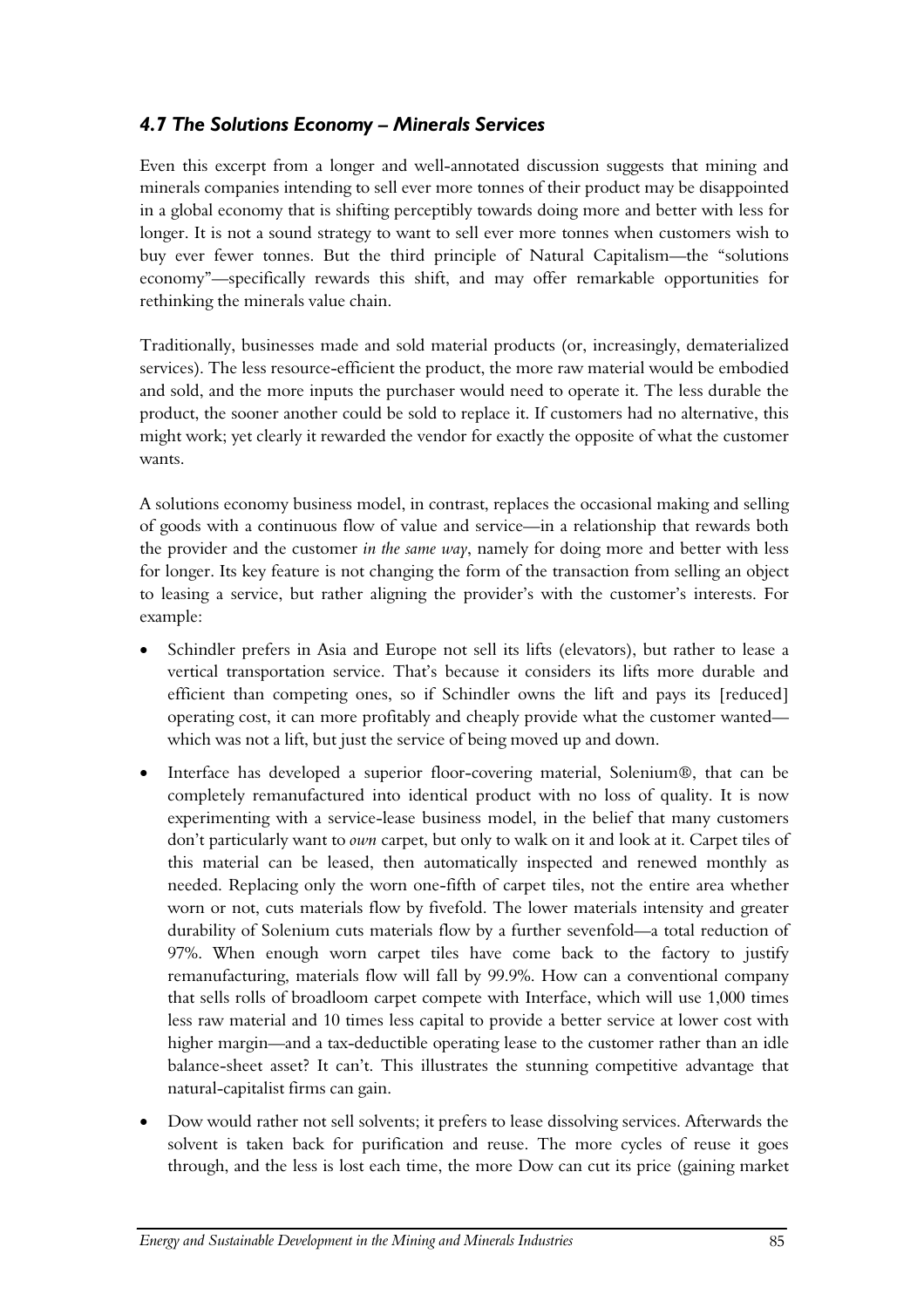share and saving customers money) while increasing its margin. Dow Deutschland is even paid not for litres of solvent whose dissolving services are provided, but rather then square centimetres of parts degreased—so that if Dow can help the customer figure out how to keep parts from getting greasy in the first place, so no degreasing is required, Dow gets paid for that too: it is compensated for achieving sufficient customer intimacy to anticipate customers' evolving value needs.

Solutions economy business models are rapidly appearing in a great many industries, including petroleum and natural gas: a few utilities are providing comfort or water-heating services rather than selling fuel, most French commercial floorspace is heated by *chauffagistes*, and major aeroengine manufacturers lease "power by the hour"—thrust services—rather than selling engines, so the more efficient and reliable their engines are, the more money they and the airline both make. Major car and oil companies are examining business models that provide access and mobility, *e.g.* by integrating public-transport passes, door-to-doordelivered hire cars, backup taxis, and perhaps longer-range travel and virtual mobility (telecommunication) services, so that the more mobility and access it provides with the *least*  vehicles and oil, the more money it and the customers both make. What might this approach offer to the mining and minerals industries?

Consider the following analogy. Xerox is sometimes considered the inventor of the solutions economy because it first (chiefly in England) began to provide photocopying services by the page rather than selling photocopiers. Xerox's European vans say "The Document Company" because Xerox understands that its customers want documents, not machines. Thus under the roof of such large firms as Germany's chemical-maker Henkel one can find outsourced printing and copying shops operated by Xerox and paid for by the page. But the next logical step is to realize that Henkel wants a mixture of presented information in different forms—not just hard copy but also onscreen. Xerox has therefore realized that it can and should be paid for helping Henkel use E-mail, groupware, and other software tools to displace some hard copy. The next step would be to realize that Henkel further wants a mixture of presented information and information that is *not* presented that is filtered out—because it's unwanted and unnecessary. (As *Natural Capitalism* recounts, a simple experiment in providing such "nega-information" at Dow's European headquarters cut paperflow and increased productivity by about 30% in six weeks.) If Xerox provides this information, it should get paid for that too. The evolution of customer value needs is neverending. But notice a basic business lesson of this progression: in a world using fewer tonnes of paper, one does not want to be in the business of selling tonnes. Rather, one should move around the table and sit next to the customer, so that fewer tonnes represent not a reduced *revenue* but a reduced *cost*.

Where is the world's largest high-grade copper deposit? Not in Papua New Guinea or Chile. By some reckonings, it's beneath the streets of Manhattan, as old signal cables (and in time, with distributed generation, perhaps power cables) become obsolete and can be mined. Unfortunately, they were not installed with retrievability in mind: a copper company sold tonnes of copper to a wire- and cable-maker, who sold the wires to a telecoms company. But if instead the copper company had leased a conductance service directly to the phone company, contracting with the cable-maker to provide its technical means, then the copper company would have had a strong incentive to install the cables retrievably so as to preserve its asset value; to use the copper with elegant frugality; and to ensure its durability. In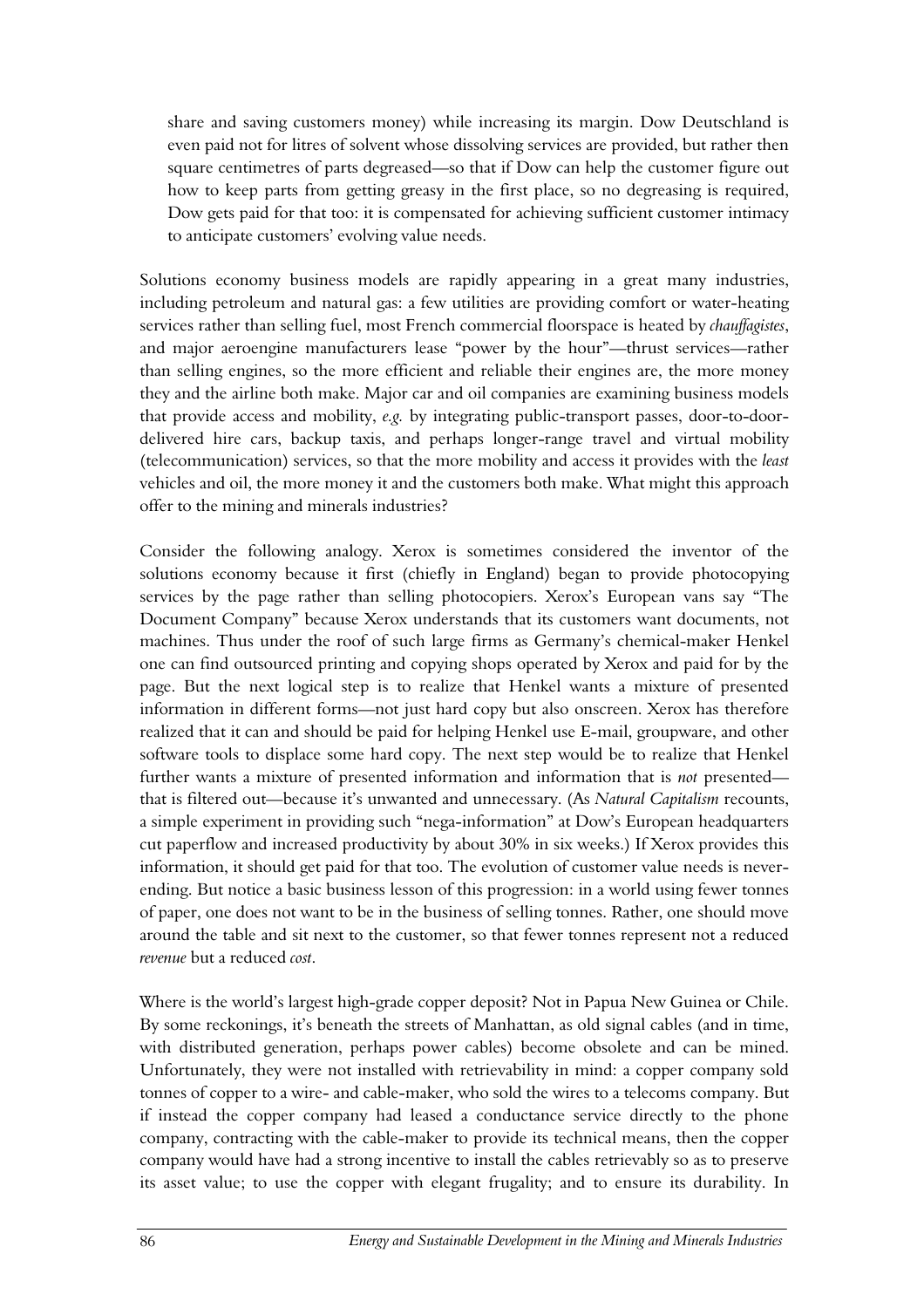principle, a "copper services" company could do the same thing with thermal-conductance services (just as one maker of refractory furnace liners leases the "refractory insulation service" of its materials) or with corrosion-protection services, as from roof flashing.

Copper-mining, like most metal-mining, is a very capital-intensive, long-lead-time business that is a price taker in a volatile market. This is a guaranteed recipe for pain. Integrating downstream to include a copper recycling company does not escape from these attributes. In contrast, a copper *services* company would earn a regular, noncyclic lease fee from the services its copper is providing––as power or signal conductors, as roof flashing, as a beerbrewing kettle, or whatever. Because that income has much lower risk than an income stream from selling copper, a dollar's present-valued lease income, on a risk-adjusted basis, is worth more than a dollar of copper sales income. The copper services company can still take advantage of continuing progress in the technologies of finding, extracting, and treating copper; but it is also poised to take far greater advantage of—not suffer a loss from—the faster-moving and far more promising technologies of increasing copper productivity. Naturally, this does require that the copper services firm, or its agents or affiliates, become familiar and indeed intimately involved with the ultimate customers who desire the copper services. But of course a main objective is to escape form the commodity-business trap; and inevitably that means getting closer to customers.

In the end, an apt (and thought-provoking) question for the mining and minerals industries is this: "Is it in the best interests of the industries to isolate themselves into ever more tightly-squeezed segments, ignoring the 'network' economies of servicizing, and remaining dependent on varying degrees of social, environmental, and economic subsidisation until countries can afford them no longer?" At the very least, it should be recognized that a company with a presence and influence in the production, processing, recycling, distribution, and redistribution aspects of the business enjoys more economic robustness. While recycling and remanufacture of their products promises interesting opportunities for the mining and minerals industries, it is not clear what the optimum recycling rate is with regard to reducing the energy intensity of the services that they can provide.<sup>44</sup>

The solutions economy—the third principle of Natural Capitalism, and arguably the most subtle and powerful of the four—appears to have profound implications for primary materials industries, including forest products and mining. It leverages the increasing power and popularity of advanced resource-productivity technologies into less extraction, less investment, less risk, less cost, and higher profit. The time would seem ripe for the mining industry—as the chemical industry has already done—to convene a working group to explore this approach. Rocky Mountain Institute is convening a seminar on it in 2002, *Lean Thinking* authors Womack and Jones are publishing a book tentatively called *The Solutions Economy*, and Walter Stahel at the Product-Life Institute in Geneva pursues pathfinding applications of this rich concept.

 $\overline{a}$ 

<sup>44</sup> See International Energy Agency, OECD, Greenhouse Gases from Major Industrial Sources, 2000.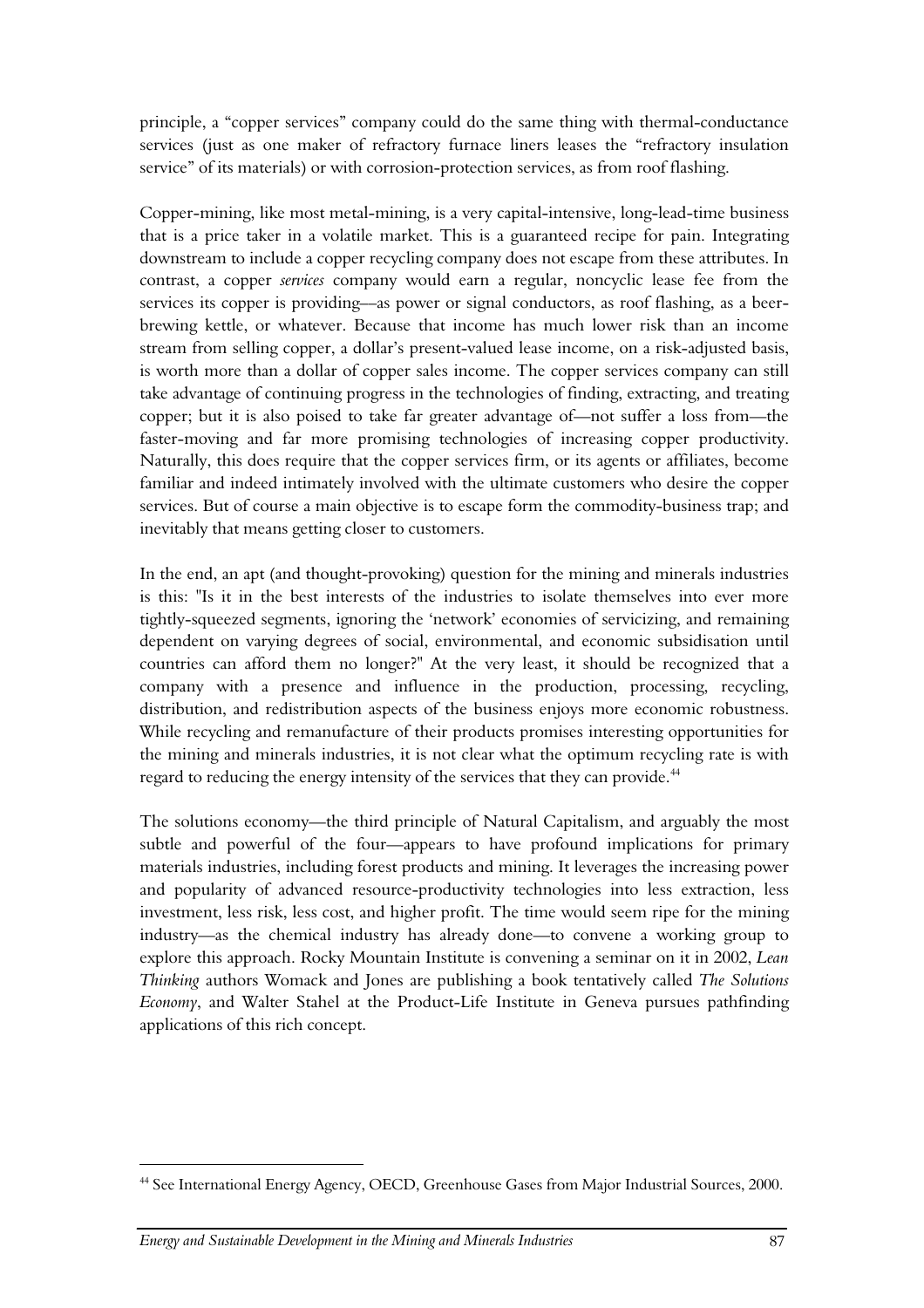# **5 Going Forward**

For mining and minerals companies doing strategic planning regarding their future operations in minerals production and use, one of the most important considerations would be to study carefully the balance between energy use in extracting minerals, processing them, and their use in finished products. This is a unique range of considerations that can only be dome by companies working with industry downstream., as well as others.

In this regard, mining and minerals companies must also coordinate their activities carefully with NGO's. labour unions, academia, and consultancies to ensure that there is widespread understanding – and acceptance where appropriate – of the rationale for integrating energy concerns more directly into strategic planning regarding industrial development, environmental problems and costs, susta inability, and social concerns.

#### Special Issue – Research & Development

The Rand Institute conducted a survey of mining industry representatives in order to prepare a report on technology issues facing the industry. The following are extracts from that report. Authors feel this is a very representative summary of R&D priorities suggested for the industry.

Research and Development Funding and Alliances

According to industry executives, cuts in R&D by government and industry are likely to result in fewer fundamental or breakthrough technology innovations in the future.

Over the past three decades, many participants noted, mining concerns in the United States have scaled down or eliminated entirely their R&D operations—a function of trimmed profit margins and a broader business trend of focusing on "core competencies." This decrease is reflected in the low rankings of mining related industries in a comparison of R&D expenditures across industry sectors (Figure 2.4). In addition, dramatic cutbacks in federal funding for industry since 1988 have reduced budgets for advanced R&D in both academia and the private sector.4 As a result, almost all mining companies said that their mining related R&D activities (if they reported having any) were largely confined to shortterm and site-specific problem-solving. This has shifted the locus of technology research, development, and demonstration to technology providers.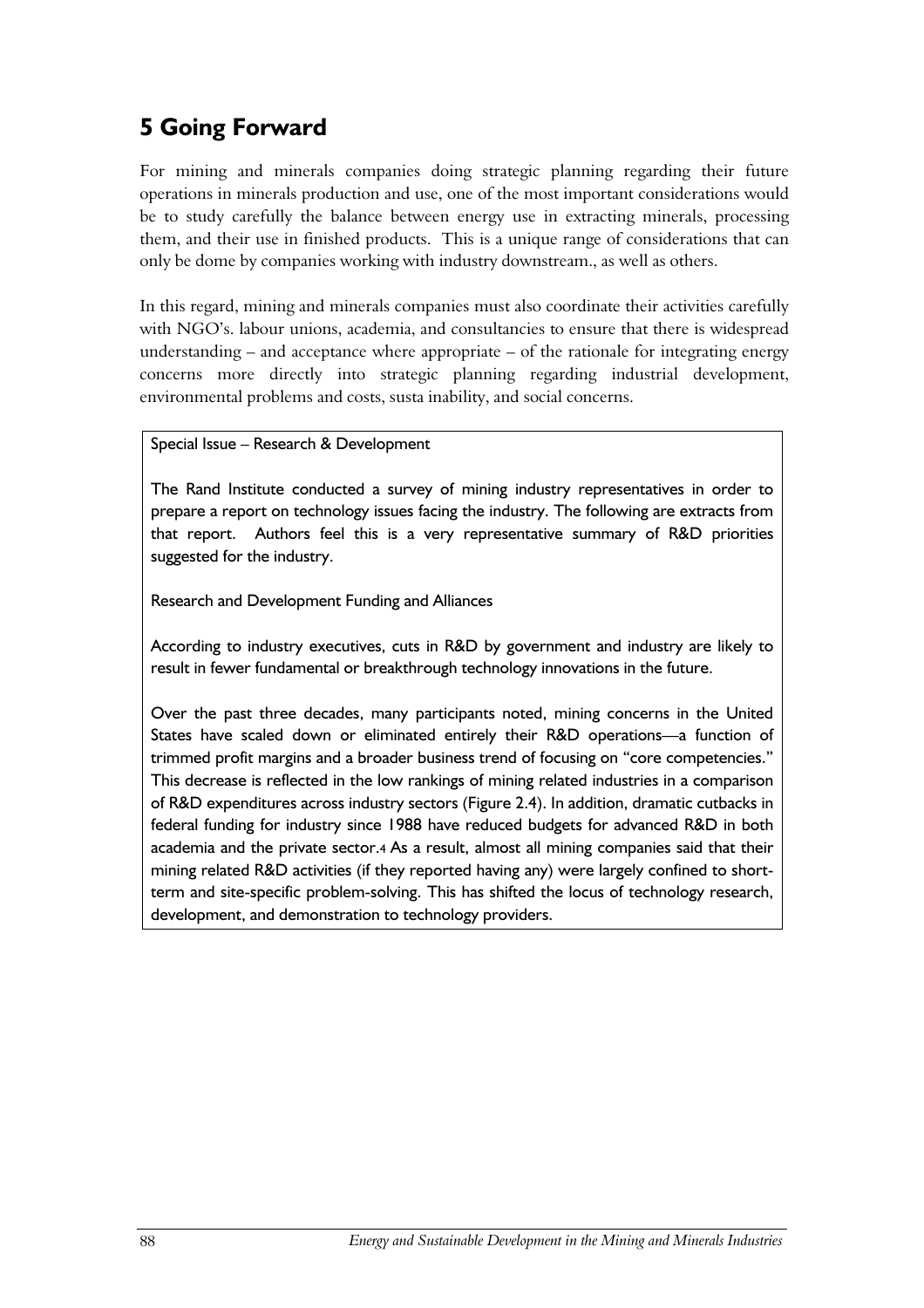

Arlington, VA: National Science Foundation, 2000 (NSB-00-1).

Figure 2.4-U.S. Nonfederal Industrial R&D Spending as a Percentage of Sales

As mining technologies become more complex and mining processes become more tightly integrated, the need for sustained, strategic alliances between equipment developers and mine operators is becoming more critical. Few organisations have the capability to combine metallurgy with machine design to develop advanced rock-cutting technologies, one industry executive noted. Similarly, the development of automated equipment requires coordination and collabouration among producers of machinery, communications and GPS, sensors and imaging technologies, and control algorithms. But funding from both the private and public sectors to catalyze and sustain such partnerships has been very limited in recent years.

Innovation often springs from insights gained through the technology buyer/supplier relationship.

*You need everyone at the table to work things out,* 

said one manager about the ideal innovation environment. Yet one technology developer characterized the current situation as a "stalemate." According to several discussants, many operating companies are not particularly interested in alliances, risk-sharing, and pilot-testing new technologies. Several mining company representatives stated that they wanted to use only those technologies that already were proven on a commercial basis. Said one supplier,

*Not too many of them want to be first at anything.* 

As if in response, another technology provider quipped,

*We never send a new product out the door with 'Serial Number One' on it.* 

4 National Science Board, *Science and Engineering Indicators 2000*, NSB-00-1, National Science Foundation, 2000. The principal source of federal funding for mining technology R&D was the US Bureau of Mines, which was abolished in the mid-1990s. The discussants, however, were divided on the practical technology implications of this act.

\* \* \*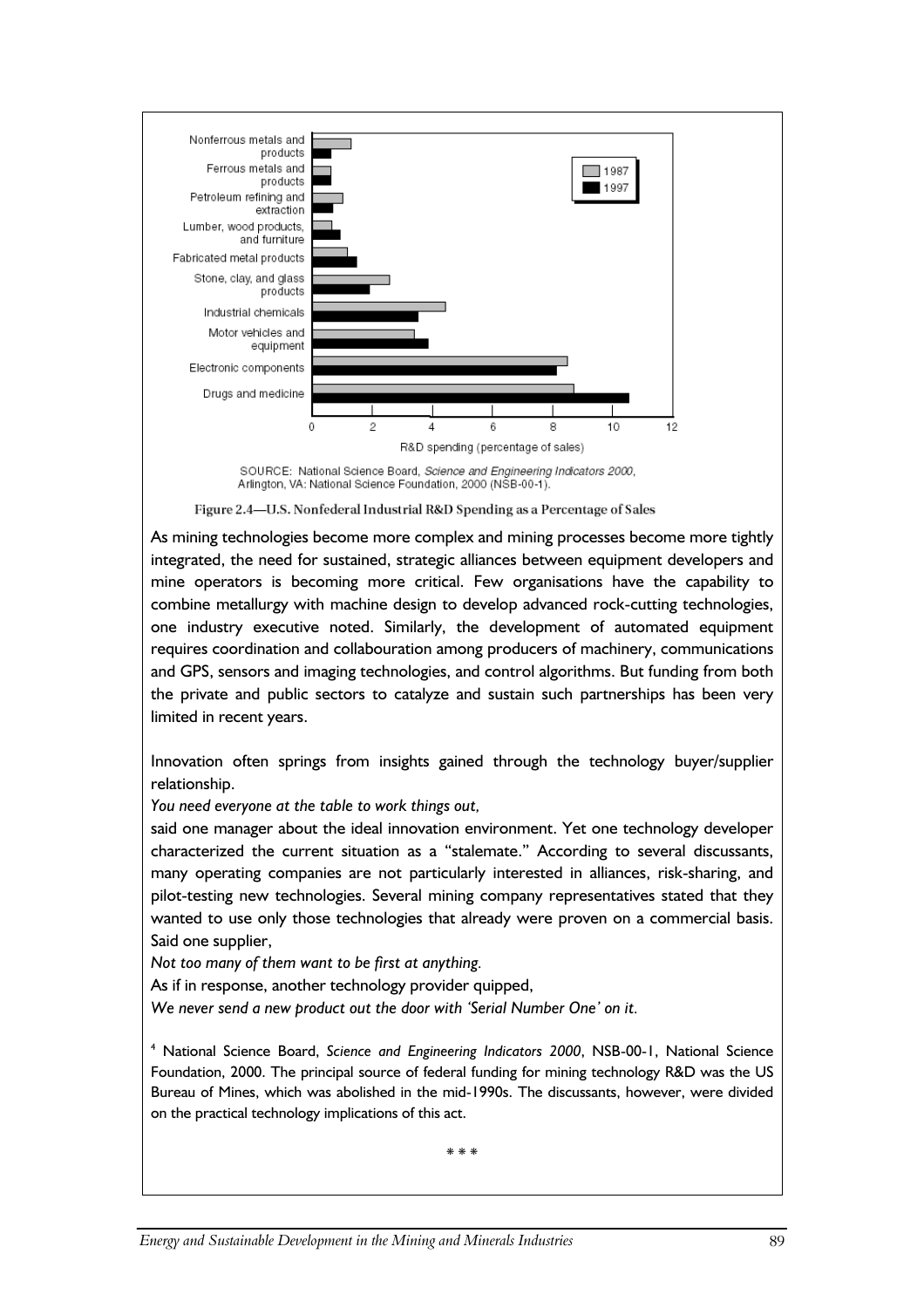#### Adoption of New Technology

#### Table 3.1

Anticipated Availability of Selected Unit-Ops Innovations

| Technology                                   | Anticipated<br>Date |
|----------------------------------------------|---------------------|
| Solid-state programmable blast detonators    | 2000                |
| Six-unit miner-bolters                       | 2000                |
| Mechanical cutter for hard-rock applications | 2003                |
| Fuel-cell-powered underground equipment      | 2010                |
| 1000-ton-capacity haul truck                 | 2020                |
| 150-cubic-yard-capacity shovel               | 2020                |

Source: RAND discussion participants.

Where feasible, underground and surface mines are replacing track and truck haulage with belt-haul conveyors, which have a lower operating cost . . . Coal companies in particular highlighted the increasing use and importance of conveyors. The conversion to belt haulage systems was listed as one of the top three current mine-site investment priorities of one major coal producer. Another coal producer argued that running belts through mined-out tunnels was more flexible and cost-effective than building and maintaining surface roads, and that it reduced labour costs in the mine. He described his company's operations as now having a tremendous amount of belt structure.

| Table 3.2 |  |  |
|-----------|--|--|
|           |  |  |

#### **Belt and Truck Haulage Costs**

| Method                           | Cost (cents per<br>ton/mile) |
|----------------------------------|------------------------------|
| Truck haulage                    | 15–35                        |
| Conventional belt haulage        | $5 - 10$                     |
| Automated belt haul and stacking | $1 - 15$                     |

Source: Industry representative.

\* \* \*

Upstream and Downstream Innovation

When asked to highlight critical technologies, operating-company participants often focused first on technologies in downstream activities (such as beneficiation and utilisation) rather than those in upstream activities (such as ore extraction). Several study participants were able to discuss in detail the benefits of monitoring and control technologies for optimisation of their processing plants, while the benefits of such technologies for optimizing ore production were sometimes viewed as less critical or "too soon to tell." Similarly, when discussing activities at the mine site, participants tended to focus more on haulage than on development, drilling, or blasting.

This disparity partially reflects the fact that minerals processing operations—downstream activities—have more in common with factories and refineries, where process optimisation technology has been in use longer, than do upstream activities. The bias toward downstream technology also can be understood from an economic standpoint for those commodities in which processing represents the bulk of the cost: The value of productivity gains tends to increase with the value of the product, and value is added as the product moves downstream through the various operations of a mine. *One*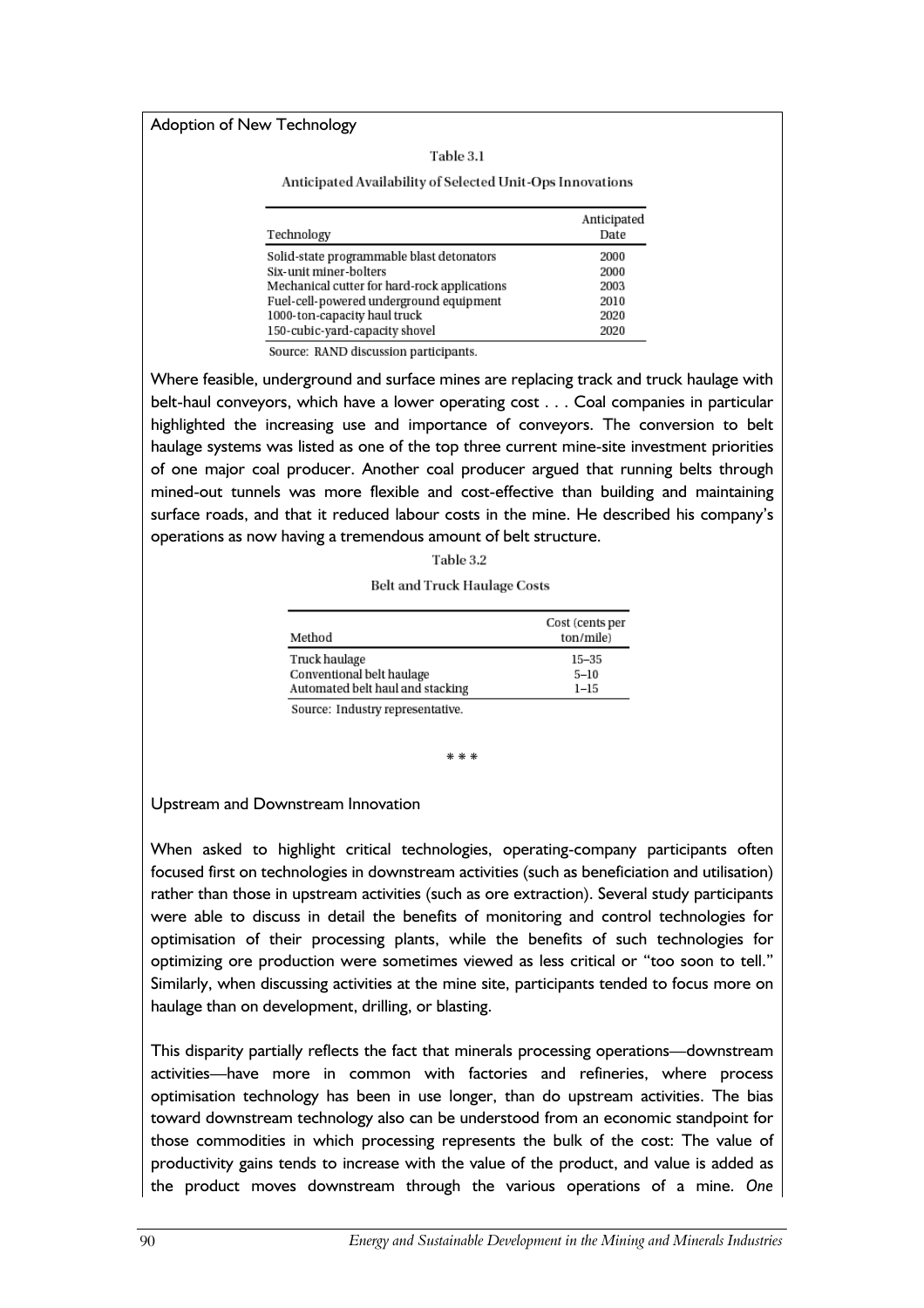*manufacturer estimated that a 1 to 2 percent productivity gain in a metals-processing plant was equivalent in economic value to a 20 to 30 percent productivity gain in an underground mining operation. (emphasis added)* [But by the same logic, minor productivity gains downstream can leverage very large savings of activities upstream to deliver the previously wasted materials flow to the downstream user, and may therefore merit greater attention for their potential knock-on benefits than they have historically received.]

In the case of coal, producers and technology developers emphasized the importance of preparation plants and transportation: The industry is not production-constrained, and transportation can account for as much as 50 to 80 percent of the cost of coal. Thus, gains in product quality and transportation costs are usually viewed as more valuable than gains in extraction productivity. Downstream technologies also receive particular attention because of regulatory and community concerns. For example, technology to reduce emissions during coal utilisation was commonly cited by coal producers as an important avenue to sustain the market for high-sulfur Appalachian coal and, more fundamentally, coal in general. This downstream focus of the mining industry can help explain the incremental pace of technology innovation upstream at the mine site.

The incentive to innovate upstream operations may be increasing. As processing plants become more highly tuned—to meet higher productivity, emissions, or quality targets the quality of feed materials becomes a more important determinant of plant performance. Similarly, the trend toward just-in-time delivery demands closer mine/plant integration to manage feed quantities. These two trends, in turn, are supported by the development of information technologies which are increasing the control over and the ability to link together unit-ops equipment. Drills and bulk explosives loaders, for instance, can be programmed to meet crusher demands. Finally, regulatory and community pressures (concerning aesthetics, noise, and land use, for example) increasingly challenge the basic character of mining operations, especially for aggregates, industrial minerals, and metals producers. This suggests that R&D and innovations targeted at upstream mining processes are likely to have higher payoffs in the future.

\* \* \*

Over the past decade, the mining industry in the United States has shown greater productivity increases than other sectors such as manufacturing and construction. Yet many in the industry are concerned about mining's health and its long-term viability. Take the example of coal: Thanks to the introduction of new technologies, the number of labour-hours required to produce a unit of coal has dropped by a factor of eight since 1950, yet the industry suffers from overproduction, low market prices, and unfavorable profit margins. This suggests that conventional measures of success, which are geared toward perfecting methods of mass production, are no longer serving mining-industry decision makers well.

Source: Peterson, D. J., LaTourrette, T. & Bartis, J. T. 2001: "New Forces at Work in Mining: Industry Views of Critical Technologies." Rand Science and Technology Institute, report # MR1324, www.rand.org/publications/MR/MR1324.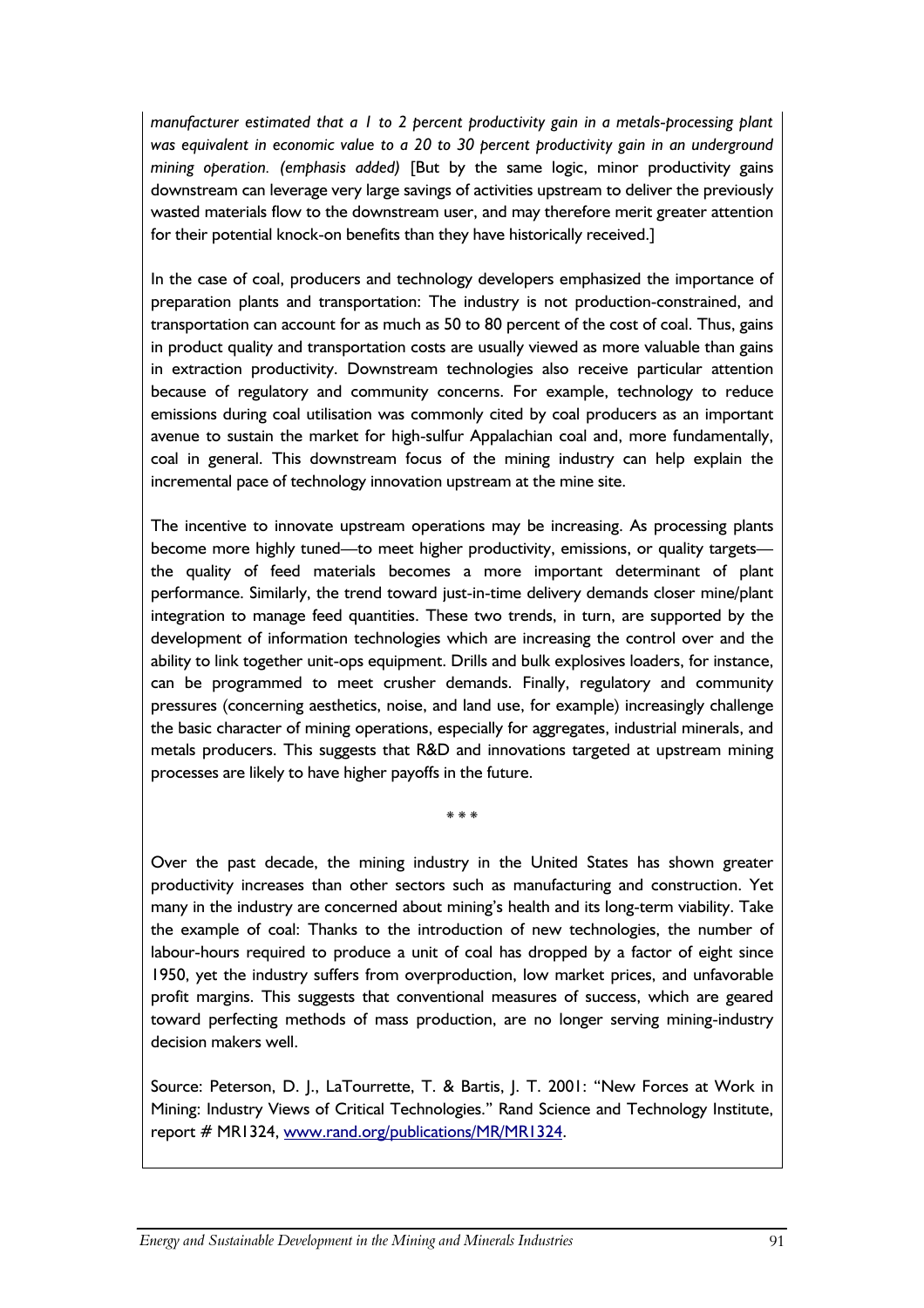## *5.1 Immediate Action*

### *Recommendation # 1*

Initiate sustainable industry sector studies, modeled on but improved from *Toward a Sustainable Cement Industry: Summary Report*, Battelle, November 2, 2001, commissioned by The World Business Council for Sustainable Development. The Sustainable Cement Industry report addresses the growing competitive opportunity afforded by a focus on the "triple bottom line," and establishes recommendations and action steps for implementation in the near and longer term. Recommendations address ecological stewardship, emission reduction, climate protection, resource productivity, regional development, community well-being, and employee well-being as well as business integration of sustainable development, innovation and cooperation.

### *Recommendation # 2*

As noted above, detailed and authoritative estimates of this energy use are not available and that the right number defies easy and precise quantification. Broader coverage, greater consistency, and industry-wide discipline in collecting and disseminating energy use data in the mining and minerals industry should be a higher priority for government, industry associations, and trade groups.

Initiate an advisory body to address the lack of comprehensive, consistent, and regular data on the mining and minerals industry. Empower the advisory body to make recommendations to all the minerals and mining trade groups and associations on the mechanisms, activities, and coordinating organizations necessary to implement the recommendations of the advisory body.

## *5.2 Near-term*

#### *Recommendation # 3*

Find several case-study mining and mineral processing operations suitable for a "charrette"—an intensive transdisciplinary roundtable design workshop (such as Rocky Mountain Institute has conducted in many other industries)—to explore the potential for breakthrough, rather than incremental, savings in energy, water, and other resources. For example, a marginal South African gold mine, where shaky economics are complicated by major pumping and air-handling costs, could seek the kinds of very large (even order-ofmagnitude) savings that other industries have already demonstrated in similar applications. Past design efforts that have quickly identified very large and profitable but previously overlooked savings of electricity—for example, three-fourths in a chemical plant, or about two-fifths in an oil refinery—merit application to mining operations.

### *Recommendation # 4*

Convene an industry task force to explore in what sectors and activities a "solutions economy" business model may offer advantages and merit closer consideration by individual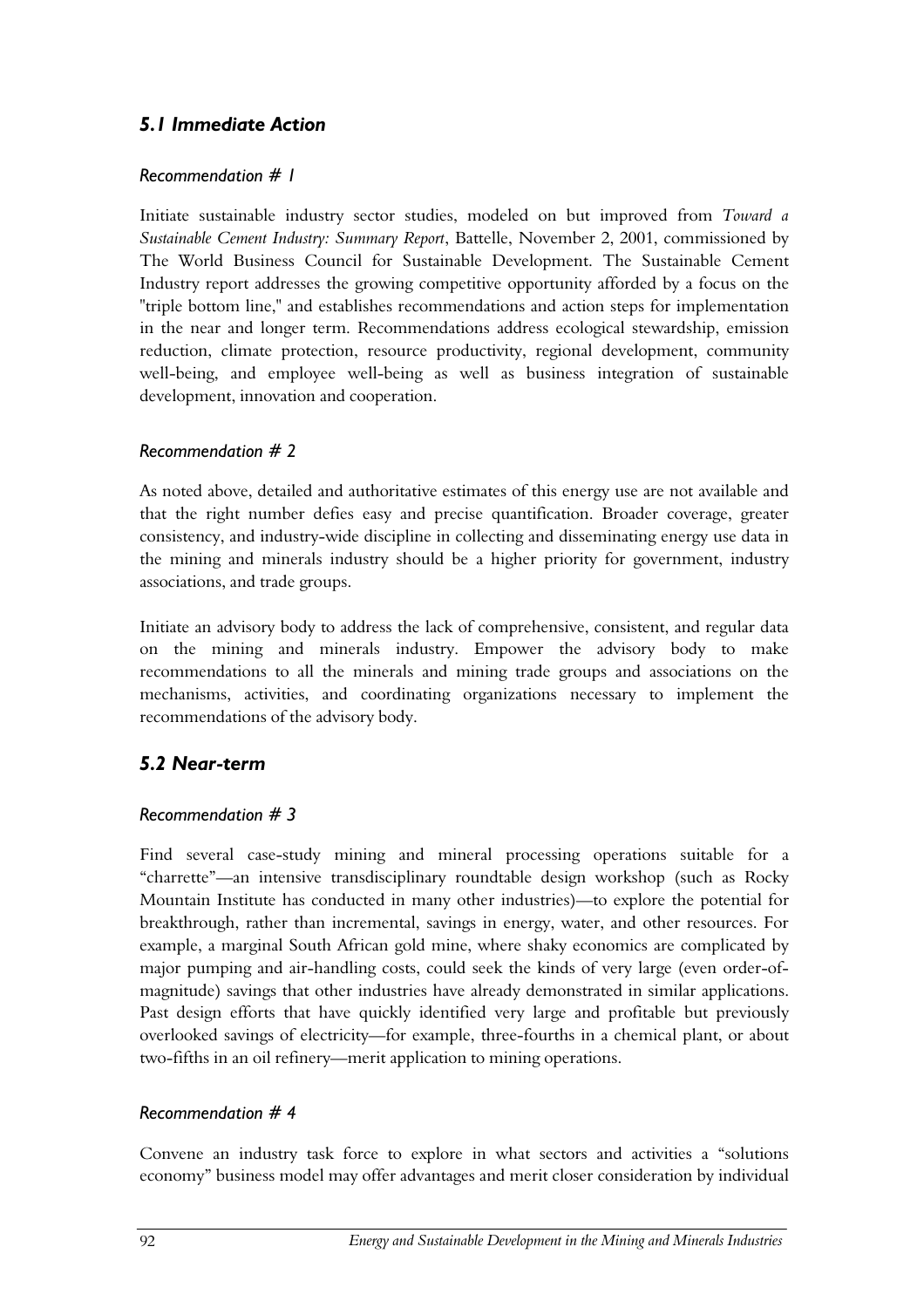firms. The task force should study closely the lessons learned from other commodity-type industries and make recommendations regarding the role of innovation, pricing and discounting, product development, and market research.

### *Recommendation # 5*

Convene an industry task force or task forces to explore the broad implications of innovative transportation policies and technologies, of water constraints, and of least-cost climate policy for the sector. One of the most advanced case studies, that could be an examplar for the mining and minerals industry – is the cement industry that has been working with the World Business Council for Sustainable Development (WBCSD). Organise a small followon effort to the WBCSD cement study, examining innovative techniques it may have overlooked, and with the goal of making the cement sector climate-neutral or a net protector of climate.

#### *Recommendation # 6*

Convene an industry task force to review the strategic energy R&D portfolio for the mining and minerals industry, from basic research through applied research and demonstrations programs, excluding only the portions related to national defense. The findings should include rationale for national government support of R&D and review the priorities and management of industry programs, and recommend how it can be made more efficient and effective delivering value to industry companies.

## *5.3 Mid-term*

### *Recommendation # 7*

Convene an industry task force or professional conference to consolidate understanding of the potential for biomimetic solutions in displacing currently mined materials and in improving or replacing today's mechanical, abiotic mining and mineral processing practices. Institutionalise the permeation of biomimetic design perspectives into the design and operation of mining and mineral processing enterprises and activities. Please see discussion at IV.3 above.

#### *Recommendation # 8*

Demonstrate novel mineral processes that use little or no water, much as the pulp-andpaper industry has developed and the oil-refining industry is starting to apply. Any processes that can significantly reduce resource use and input cost, will increase profitability and competitive position within the industry.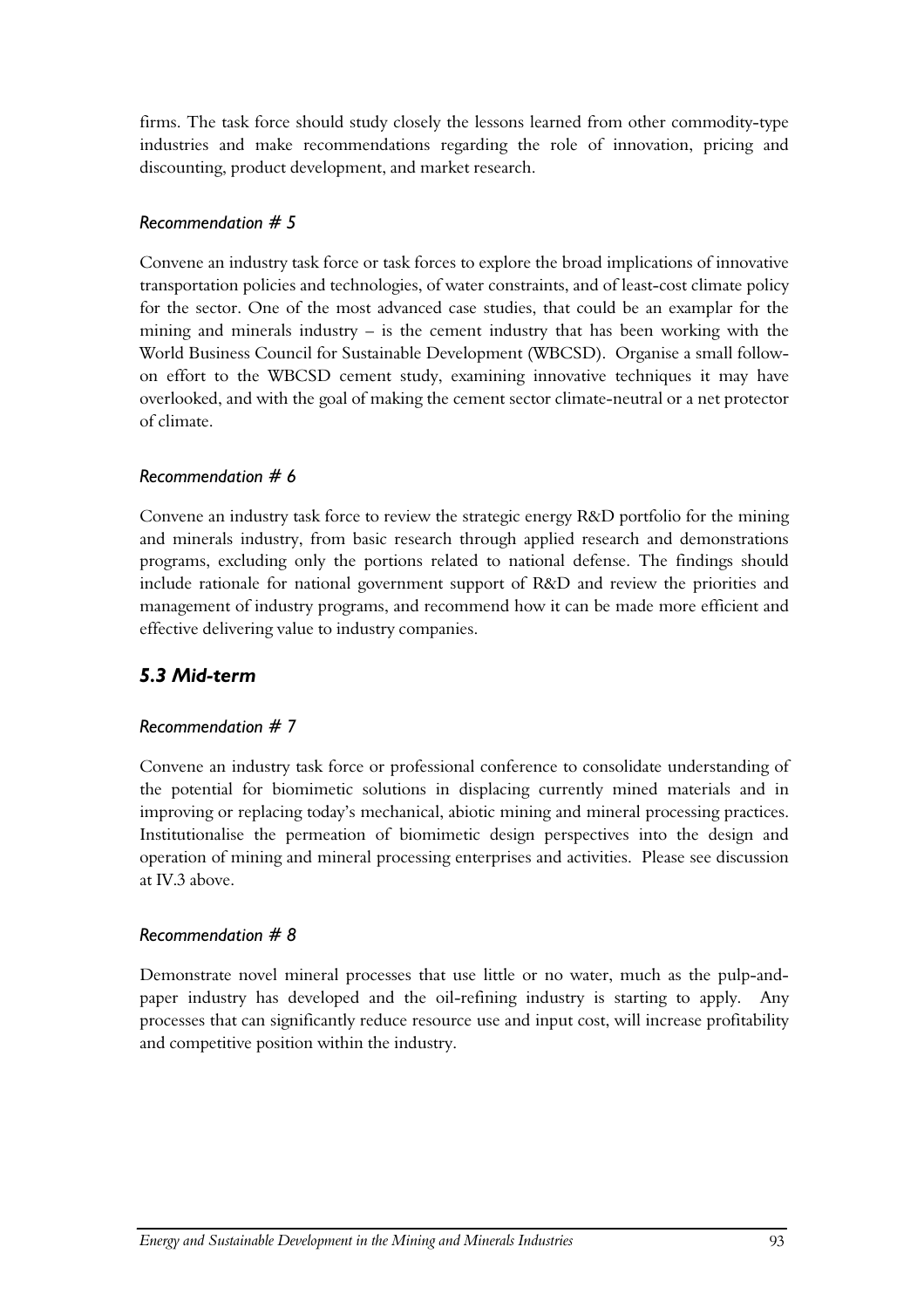## *5.4 Long-term*

## *Recommendation # 9*

Demonstrate biological *in situ* metal-recovery techniques that require little or no massflow of host rock or overburden. Many of these program specific R&D efforts should be developed from work described in recommendations above. This could, in theory, include phytomining. Although this recovery technique has been demonstrated for some metals (Ni, Zn, Cd), it is generally regarded as a technology that would be unable to meet more than a small fraction of demand other metals, e.g. copper.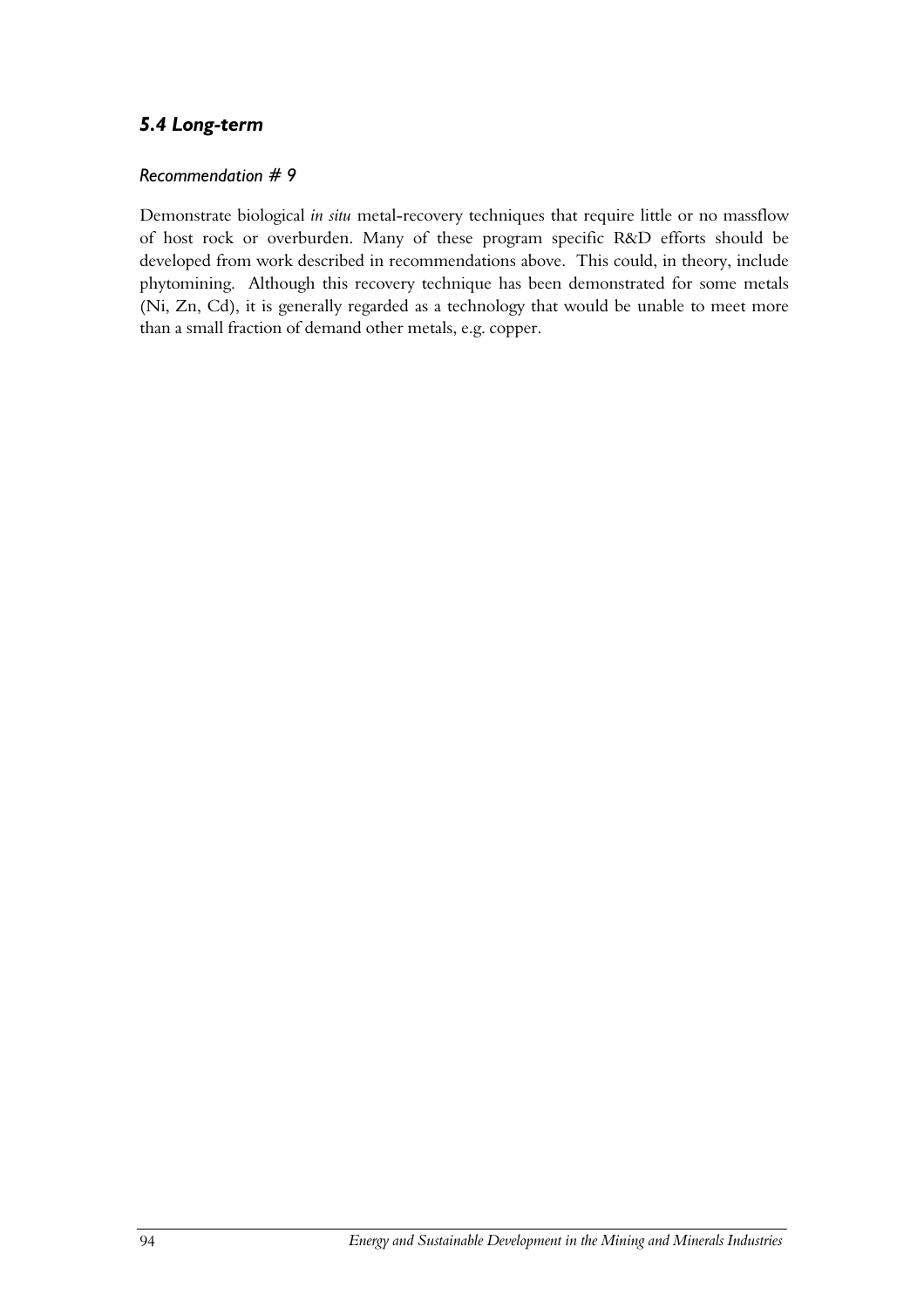## **References**

- Baumol, W.J. and Oates, W.E. *The Theory of Environmental Policy*, second edition, Cambridge University Press, Cambridge, 1988.
- Bravard, J. C., Flora, H. B. & Portal, C. 1972: "Energy Expenditures Associated with the Production and Recycle of Metals," Oak Ridge National Laboratory Report ORNL-NSF-EP-24, November.
- Chandler, W.U., Makarov, A.A., & Zhou, D. 1990: "Energy for the Soviet Union, Eastern Europe and China," *Scientific American*, September.
- B. F. Chao, B. F. 1995: "Anthropogenic impact on global geodynamics due to water impoundment in major reservoirs," *Geophys. Res. Letts.* **22**:3533-3536.
- Fang, William L., "The U.S. Climate Challenge Program: Voluntary Government-Utility Partnerships to Mitigate Greenhouse Emissions," paper presented at the *IEA/OECD Workshop on Voluntary Approaches for Mitigating CO<sub>2</sub> Emissions*, Bonn, Germany, (October 30-31, 1995), Associate General Counsel, Edison Electric Institute, Washington, D.C., from [www.ji.org/iuep/ieabonn.shtml,](http://www.ji.org/iuep/ieabonn.shtml) (downloaded February 19, 1999).
- Fickett, A. *et al.*, 1990: "Efficient Use of Electricity," *Sci. Amer.* **263**(3):64, September.
- Gleick, P. H. 1998: *The World's Water 1998-1999: The Biennial Report on Freshwater Resources,* Island Press, Washington, D.C.
- Gleick, P. H. 1998: *The World's Water 2000–2001*, Pacific Institute, Oakland CA.
- Gleick, P. H. 1994: "Water and Energy," *Ann. Rev. En.* **19**:269-299.
- Hawken, P. G., Lovins, A. B. & Lovins, L. H. 1999: *Natural Capitalism,* Little, Brown, New York, NY.
- Hawken, Lovins & Lovins 1999, Ch. 11; Vickers, A. 2001: *Handbook of Water Efficiency and Conservation*, Water Plow Press.
- Lovins, A. B. & Lovins, L. H. 1997: *Climate: Making Sense* and *Making Money,* Rocky Mountain Institute.
- Lovins, A.B. *et al.*, 1989: COMPETITEK, *The State of the Art: Drivepower*, RMI, republished as E SOURCE, *Drivepower Technology Atlas*, 1999.
- Lovins, A.B., "Lovins: Smart Companies Aren't Waiting Around for Climate Treaty Ratification," *WorldWatch*, v. 12, No. 1, (January/February 1999).
- Lovins, A. B. 1991: "Least-Cost Climatic Stabilisation," *Ann. Rev. En. Envt.* **16**:433– 531.
- Lovins, A. B. & Williams, B. D. 1999: "A Strategy for the Hydrogen Transition," Nat'l. Hydr. Assn., April, [www.rmi.org/images/other/HC-StrategyHCTrans.pdf.](http://www.rmi.org/images/other/HC-StrategyHCTrans.pdf)
- Lovins, A. B. *et al.*, 1996: *Hypercars: Materials, Manufacturing, and Policy Implications*, Rocky Mountain Institute, www.rmi.org, at 145.
- Lovins A.B. and H.L., Brittle Power: Energy Strategy for National Security Andover, Maas.
- Montgomery, W.E. 1972. "Markets in Licenses and Efficient Pollution Control Programs," *Journal of Economic Theory*, vol. 5, pp. 395-418.
- Postel, S. L., Daily, G. C. & Ehrlich, P. R. 1996: "Human Appropriation of Renewable Fresh Water," *Science* **271**:785–788.
- Reisner, M. 1986/93: *Cadillac Desert: The American West and Its Disappearing Water,* Penguin Books, New York, NY.